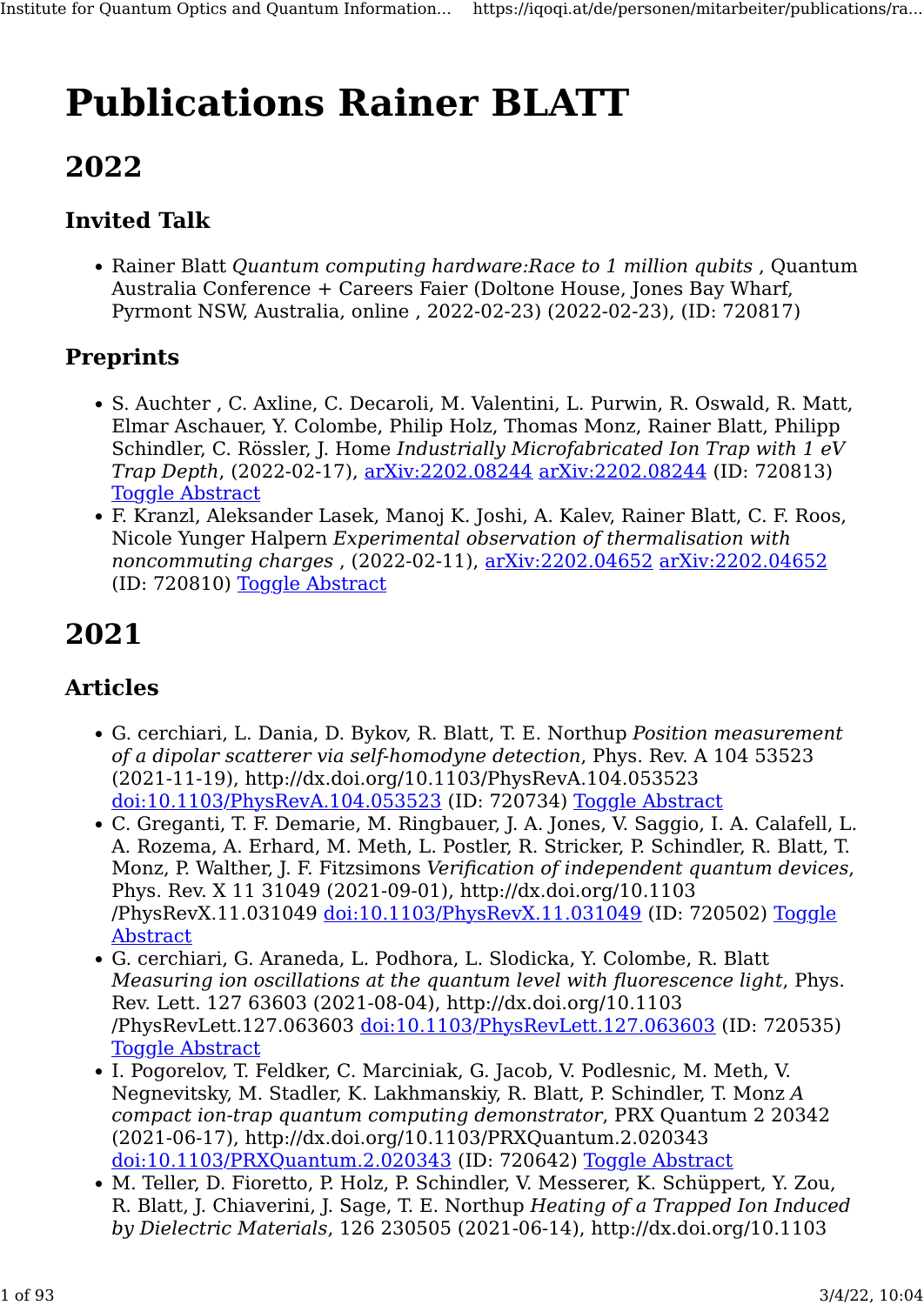/PhysRevLett.126.230505 [doi:10.1103/PhysRevLett.126.230505](http://dx.doi.org/10.1103/PhysRevLett.126.230505) (ID: 720661) [Toggle Abstract](https://iqoqi.at/de/personen/mitarbeiter/publications/rainer-blatt?format=raw#)

- P. Holz, K. Lakhmanskiy, D. Rathje, P. Schindler, Y. Colombe, R. Blatt Electric field noise in a high-temperature superconducting surface ion trap, Phys. Rev. B 104 64513 (2021-06-09), http://dx.doi.org/10.1103/PhysRevB.104.064513 [doi:10.1103/PhysRevB.104.064513](http://dx.doi.org/10.1103/PhysRevB.104.064513) (ID: 720658) [Toggle Abstract](https://iqoqi.at/de/personen/mitarbeiter/publications/rainer-blatt?format=raw#)
- G. cerchiari, G. Araneda, L. Podhora, L. Slodicka, Y. Colombe, R. Blatt Motion analysis of a trapped ion chain by single photon self-interference, Appl. Phys. Lett. 119 24003 (2021-04-16), http://dx.doi.org/10.1063/5.0052099 [doi:10.1063/5.0052099](http://dx.doi.org/10.1063/5.0052099) (ID: 720641) [Toggle Abstract](https://iqoqi.at/de/personen/mitarbeiter/publications/rainer-blatt?format=raw#)
- M. I. Hussain, D. Heinrich, M. Guevara-Bertsch, E. Torrontegui, J. J. Garcia-Ripoll, C. F. Roos, R. Blatt Ultraviolet Laser Pulses with Multigigahertz Repetition Rate and Multiwatt Average Power for Fast Trapped-Ion Entanglement Operations, Phys. Rev. Applied 15 24054 (2021-02-23), http://dx.doi.org/10.1103/PhysRevApplied.15.024054 [doi:10.1103/PhysRevApplied.15.024054](http://dx.doi.org/10.1103/PhysRevApplied.15.024054) (ID: 720517) [Toggle Abstract](https://iqoqi.at/de/personen/mitarbeiter/publications/rainer-blatt?format=raw#)
- A. Erhard, H. Poulsen Nautrup, M. Meth, L. Postler, R. Stricker, M. Ringbauer, P. Schindler, H. J. Briegel, R. Blatt, N. Friis, T. Monz Entangling logical qubits with lattice surgery, Nature 589 224 (2021-01-13), http://dx.doi.org/10.1038 /s41586-020-03079-6 [doi:10.1038/s41586-020-03079-6](http://dx.doi.org/10.1038/s41586-020-03079-6) (ID: 720515) [Toggle](https://iqoqi.at/de/personen/mitarbeiter/publications/rainer-blatt?format=raw#) [Abstract](https://iqoqi.at/de/personen/mitarbeiter/publications/rainer-blatt?format=raw#)

#### Colloquia

- R. Blatt The Quantum Way of Doing Computation Simulations and Measurements, Physikalisches Kolloquium- Atomphysik und Quantencomputer (Johannes Gutenberg Universität Mainz, 2021-11-23) (2021-11-23), (ID: 720702)
- R. Blatt The Quantum Way of Doing Computations, Simulations and Measurements, Physikalisches Kolloquium (Johannes Gutenberg Universität Mainz, 2021-11-23) (2021-11-23), (ID: 720725)

- R. Blatt Quantum Computing- Wie ein Quantenvorteil entsteht, DIGICON (ISH Flughafen München, online, 2021-11-17) (2021-11-17), (ID: 720701)
- R. Blatt From Quantum Information to Quantum Computer, Trends of Quantum Computing , Challenges of a Revolutionary Technology for Europe, Zoom Conference Salzburg (European Academy of Sciences and Arts Salzburg, 2021-06-18) (2021-06-18), (ID: 720663)
- R. Blatt From Quantum Information to Quantum Computers, Trends in Quantum computing - Challenges of a Revolutionary Technology for Europe (EASA Salzburg, 2021-06-18) (2021-06-18), (ID: 720674)
- R. Blatt IARPA LogiQ Program Technical Exchange Meeting , 2021 IARPA LogiQ Program Technical Exchange Meeting (virtual meeting , 2021-03-03) (2021-03-04), (ID: 720634)
- R. Blatt Quantum Computation and Quantum Simulation with Strings of Trapped Ca+ Ions, Meeting of "Matter and Light for Quantum Computing" cluster of excellence ML4Q (Bonn , 2021-02-26) (2021-02-26), (ID: 720631)
- R. Blatt Quantum Computation and Quantum Simulation with Trapped Ca+ Ions, 737. WE-Heraeus-Seminar on Advances in Scalable Hardware Platforms for Quantum Computing (Bad Honeff online presentation, 2021-01-11)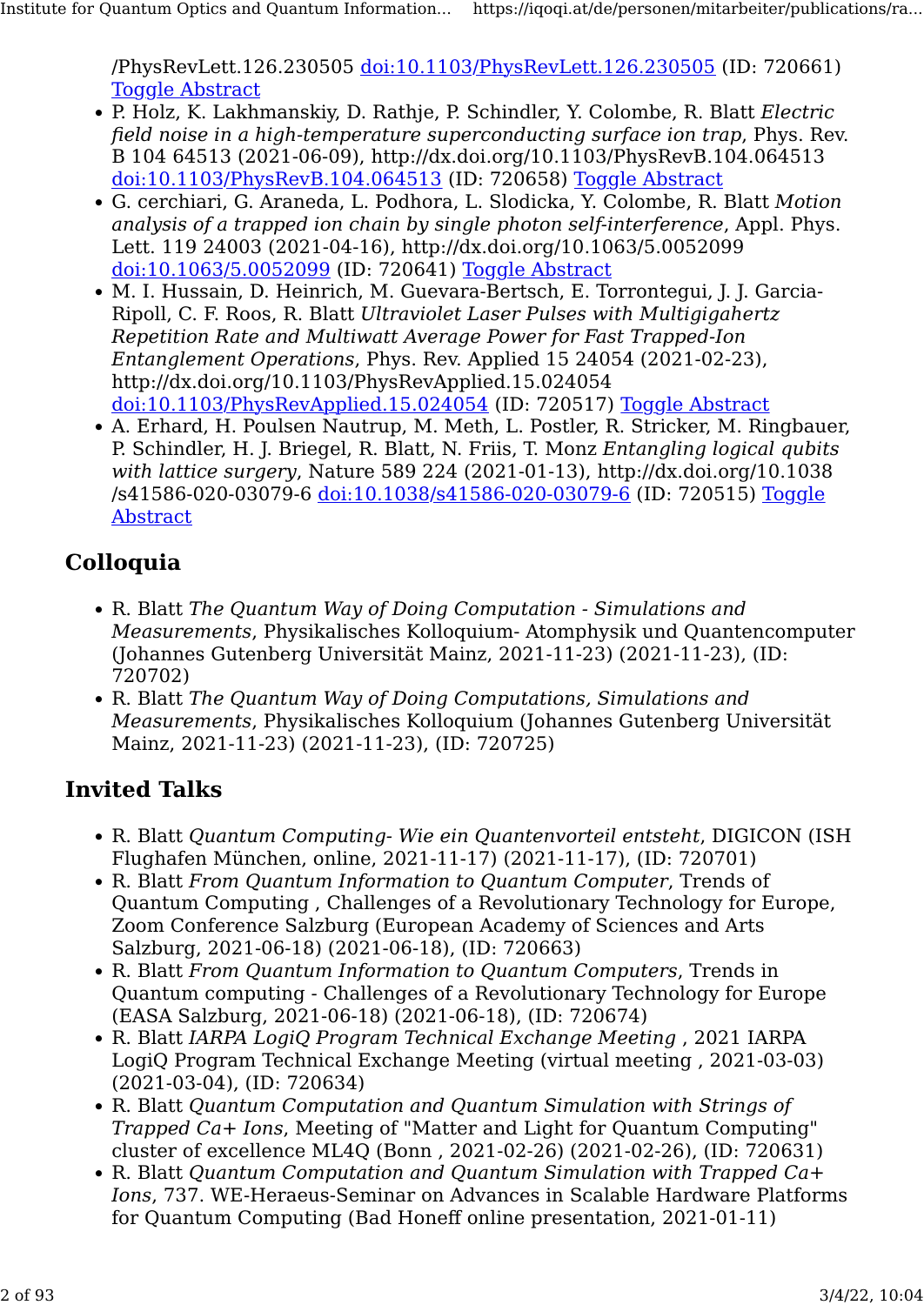(2021-01-11), (ID: 720576)

#### **Preprints**

- F. Kranzl, M. K. Joshi, C. Maier, T. Brydges, J. Franke, R. Blatt, C. F. Roos Controlling long ion strings for quantum simulation and precision measurements, (2021-12-21),  $\frac{\text{arXiv:}2112.10655}{\text{arXiv:}2112.10655}$  (ID: 720726) [Toggle Abstract](https://iqoqi.at/de/personen/mitarbeiter/publications/rainer-blatt?format=raw#)
- A. Seshadri, M. Ringbauer, R. Blatt, T. Monz, S. Becker Versatile fidelity estimation with confidence, (2021-12-15), [arXiv:2112.07925](http://arxiv.org/abs/2112.07925) [arXiv:2112.07925](http://arxiv.org/abs/2112.07925) (ID: 720738) [Toggle Abstract](https://iqoqi.at/de/personen/mitarbeiter/publications/rainer-blatt?format=raw#)
- L. Gerster, F. Martínez-García, P. Hrmo, M. van Mourik, B. Wilhelm, D. Vodola, M. Mueller, R. Blatt, P. Schindler, T. Monz Experimental Bayesian calibration of trapped ion entangling operations,  $(2021-12-02)$ ,  $\frac{\text{arXiv:}2112.01411}{\text{arXiv:}2112.01411}$ [arXiv:2112.01411](http://arxiv.org/abs/2112.01411) (ID: 720735) [Toggle Abstract](https://iqoqi.at/de/personen/mitarbeiter/publications/rainer-blatt?format=raw#)
- L. Postler, S. Heußen, I. Pogorelov, M. Rispler, T. Feldker, M. Meth, C. Marciniak, R. Stricker, M. Ringbauer, R. Blatt, P. Schindler, M. Mueller, T. Monz Demonstration of fault-tolerant universal quantum gate operations, (2021-11-24), [arXiv:2111.12654](http://arxiv.org/abs/2111.12654) [arXiv:2111.12654](http://arxiv.org/abs/2111.12654) (ID: 720736) [Toggle](https://iqoqi.at/de/personen/mitarbeiter/publications/rainer-blatt?format=raw#) [Abstract](https://iqoqi.at/de/personen/mitarbeiter/publications/rainer-blatt?format=raw#)
- M. Ringbauer, M. Meth, L. Postler, R. Stricker, R. Blatt, P. Schindler, T. Monz A universal qudit quantum processor with trapped ions, (2021-09-14), [arXiv:2109.06903](http://arxiv.org/abs/2109.06903) [arXiv:2109.06903](http://arxiv.org/abs/2109.06903) (ID: 720737) [Toggle Abstract](https://iqoqi.at/de/personen/mitarbeiter/publications/rainer-blatt?format=raw#)
- C. Marciniak, T. Feldker, I. Pogorelov, C. R. Kaubrügger, D. Vasilyev, R. van Bijnen, P. Schindler, P. Zoller, R. Blatt, T. Monz Optimal metrology with variational quantum circuits on trapped ions, (2021-07-05), [arXiv:2107.01860](http://arxiv.org/abs/2107.01860) [arXiv:2107.01860](http://arxiv.org/abs/2107.01860) (ID: 720667) [Toggle Abstract](https://iqoqi.at/de/personen/mitarbeiter/publications/rainer-blatt?format=raw#)
- M. K. Joshi, F. Kranzl, A. Schuckert, I. Lovas, C. Maier, R. Blatt, M. Knap, C. F. Roos Observing emergent hydrodynamics in a long-range quantum magnet, (2021-07-02), [arXiv:2107.00033](http://arxiv.org/abs/2107.00033) [arXiv:2107.00033](http://arxiv.org/abs/2107.00033) (ID: 720666) [Toggle](https://iqoqi.at/de/personen/mitarbeiter/publications/rainer-blatt?format=raw#) [Abstract](https://iqoqi.at/de/personen/mitarbeiter/publications/rainer-blatt?format=raw#)
- M. van Mourik, P. Hrmo, L. Gerster, B. Wilhelm, R. Blatt, P. Schindler, T. Monz RF-induced heating dynamics of non-crystallized trapped ions , (2021-04-22), [arXiv:2104.10623](http://arxiv.org/abs/2104.10623) [arXiv:2104.10623](http://arxiv.org/abs/2104.10623) (ID: 720645) [Toggle Abstract](https://iqoqi.at/de/personen/mitarbeiter/publications/rainer-blatt?format=raw#)

#### Public Lectures

- R. Blatt Falling Walls Science Summit, Round Table discussion "Future of Quantum Computing", Falling Walls Science Summit, Science Reunites Us (Berlin Radial System V, 2021-11-07) (2021-11-08), (ID: 720696)
- R. Blatt Quantencomputer-Rechenkunst mit Quantenphysik, VHS Wien -Webinare (Volkshochschule Wien, 2021-01-20) (2021-01-20), (ID: 720618)

#### Seminar Talks

- R. Blatt Munich Quantum Valley Ziele, Aufgaben und Struktur, Closed seminar talk, Staatskanzlei und Staatsministerien München (Online presentation, 2021-05-14) (2021-05-14), (ID: 720673)
- R. Blatt Quantencomputer Rechenkunst mit Quantenphysik, Rotary Club Graz (Online Presentation , 2021-03-23) (2021-03-23), (ID: 720672)
- R. Blatt Quantum Computation and Quantum Simulation of the Lattice Schwinger Model, Quantum Computation And High-Energy Physics Seminar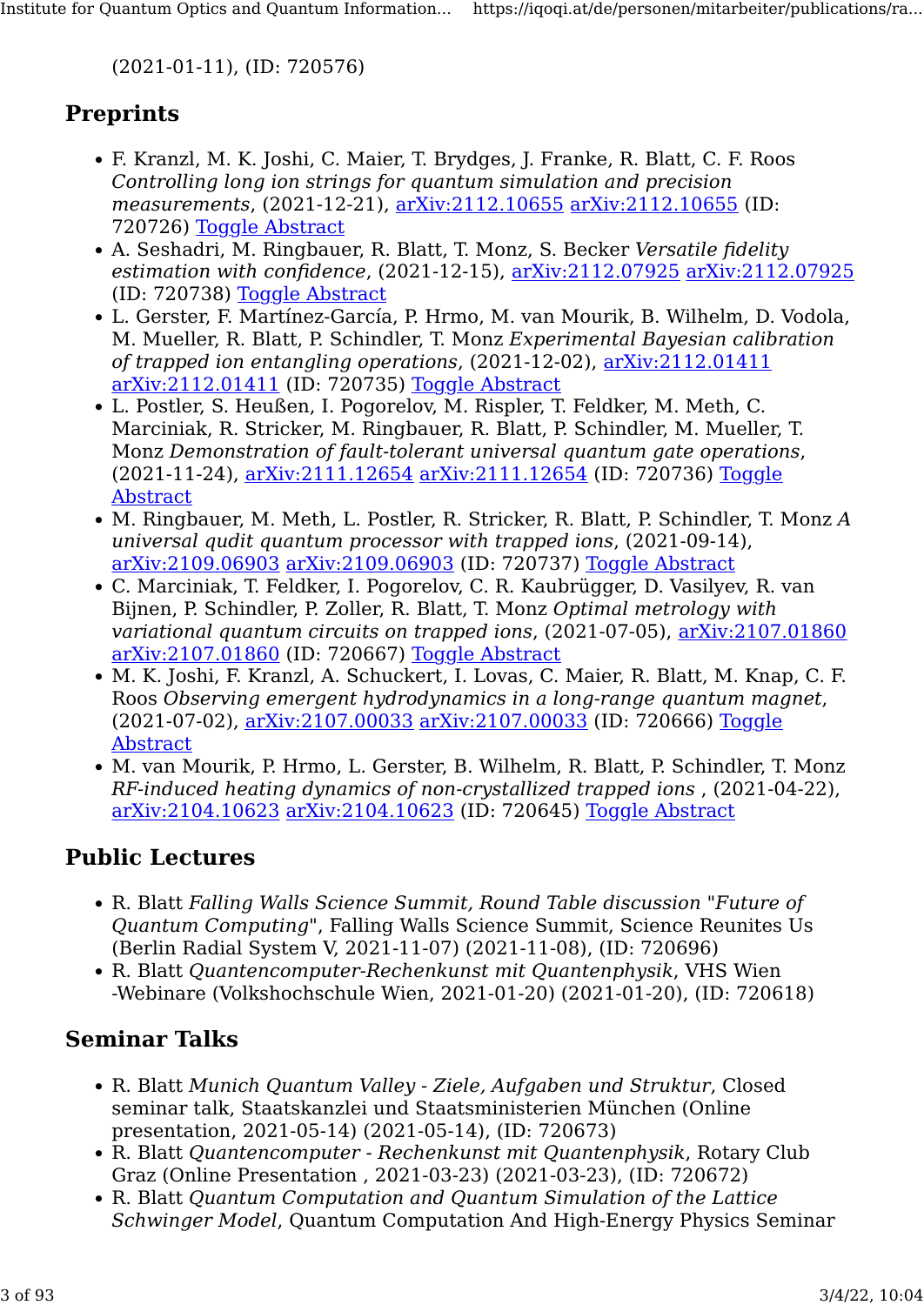(IT& IST, University of Lisbon, 2021-03-03) (2021-03-03), (ID: 720633)

- R. Blatt Munich Quantum Valley Organisation und Struktur, MQV consortium , closed seminar talk (MQV München, 2021-02-18) (2021-02-18), (ID: 720670)
- R. Blatt Munich Quantum Valley Ziele, MQV consortium, closed seminar talk, online presentation (MQV München, 2021-02-12) (2021-02-12), (ID: 720669)
- R. Blatt Munich Quantum Valley-Organisation und Koordination, Closed seminar talk, MCQST München (Organisation und Koordination, 2021-02-12) (2021-02-08), (ID: 720668)

#### Talk

• R. Blatt Panel Talk online "Aiming for the Future: Quantum Computing in 2020, IEEE Quantum Week 2021 (online, 2021-10-18) (2021-10-18), (ID: 720695)

## 2020

#### Articles

- M. C. Bañuls, R. Blatt, J. Catani, A. Celi, J. I. Cirac, M. Dalmonte, L. Fallani, K. Jansen, M. Lewenstein, S. Montangero, C. A. Muschik, B. Reznik, E. Rico Ortega, L. Tagliacozzo, K. Van Acoleyen, F. Verstraete, U. Wiese, M. Wingate, J. Zakrzewski, P. Zo Simulating Lattice Gauge Theories within Quantum Technologies, The European Physical Journal D 74 165 (2020-08-04), http://dx.doi.org/10.1140/epjd/e2020-100571-8 [doi:10.1140/epjd](http://dx.doi.org/10.1140/epjd/e2020-100571-8) [/e2020-100571-8](http://dx.doi.org/10.1140/epjd/e2020-100571-8) (ID: 720395) [Toggle Abstract](https://iqoqi.at/de/personen/mitarbeiter/publications/rainer-blatt?format=raw#)
- E. Torrontegui, D. Heinrich, M. I. Hussain, R. Blatt, J. J. Garcia-Ripoll Ultra-fast two-qubit ion gate using sequences of resonant pulses, New J. Phys. 22 103024 (2020-07-03), (ID: 720513) [Toggle Abstract](https://iqoqi.at/de/personen/mitarbeiter/publications/rainer-blatt?format=raw#)
- M. K. Joshi, A. Fabre, C. Maier, T. Brydges, D. Kiesenhofer, H. Hainzer, R. Blatt, C. F. Roos Polarization-gradient cooling of 1D and 2D ion Coulomb crystals, New J. Phys. 22 103013 (2020-06-29), http://dx.doi.org/10.1088 /1367-2630/abb912 [doi:10.1088/1367-2630/abb912](http://dx.doi.org/10.1088/1367-2630/abb912) (ID: 720512) [Toggle](https://iqoqi.at/de/personen/mitarbeiter/publications/rainer-blatt?format=raw#) [Abstract](https://iqoqi.at/de/personen/mitarbeiter/publications/rainer-blatt?format=raw#)
- P. Holz, S. Auchter , G. Stocker, M. Valentini, K. Lakhmanskiy, P. Stampfer, S. Sgouridis, E. Aschauer, Y. Colombe, R. Blatt, C. Rössler Two-dimensional linear trap array for quantum information processing, Advanced Quantum Technologies 3 2000031 (2020-05-18), http://dx.doi.org/10.1002 /qute.202000031 [doi:10.1002/qute.202000031](http://dx.doi.org/10.1002/qute.202000031) (ID: 720490)
- A. Borne, T. E. Northup, R. Blatt, B. Dayan *Efficient ion-photon qubit SWAP* gate in realistic ion cavity-QED systems without strong coupling, Opt. Express 28 11839 (2020-04-13), http://dx.doi.org/10.1364/OE.376914 [doi:10.1364/OE.376914](http://dx.doi.org/10.1364/OE.376914) (ID: 720492) [Toggle Abstract](https://iqoqi.at/de/personen/mitarbeiter/publications/rainer-blatt?format=raw#)
- F. Ong, K. Schüppert, P. Jobez, M. Teller, B. Ames, D. Fioretto, K. Friebe, M. Lee, Y. Colombe, R. Blatt, T. E. Northup Probing surface charge densities on optical fibers with a trapped ion, New J. Phys.  $2263018(2020-03-30)$ , http://dx.doi.org/10.1088/1367-2630/ab8af9 [doi:10.1088/1367-2630/ab8af9](http://dx.doi.org/10.1088/1367-2630/ab8af9) (ID: 720489)
- R. Stricker, D. Vodola, A. Erhard, L. Postler, M. Meth, M. Ringbauer, P. Schindler, T. Monz, M. Müller, R. Blatt Experimental deterministic correction of qubit loss, Nature 585 207 (2020-02-21), http://dx.doi.org/10.1038 /s41586-020-2667-0 [doi:10.1038/s41586-020-2667-0](http://dx.doi.org/10.1038/s41586-020-2667-0) (ID: 720491)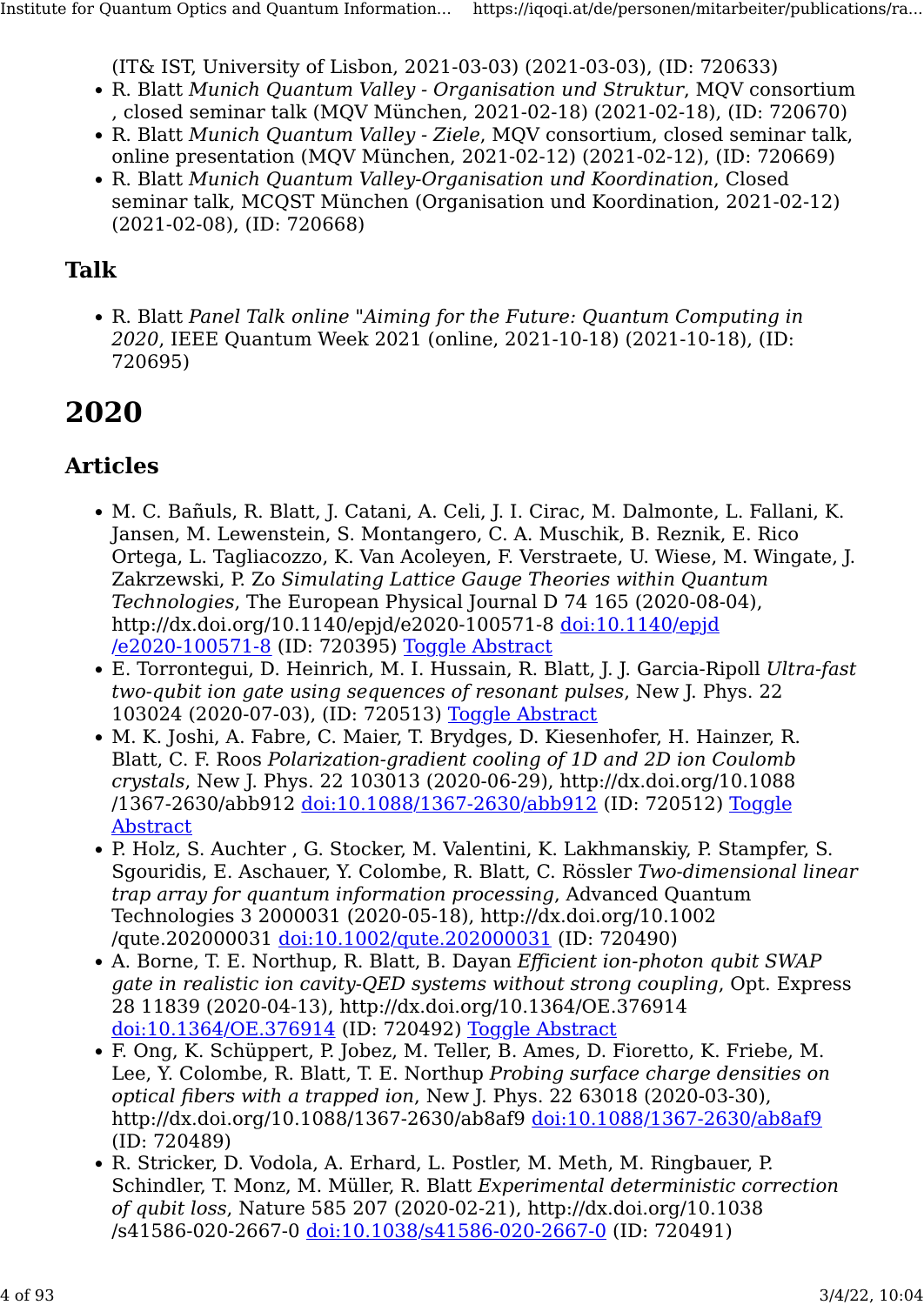- M. van Mourik, E. A. Martínez, L. Gerster, P. Hrmo, T. Monz, P. Schindler, R. Blatt Coherent rotations of qubits within a multi-species ion-trap quantum computer, Phys. Rev. A 102 22611 (2020-01-08), http://dx.doi.org/10.1103 /PhysRevA.102.022611 [doi:10.1103/PhysRevA.102.022611](http://dx.doi.org/10.1103/PhysRevA.102.022611) (ID: 720488)
- M. K. Joshi, A. Elben, B. Vermersch, T. Brydges, C. Maier, P. Zoller, R. Blatt, C. F. Roos Quantum information scrambling in a trapped-ion quantum simulator with tunable range interactions, Phys. Rev. Lett. 124 240505 (2020-01-07), http://dx.doi.org/10.1103/PhysRevLett.124.240505 [doi:10.1103/PhysRevLett.124.240505](http://dx.doi.org/10.1103/PhysRevLett.124.240505) (ID: 720436) [Toggle Abstract](https://iqoqi.at/de/personen/mitarbeiter/publications/rainer-blatt?format=raw#)
- A. Elben, B. Vermersch, R. van Bijnen, C. Kokail, T. Brydges, C. Maier, M. K. Joshi, R. Blatt, C. F. Roos, P. Zoller Cross-Platform Verification of Intermediate Scale Quantum Devices, Phys. Rev. Lett. 124 10504 (2020-01-06), http://dx.doi.org/10.1103/PhysRevLett.124.010504 [doi:10.1103/PhysRevLett.124.010504](http://dx.doi.org/10.1103/PhysRevLett.124.010504) (ID: 720357) [Toggle Abstract](https://iqoqi.at/de/personen/mitarbeiter/publications/rainer-blatt?format=raw#)

#### Colloquia

- R. Blatt The Quantum Way of Doing Computations, LOEWE-Scalable Molecular Quantum Bits (SMolBits) (University of Kassel, 2020-11-12) (2020-11-12), (ID: 720545)
- R. Blatt Quantum Computation and Quantum Simulation with Trapped Ca+Ions, Colloquium (Universidad de Buenos Aires, 2020-02-17) (2020-02-17), (ID: 720555)
- R. Blatt The Quantum Way of Doing Computations, Hablemos de Fisica "Let's talk about Physics" (Facultad CC. Fisicas UCM, 2020-01-30) (2020-01-30), (ID: 720475)
- R. Blatt The Quantum Way of Doing Computations, Physikalisches Kolloquium (University of Hannover, 2020-01-23) (2020-01-23), (ID: 720476)

#### Invited Talks

- R. Blatt IARPA Logical Qubits (LogiQ) Program Principal Investigators´Meeting, 4th Principal Investigator´s meeting (virtual meeting, 2020-09-17) (2020-09-17), (ID: 720534)
- R. Blatt Quantum Computation and Quantum Simulation with Trapped Ca+ Ions, International Conference on Quantum Computing , ICQC (Seoul, online, 2020-08-26) (2020-08-26), (ID: 720599)
- R. Blatt Quantum Optics, Spectroscopy, and Quantum Information Processing with Trapped Ions, Inauguration as an International member of the National Adademy of Sciences (US) 157th Annual Meeting, online , Innsbruck/Washington http://www.nasonline.org/about-nas/events/annualmeeting/nas157/ (Washington, 2020-04-23) (2020-04-23), (ID: 720556)
- R. Blatt Quantum information processing with trapped ions, Summer school on Quantum Information Processing (Federal University of Paranà, Curitiba, Brazil, 2020-02-10) (2020-02-13), (ID: 720551)
- R. Blatt Quantum Information Processing, Inauguration zur Verleihung der Ehrendoktorwürde (Universidad Complutense Madrid, 2020-01-31) (2020-01-31), (ID: 720554)

## Preprint

• A. K. Pal, P. Schindler, A. Erhardt, A. Rivas, M. A. Martin-Delgado, R. Blatt, T.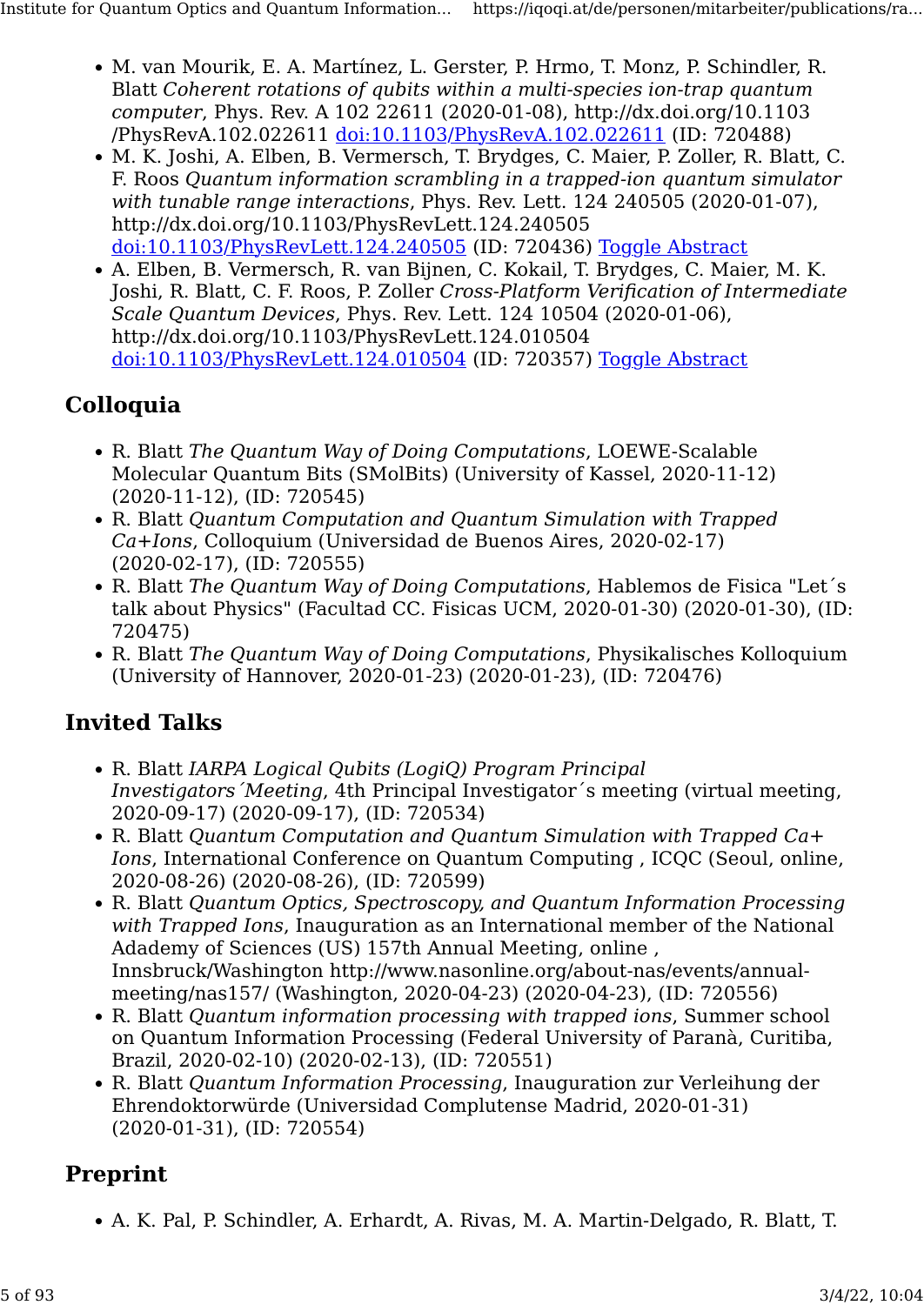Monz, M. Müller Relaxation times do not capture logical qubit dynamics, (2020-12-01), [arXiv:2012.07911](http://arxiv.org/abs/2012.07911) [arXiv:2012.07911](http://arxiv.org/abs/2012.07911) (ID: 720759) [Toggle](https://iqoqi.at/de/personen/mitarbeiter/publications/rainer-blatt?format=raw#) [Abstract](https://iqoqi.at/de/personen/mitarbeiter/publications/rainer-blatt?format=raw#)

#### Public Lecture

• R. Blatt Der Physik-Nobelpreis 2019, Matinée zur Vorstellung der Nobelpreisträger 2019 (Lindau, 2020-01-19) (2020-01-19), (ID: 720553)

#### Seminar Talks

- R. Blatt Quantum Computation with Trapped Ca+Ions, Seminar on Precision Physics and Fundamental Symmetries (Hannover/Braunschweig, https://indico.cern.ch/event/972032/, 2020-11-26) (2020-11-26), (ID: 720548)
- R. Blatt The Quantum Way of Doing Computations, Seventh Annual Homi Bhabha Memorial Public Lecture (Indian Institute of Science Education and Research (IISER), Pune, 2020-11-06) (2020-11-06), (ID: 720541)
- R. Blatt Quantum Computation and Quantum Simulation with Strings of Trapped Ca+ Ions, iQuISE Seminar MIT, https://www.iquise.mit.edu /presentation/191/ (Massachusetts Institute of Technology, 2020-10-22) (2020-10-22), (ID: 720547)

## Talks

- R. Blatt Quantum Technologies-Chances and Challenges, Webinar "Quantum Technologies" Journal Advances in Quantum Technologies, Wiley Interscience (online, Berlin, https://present.workcast.com/Login.aspx?eid=103772, 2020-11-03) (2020-11-03), (ID: 720560)
- R. Blatt "Berliner Gesprächskreis" Quanten-Technologien Computer, Kommunikation, Sensoren, Quanten Technologien-Computer, Kommunikation , Sensorenn (Bank of America Merril Lynch, Berlin, Zoom Meeting, 2020-09-23) (2020-09-23), (ID: 720528)
- R. Blatt A new measure: The revolutionary reform of the metric system, Lindau NObel Laureate meetings (Lindau, online/https: //www.mediatheque.lindau-nobel.org/videos/38705/william-d-phillips, 2020-06-29) (2020-06-30), (ID: 720558)
- R. Blatt Quantum Computation and Quantum Simulation with Trapped Ca+ Ions, MPG-FHG stakeholder meeting in preparation of the Quantum Initiative Germany (online Innsbruck/Munich, 2020-06-08) (2020-06-08), (ID: 720557)
- R. Blatt Quantentechnologien und Quantencomputer weltweite Investitionstätigkeit -, Rotary Club Alpin Vortragsreihe (Hotel Marriott Innsbruck, 2020-03-09) (2020-03-09), (ID: 720550)

## 2019

## Articles

- A. Erhard, J. J. Wallman, L. Postler, M. Meth, R. Stricker, E. A. Martínez, P. Schindler, T. Monz, J. Emerson, R. Blatt Characterizing large-scale quantum computers via cycle benchmarking, Nat. Commun. 10 5347 (2019-11-25), (ID: 720497) [Toggle Abstract](https://iqoqi.at/de/personen/mitarbeiter/publications/rainer-blatt?format=raw#)
- Moonjoo Lee, Minjae Lee, S. Hong, K. Schüppert, Y. D. Kwon, T. Kim, Y.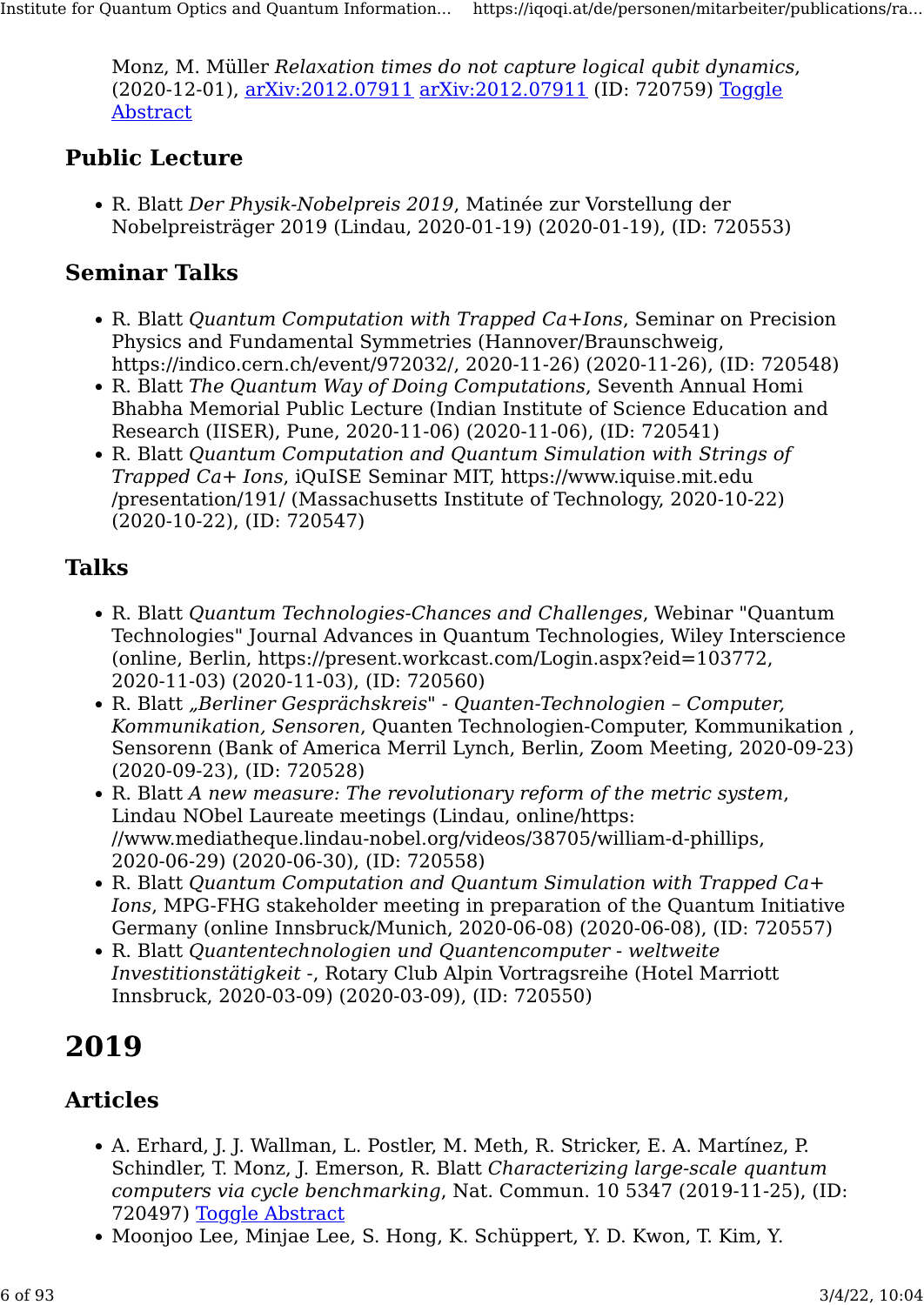Colombe, T. E. Northup, D. D. Cho, R. Blatt MEMS-based design of a highfinesse fiber cavity integrated with an ion trap, Phys. Rev. Applied 12 (2019-10-23), http://dx.doi.org/10.1103/PhysRevApplied.12.044052 [doi:10.1103/PhysRevApplied.12.044052](http://dx.doi.org/10.1103/PhysRevApplied.12.044052) (ID: 720498) [Toggle Abstract](https://iqoqi.at/de/personen/mitarbeiter/publications/rainer-blatt?format=raw#)

- G. Araneda, R. Walser, Y. Colombe, D. Higginbottom, J. Volz, R. Blatt, A. Rauschenbeutel "Wavelength-scale errors in optical localization due to spin– orbit coupling of light, Nature Phys. 15 21 (2019-08-20), http://dx.doi.org /10.1038/s41567-018-0301-y [doi:10.1038/s41567-018-0301-y](http://dx.doi.org/10.1038/s41567-018-0301-y) (ID: 720501) **[Toggle Abstract](https://iqoqi.at/de/personen/mitarbeiter/publications/rainer-blatt?format=raw#)**
- D. Heinrich, M. Guggemos, M. Guevara-Bertsch, M. I. Hussain, C. F. Roos, R. Blatt Ultrafast coherent excitation of a Ca+ ion, New J. Phys. 21 83025 (2019-07-01), http://dx.doi.org/10.1088/1367-2630/ab2a7e [doi:10.1088/1367-2630/ab2a7e](http://dx.doi.org/10.1088/1367-2630/ab2a7e) (ID: 720108) [Toggle Abstract](https://iqoqi.at/de/personen/mitarbeiter/publications/rainer-blatt?format=raw#)
- C. Kokail, C. Maier, R. van Bijnen, T. Brydges, M. K. Joshi, P. Jurcevic, C. A. Muschik, P. Silvi, R. Blatt, C. F. Roos, P. Zoller Self-verifying variational quantum simulation of lattice models, Nature 569 360 (2019-05-15), http://dx.doi.org/10.1038/s41586-019-1177-4 [doi:10.1038/s41586-019-1177-4](http://dx.doi.org/10.1038/s41586-019-1177-4) (ID: 720076) [Toggle Abstract](https://iqoqi.at/de/personen/mitarbeiter/publications/rainer-blatt?format=raw#)
- M. Mamaey, R. Blatt, J. Ye, A. M. Rey Cluster State Generation with Spin-Orbit Coupled Fermionic Atoms in Optical Lattices, Phys. Rev. Lett. 122 160402 (2019-04-27), http://dx.doi.org/10.1103/PhysRevLett.122.160402 [doi:10.1103/PhysRevLett.122.160402](http://dx.doi.org/10.1103/PhysRevLett.122.160402) (ID: 720107) [Toggle Abstract](https://iqoqi.at/de/personen/mitarbeiter/publications/rainer-blatt?format=raw#)
- M. Guggemos, M. Guevara-Bertsch, D. Heinrich, Ó. A. Herrera, Y. Colombe, R. Blatt, C. F. Roos Frequency measurement of the  $1SO,F=5/2$  to  $3P1,F=7/2$ transition of  $27Al+$  via quantum logic spectroscopy with  $40Ca+$ , New J. Phys. 21 103003 (2019-04-25), http://dx.doi.org/10.1088/1367-2630/ab447a [doi:10.1088/1367-2630/ab447a](http://dx.doi.org/10.1088/1367-2630/ab447a) (ID: 720264) [Toggle Abstract](https://iqoqi.at/de/personen/mitarbeiter/publications/rainer-blatt?format=raw#)
- T. Brydges, A. Elben, P. Jurcevic, B. Vermersch, C. Maier, B. P. Lanyon, P. Zoller, R. Blatt, C. F. Roos Probing Renyi entanglement entropy via randomized measurements, Science 364 260 (2019-04-19), http://dx.doi.org /10.1126/science.aau4963 [doi:10.1126/science.aau4963](http://dx.doi.org/10.1126/science.aau4963) (ID: 720034) [Toggle](https://iqoqi.at/de/personen/mitarbeiter/publications/rainer-blatt?format=raw#) [Abstract](https://iqoqi.at/de/personen/mitarbeiter/publications/rainer-blatt?format=raw#)
- M. Lee, K. Friebe, D. Fioretto, K. Schüppert, F. Ong, D. Plankensteiner, V. Torggler, H. Ritsch, R. Blatt, T. E. Northup Ion-Based Quantum Sensor for Optical Cavity Photon Numbers, Phys. Rev. Lett. 122 153603 (2019-04-19), http://dx.doi.org/10.1103/PhysRevLett.122.153603 [doi:10.1103/PhysRevLett.122.153603](http://dx.doi.org/10.1103/PhysRevLett.122.153603) (ID: 720499) [Toggle Abstract](https://iqoqi.at/de/personen/mitarbeiter/publications/rainer-blatt?format=raw#)
- C. Maier, T. Brydges, P. Jurcevic, N. Trautmann, C. Hempel, B. P. Lanyon, P. Hauke, R. Blatt, C. F. Roos Environment-assisted quantum transport in a 10 qubit network, Phys. Rev. Lett. 122 50501 (2019-02-08), http://dx.doi.org /10.1103/PhysRevLett.122.050501 [doi:10.1103/PhysRevLett.122.050501](http://dx.doi.org/10.1103/PhysRevLett.122.050501) (ID: 720065) [Toggle Abstract](https://iqoqi.at/de/personen/mitarbeiter/publications/rainer-blatt?format=raw#)
- K. Lakhmanskiy, P. Holz, D. Schärtl, B. Ames, R. Assouly, T. Monz, Y. Colombe, R. Blatt Observation of superconductivity and surface noise using a single trapped ion as a field probe, Phys. Rev. A 99 23405 (2019-02-04), http://dx.doi.org/10.1103/PhysRevA.99.023405 [doi:10.1103/PhysRevA.99.023405](http://dx.doi.org/10.1103/PhysRevA.99.023405) (ID: 720500) [Toggle Abstract](https://iqoqi.at/de/personen/mitarbeiter/publications/rainer-blatt?format=raw#)

#### Colloquia

• R. Blatt The Quantum Way of Doing Computations , Colloquia (University of Göttingen, 2019-11-11) (2019-11-11), (ID: 720404)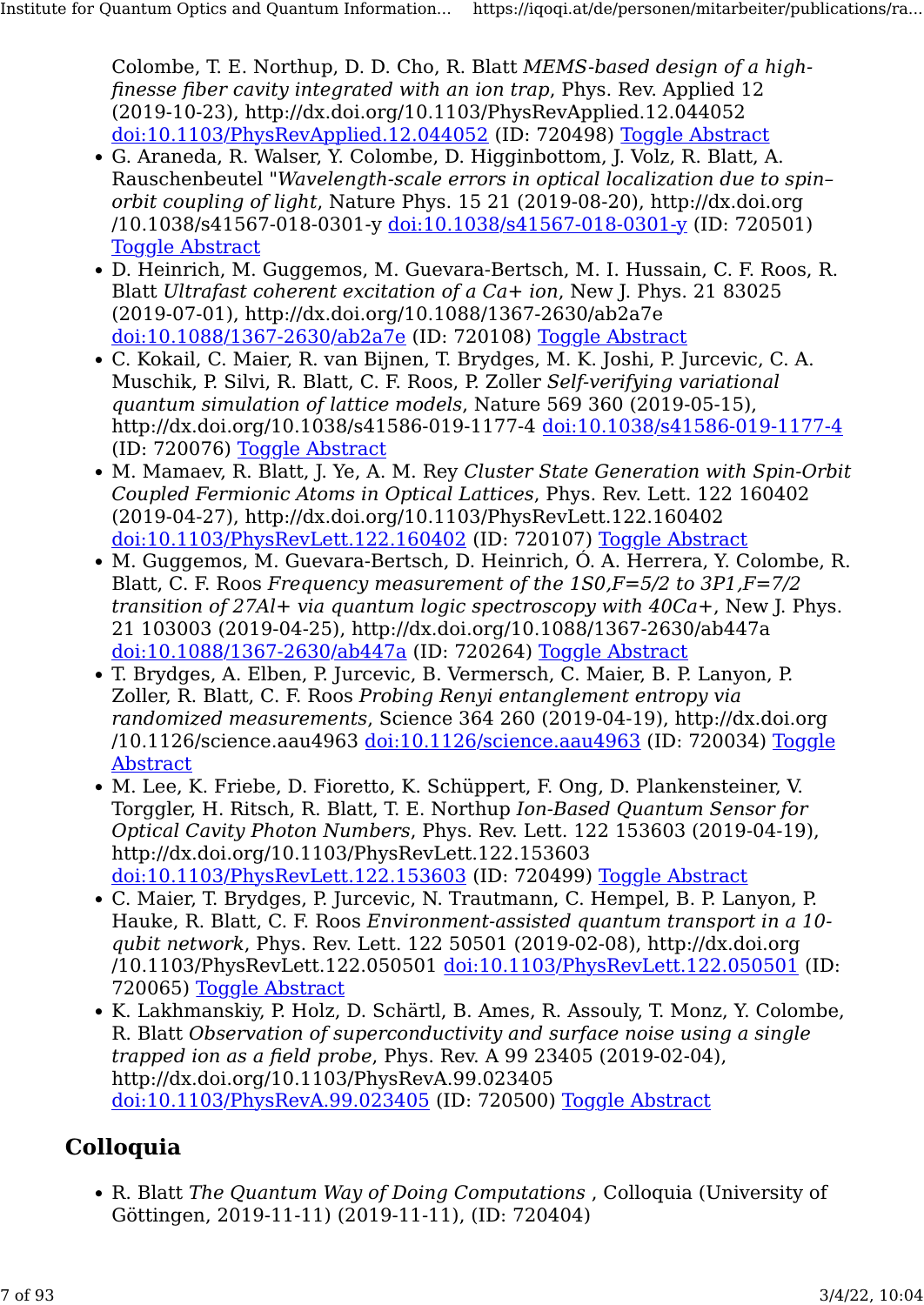- R. Blatt The Quantum Way of Doing Computations, Colloquia (University of Birmingham, School of Physics & Astronomy , 2019-11-06) (2019-11-06), (ID: 720403)
- R. Blatt Quantum computations and quantum simulations with strings of trapped Ca+ ions, (Tsinghua University of Beijing, 2019-09-23) (2019-09-23), (ID: 720367)
- R. Blatt Quantum computations and quantum simulations with trapped Ca+ ions, Colloquium (University of Berkeley , 2019-06-10) (2019-06-10), (ID: 720324)
- R. Blatt The Quantum Way of Doing Computations, Quantum Talks (University of Sussex, 2019-05-15) (2019-05-15), (ID: 720280)

#### **Conferences**

- R. Blatt Overview Talk on Quantum Networks, Workshop Quantum Science and Technology (Max Planck Institute of Quantum Optics Munich, 2019-05-06) (2019-05-06), (ID: 720361)
- R. Blatt Quantum Computing -From Algorithms to Applications, Workshop on Quantum Computing - From Algorithms to Applications (Universitätszentrum Obergurgl , 2019-04-15) (2019-04-15), (ID: 720362)
- R. Blatt Lindau Nobel Laureate Council Meeting , Meeting of the Council (Pöllath & Partners , München , 2019-03-15) (2019-03-15), (ID: 720363)
- R. Blatt Quantum Computation and Entanglement with Ion Strings, SFB Abschlusskonferenz des SFBs FoQuS (Innsbruck , 2019-02-04) (2019-02-04), (ID: 720421)

- R. Blatt Quantum Technologies with Trapped Ions , Australian Diamond Sensing Meeting (Melbourne, 2019-11-21) (2019-11-22), (ID: 720427)
- R. Blatt Quantum Information Processing with Trapped Ca+ Ions, International Conference on Emerging Quantum Technology ;Micius Prize Talk (Hefei , 2019-09-15) (2019-09-16), (ID: 720368)
- R. Blatt Quantum Information Processing with Trapped Ca+Ions, Prize Talk International Conference on Emerging Quantum Technlogies (ICEQT) (Hefei, 2019-09-16) (2019-09-16), (ID: 720428)
- R. Blatt Quantum Computation and Quantum Simulation with Strings of Trapped Ca+Ions, Workshop Time Crystals and Related Phenomena (Collegium Medicum of Jagiellonian University Krakow, 2019-09-04) (2019-09-05), (ID: 720365)
- R. Blatt The Quantum Way of doing Computations-New Technologies for the Information Age, Gemeinsame Jahrestagung in Zürich SPS und ÖPG (University of Zürich , 2019-08-26) (2019-08-27), (ID: 720346)
- R. Blatt QCVV Trapped Ion Qubits , QCPR 2019 (Hotel Annapolis MD , 2019-07-29) (2019-08-01), (ID: 720339)
- R. Blatt Quantum Computation and Quantum Simultion with Strings of Trapped Ca+Ions, NACTI2019 (Edward St John Learning and Teaching Center, University of Maryland, 2019-07-22) (2019-07-23), (ID: 720340)
- R. Blatt Quantum Computation and Quantum Simulation with Strings of Trapped Ca+ Ions , ICQT2019 (The Radisson Collection Hotel Moskow, 2019-07-15) (2019-07-16), (ID: 720338)
- R. Blatt Quantum computation and quantum simulation with strings of trapped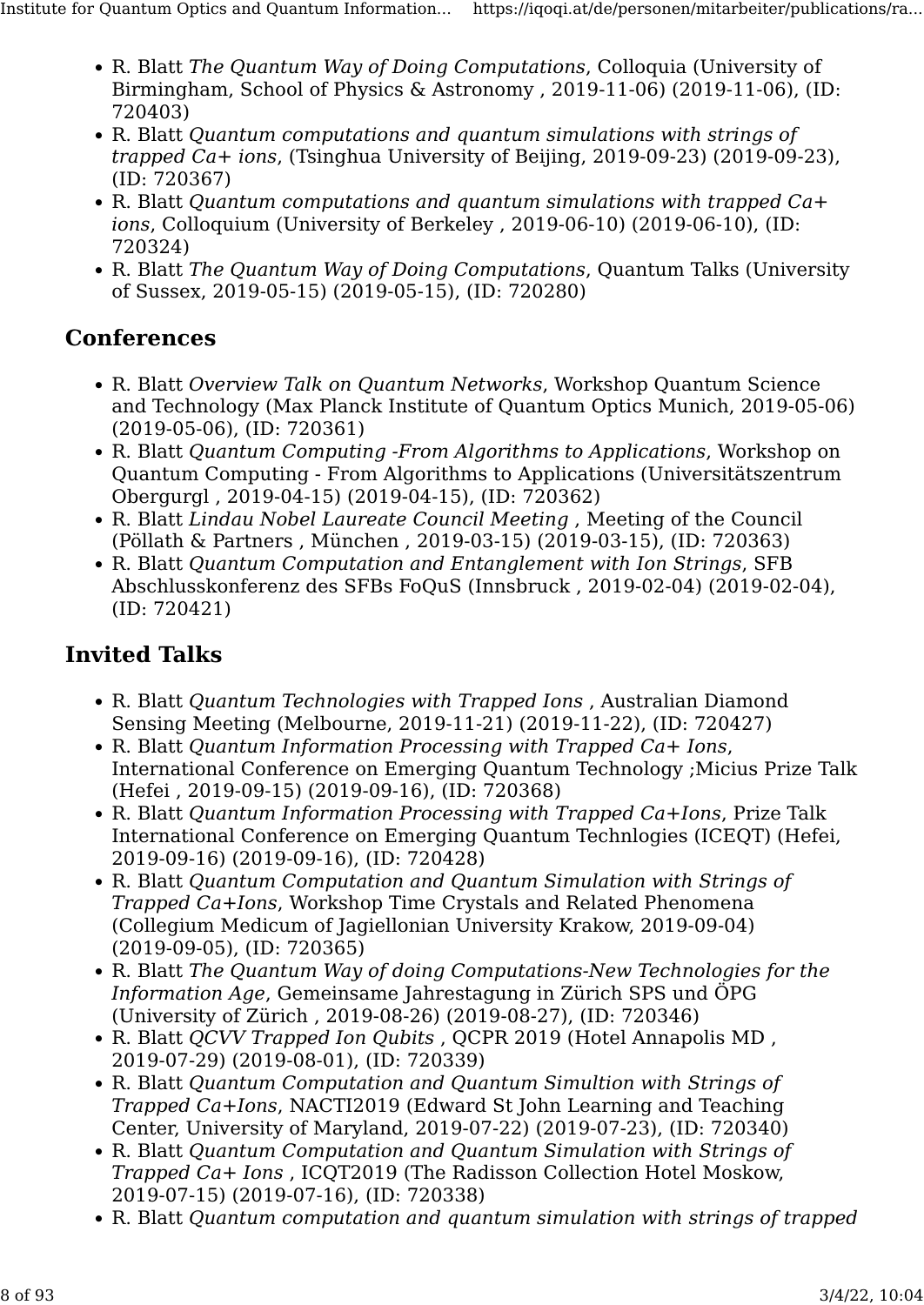Ca+ ions, MCQST Munich conference on Quantum Science & Technology (Deutsches Museum München, 2019-07-08) (2019-07-08), (ID: 720322)

- R. Blatt Quantum Technologies-Chances and Challenges, Lindau Innovaton Forum at the 69th Lindau Nobel Laureate meeting in Physics (Lindau, 2019-06-29) (2019-06-29), (ID: 720422)
- R. Blatt Quantum Computation and Quantum Simulation with Trapped Ca+ Ions, CEWQO2019 (Paderborn University, 2019-06-02) (2019-06-03), (ID: 720287)
- R. Blatt Quantum Computation and Quantum simultion with trapped ions, 2nd Quantum Symposium by PicoQuant, 2019 Berlin (Dorint Adlershof Berlin, 2019-05-22) (2019-05-22), (ID: 720285)
- R. Blatt Quantum Computation and Quantum simulation with trapped Ca+ ions, Quantum for ever, A Symposium to honor H.Rauch´s 80th birthday and the Designation of the Atominstitut as an EPS Historic site (TU Wien, Atominstitut, 2019-05-21) (2019-05-21), (ID: 720286)
- R. Blatt Quantum simultation with trapped Ca+Ions, Solvay Workshop on Quantum Simultation (Brussels, 2019-02-17) (2019-02-18), (ID: 720201)
- R. Blatt Quantum Information Using Trapped Ions-Status and Perspectives , Scalable Hardware Platforms for Quantum computing (Bad Honnef, 2019-01-13) (2019-01-14), (ID: 720154)

#### Lecture

• R. Blatt Executive learning: Quantum computing, T30 Disruption2.0: When to play, and how to win (Solage Resort, Napa Valley, 2019-06-13) (2019-06-13), (ID: 720325)

#### Public Lecture

• R. Blatt Nobelpreis für Physik 2018, Lindau Matinee " Die Nobelpreise des Jahres 2018" (Sparkassensaal auf dem Lindauer Festland, 2019-01-20) (2019-01-20), (ID: 720142)

#### Report

• R. Blatt Excellence Strategy University of Heidelberg, (2019-03-17), (ID: 720364)

#### Seminar Talks

- R. Blatt The Quantum Optics and Spectroscopy Group in Innsbruck-Quo Vadis? , Joint meeting of the ion trap groups of Innsbruck, Zurich and Mainz (Obergurgl, 2019-09-08) (2019-09-11), (ID: 720424)
- R. Blatt Quantum Technologies for the Information Age I What is quantum physics?, Quantum Technologies - A New ERA for Innovations (Europäisches Forum Alpbach, 2019-08-16) (2019-08-16), (ID: 720345)
- R. Blatt Quantum Technologies for the Information Age II-Quantum Information Processing, European Forum Alpach Seminar (Alpbach, 2019-08-16) (2019-08-16), (ID: 720423)
- R. Blatt Quantum Computations and Quantum simulations with strings of trapped ions, CUA Seminar (Harvard University , 2019-03-05) (2019-03-05), (ID: 720202)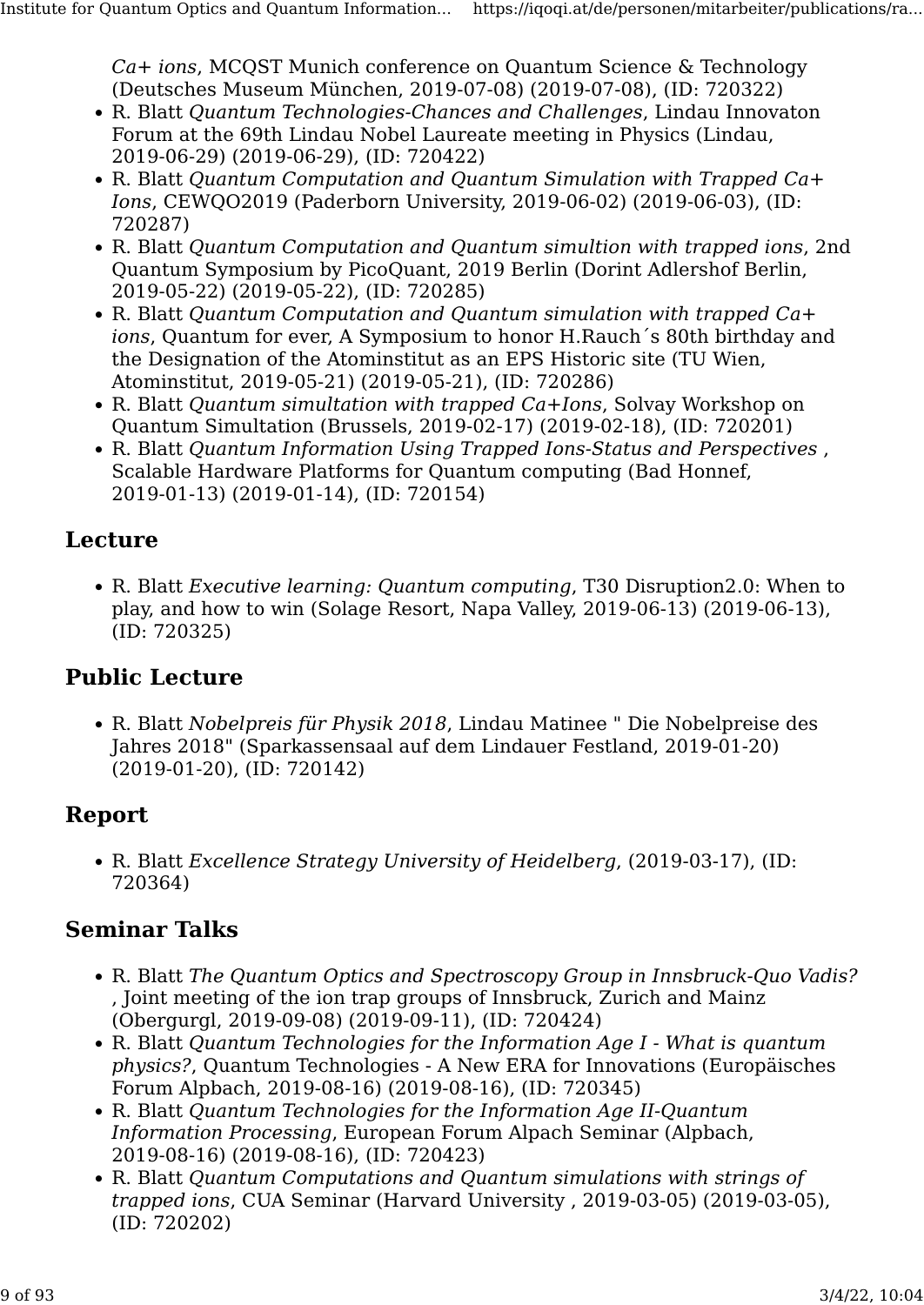### Talks

- R. Blatt The Quantum Way of Doing Computations Quantum Physics in Innsbruck, Visit of Dr. Gerhard Mayr (Innsbruck, 2019-10-17) (2019-10-17), (ID: 720426)
- R. Blatt The Quantum Optics and Spectroscopy Group at IQOOI, IQOOI evaluation meeting (Innsbruck, 2019-10-14) (2019-10-14), (ID: 720425)

## 2018

#### Articles

- L. Postler, A. Rivas, P. Schindler, A. Erhardt, R. Stricker, D. Nigg, T. Monz, R. Blatt, M. Müller Experimental quantification of spatial correlations in quantum dynamics, Quantum 2 90 (2018-09-03), http://dx.doi.org/10.22331 /q-2018-09-03-90 [doi:10.22331/q-2018-09-03-90](http://dx.doi.org/10.22331/q-2018-09-03-90) (ID: 720164) [Toggle Abstract](https://iqoqi.at/de/personen/mitarbeiter/publications/rainer-blatt?format=raw#)
- C. Hempel, C. Maier, J. Romero, J. McClean, T. Monz, H. Shen, P. Jurcevic, B. P. Lanyon, P. Love, R. Babbush, A. Aspuru-Guzik, R. Blatt, C. F. Roos Quantum chemistry calculations on a trapped-ion quantum simulator, Phys. Rev. X 8 31022 (2018-07-24), http://dx.doi.org/10.1103/PhysRevX.8.031022 [doi:10.1103/PhysRevX.8.031022](http://dx.doi.org/10.1103/PhysRevX.8.031022) (ID: 720003) [Toggle Abstract](https://iqoqi.at/de/personen/mitarbeiter/publications/rainer-blatt?format=raw#)
- G. Araneda, D. Higginbottom, L. Slodicka, Y. Colombe, R. Blatt Interference of Single Photons Emitted by Entangled Atoms in Free Space, Phys. Rev. Lett. 120 193603 (2018-05-11), http://dx.doi.org/10.1103/PhysRevLett.120.193603 [doi:10.1103/PhysRevLett.120.193603](http://dx.doi.org/10.1103/PhysRevLett.120.193603) (ID: 720162) [Toggle Abstract](https://iqoqi.at/de/personen/mitarbeiter/publications/rainer-blatt?format=raw#)
- N. Friis, O. Marty, C. Maier, C. Hempel, M. Holzapfel, P. Jurcevic, M. Plenio, M. Huber, C. F. Roos, R. Blatt, B. P. Lanyon Observation of Entangled States of a Fully Controlled 20-Qubit System, Phys. Rev. X 8 21012 (2018-04-10), http://dx.doi.org/10.1103/PhysRevX.8.021012 [doi:10.1103/PhysRevX.8.021012](http://dx.doi.org/10.1103/PhysRevX.8.021012) (ID: 720009) [Toggle Abstract](https://iqoqi.at/de/personen/mitarbeiter/publications/rainer-blatt?format=raw#)

#### Colloquia

- R. Blatt The Quantum Way of doing computations, Alba Nova and Nordita Colloquium (University of STockholm, 2018-03-15) (2018-03-15), (ID: 720001)
- R. Blatt The Quantum Way of Doing Computations, physikalisches Kolloquium (Dresden, Max Planck Institut für Physik komplexer Systeme, 2018-03-05) (2018-03-05), (ID: 719987)
- R. Blatt The Quantum Way of Doing Computations , DPG Spring Meeting (Friedrich-Alexander-Universität Erlangen-Nürnberg, 2018-03-04) (2018-03-04), (ID: 719989)
- R. Blatt The Quantum Way of Doing Computations, Physikalisches Kolloquium (TU Dortmund, 2018-02-20) (2018-02-20), (ID: 719986)

#### **Conference**

• R. Blatt 68th Lindau Nobel Laureate Meetings, 68th Lindau Nobel Laureate Meetings (Inselhalle Lindau, 2018-06-23) (2018-06-23), (ID: 720360)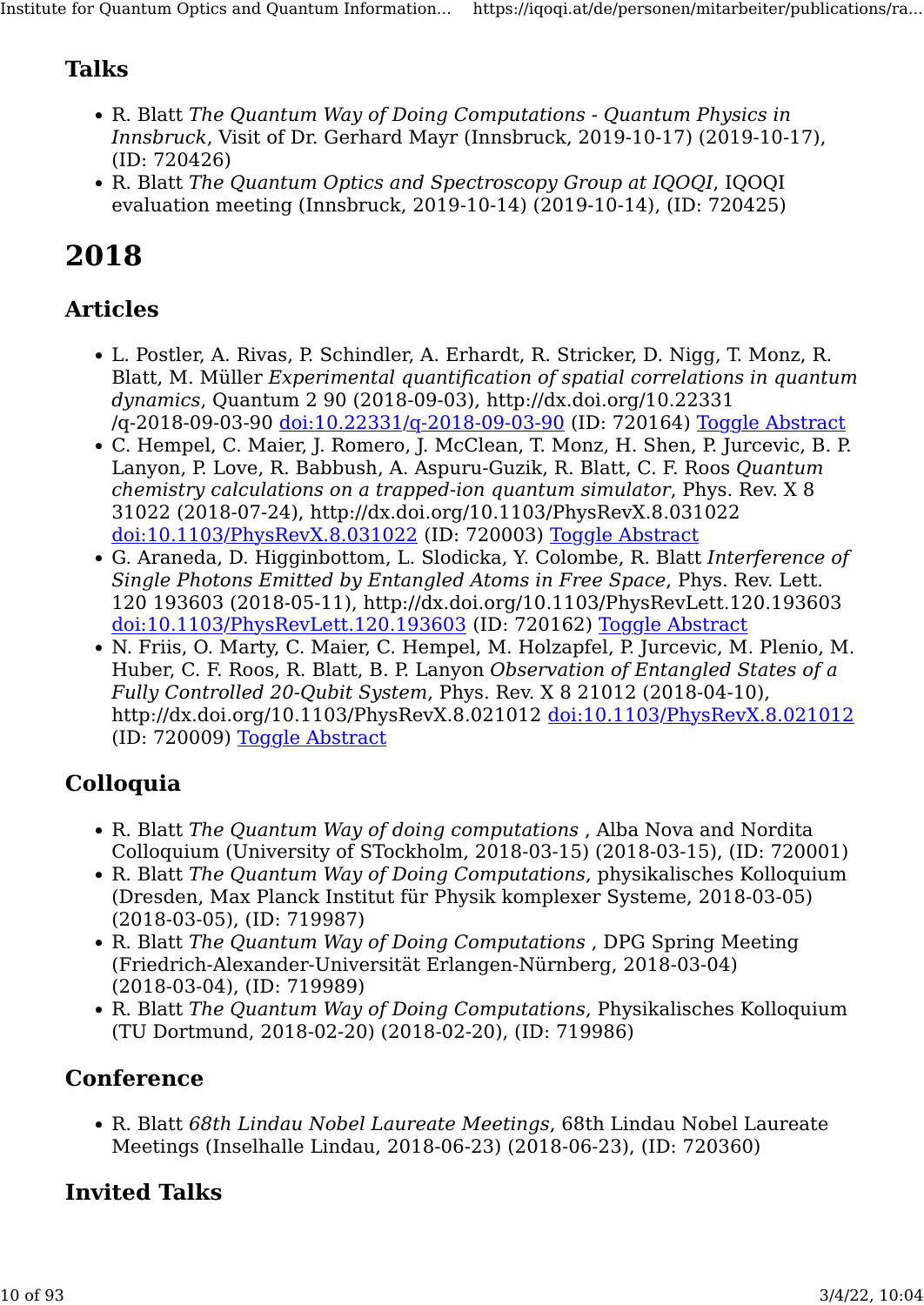- R. Blatt Quantencomputer Rechenkunst mit Quantenphysik, 43 Forum Akademie, TU Graz (TU Graz, 2018-11-29) (2018-11-29), (ID: 720102)
- R. Blatt Quantum Information with trapped Ions: Verification and Validation, ECTI 2018 (The David Lopatie Conference Centre, Weizmann Institute of Science, 2018-11-17) (2018-11-18), (ID: 720095)
- R. Blatt Quantum computations and quantum Simulations with Trapped Ca+ Ions, Opportunities for Quantum Technologies 2018: A Dialog (Vancouver Convention Center , 2018-10-03) (2018-10-03), (ID: 720082)
- R. Blatt The Quantum Way of Doing Computations, Public Talk (University of British Columbia, PITP, 2018-10-02) (2018-10-02), (ID: 720081)
- R. Blatt Quantum Information using trapped ions-status and perspectives, TCP 2018 (Park Place Hotel Traverse City , 2018-09-29) (2018-10-01), (ID: 720083)
- R. Blatt Quantencomputer -Rechenkunst mit Quantenphysik , 130.GDNÄ Versammlung (Universität Saarland Saarbrücken , 2018-09-14) (2018-09-15), (ID: 720074)
- R. Blatt Quantum Computer-a New Technology for the Information AG, Eurosensor 2018 (Universität Graz, 2018-09-10) (2018-09-11), (ID: 720075)
- R. Blatt Quantencomputer-Rechenkunst mit Quantenphysik , Hector Fellow Academy, "Die zweite Quantenrevolution" (Literaturhaus München , 2018-07-19) (2018-07-19), (ID: 720046)
- R. Blatt Quantum Tehnologies made in Tyrol, WIRE2018 (Innsbruck, 2018-07-04) (2018-07-06), (ID: 720039)
- R. Blatt Quantum simulations with cold trapped ions, Quantum Technology Workshop (The Hebrew University of Jerusalem, 2018-06-05) (2018-06-05), (ID: 720036)
- R. Blatt The Quantum Way of doing Computations New Technologies for the Information Age, Racah Lecture (University of Jerusalem, 2018-06-04) (2018-06-04), (ID: 720035)
- R. Blatt Quantum computations and quantum simulations with trapped ions, SPIE Photonics Europe (Strasbourg, 2018-04-22) (2018-04-26), (ID: 720032)
- R. Blatt Quantum Computations and Quantum simulations with trapped ions, Beyond Digital Computing (Heidelberg University , 2018-03-19) (2018-03-20), (ID: 720000)
- R. Blatt Quantum Computations and quantum simulations with trapped ions , Quantum Optics Obergurgl 2018 (Universitätszentrum Obergurgl, 2018-02-25) (2018-02-25), (ID: 719988)
- R. Blatt Opportunities of Excellence Strategies , RESOLV Neujahrsempfang " Exzellenzinitiative -Chance für die Hochschule" (TU Dortmund, 2018-02-19) (2018-02-19), (ID: 719985)
- R. Blatt *Ouantum computation and quantum simulation with trapped ca+ ions,* Workshop Quantum Simulation & Computation (University of the Basque Country, Paraninfo, Science and Tech Faculty Bilbao, 2018-02-11) (2018-02-12), (ID: 719984)
- R. Blatt Quantum Computations and Quantum Simulations with Trapped Ions", Inauguration Ceremony MPHQ (Munich, 2018-01-11) (2018-01-12), (ID: 719970)

#### Public Lecture

• R. Blatt Nobelpreis für Physik-Vorstellung, Lindau Matinee " Die Nobelpreise des Jahres 2017" (Sparkassensaal auf dem Lindauer Festland, 2018-01-21) (2018-01-21), (ID: 719974)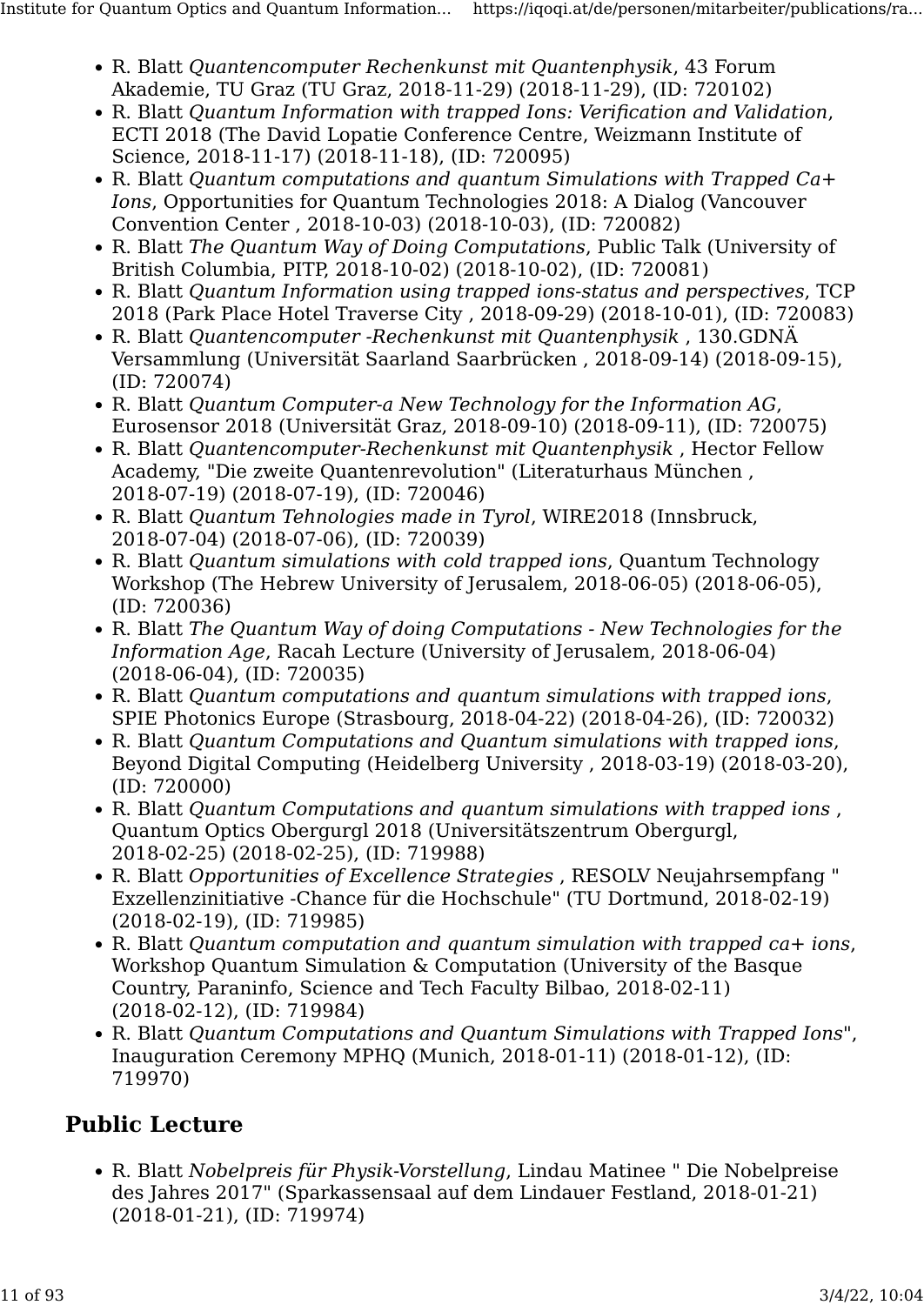## Talks

- R. Blatt eQual Site Visit , overview & status, eQual Site visit (Mainz, 2018-07-09) (2018-07-09), (ID: 720041)
- R. Blatt IARPA Logical QUBITS, 2nd Principal Investigators Meeting (Washington Marriott Georgetown, 2018-01-24) (2018-01-24), (ID: 719976)

## 2017

## Articles

- A. Bermudez, X. Xu, R. Nigmatullin, J. O'Gorman, V. Negnevitsky, P. Schindler, T. Monz, U. Poschinger, C. Hempel, J. Home, F. Schmidt-Kaler, M. Biercuk, R. Blatt, S. Benjamin, M. Müller Assessing the Progress of Trapped-Ion Processors Towards Fault-Tolerant Quantum Computation, Phys. Rev. X 7 41061 (2017-12-17), http://dx.doi.org/10.1103/PhysRevX.7.041061 [doi:10.1103/PhysRevX.7.041061](http://dx.doi.org/10.1103/PhysRevX.7.041061) (ID: 719935) [Toggle Abstract](https://iqoqi.at/de/personen/mitarbeiter/publications/rainer-blatt?format=raw#)
- B. P. Lanyon, C. Maier, M. Holzapfel, T. Baumgratz, C. Hempel, P. Jurcevic, I. Dhand, A. S. Buyskik, A. J. Daley, M. Cramer, M. Plenio, R. Blatt, C. F. Roos Efficient tomography of a quantum many-body system, Nature Phys. 13 1158 (2017-12-05), http://dx.doi.org/10.1038/nphys4244 [doi:10.1038/nphys4244](http://dx.doi.org/10.1038/nphys4244) (ID: 719716) [Toggle Abstract](https://iqoqi.at/de/personen/mitarbeiter/publications/rainer-blatt?format=raw#)
- A. Bermudez, P. Schindler, T. Monz, R. Blatt, M. Müller Micromotion-enabled improvement of quantum logic gates with trapped ions, New J. Phys. 19 113038 (2017-11-24), http://dx.doi.org/10.1088/1367-2630/aa86eb [doi:10.1088/1367-2630/aa86eb](http://dx.doi.org/10.1088/1367-2630/aa86eb) (ID: 719937) [Toggle Abstract](https://iqoqi.at/de/personen/mitarbeiter/publications/rainer-blatt?format=raw#)
- C. A. Muschik, M. Heyl, E. A. Martínez, T. Monz, P. Schindler, B. Vogell, M. Dalmonte, P. Hauke, R. Blatt, P. Zoller  $U(1)$  Wilson lattice gauge theories in digital quantum simulators, New J. Phys. 19 103020 (2017-10-20), http://dx.doi.org/10.1088/1367-2630/aa89ab [doi:10.1088/1367-2630/aa89ab](http://dx.doi.org/10.1088/1367-2630/aa89ab) (ID: 719936) [Toggle Abstract](https://iqoqi.at/de/personen/mitarbeiter/publications/rainer-blatt?format=raw#)
- P. Jurcevic, H. Shen, P. Hauke, C. Maier, T. Brydges, C. Hempel, B. P. Lanyon, M. Heyl, R. Blatt, C. F. Roos Direct observation of dynamical quantum phase transitions in an interacting many-body system, Phys. Rev. Lett. 119 80501 (2017-08-21), http://dx.doi.org/10.1103/PhysRevLett.119.080501 [doi:10.1103/PhysRevLett.119.080501](http://dx.doi.org/10.1103/PhysRevLett.119.080501) (ID: 719714) [Toggle Abstract](https://iqoqi.at/de/personen/mitarbeiter/publications/rainer-blatt?format=raw#) [\(local](https://resource.iqoqi.at/reflib/1612.06902.pdf) [copy\)](https://resource.iqoqi.at/reflib/1612.06902.pdf)
- C. A. Riofrio, D. Gross, S. Flammia, T. Monz, D. Nigg, R. Blatt, J. Eisert Experimental quantum compressed sensing for a seven-qubit system, Nat. Commun. 8 15305 (2017-05-17), http://dx.doi.org/10.1038/ncomms1530 [doi:10.1038/ncomms1530](http://dx.doi.org/10.1038/ncomms1530) (ID: 719934) [Toggle Abstract](https://iqoqi.at/de/personen/mitarbeiter/publications/rainer-blatt?format=raw#)

## Colloquia

- R. Blatt The Quantum Way of Doing Computations, Physics Colloquium (Departamento de Fisica Matematica-Instituto de Fisica, Universidade Federal do rio de Janeiro, 2017-11-29) (2017-11-29), (ID: 719922)
- R. Blatt The Quantum Way of Doing Computations, Physical Colloquium (Faculty of Applied Sciences Delft, 2017-11-14) (2017-11-15), (ID: 719914)
- R. Blatt The Quantum Way of Doing Computations , IUPAP XXIX Conference on Computational Physics (Paris, 2017-07-09) (2017-07-10), (ID: 719854)
- R. Blatt The Quantum Way of Doing Computations, Colloquium on Invitation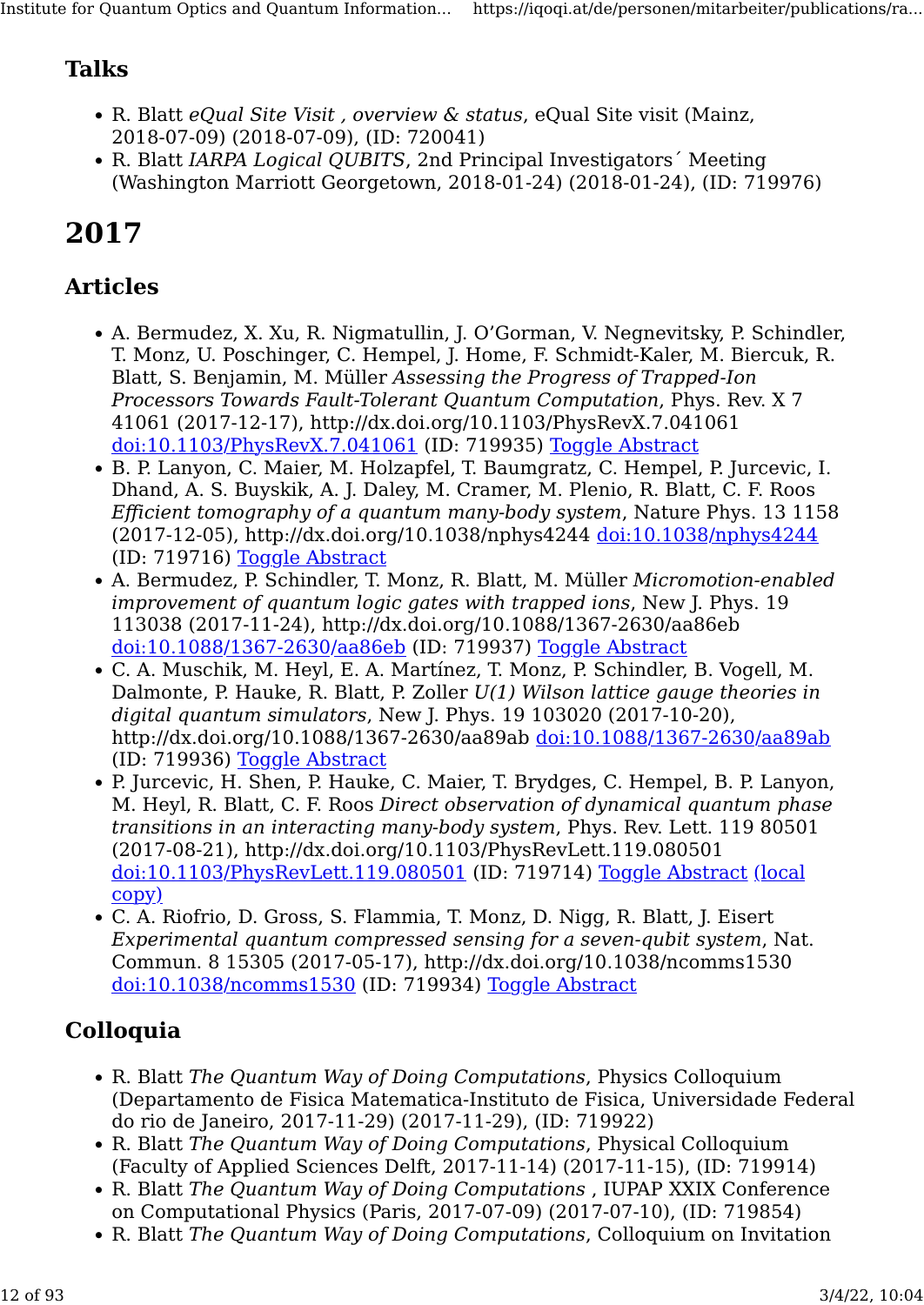(IST Klosterneuburg, 2017-05-17) (2017-05-17), (ID: 719808)

- R. Blatt Quantum Information Processing with Trapped Ions , Physical Colloquium Talks (University of Jerusalem, 2017-03-23) (2017-03-23), (ID: 719777)
- R. Blatt The Quantum Way of Doing Computations, Physical Colloquium Talks (BGU Beer Sheva, 2017-03-21) (2017-03-21), (ID: 719775)
- R. Blatt The Quantum Way of Doing Computations, Physical Colloquium Talks (Technion Haifa, 2017-03-20) (2017-03-20), (ID: 719774)
- R. Blatt The Quantum Way of Doing Computations, V Encontro de Fisica e Astronomia da UFSC (Florianopolis, Brasilien, 2017-02-20) (2017-02-22), (ID: 719773)
- R. Blatt The Quantum Way of Doing Computations , Physikalisches Kolloquium (University of Stuttgart, 2017-01-31) (2017-01-31), (ID: 719756)

#### **Conference**

• R. Blatt Engineered Quantum Systems Annual Workshop 2017, Engineered Quantum Systems Annual Workshop 2017 (Crowne Plaza Hunter Valley, 2017-09-25) (2017-09-25), (ID: 719904)

- R. Blatt Quantum Simulations with Trapped Ions: Engineering long-range interactions, Long-Range Interactions Workshop (Sao Carlos, Brazil, 2017-12-04) (2017-12-04), (ID: 719940)
- R. Blatt Quantum simulations with trapped ions, Physics Colloquium (Departamento de Fisica Matematica-Instituto de Fisica, Universidade Federal do Rio de Janeiro, 2017-11-30) (2017-11-30), (ID: 719923)
- R. Blatt Quantum simulations with trapped ions , ICQSIM (Ecole Normale Paris, 2017-11-13) (2017-11-13), (ID: 719915)
- R. Blatt The Quantum Way of Doing Computations, The Quantum Way of Doing Computations (Lau Ming Wai Academic Building City University of Hong Kong, 2017-11-08) (2017-11-08), (ID: 719913)
- R. Blatt The Quantum Way of Doing Computations, Workshop on Quantum Science (Institute for Advanced Studies (IAS), City University Hongkong, 2017-11-08) (2017-11-08), (ID: 719943)
- R. Blatt The Quantum Way of Doing Computations, GridKa School (FTU Karlsruhe, 2017-08-30) (2017-08-30), (ID: 719873)
- R. Blatt Quantum Computations and Quantum Simulations with Trapped Ca+Ions, XXXVI Bienal RSEF (Santiago de Compostela, 2017-07-17) (2017-07-18), (ID: 719852)
- R. Blatt Quantum Information Processing with Trapped Ions , Quantum Optics to Quantum Technologies (London, 2017-07-10) (2017-07-13), (ID: 719855)
- R. Blatt Quantum Computation and Quantum Simulation With Trapped Ca+Ions, ICOLS2017 (Arcachon , 2017-07-02) (2017-07-03), (ID: 719853)
- R. Blatt Quantum Information Processing and Quantum Simulations with Trapped Ca+Ions, Workshop "From Static to Dynamic Gauge Fields with ultracold Atoms" (GGI Galileo Galilei Institute for Theoretical Physics, Florence, 2017-05-29) (2017-05-30), (ID: 719810)
- R. Blatt Genera Gender pn Physics-Panel Discussion, Genera Gender in Physics Day Austria (TU The Sky Vienna, 2017-05-24) (2017-05-24), (ID: 719809)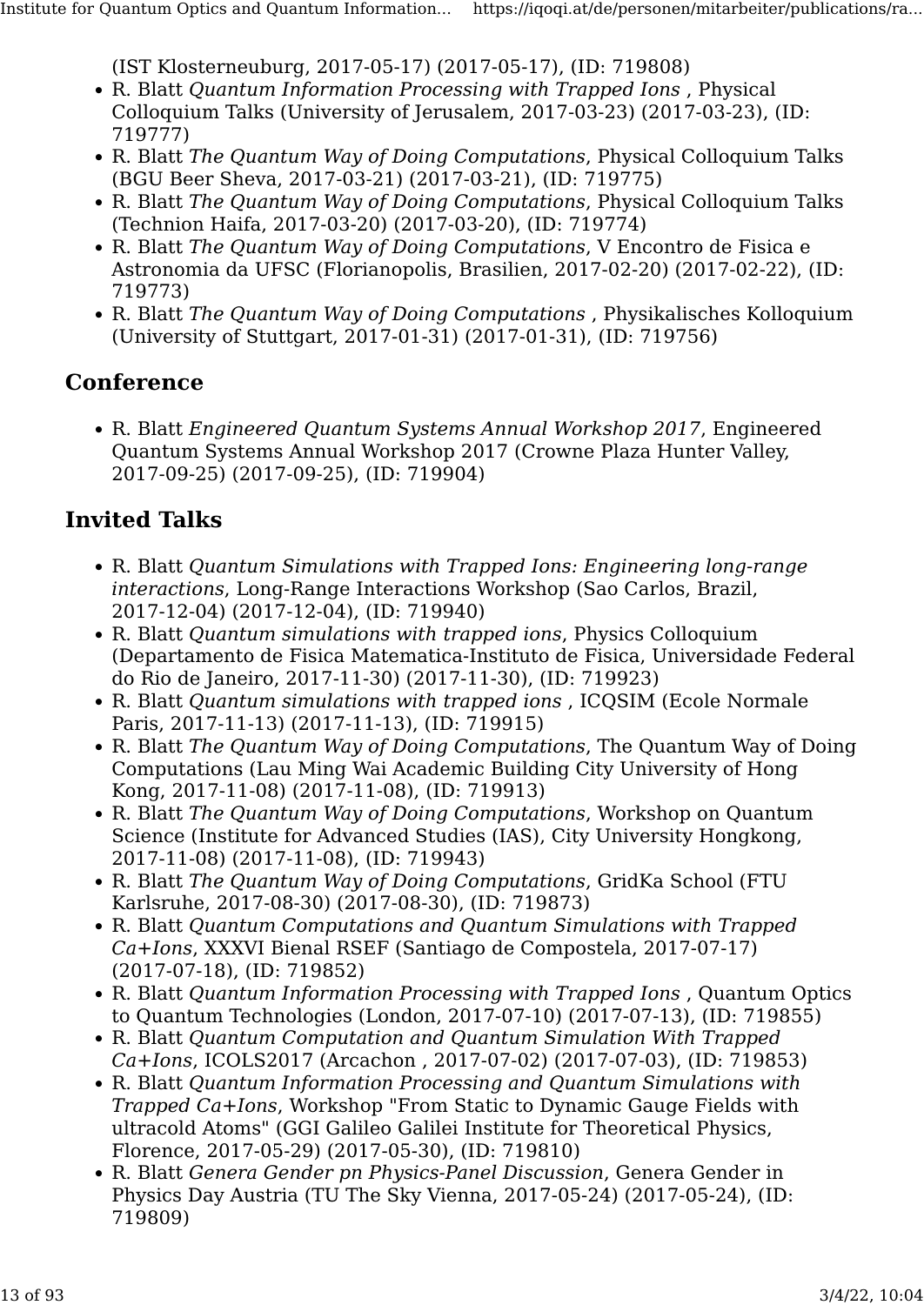- R. Blatt Plenarytalk Quantum Computations and Quantum Simulations with trapped Ca+Ions , Quantum Information and Measurement (QIM) - IV: Quantum Technologies (Universitè Pierre et Marie Curie Paris, 2017-04-05) (2017-04-05), (ID: 719789)
- R. Blatt Quantum Simuilations with Cold Trapped Ions, DPG Früjahrstagung (Mainz, Johannes Gutenberg Universität, 2017-03-10) (2017-03-10), (ID: 719781)
- R. Blatt Digital quantum simulations with trapped Ca+ ions Invited talk, workshop on Quantum Information Processing, workshop on Quantum Information Processing (Florianopolis, Brazil, 2017-02-22) (2017-02-23), (ID: 719952)
- R. Blatt Analog quantum simulations with trapped ions, workshop on Quantum Information Processing (Florianopolis, Brazil, 2017-02-22) (2017-02-23), (ID: 719953)
- R. Blatt The RF Paul trap basics and operation, workshop on Quantum Information Processing (Florianopolis, Brazil, 2017-02-22) (2017-02-22), (ID: 719954)
- R. Blatt Quantum simulations with cold trapped ions application to lattice gauge theories, Workshop on "Quantum methods for lattice gauge theory calculations" (Mainz, Schloß Waldthausen, 2017-02-06) (2017-02-10), (ID: 719955)
- R. Blatt *Logical OUBITS (LogiO) Program, IARPA Logical Oubits (LogiO)* Program Principal Investigators´Meeting (Chicago Marriot Downtown Magnificent Mile , 2017-02-08) (2017-02-08), (ID: 719761)
- R. Blatt Neue Forschungsperspektiven der Quantenphysik , Interdisziplinäre Tagung Quantenphysik und Philosophie (Europäische Akademie der Wissenschaften und Künste Salzburg , 2017-01-21) (2017-01-21), (ID: 719748)
- R. Blatt Aktivitäten, Erfahrungen und Ergebnisse des "Quantum " Flagship High Level Steering Commitee, Shaping the Future Quantum Technology Flagship-Workshop (FFG Wien, 2017-01-18) (2017-01-18), (ID: 719747)

#### Lecture

• R. Blatt Quantencomputer – Rechenkunst mit Quantenphysik, Public Lecture, 10 years ERC celebration (Aula, Universität Innsbruck, Austria) (2017-03-16), (ID: 719950)

#### Public Lectures

- R. Blatt The second quantum revolution?, European Forum Alpbach, Conflict & Cooperation (Alpbach in Tirol, 2017-08-24) (2017-08-26), (ID: 719872)
- R. Blatt Die Nobelpreise für Physik 2016 , Lindau Matinee " Die Nobelpreise des Jahres 2016" (Lindau, 2017-01-29) (2017-01-29), (ID: 719760)

## Seminar Talk

• R. Blatt Quantum infromation processing with trapped ions and photons, Solid State Seminar (Technion Haifa, 2017-03-22) (2017-03-22), (ID: 719776)

## Talks

• R. Blatt, R. Blatt Quantencomputer – Rechnen mit Quantenphysik, Allgemeiner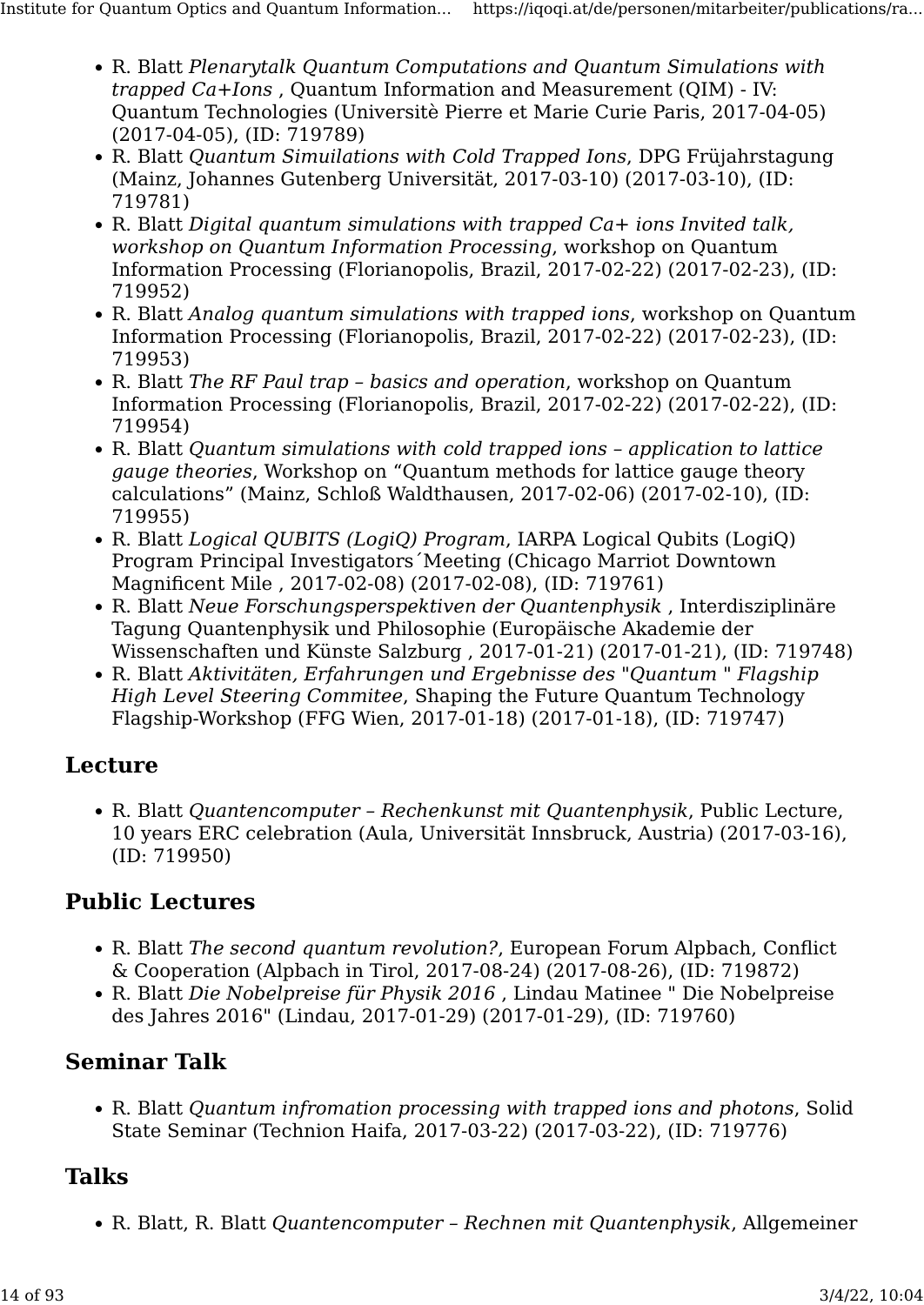Vortrag für Besucher aus Industrie und Politik (IQOQI Innsbruck, 2017-12-22) (2017-12-22), (ID: 719941)

- R. Blatt Modules for Quantum Computation, ATOS Scientific Advisory Board Meeting (talk via Skype, Paris, France) (2017-11-23), (ID: 719942)
- R. Blatt Das Institut für Quantenoptik und Quanteninformation , Vortrag zum Besuch der Vorstandsvorsitzenden der Fa. Swarovski Optik, Absam, Frau Carina Schiestl-Swarovski und Kollegen (IQOQI Innsbruck) (2017-10-30), (ID: 719945)
- R. Blatt Quantenoptik und Quanteninformation in Innsbruck, Vortrag zum Besuch des Präsidenten der IV Tirol, Christoph Guerin-Swarowski (IQOQI Innsbruck) (2017-09-07), (ID: 719946)
- R. Blatt Quantum Physics in Innsbruck, Talk for the visit of Sergei Gorkov (VEB) and colleagues from the Russian Quantum Center (RQC) (IQOQI Innsbruck) (2017-08-24), (ID: 719947)
- R. Blatt Quantum Charecterization Verification & Validation (QCVV) Presentations, ARO/LPS Quantum Computing Program Review (Annapolis, MD , 2017-07-24) (2017-07-24), (ID: 719871)
- R. Blatt Das Institut für Quantenoptik und Quanteninformation (IQOQI), Vortrag zum Besuch des IT-Ausschusses der Wirtschaftskammer Österreichs (IQOQI Innsbruck) (2017-05-03), (ID: 719948)
- R. Blatt Quantentechnologie Weltweite Investitionstätigkeit, Rotary Vortrag, Rotary Club Innsbruck (Innsbruck, Austria) (2017-04-18), (ID: 719949)
- R. Blatt Quantum Physics in Innsbruck, Talk for QIP stakeholders (bmbwf, UIBK, IV etc.) (IQOQI Innsbruck) (2017-03-03), (ID: 719951)
- R. Blatt Quantum Information Research at IQOQI Innsbruck, Vortrag vor Vertretern der Fa. M Squared Lasers und Wandisco (IQOQI Innsbruck) (2017-01-08), (ID: 719956)

## 2016

## Articles

- E. A. Martínez, C. A. Muschik, P. Schindler, D. Nigg, A. Erhard, M. Heyl, P. Hauke, M. Dalmonte, T. Monz, P. Zoller, R. Blatt Real-time dynamics of lattice gauge theories with a few-qubit quantum computer, Nature 534 519 (2016-06-22), http://dx.doi.org/10.1038/nature18318 [doi:10.1038/nature18318](http://dx.doi.org/10.1038/nature18318) (ID: 719563) [Toggle Abstract](https://iqoqi.at/de/personen/mitarbeiter/publications/rainer-blatt?format=raw#)
- M. F. Brandl, M. van Mourik, L. Postler, A. Nolf, K. Lakhmanskiy, R. R. Paiva, S. Möller, N. Daniilidis, H. Häffner, V. Kaushal, T. Ruster, C. Warschburger, H. Kaufmann, U. Poschinger, F. Schmidt-Kaler, P. Schindler, T. Monz, R. Blatt Cryogenic setup for trapped ion quantum computing, Review of Scientific Instruments (Online) 87 113103 (2016-06-21), http://dx.doi.org/10.1063 /1.4966970 [doi:10.1063/1.4966970](http://dx.doi.org/10.1063/1.4966970) (ID: 720506)
- D. Higginbottom, L. Slodicka, G. Araneda, L. Lachman, S. N. Filippov, M. Hennrich, R. Blatt Pure single photons from a trapped atom source, New J. Phys. 18 93038 (2016-06-21), http://dx.doi.org/10.1088/1367-2630 /18/9/093038 [doi:10.1088/1367-2630/18/9/093038](http://dx.doi.org/10.1088/1367-2630/18/9/093038) (ID: 720507)
- E. A. Martínez, T. Monz, D. Nigg, P. Schindler, R. Blatt Compiling quantum algorithms for architectures with multi-qubit gates, New J. Phys. 18 63029 (2016-06-21), http://dx.doi.org/10.1088/1367-2630/18/6/063029 [doi:10.1088/1367-2630/18/6/063029](http://dx.doi.org/10.1088/1367-2630/18/6/063029) (ID: 720509)
- M. F. Brandl, P. Schindler, T. Monz, R. Blatt Cryogenic resonator design for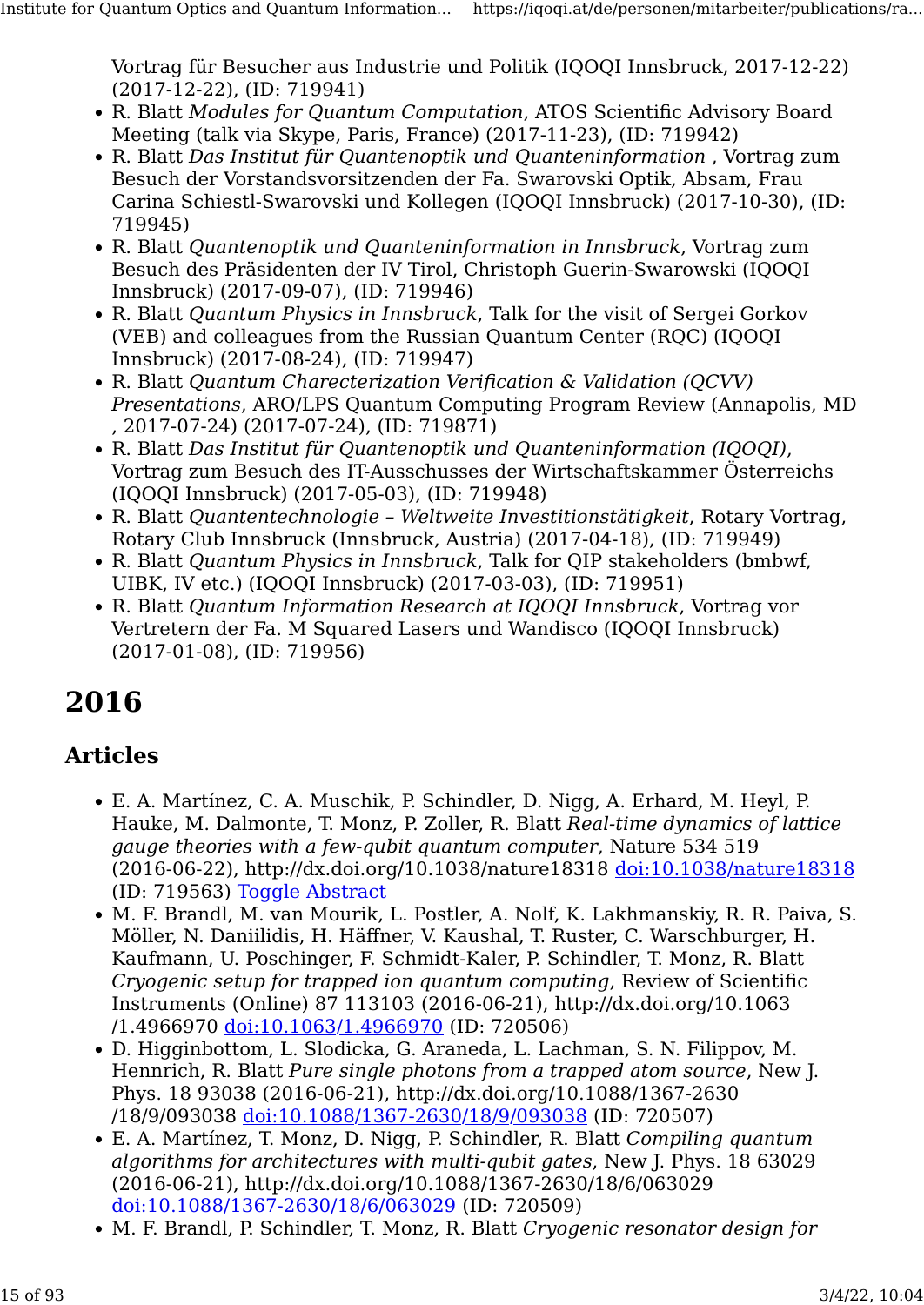trapped ion experiments in Paul traps, Appl. Phys. B Las. Opt. 122 157 (2016-06-21), http://dx.doi.org/10.1007/s00340-016-6430-z [doi:10.1007/s00340-016-6430-z](http://dx.doi.org/10.1007/s00340-016-6430-z) (ID: 720510)

- M. Müller, A. Rivas, E. A. Martínez, D. Nigg, P. Schindler, T. Monz, R. Blatt, M. A. Martin-Delgado Iterative phase optimization of elementary quantum error correcting codes, Phys. Rev. X 6 31030 (2016-06-16), (ID: 720508)
- R. Lechner, C. Maier, C. Hempel, P. Jurcevic, B. P. Lanyon, T. Monz, M. Brownnutt, R. Blatt, C. F. Roos Electromagnetically-induced-transparency ground-state cooling of long ion strings, Phys. Rev. A 93 53401 (2016-03-18), http://dx.doi.org/10.1103/PhysRevA.93.053401 [doi:10.1103/PhysRevA.93.053401](http://dx.doi.org/10.1103/PhysRevA.93.053401) (ID: 719536) [Toggle Abstract](https://iqoqi.at/de/personen/mitarbeiter/publications/rainer-blatt?format=raw#)
- D. Nigg, T. Monz, P. Schindler, E. A. Martínez, M. Hennrich, R. Blatt, M. F. Pusey, T. Rudolph, J. Barrett Can different quantum state vectors correspond to the same physical state? An experimental test, New J. Phys. 18 13007 (2016-03-04), http://dx.doi.org/10.1088/1367-2630/18/1/013007 [doi:10.1088/1367-2630/18/1/013007](http://dx.doi.org/10.1088/1367-2630/18/1/013007) (ID: 719518) [Toggle Abstract](https://iqoqi.at/de/personen/mitarbeiter/publications/rainer-blatt?format=raw#)
- M. Kumph, c. Henkel, P. Rabl, M. Brownnutt, R. Blatt Electric-field noise above a thin dielectric layer on metal electrodes, New J. Phys. 18 23020 (2016-03-04), http://dx.doi.org/10.1088/1367-2630/18/2/023020 [doi:10.1088/1367-2630/18/2/023020](http://dx.doi.org/10.1088/1367-2630/18/2/023020) (ID: 719519) [Toggle Abstract](https://iqoqi.at/de/personen/mitarbeiter/publications/rainer-blatt?format=raw#)
- M. Kumph, P. Holz, K. Langer, M. R. Meraner, M. Niedermayr, M. Brownnutt, R. Blatt Operation of a planar-electrode ion-trap array with adjustable RF electrodes, New J. Phys. 18 23047 (2016-03-04), http://dx.doi.org/10.1088 /1367-2630/18/2/023047 [doi:10.1088/1367-2630/18/2/023047](http://dx.doi.org/10.1088/1367-2630/18/2/023047) (ID: 719520) **[Toggle Abstract](https://iqoqi.at/de/personen/mitarbeiter/publications/rainer-blatt?format=raw#)**
- T. Monz, D. Nigg, E. A. Martínez, M. F. Brandl, P. Schindler, R. Rines, S. Wang, I. L. Chuang, R. Blatt Realization of a scalable Shor algorithm, Science 351 1070 (2016-03-04), http://dx.doi.org/10.1126/science.aad9480 [doi:10.1126/science.aad9480](http://dx.doi.org/10.1126/science.aad9480) (ID: 719521) [Toggle Abstract](https://iqoqi.at/de/personen/mitarbeiter/publications/rainer-blatt?format=raw#)

#### Colloquia

- R. Blatt Perspectives of Quantum Technologies in Europe, Perspectives of Quantum Technologies in Europe (Centro Espanol Metrologia Madrid, 2016-11-03) (2016-11-03), (ID: 719707)
- R. Blatt The Quantum Way of Doing Computations, Colloquium (Universidad Granada, 2016-06-07) (2016-06-07), (ID: 719586)
- R. Blatt The Quantum Way of Doing Computations, Physical Colloquium (Weizmann Institute, Rehovot, Israel , 2016-05-05) (2016-05-05), (ID: 719560)
- R. Blatt The Quantum Way of Doing Computations, (Tsinghua University, Beijing, 2016-02-26) (2016-02-26), (ID: 719627)

- R. Blatt *Ouantum Simulations with Trapped Ca+ Ions*, AIP Meeting (Australian Institute of Physics (AIP), Brisbane, 2016-12-04) (2016-12-06), (ID: 719709)
- R. Blatt Kenotes:"Two Thriving Innovation Hubs-Similarities and Differences", 2nd Austrian-Singaporean Science and Business Day (Grand Hotel Vienna, 2016-09-29) (2016-09-30), (ID: 719660)
- R. Blatt The Jaynes-Cummings Hamiltonian in Trapped-Ion Physics , European Conference on Trapped Ions, ECTI (Arosa, Switzerland, 2016-08-29)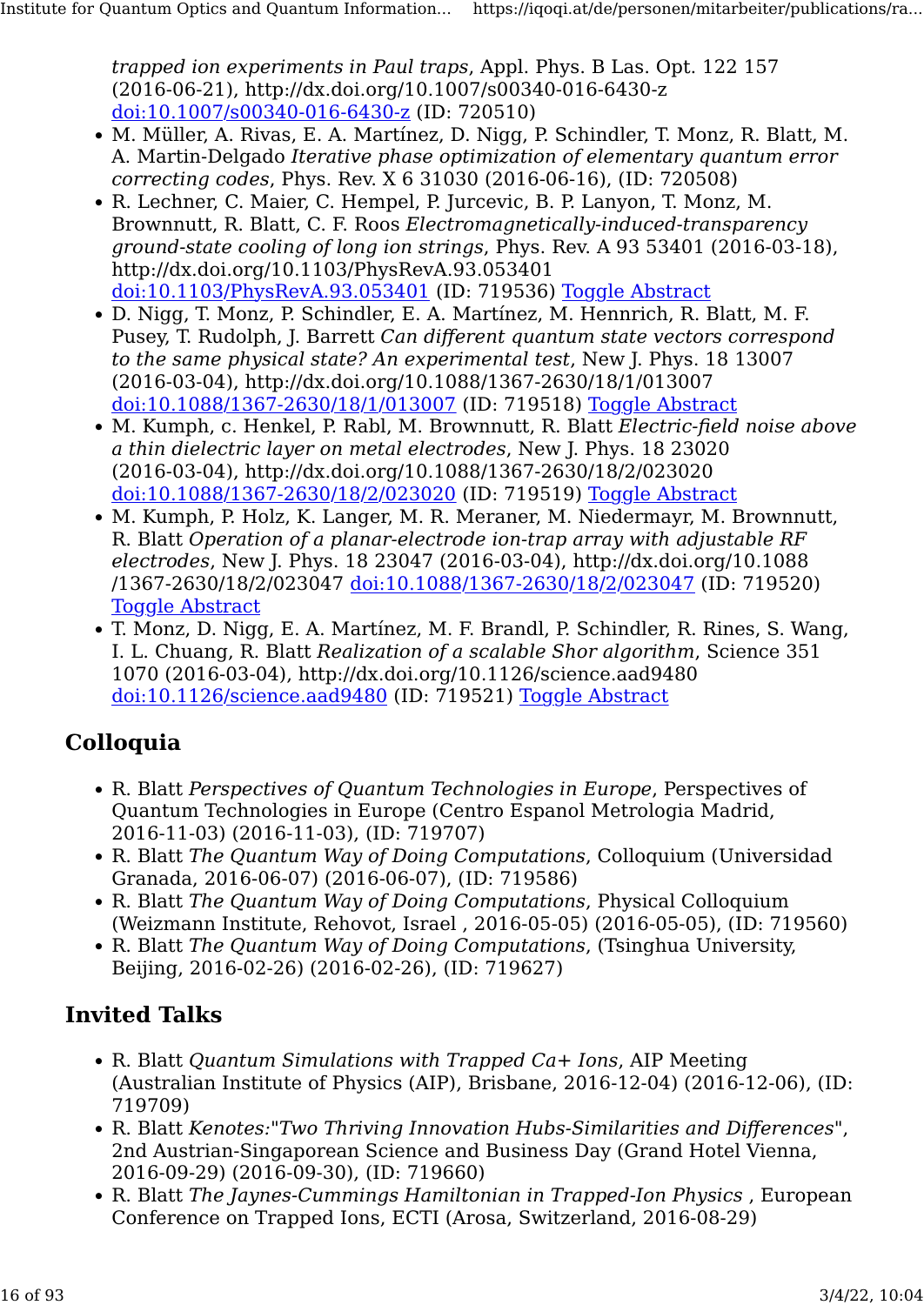(2016-08-31), (ID: 719661)

- R. Blatt Quantum Error Correction and Quantum Simulation, , Gordon Research Conference (GRC) on Quantum Science (Stonehill College, Easton, MA, USA, 2016-08-02) (2016-08-02), (ID: 719724)
- R. Blatt Quantum Computations and QuantumSimulations with Trapped Ca+Ions, ICAP 2016 (Intercontinental Seoul, Coex, 2016-07-24) (2016-07-25), (ID: 719637)
- R. Blatt Quantum Information Science with Trapped Ca+ Ions, Seoul Conference on Frontiers in Quantum Information Science, A Satellite Meeting of ICAP 2016 (KIAS, Korea Institute for Advanced Study, 2016-07-21) (2016-07-22), (ID: 719636)
- R. Blatt Quantum Characterization Verifiction & Validation, ARO/LPS Quantum computing Program Review (Alexandria Virginia, 2016-07-18) (2016-07-18), (ID: 719638)
- R. Blatt Quantum Information Processing with Trapped Ions and Photons, QCMC2016 (National University of Singapore , 2016-07-04) (2016-07-08), (ID: 719608)
- R. Blatt Quantumness for Computations and Simulations, Quantumness a Celebration of Luiz Davidovich´s Research Career on his 70th Birthday (UFRJ Ilha do Fundao, Rio de Janeiro , 2016-06-19) (2016-06-22), (ID: 719609)
- R. Blatt Quantum simulations with cold trapped ions, DAMOP 47th Annual Meeting of the APS Division of Atomic, Molecular and Optical Physics (Providence Rhode Island, 2016-05-22) (2016-05-24), (ID: 719574)
- R. Blatt Quantum Computation with Trapped Ions , Quantum Europe 2016: A New Era of Technology (Europe Building Amsterdam, 2016-05-17) (2016-05-17), (ID: 719572)
- R. Blatt The Quantum Way of Doing Computations, Launch of the Australian Institute for Nanoscale Science and Technology (University of Sydney, 2016-04-19) (2016-04-21), (ID: 719552)
- R. Blatt Quantum Information Science with Trapped Ca+ Ions , EMN Meeting, Implementations of Quantum Computation and Quantum Simulation (Holida Inn Resort Phuket, 2016-04-08) (2016-04-08), (ID: 719562)
- R. Blatt Quantum Information Processing with Trapped Ions in Innsbruck, Site Visit HUAWEI (HUAWEI Shenzhen, 2016-03-01) (2016-03-01), (ID: 719630)
- R. Blatt An encoded Qubit alive (eQual), Kick-off meeting of the LogiQ program (IARPA), Kickoff Meeting Logical Qubits LogiQ (Hotel La Posada Santa Fe, New Mexico, 2016-02-22) (2016-02-22), (ID: 719532)
- R. Blatt Quantum simulation with cold trapped ions, Solvay Workshop on "Quantum simulation with cold matter and photons" (Brussels, 2016-02-08) (2016-02-08), (ID: 719506)
- R. Blatt Multi-Qubit Coherent Operations , (Double Tree by Hilton, Silver Spring, Washington, USA, 2016-01-27) (2016-01-27), (ID: 719498)
- R. Blatt Die Nobelpreise des Jahres 2015, (2016-01-17), (ID: 719475)

## Public Lecture

• R. Blatt Quantencomputer-Rechenkunst mit Quantenphysik, Quantentechnologien für das Informationszeitalter , (Gymnasium Paulinum , Schwaz , 2016-10-18) (2016-10-18), (ID: 719705)

## Seminar Talks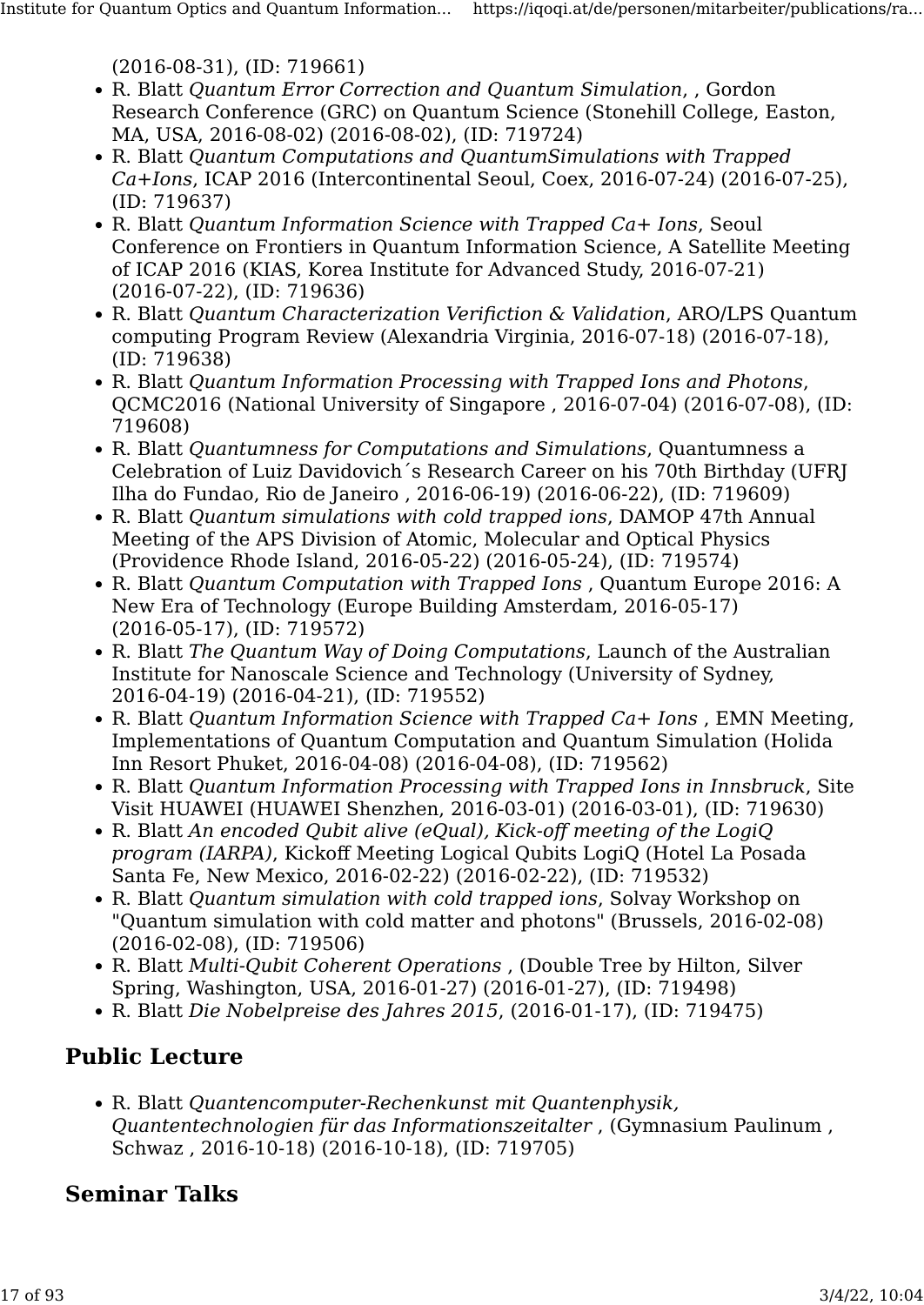- R. Blatt Quantum Computation and Quantum Simulation with Trapped Ca+ Ions, Seminar (University of New South Wales (UNSW) Sydney, Australia, 2016-11-30) (2016-11-30), (ID: 719708)
- R. Blatt Quantum information processing and quantum error correction with trapped Ca+ions, (Weizmann Institute, Rehovot , 2016-05-03) (2016-05-03), (ID: 719559)
- R. Blatt The Quantum Way of Doing Computations, (University of Shanghai, 2016-03-04) (2016-03-04), (ID: 719535)

#### Talks

- R. Blatt Quantum Optics and Quantum Information at the Austrian Academy of Sciences in Innsbruck , (IQOQI Innsbruck , 2016-10-22) (2016-10-22), (ID: 719706)
- R. Blatt Talk for startup companies from Japan, Korea and Singapore, (IQOQI Innsbruck, 2016-10-22) (2016-10-22), (ID: 719725)
- R. Blatt Quantum Optics and Spectroscopy Group-Results and Outlook, Workshop of the quantum optics and spectroscopy group (Obergurgl, Austria, 2016-09-12) (2016-09-12), (ID: 719704)
- R. Blatt Impulsreferat: Zwischen Autonomie und gesellschaftlicher Mission: Die Verantwortung der Wissenschaft gegenüber Grand Challenges , Club Research (Vienna, Reitersaal der OeKB , 2016-04-27) (2016-04-27), (ID: 719565)
- R. Blatt Vortrag zum Besuch von H. Hauser und I.E.C.T., (IQOOI Innsbruck, 2016-03-15) (2016-03-15), (ID: 719703)
- R. Blatt Physik-Nobel-Preis 2015 , Matinee des Kuratoriums für Tagungen der Nobelpreisträger in Lindau (Lindau, Bodensee, 2016-01-17) (2016-01-17), (ID: 719628)

## 2015

#### Articles

- M. Brownnutt, M. Kumph, P. Rabl, R. Blatt Ion-trap measurements of electricfield noise near surfaces, Rev. Mod. Phys. 87 1419 (2015-12-22), http://dx.doi.org/10.1103/RevModPhys.87.1419 [doi:10.1103/RevModPhys.87.1419](http://dx.doi.org/10.1103/RevModPhys.87.1419) (ID: 719442) [Toggle Abstract](https://iqoqi.at/de/personen/mitarbeiter/publications/rainer-blatt?format=raw#)
- B. Casabone, K. Friebe, B. Brandstätter, K. Schüppert, R. Blatt, T. E. Northup Enhanced Quantum Interface with Collective Ion-Cavity Coupling, Phys. Rev. Lett. 114 023602 (2015-10-01), http://dx.doi.org/10.1103 /PhysRevLett.114.023602 [doi:10.1103/PhysRevLett.114.023602](http://dx.doi.org/10.1103/PhysRevLett.114.023602) (ID: 719349) [Toggle Abstract](https://iqoqi.at/de/personen/mitarbeiter/publications/rainer-blatt?format=raw#)
- M. Guggemos, D. Heinrich, Ó. A. Herrera, R. Blatt, C. F. Roos Sympathetic cooling and detection of a hot trapped ion by a cold one, New J. Phys. 17 103001 (2015-07-29), http://dx.doi.org/10.1088/1367-2630/17/10/103001 [doi:10.1088/1367-2630/17/10/103001](http://dx.doi.org/10.1088/1367-2630/17/10/103001) (ID: 719305) [Toggle Abstract](https://iqoqi.at/de/personen/mitarbeiter/publications/rainer-blatt?format=raw#)
- P. Jurcevic, P. Hauke, C. Maier, C. Hempel, B. P. Lanyon, R. Blatt, C. F. Roos Spectroscopy of interacting quasiparticles in trapped ions, Phys. Rev. Lett. 115 100501 (2015-05-11), http://dx.doi.org/10.1103/PhysRevLett.115.100501 [doi:10.1103/PhysRevLett.115.100501](http://dx.doi.org/10.1103/PhysRevLett.115.100501) (ID: 719241) [Toggle Abstract](https://iqoqi.at/de/personen/mitarbeiter/publications/rainer-blatt?format=raw#)

#### Colloquia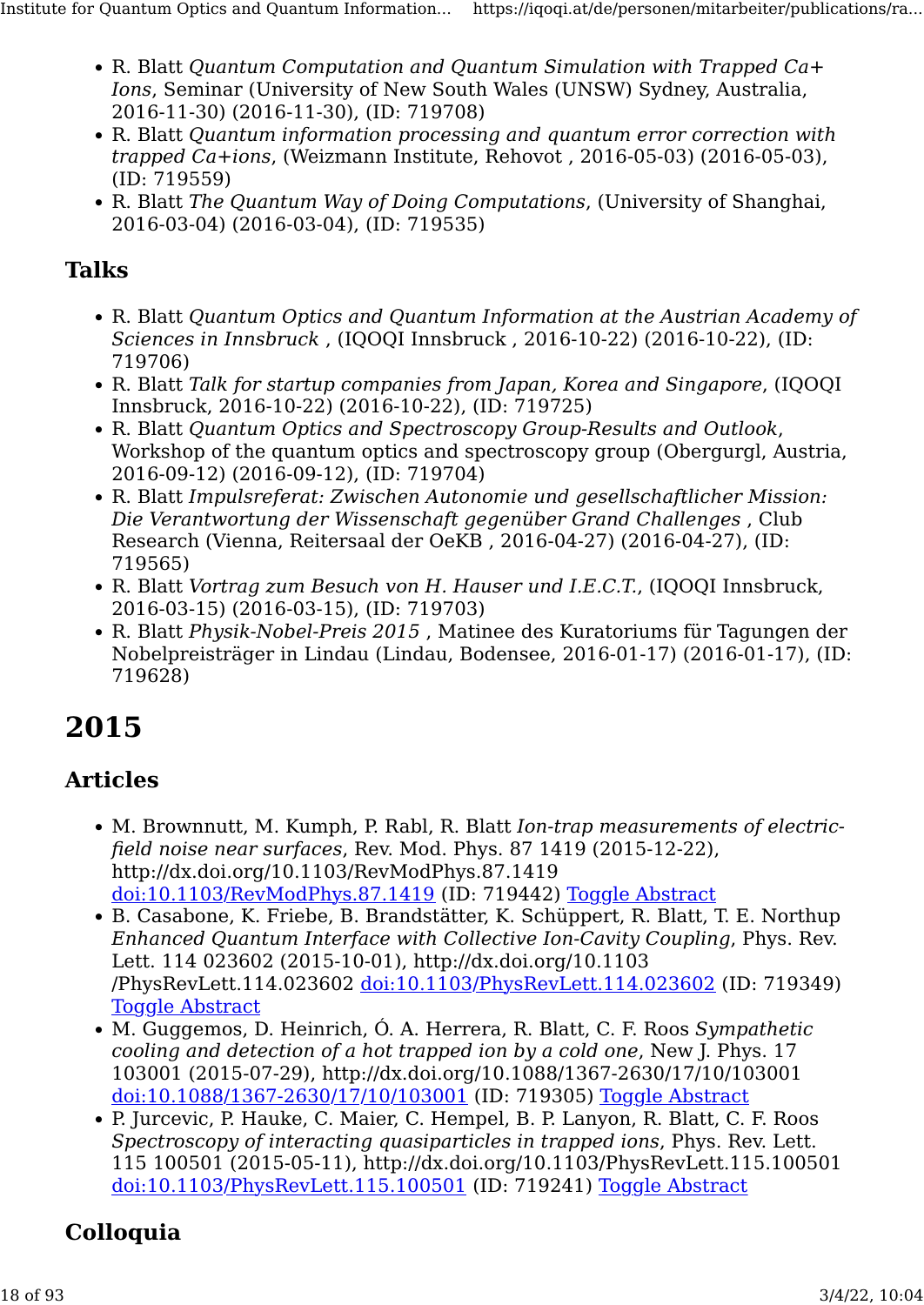- R. Blatt The Quantum Way of Doing Computations, Colloquia (Riken, Quantum Metrology Laboratory, 2015-10-08) (2015-10-08), (ID: 719359)
- R. Blatt The Quantum Way of Doing Computations, Colloquia (Graduate School of Engineering Science Osaka University, 2015-10-05) (2015-10-05), (ID: 719358)
- R. Blatt The Quantum Way of Doing Computations, ETH Kolloquium (ETH Zuerich, 2015-04-22) (2015-04-22), (ID: 719236)

- R. Blatt Quantum Information Processing with Trapped Ions, Asia-Pacific Conference and Workshop on Quantum Information Science 2015 (Auckland, 2015-11-30) (2015-12-02), (ID: 719458)
- R. Blatt Quantum simulations with trapped ions, Workshop on Cold Atoms (Kingscote, Kangaroo Island, 2015-11-26) (2015-11-27), (ID: 719457)
- R. Blatt Quantum Information Science with Trapped Ca+Ions, 12th US-Japan Seminar Many body quantum systems from quantum gases to metrology and information processing (Monona Terrace Convention Center Madison, 2015-09-20) (2015-09-23), (ID: 719360)
- R. Blatt Dynamics of magneton excitations with trapped ions, Workshop on Synthetic Quantum Magnetism (Max Plank Institut Dresden, 2015-09-01) (2015-09-02), (ID: 719336)
- R. Blatt Dynamics of magneton excitations with trapped ca+ions, Workshop " Synthetic Quantum Magnetism" (MPI Dresden, 2015-08-31) (2015-09-02), (ID: 719439)
- R. Blatt Quantum Computations Science with trapped Ca+Ions, Bell Prize Session, Confernce on Quantum Information & Quantum Control (Toronto, 2015-08-17) (2015-08-20), (ID: 719332)
- R. Blatt Quantum Information Science with Trapped Ca+ Ions, Frontiers of quantum and Mesoscopic Thermodynamics FQMT15 (Prague, 2015-07-26) (2015-07-27), (ID: 719316)
- R. Blatt Quantum information and a passion for ions and light, Workshop Light: Life & Science (Instituto de Fisica de Sao Carlos, Universidade de Sao Paulo, Brazil, 2015-07-14) (2015-07-14), (ID: 719308)
- R. Blatt Quantum Information Science with Trapped Ca+ Ions, Quantum Physics of Nature 2015 (QuPoN2015) (Vienna, 2015-05-18) (2015-05-19), (ID: 719265)
- R. Blatt Ion Traps for Quantum Networks, Ion Traps for Quantum Networks (Asilomar, Monterey, CA, 2015-05-16) (2015-05-17), (ID: 719436)
- R. Blatt Quantum Information Science with Trapped Ca+ Ions, YAO 2015 (ETH Zuerich, 2015-04-19) (2015-04-23), (ID: 719237)
- R. Blatt Quantum Information Science with Trapped Ions, QION Conference (Tel Aviv, 2015-03-15) (2015-03-15), (ID: 719434)
- R. Blatt Exploring the Quantum with Ion Traps, Cinquante ans de révolutions en physique atomique et en optique quantique, Serge Haroche (Collège de France, 2015-03-10) (2015-03-10), (ID: 719208)
- R. Blatt The Quantum Way of Doing Computations, The future of science and the science of the future (Brüssel, 2015-03-04) (2015-03-04), (ID: 719209)
- R. Blatt The Quantum Way of Doing Computations, Future of Science Conference of the Academia Europaea (Brussels, Belgium, 2015-03-04) (2015-03-04), (ID: 719433)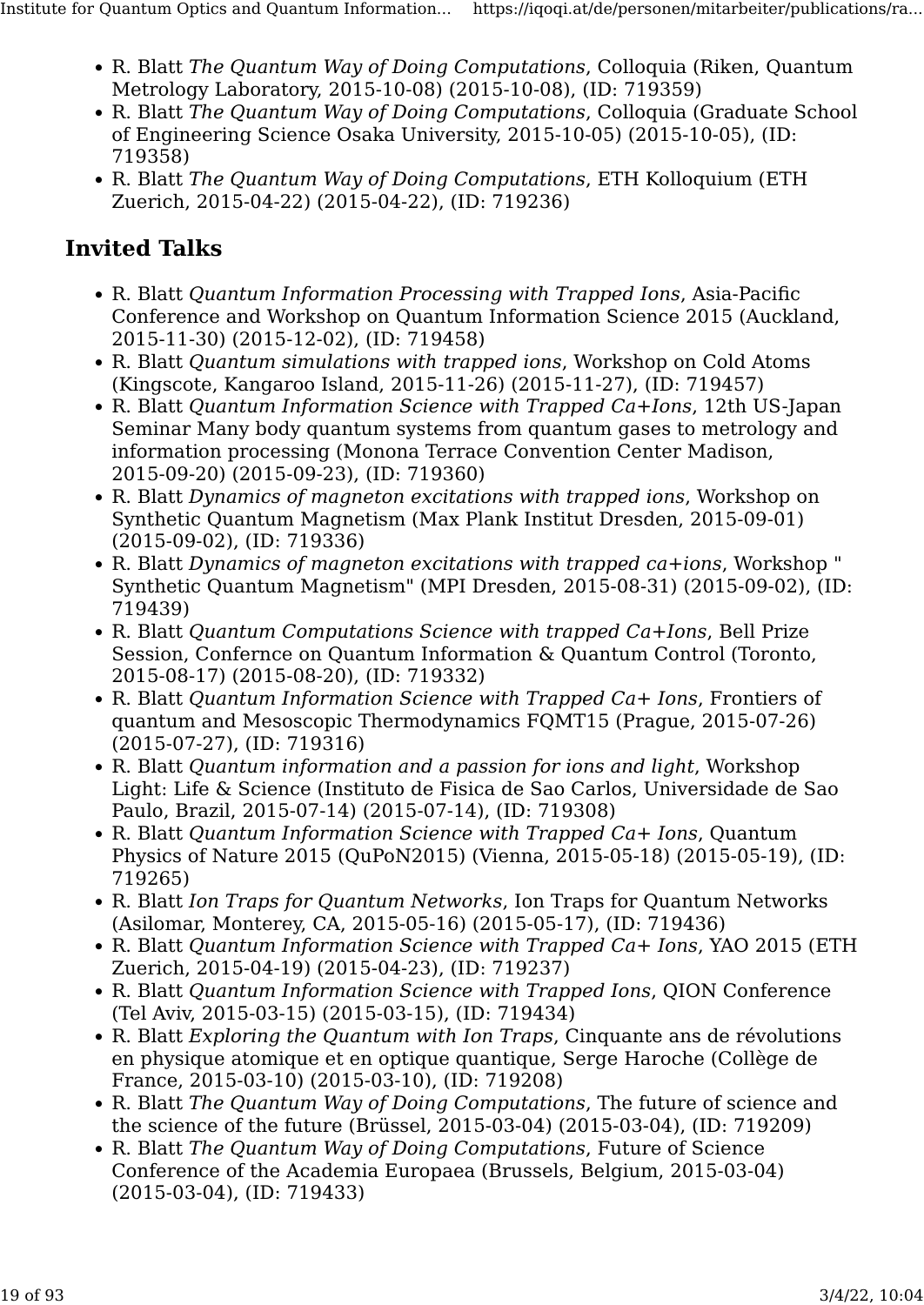#### Lectures

- R. Blatt Advanced quantum Information processing procedures and scaling the ion-trap QC, Australian and New zealand School in Ultracold Physics 2015 (University of Otago, 2015-12-08) (2015-12-08), (ID: 719440)
- R. Blatt Multi-qubit operations, logical qubits and spin chains of trapped ions , Australian and New Zealand School in Ultracold Physics 2015 (Dunedin, 2015-11-30) (2015-12-08), (ID: 719461)
- R. Blatt Multi-qubit operations, logical qubits and spin chains of trapped ions, Australian and New zealand School in Ultracold Physics 2015 (University of Otago, 2015-12-07) (2015-12-07), (ID: 719441)
- R. Blatt Implementation concepts of quantum information processing with trapped ions, Australian and New Zealand School in Ultracold Physics 2015 (Dunedin, 2015-11-30) (2015-12-07), (ID: 719459)
- R. Blatt Quantum gate operations and entanglement with trapped ions, Australianand New Zealand School in Ultracold Physics 2015 (Dunedin, 2015-11-30) (2015-12-07), (ID: 719460)
- R. Blatt Advanced Quantum information Processing Procedures and Scalling the Ion-Trap QC, Okinawa School in Physics: coherent quantum Dynamics, OIST (Onn Village, Okinawa, 2015-09-29) (2015-10-03), (ID: 719453)
- R. Blatt Quantum Gate operations and Entanglement with Trapped Ions, Okinawa School in Physics: Coherent Quantum Dynamics (Onn Village Okinawa, 2015-09-29) (2015-10-02), (ID: 719452)
- R. Blatt Quantum Information Science-Experimental Implementation with Trapped Ions, Okinawa School in Physics: Coherent Quantum Dynamics 2015 (CQD) (Okinawa Institute of Science and Technology Graduate University, 2015-10-01) (2015-10-01), (ID: 719357)

#### Seminar Talks

- R. Blatt Quantum Optics-and Spectroscopy Group 2015, Klausur der AG Quantenoptik und Spektroskopie (Seefeld, Austria, 2015-09-07) (2015-09-07), (ID: 719450)
- R. Blatt Quantum Information Processing with Trapped Ions, (Univesity of Sao Paulo at Sao Carlos, 2015-07-15) (2015-07-15), (ID: 719437)

## Talks

- R. Blatt FoQuS-Foundations and Applications of Quantum Science, General Report and Proposal for 3rd period of the SFB FoQuS (FWF, Vienna, 2015-10-29) (2015-10-29), (ID: 719454)
- R. Blatt Quantum Computation and Entanglement with Ion Strings, Project Report and Proposal for 3rd period of the SFB FoQuS (FWF, Vienn, 2015-10-29) (2015-10-29), (ID: 719456)
- R. Blatt Quantum Computation andEntanglement with Ion Strings, Special Research Programme (SFB) F40-N23 Foundations and Applications of quantum Science (FWF, Haus der Forschung, Vienna, 2015-10-28) (2015-10-28), (ID: 719377)
- R. Blatt "Quantencomputer-Rechenkunst nach Heisenberg", Mitgliederversammlung der Heisenberg Gesellschaft (MPI Physik, Munich, 2015-10-16) (2015-10-16), (ID: 719364)
- R. Blatt Certified Topological Quantum Computation with Trapped Ions,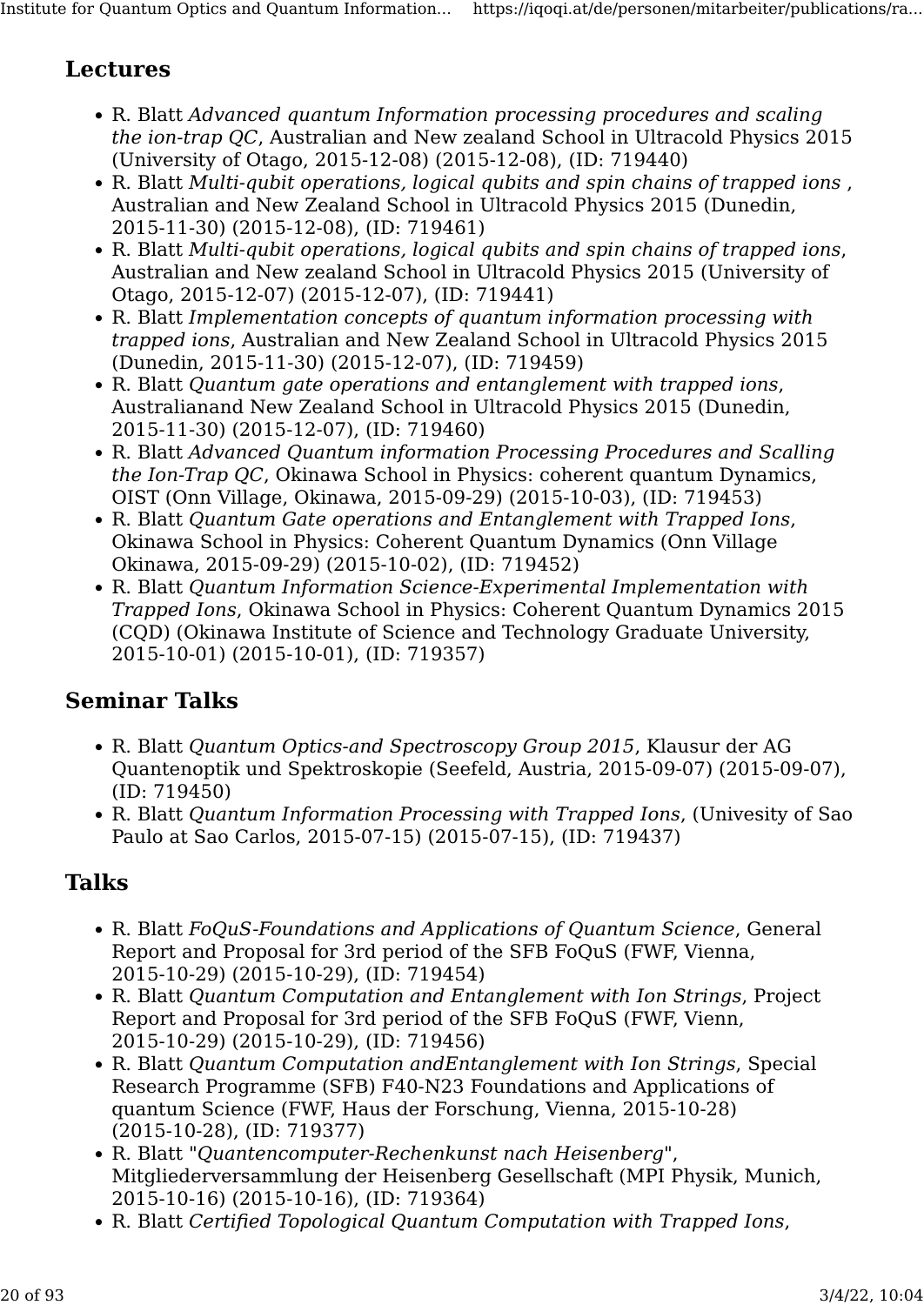ARO/LPS Quantum Computing Program Review (Ritz Carlton Pentagon City, Arlington, Virginia, 2015-07-20) (2015-07-21), (ID: 719309)

- R. Blatt Quantum Information Science with Trapped Ca+ Ions, Special AMO Seminar (University of Stanford, 2015-05-14) (2015-05-14), (ID: 719263)
- R. Blatt Quantencomputer Fakten und Fiktionen, Vortrag Rotary Club Innsbruck (Hotel Europa Innsbruck, 2015-04-28) (2015-04-28), (ID: 719435)

## 2014

#### Articles

- T. E. Northup, R. Blatt Quantum information transfer using photons, Nature Photon. 8 363 (2014-11-07), http://dx.doi.org/10.1038/nphoton.2014.53 [doi:10.1038/nphoton.2014.53](http://dx.doi.org/10.1038/nphoton.2014.53) (ID: 719036)
- D. Nigg, M. Müller, E. A. Martínez, P. Schindler, M. Hennrich, T. Monz, M. A. Martin-Delgado, R. Blatt Quantum computations on a topologically encoded qubit, Science 345 305 (2014-11-07), http://dx.doi.org/10.1126 /science.1253742 [doi:10.1126/science.1253742](http://dx.doi.org/10.1126/science.1253742) (ID: 719037)
- P. Jurcevic, B. P. Lanyon, P. Hauke, C. Hempel, P. Zoller, R. Blatt, C. F. Roos Quasiparticle engineering and entanglement propagation in a quantum manybody system, Nature 511 202 (2014-07-10), http://dx.doi.org/10.1038 /nature13461 [doi:10.1038/nature13461](http://dx.doi.org/10.1038/nature13461) (ID: 718717) [Toggle Abstract](https://iqoqi.at/de/personen/mitarbeiter/publications/rainer-blatt?format=raw#) [\(local](https://resource.iqoqi.at/reflib/nature13461.pdf) [copy\)](https://resource.iqoqi.at/reflib/nature13461.pdf)
- B. P. Lanyon, M. Zwerger, P. Jurcevic, C. Hempel, W. Dür, H. J. Briegel, R. Blatt, C. F. Roos Experimental Violation of Multipartite Bell Inequalities with Trapped Ions, Phys. Rev. Lett. 112 100403 (2014-03-13), http://dx.doi.org /10.1103/PhysRevLett.112.100403 [doi:10.1103/PhysRevLett.112.100403](http://dx.doi.org/10.1103/PhysRevLett.112.100403) (ID: 718697) [Toggle Abstract](https://iqoqi.at/de/personen/mitarbeiter/publications/rainer-blatt?format=raw#)

## Colloquia

- R. Blatt The Quantum Way of Doing Computations, CQT Annual Symposium 2014 (National University of Singapore, 2014-12-08) (2014-12-08), (ID: 719096)
- R. Blatt The Quantum Way of Doing Computations, Symposium "The famous, the bit and the quantum" (National University of Singapore, 2014-12-08) (2014-12-08), (ID: 719112)
- R. Blatt The Quantum Way of Doing Computations, Physics Lectures (University of Rio de Janeiro, Physics Department, 2014-11-06) (2014-11-06), (ID: 719042)
- R. Blatt The Quantum Way of Doing Computations, Doctoral Programme in the Physics and Mathematics of Information (IST, University of Lisbon, 2014-10-01) (2014-10-01), (ID: 719013)
- R. Blatt Quantencomputer-Rechenkunst mit Quantenphysik, Physikalisches Kolloquium (Friedrich Schiller Universität Jena, 2014-05-12) (2014-05-12), (ID: 718912)
- R. Blatt The Quantum Way of Doing Computations, Physikalisches Kolloquium (Universität Bielefeld, 2014-02-03) (2014-02-03), (ID: 718829)
- R. Blatt The Quantum Way of Doing Computations, Physikalisches Kolloquium (Universität Kaiserslautern, 2014-01-20) (2014-01-20), (ID: 718727)
- R. Blatt The Quantum Way of Doing Computations, Physikalisches Kolloquium (Fachhochschule Vorarlberg, Dornbirn, 2014-01-15) (2014-01-15), (ID: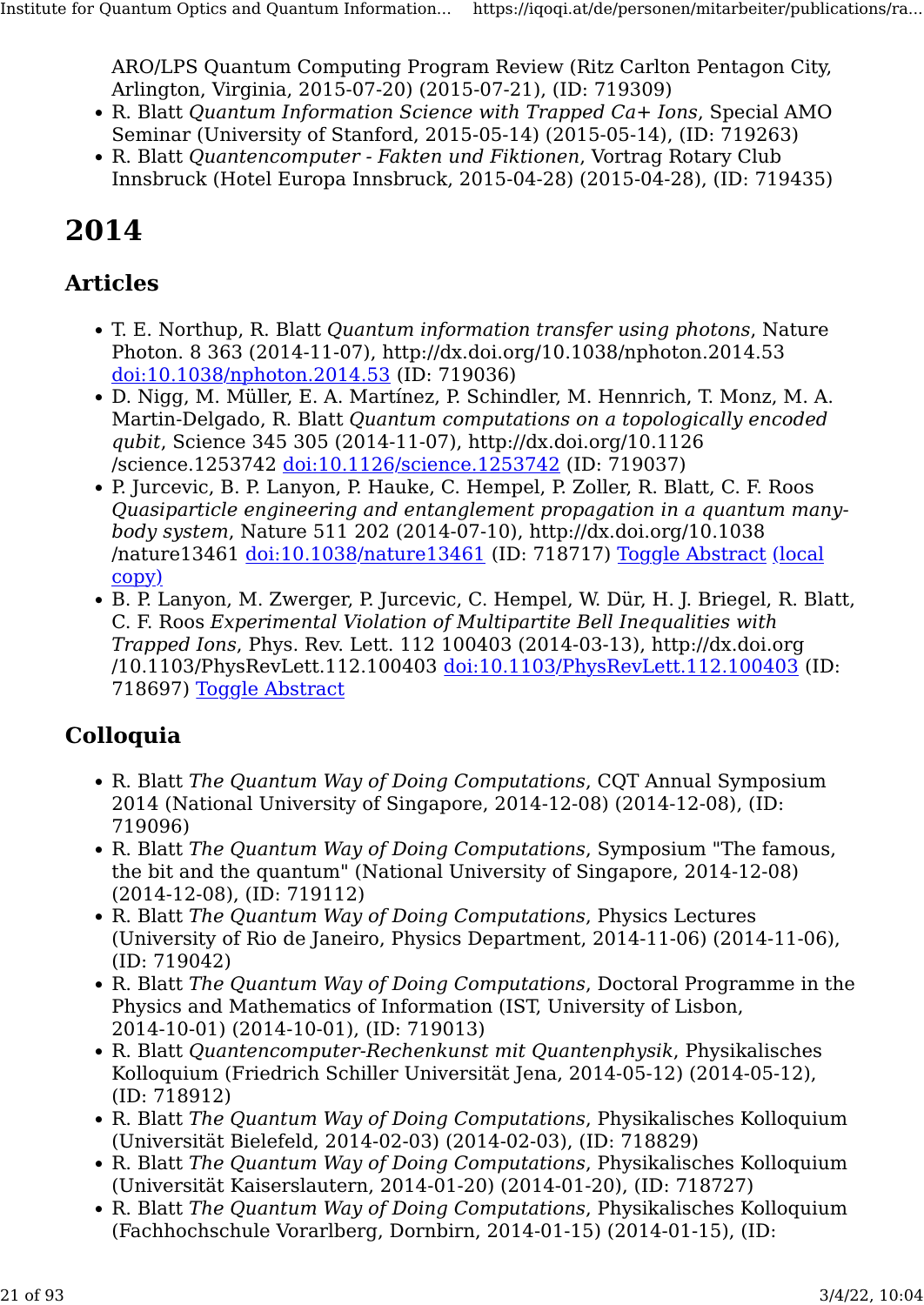718728)

#### Invited Talks

- R. Blatt Quantum Information Processing with Trapped Ca+ Ions, The Art of Physics (Australian National University, 2014-12-08) (2014-12-11), (ID: 719097)
- R. Blatt Quantum Information Science with Trapped Ca+ Ions, The Art of Physics, AIP 2014 Congress (Australian National University, Canberra, 2014-12-07) (2014-12-11), (ID: 719115)
- R. Blatt Quantum computations on a topologically encoded quantum bit, Annual workshop of the ARC center on Engineered Quantum Systems (Coogee Bay, Sydney,, 2014-12-04) (2014-12-05), (ID: 719095)
- R. Blatt Quantum Computations on a Topologically Encoded Qubit, EQuS Workshop (Hotel Crown Plaza, Sydney, 2014-12-04) (2014-12-05), (ID: 719114)
- R. Blatt Quantencomputer-Rechenkunst mit Quantentricks, VDI Wissensforum, Simulation und Erprobung in der Fahrzeugentwicklung (Baden Baden, 2014-11-18) (2014-11-18), (ID: 719071)
- R. Blatt Quantum Information Science with Trapped Ca+ Ions, Quantum Optics VII (Mar del Plata, Argentina, 2014-10-27) (2014-10-27), (ID: 719041)
- R. Blatt Quantum Information Processing and Quantum Simulations with Trapped Ions, Workshop on Many-body Dynamics and Open Quantum Systems, DOQS2014 (Grand Central Hotel Glasgow, 2014-10-20) (2014-10-21), (ID: 719032)
- R. Blatt Quantencomputer Rechenkunst mit Quantentricks, Highlights der Physik (Saarlandhalle Saarbrücken, 2014-09-28) (2014-09-29), (ID: 719012)
- R. Blatt Quantum information science with trapped ions, European conference on ion trapping ECTI (Schloss Waldthausen Mainz, 2014-09-14) (2014-09-15), (ID: 719005)
- R. Blatt Quantum Simulatons with strings of trapped Ca+Ions, Gordon Research Conference on Quantum Science (Stonehill College in Easton MA, United States, 2014-07-27) (2014-07-28), (ID: 718978)
- R. Blatt Quantum Simulations with Strings of Trapped Ca+ Ions", Gordon Research Conference on Quantum Science (Stonehill College, Boston, USA, 2014-07-27) (2014-07-28), (ID: 718989)
- R. Blatt Quantum Physics with Trapped Ions, UIBK-Infineon workshop (Infineon GmbH, Villach, Austria, 2014-07-17) (2014-07-17), (ID: 718972)
- R. Blatt Quantum Information Processing and Quantum Simulations with Trapped Ions, 21st Central European Workshop on Quantum Optics (CEWQO2014) (Brussels, 2014-06-23) (2014-06-26), (ID: 718958)
- R. Blatt The Kimble factor in our work with ion traps, Symposium "The Quantum Optics Frontier" (California Institute of Technology CALTECH, 2014-04-24) (2014-04-26), (ID: 718913)
- R. Blatt Quantum simulations with trapped ions, APS March Meeting 2014 (Colorado Convention Center Denver, Colorado, 2014-03-03) (2014-03-03), (ID: 718865)

#### Lecture

• R. Blatt QIT pedagogic lecture, Doctoral Programme in the Physics and Mathematics of Information (IST, Instituto de Telecomunicacoes, University of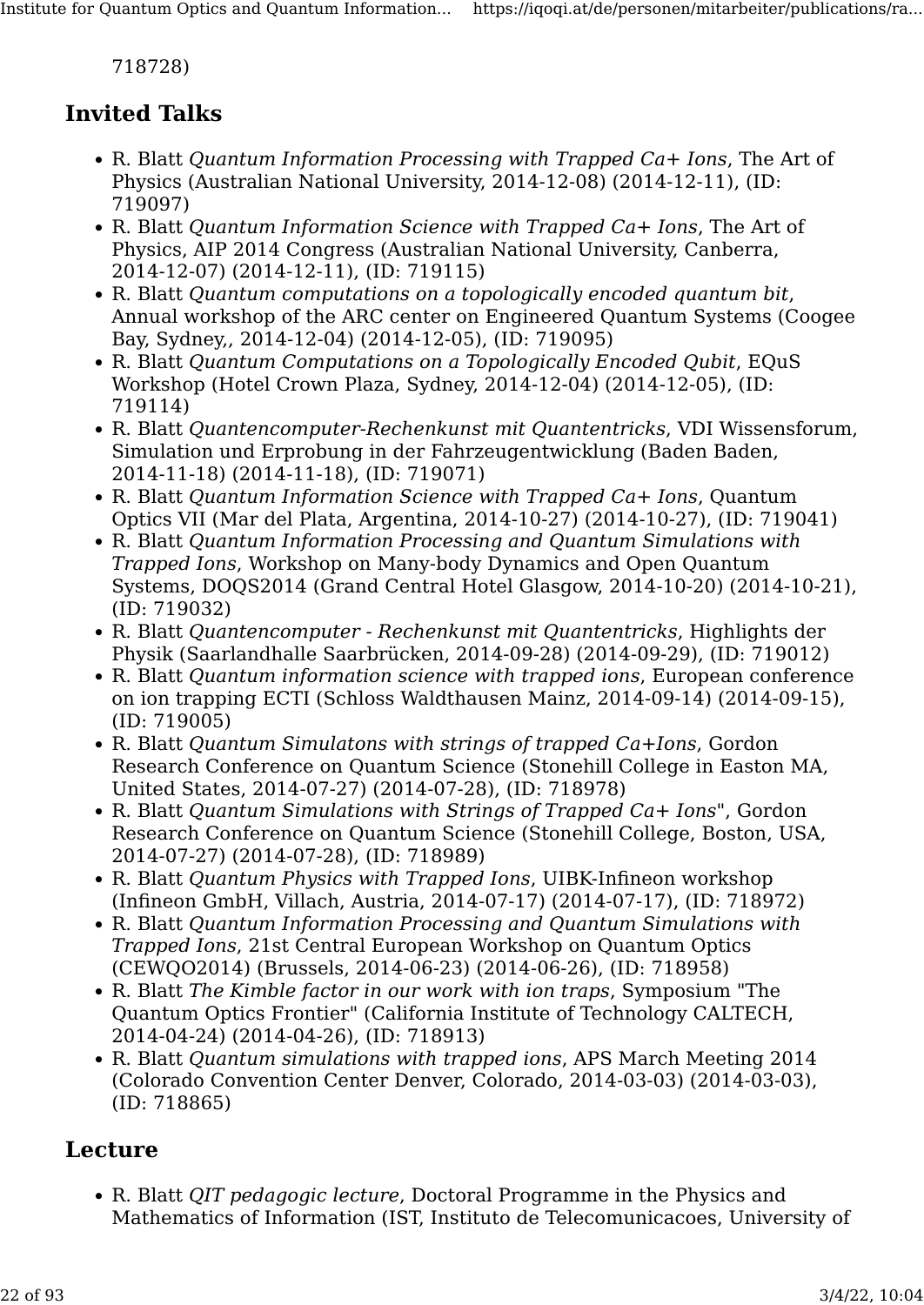Lisbon, 2014-10-03) (2014-10-03), (ID: 719014)

#### **Preprints**

- M. Niedermayr, K. Lakhmanskiy, M. Kumph, S. Partel, J. Edlinger, M. Brownnutt, R. Blatt Cryogenic silicon surface ion trap, (2014-11-15), [arXiv:1403.5208](http://arxiv.org/abs/1403.5208) [arXiv:1403.5208](http://arxiv.org/abs/1403.5208) (ID: 719049) [Toggle Abstract](https://iqoqi.at/de/personen/mitarbeiter/publications/rainer-blatt?format=raw#)
- M. Kumph, P. Holz, K. Langer, M. Niedermayr, M. Brownnutt, R. Blatt Operation of a planar-electrode ion trap array with adjustable RF electrodes, (2014-02-04), [arXiv:1402.0791](http://arxiv.org/abs/1402.0791) [arXiv:1402.0791](http://arxiv.org/abs/1402.0791) (ID: 719047) [Toggle Abstract](https://iqoqi.at/de/personen/mitarbeiter/publications/rainer-blatt?format=raw#)

#### Public Lecture

• R. Blatt Heinrich Schütz und Galileo Galilei - große Männer ihrer Zeit, Impulsreferat zur Aufführung der Matthaus-Passion von Heinrich Schütz im Rahmen der Tiroler Barocktage (Tiroler Barocktage, Götzens, Österreich, 2014-04-06) (2014-04-09), (ID: 718971)

#### Seminar Talks

- R. Blatt Entanglement distribution in a Quantum-Many-Body-System, eQus Optomechanics Incubator workshop (Coogee Bay Hotel Sydney, 2014-12-03) (2014-12-03), (ID: 719113)
- R. Blatt Quantum Simulations with Trapped Ions, 553.Heraeus Seminar on "Discrete and Analogue Quantum Simulators" (Physikzentrum Bad Honnef, 2014-02-10) (2014-02-11), (ID: 718843)

#### Talks

- R. Blatt Quantum Computing Program Review (QCPR), Quantum Computing Program Review, QCPR (Arlington, Washington, USA, 2014-08-10) (2014-08-12), (ID: 718988)
- R. Blatt Algorithm Demonstrations, IARPA MQCO PI Meeting (Laboratory of Physical Sciences Washington, 2014-05-27) (2014-05-29), (ID: 718959)
- R. Blatt Quantenphysik Was ist das überhaupt?, Vortrag Rotary Telfs-Seefeld (IQOQI Innsbruck, Austria, 2014-02-06) (2014-02-06), (ID: 718970)

## 2013

#### Articles

- B. Brandstätter, A. McClung, K. Schüppert, B. Casabone, K. Friebe, A. Stute, P. O. Schmidt, C. Deutsch , J. Reichel, R. Blatt, T. E. Northup Integrated fibermirror ion trap for strong ion-cavity coupling, Review of Scientific Instruments (Print) 84 123104 (2013-12-17), http://dx.doi.org/10.1063/1.4838696 [doi:10.1063/1.4838696](http://dx.doi.org/10.1063/1.4838696) (ID: 718695) [Toggle Abstract](https://iqoqi.at/de/personen/mitarbeiter/publications/rainer-blatt?format=raw#)
- P. Schindler, D. Nigg, T. Monz, J. T. Barreiro, E. A. Martínez, S. Wang, S. Quint, M. F. Brandl, V. Nebendahl, C. F. Roos, M. Chwalla, M. Hennrich, R. Blatt A quantum information processor with trapped ions, New J. Phys. 15 123012 (2013-12-06), http://dx.doi.org/10.1088/1367-2630/15/12/123012 [doi:10.1088/1367-2630/15/12/123012](http://dx.doi.org/10.1088/1367-2630/15/12/123012) (ID: 718676) [Toggle Abstract](https://iqoqi.at/de/personen/mitarbeiter/publications/rainer-blatt?format=raw#)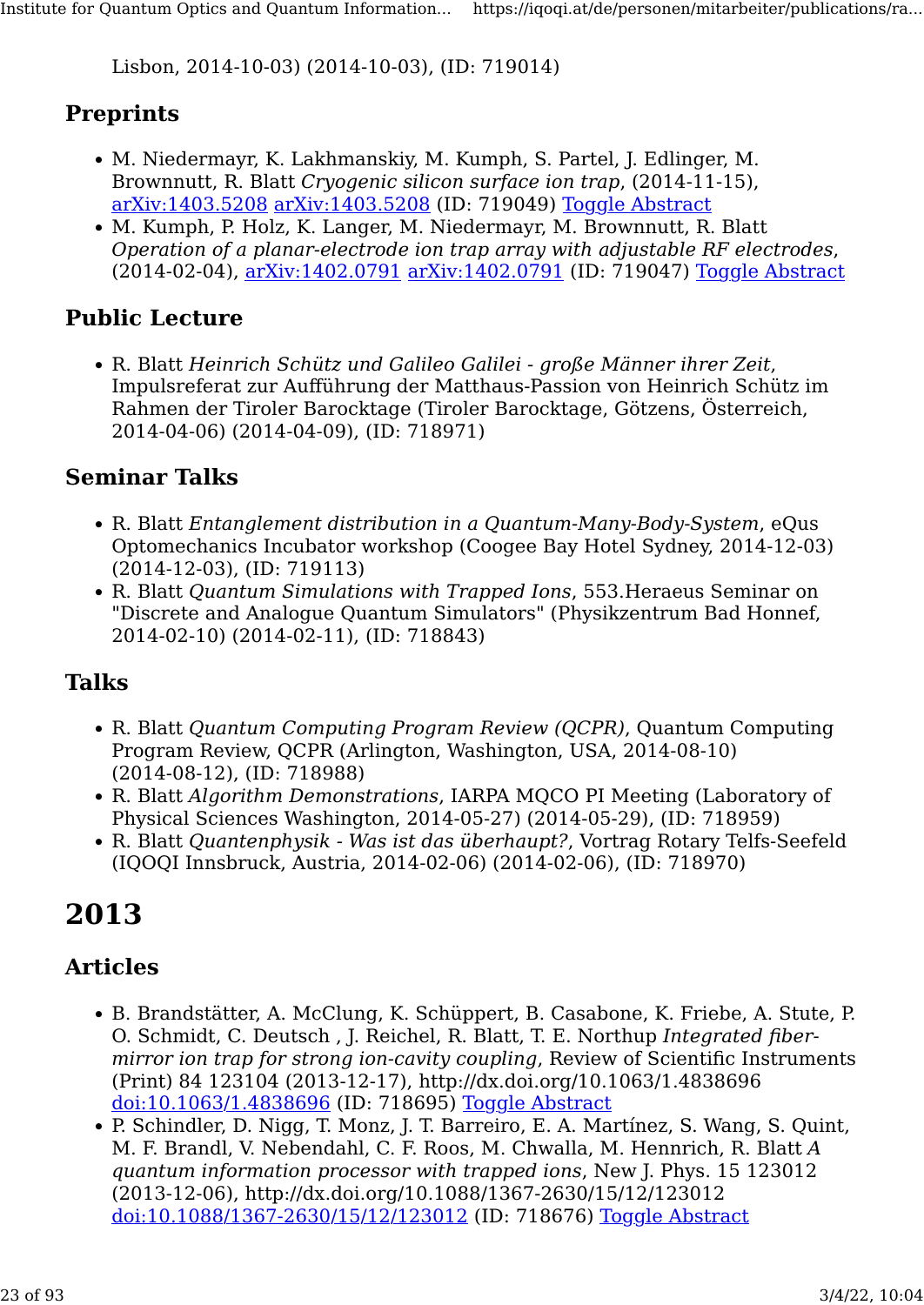- B. P. Lanyon, P. Jurcevic, M. Zwerger, C. Hempel, E. A. Martínez, W. Dür, H. J. Briegel, R. Blatt, C. F. Roos Measurement-based quantum computation with trapped ions, Phys. Rev. Lett. 111 210501 (2013-11-19), http://dx.doi.org /10.1103/PhysRevLett.111.210501 [doi:10.1103/PhysRevLett.111.210501](http://dx.doi.org/10.1103/PhysRevLett.111.210501) (ID: 718582) [Toggle Abstract](https://iqoqi.at/de/personen/mitarbeiter/publications/rainer-blatt?format=raw#)
- G. Hétet, L. Slodicka, N. Röck, R. Blatt Free-space read-out and control of single-ion dispersion using quantum interference, Phys. Rev. A 88 041804(R) (2013-10-24), http://dx.doi.org/10.1103/PhysRevA.88.041804 [doi:10.1103/PhysRevA.88.041804](http://dx.doi.org/10.1103/PhysRevA.88.041804) (ID: 718623) [Toggle Abstract](https://iqoqi.at/de/personen/mitarbeiter/publications/rainer-blatt?format=raw#)
- B. P. Lanyon, P. Jurcevic, C. Hempel, M. Gessner, V. Vedral, R. Blatt, C. F. Roos Experimental generation of quantum discord via noisy processes, Phys. Rev. Lett. 111 100504 (2013-09-06), http://dx.doi.org/10.1103 /PhysRevLett.111.100504 [doi:10.1103/PhysRevLett.111.100504](http://dx.doi.org/10.1103/PhysRevLett.111.100504) (ID: 718585) **[Toggle Abstract](https://iqoqi.at/de/personen/mitarbeiter/publications/rainer-blatt?format=raw#)**
- J. T. Barreiro, J. Bancal, P. Schindler, D. Nigg, M. Hennrich, T. Monz, N. Gisin, R. Blatt Demonstration of genuine multipartite entanglement with deviceindependent witnesses, Nature Phys. 9 562 (2013-08-04), http://dx.doi.org /10.1038/nphys2705 [doi:10.1038/nphys2705](http://dx.doi.org/10.1038/nphys2705) (ID: 718862) [Toggle Abstract](https://iqoqi.at/de/personen/mitarbeiter/publications/rainer-blatt?format=raw#)
- C. Hempel, B. P. Lanyon, P. Jurcevic, R. Gerritsma, R. Blatt, C. F. Roos Entanglement-enhanced detection of single-photon scattering events, Nature Photon. 7 633 (2013-07-30), http://dx.doi.org/10.1038/nphoton.2013.172 [doi:10.1038/nphoton.2013.172](http://dx.doi.org/10.1038/nphoton.2013.172) (ID: 718575) [Toggle Abstract](https://iqoqi.at/de/personen/mitarbeiter/publications/rainer-blatt?format=raw#)
- P. Schindler, M. Müller, D. Nigg, J. T. Barreiro, E. A. Martínez, M. Hennrich, T. Monz, S. Diehl, P. Zoller, R. Blatt Quantum simulation of open-system dynamical maps with trapped ions, Nature Phys. 9 367 (2013-05-19), http://dx.doi.org/10.1038/nphys2630 [doi:10.1038/nphys2630](http://dx.doi.org/10.1038/nphys2630) (ID: 718325) [Toggle Abstract](https://iqoqi.at/de/personen/mitarbeiter/publications/rainer-blatt?format=raw#) [\(local copy\)](https://resource.iqoqi.at/reflib/1212.2418v1.pdf)
- P. Bushev, G. Hétet, L. Slodicka, D. Rotter, M. A. Wilson, F. Schmidt-Kaler, J. Eschner, R. Blatt Shot-noise-limited monitoring and phase locking of the motion of a single trapped ion, Phys. Rev. Lett. 110 133602 (2013-03-27), http://dx.doi.org/10.1103/PhysRevLett.110.133602 [doi:10.1103/PhysRevLett.110.133602](http://dx.doi.org/10.1103/PhysRevLett.110.133602) (ID: 718471) [Toggle Abstract](https://iqoqi.at/de/personen/mitarbeiter/publications/rainer-blatt?format=raw#)
- A. Stute, B. Casabone, B. Brandstätter, K. Friebe, T. E. Northup, R. Blatt Quantum-state transfer from an ion to a photon, Nature Photon. 7 222 (2013-02-27), http://dx.doi.org/10.1038/nphoton.2012.358 [doi:10.1038/nphoton.2012.358](http://dx.doi.org/10.1038/nphoton.2012.358) (ID: 718446)
- L. Slodicka, G. Hétet, N. Röck, P. Schindler, M. Hennrich, R. Blatt Atom-atom entanglement by single-photon detection, Phys. Rev. Lett. 110 083603 (2013-02-22), http://dx.doi.org/10.1103/PhysRevLett.110.083603 [doi:10.1103/PhysRevLett.110.083603](http://dx.doi.org/10.1103/PhysRevLett.110.083603) (ID: 718441)
- P. Schindler, T. Monz, D. Nigg, J. T. Barreiro, E. A. Martínez, M. F. Brandl, M. Chwalla, M. Hennrich, R. Blatt Undoing a quantum measurement, Phys. Rev. Lett. 110 070403 (2013-02-14), http://dx.doi.org/10.1103 /PhysRevLett.110.070403 [doi:10.1103/PhysRevLett.110.070403](http://dx.doi.org/10.1103/PhysRevLett.110.070403) (ID: 718428)
- D. Nigg, J. T. Barreiro, P. Schindler, M. Mohseni, T. Monz, M. Chwalla, M. Hennrich, R. Blatt Experimental Characterization of Quantum Dynamics Through Many-Body Interactions, Phys. Rev. Lett. 110 040603 (2013-02-06), http://dx.doi.org/10.1103/PhysRevLett.110.060403 [doi:10.1103/PhysRevLett.110.060403](http://dx.doi.org/10.1103/PhysRevLett.110.060403) (ID: 718422)

## Colloquia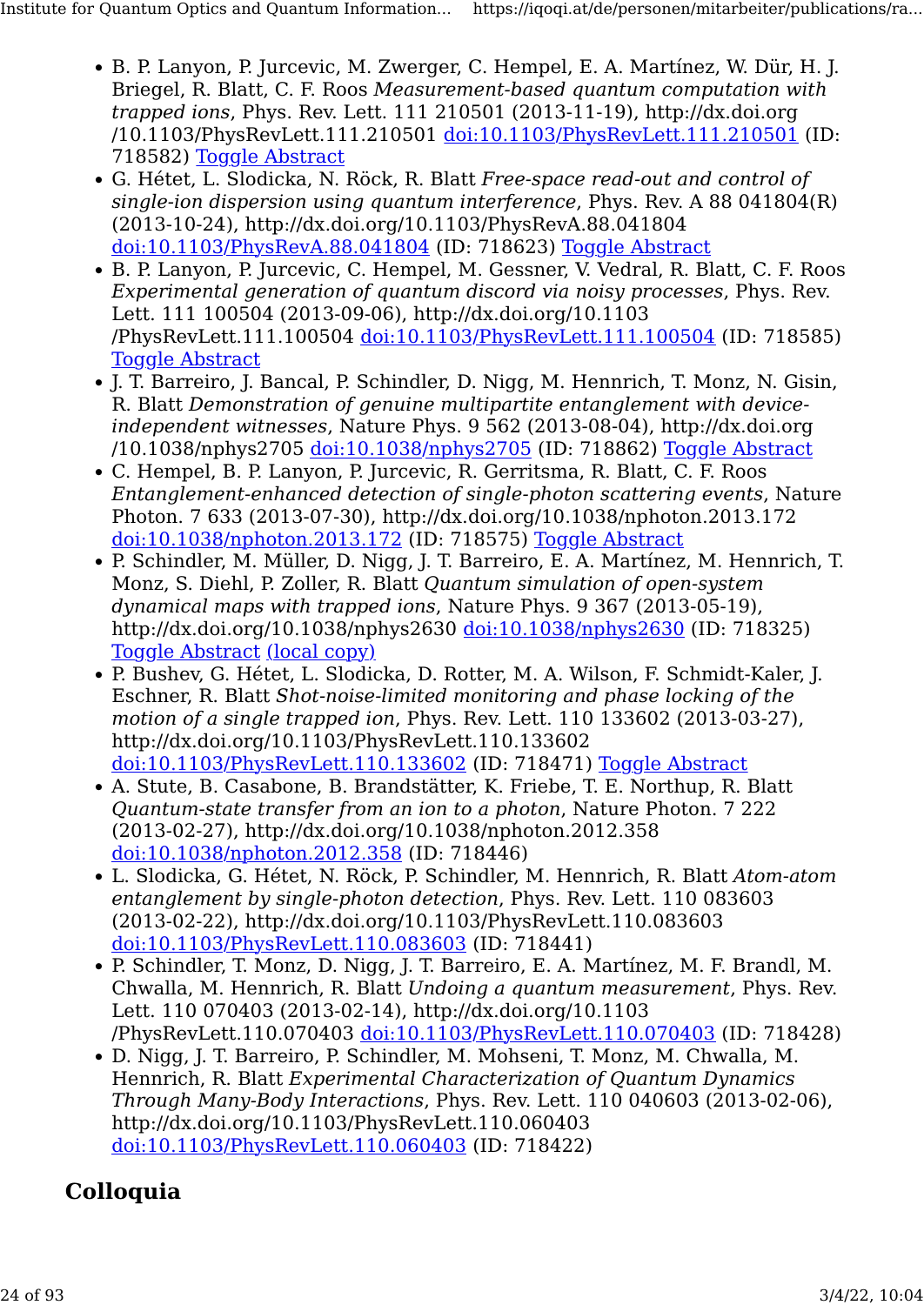- R. Blatt The Quantum Way of Doing Computations, Frew Fellow Talk (Swineburne University, Australia, 2013-12-20) (2013-12-20), (ID: 718715)
- R. Blatt Quantum Information Science with Trapped Ions, Frew Fellow talk (ANU Canberra, Australia, 2013-12-16) (2013-12-16), (ID: 718714)
- R. Blatt Quantum Information Science with Trapped Ca+ Ions, Frew Fellow talk (colloquium) (University of Queensland, Brisbane, QLD, Australia, 2013-12-05) (2013-12-05), (ID: 718712)
- R. Blatt The Quantum Way of doing Computation, Physikalisches Kolloquium (Paul Scherrer Institut, 2013-11-21) (2013-11-21), (ID: 718674)
- R. Blatt The Quantum Way of Doing Computations, Topical Group Discussion (ITAMP, Cambridge MA, USA, 2013-09-19) (2013-09-23), (ID: 718609)
- R. Blatt The Quantum Way of doing Computations, Physikalisches Kolloquium Universität Stuttgart (Universität Stuttgart, 2013-04-23) (2013-04-23), (ID: 718502)
- R. Blatt The Quantum Way of Doing Computations, Colloquium (University of Aarhus, 2013-04-08) (2013-04-08), (ID: 718490)
- R. Blatt Quantum error correction and quantum simulations with trapped ions, Colloquium (University of Sao Carlos, Brazil, 2013-02-26) (2013-02-26), (ID: 718449)
- R. Blatt The Quantum Way of Doing Computations, Colloquium (University of Sao Paulo, Brazil, 2013-02-25) (2013-02-25), (ID: 718448)
- R. Blatt The Quantum Way of Doing Computations, Physikalisches Kolloquium Universität Ulm (Universität Ulm, 2013-01-21) (2013-01-21), (ID: 718372)
- R. Blatt Quantum error correction and quantum simulations with trapped ions, Physical Colloquium (University of Bilbao, 2013-01-10) (2013-01-10), (ID: 718719)

#### **Conferences**

- R. Blatt Milestone and Test Plan Progress Innsbruck, IARPA Multi Qubit Coherent Operations Program Review MQCO (Indianapolis, 2013-05-29) (2013-05-29), (ID: 718530)
- R. Blatt IARPA Multi-Qubit Coherent Operations Supporting Government Labs Workshop, IARPA Multi-Qubit coherent Operations Supporting Government Labs Workshop (San Diego, CA, 2013-01-28) (2013-01-28), (ID: 718434)
- R. Blatt MQCO PI Meeting, MQCO PI Meeting (San Diego, CA, 2013-01-28) (2013-01-28), (ID: 718435)

- R. Blatt Quantum Information Science with Trapped Ions, Australian-New Zealand Conference on Optics and Photonics (ANZCOP), Frew Fellow Plenary Talk (Freemantle, WA Australia, 2013-12-08) (2013-12-09), (ID: 718713)
- R. Blatt The Quantum Way of Doing Computation, QCCC Closing Symposium Garching (Institute of Advanced Study IAS,Garching,, 2013-10-17) (2013-10-18), (ID: 718620)
- R. Blatt Bohr´s Quantum Jumps:Doing and Undoing, The Quantum Century: 100 Years of Bohr Atom (Copenhagen University, 2013-10-03) (2013-10-03), (ID: 718613)
- R. Blatt Quantum Informtion Processing with Trapped Ca+ Ions: error correction and ion photon entanglement, Workshop on Quantum Applications with Trapped Ions (ITAMP, Cambridge, MA, USA, 2013-09-16) (2013-09-18),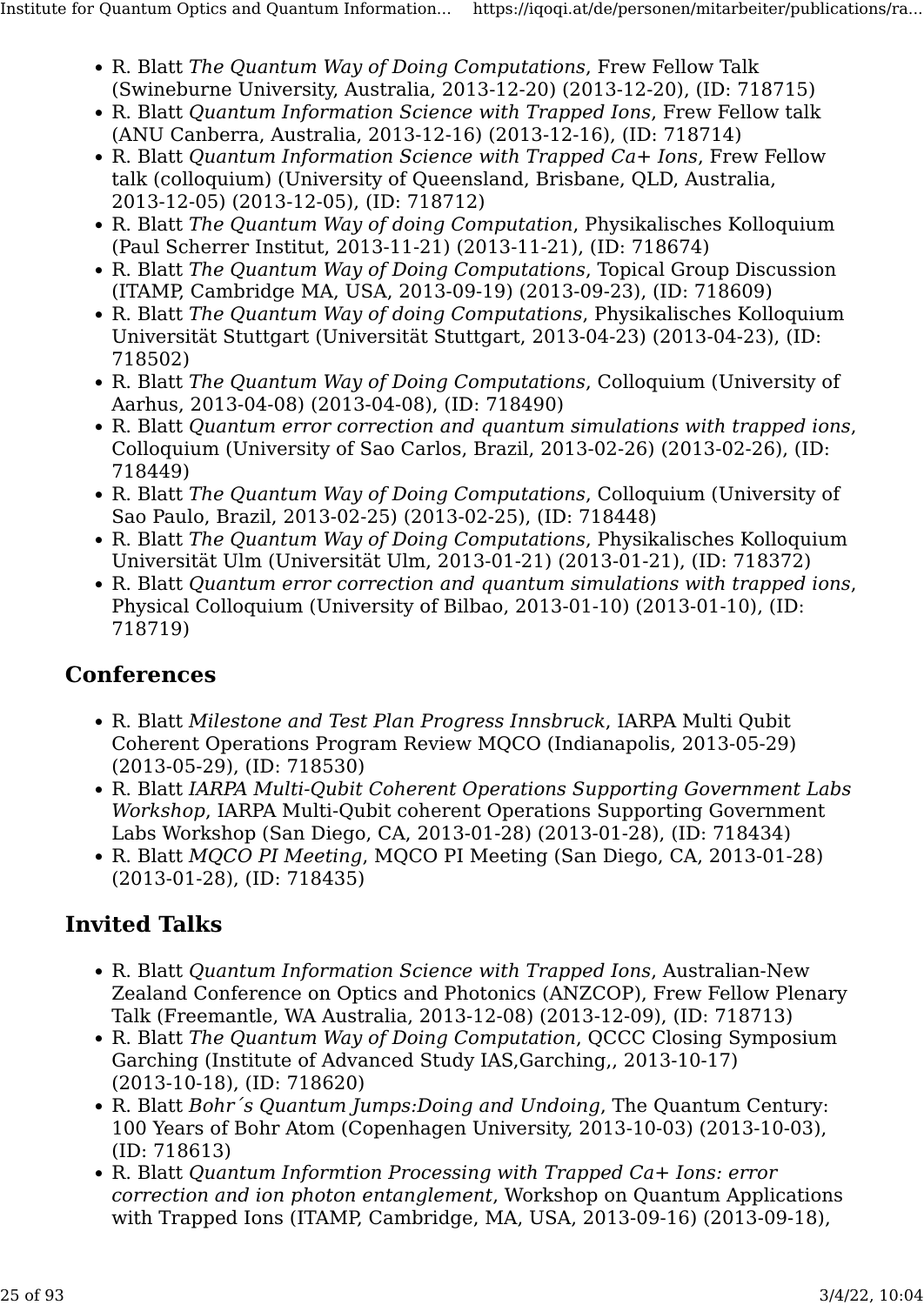(ID: 718608)

- R. Blatt The Quantum Way of Doing Computations, Plenarvortrag, Gemeinsame Jahrestagung ÖPG und SPS 2013 (Linz, Austria, 2013-09-03) (2013-09-04), (ID: 718603)
- R. Blatt Quantum Information Science with Trapped Ions, RQC Summer School (Moscow School of Management Skolkovo, 2013-07-15) (2013-07-18), (ID: 718580)
- R. Blatt Quantum Information Processing Where do we stand where do we go?, Science Breakfast, Lindau Nobel laureate meeting (Lindau, Germany, 2013-06-30) (2013-07-03), (ID: 718721)
- R. Blatt Quantum Information Processing with Trapped Ions, CQO/QIM (University of Rochester, 2013-06-15) (2013-06-20), (ID: 718547)
- R. Blatt Scalable quantum information processing, IARPA meeting (Indianapolis, USA, 2013-05-29) (2013-05-29), (ID: 718720)
- R. Blatt In pursuit of the single cold atom: From single ion spectroscopy to quantum information processing, Otto Stern Symposium In Pursuit of the Single Cold Atom (University of Hamburg, 2013-05-24) (2013-05-24), (ID: 718524)
- R. Blatt Quantum simulations with trapped ions, Workshop on Quantum Simulations (Technion Haifa, 2013-05-02) (2013-05-02), (ID: 718521)
- R. Blatt Industrial Equipment Sector Scientific Support to KETs and Innovative SMEs, Scientific Support to Key Enabling Technologies and innovative SMES, KETs (European Commission Brussels, 2013-04-25) (2013-04-25), (ID: 718503)
- R. Blatt Open systems quantum simulations, Quantum Many-Body Dynamics in Open Systems (Physikzentrum Bad Honnef, 2013-04-02) (2013-04-03), (ID: 718483)
- R. Blatt Quantum computers and processing, Scientific support to policymaking: new applications of quantum technologies for computing, communication, metrology and sensing (European Commission, Brussels, 2013-03-07) (2013-03-07), (ID: 718470)
- R. Blatt What I learned from Dan Kleppner: Cavity QED and a Passion for Atoms and Precision, Symposium Honoring Prof. D. Kleppner (University of Sao Carlos, Brazil, 2013-02-28) (2013-02-28), (ID: 718450)

#### **Issue**

• R. Blatt, I. Bloch, I. J. Cirac, P. Zoller Quantum simulation - an exciting adventure, Ann. Phys. 525 (2013-11-04), http://dx.doi.org/10.1002 /andp.201370100 [doi:10.1002/andp.201370100](http://dx.doi.org/10.1002/andp.201370100) (ID: 718616)

#### Lectures

- R. Blatt Advanced QIP procedures, scaling the ion-trap quantum computer, Lecture at the Enrico Fermi summer school on "Ion Traps for Tomorrow´s Applications", Villa Monastero (Varenna, Lake Como, Italy, 2013-07-22) (2013-07-26), (ID: 718606)
- R. Blatt *Ouantum Informtion Processing with Trapped Ions*, Varenna summer school on trapped ions (Varenna, Lake Como,Italy, 2013-07-23) (2013-07-24), (ID: 718604)
- R. Blatt Quantum gate operations and entanglement with trapped ions, Lecture at the Enrico Fermi summer school on "Ion Traps for Tomorrow´s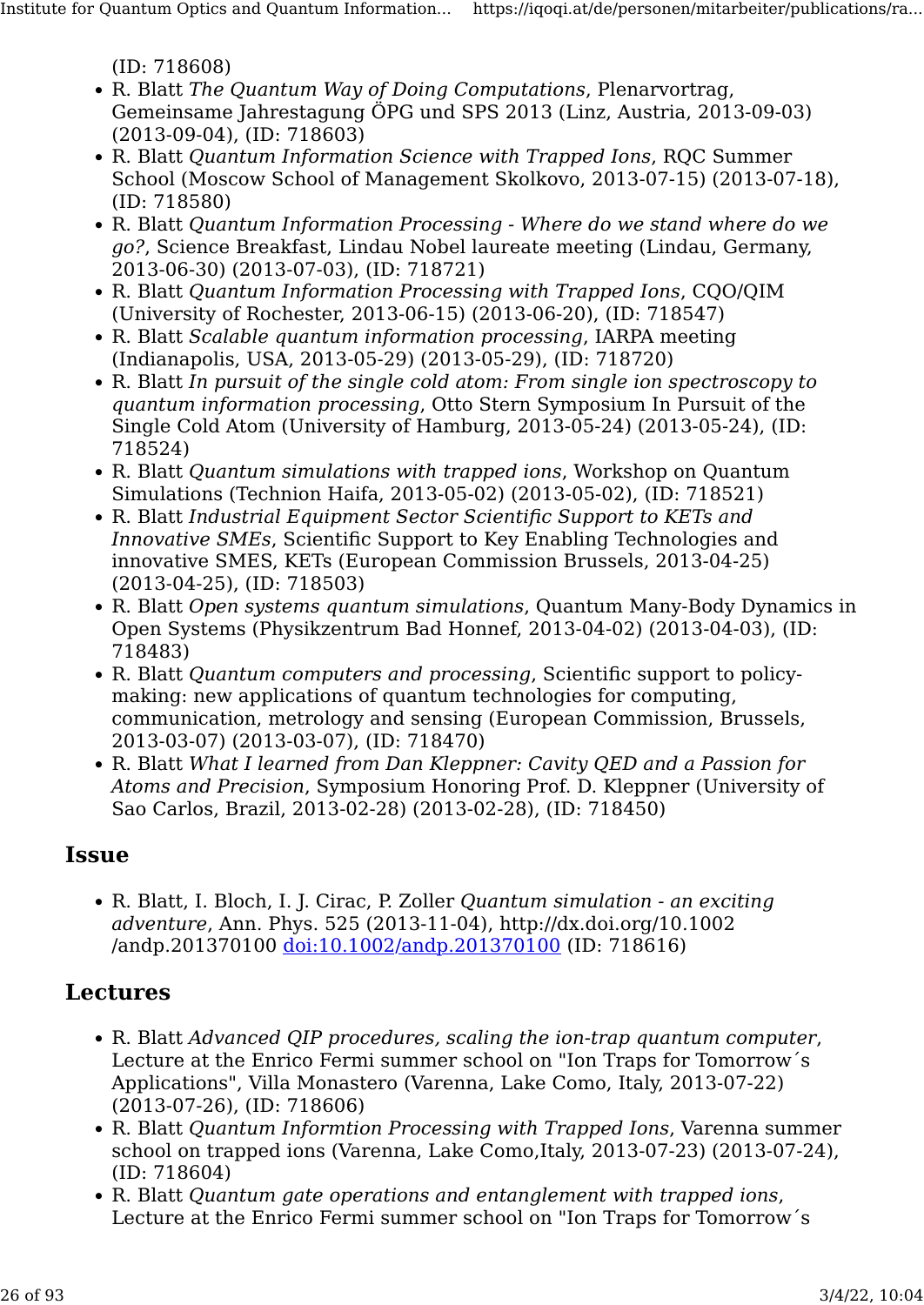Applications", Villa Monastero (Varenna, Lake Como, Italy, 2013-07-23) (2013-07-24), (ID: 718605)

#### Talk

• R. Blatt Scalable Quantum Information Processing, Site Review Meeting (MIT, Cambridge USA, 2013-09-20) (2013-09-20), (ID: 718722)

## 2012

#### Articles

- E. A. Hinds, R. Blatt NOBEL 2012 Physics: Manipulating individual quantum systems, Nature 492 55 (2012-12-05), http://dx.doi.org/10.1038/492055a [doi:10.1038/492055a](http://dx.doi.org/10.1038/492055a) (ID: 718370)
- D. Gandolfi, M. Niedermayr, M. Kumph, M. Brownnutt, R. Blatt Compact radiofrequency resonator for cryogenic ion traps, Review of Scientific Instruments (Print) 83 084705 (2012-11-01), http://dx.doi.org/10.1063/1.4737889 [doi:10.1063/1.4737889](http://dx.doi.org/10.1063/1.4737889) (ID: 718262) [Toggle Abstract](https://iqoqi.at/de/personen/mitarbeiter/publications/rainer-blatt?format=raw#)
- M. Brownnutt, M. Harlander, W. Hänsel, R. Blatt Spatially-resolved potential measurement with ion crystals, Appl. Phys. B Las. Opt. 107 1125 (2012-06-27), http://dx.doi.org/10.1007/s00340-012-5032-7 [doi:10.1007/s00340-012-5032-7](http://dx.doi.org/10.1007/s00340-012-5032-7) (ID: 718115)
- A. Stute, B. Casabone, B. Brandstätter, D. Habicher, H. Barros, P. O. Schmidt, T. E. Northup, R. Blatt Toward an ion-photon quantum interface in an optical cavity, Appl. Phys. B Las. Opt. 107 1145 (2012-06-27), http://dx.doi.org /10.1007/s00340-011-4861-0 [doi:10.1007/s00340-011-4861-0](http://dx.doi.org/10.1007/s00340-011-4861-0) (ID: 718116)
- A. Stute, B. Casabone, P. Schindler, T. Monz, P. O. Schmidt, B. Brandstätter, T. E. Northup, R. Blatt Tunable ion-photon entanglement in an optical cavity, Nature 485 482 (2012-05-24), http://dx.doi.org/10.1038/nature11120 [doi:10.1038/nature11120](http://dx.doi.org/10.1038/nature11120) (ID: 718088)
- L. Slodicka, G. Hétet, N. Röck, S. Gerber, P. Schindler, M. Kumph, M. Hennrich, R. Blatt Interferometric Thermometry of a single sub-Dopplercooled atom, Phys. Rev. A 85 043401 (2012-04-05), http://dx.doi.org/10.1103 /PhysRevA.85.043401 [doi:10.1103/PhysRevA.85.043401](http://dx.doi.org/10.1103/PhysRevA.85.043401) (ID: 718043) [Toggle](https://iqoqi.at/de/personen/mitarbeiter/publications/rainer-blatt?format=raw#) [Abstract](https://iqoqi.at/de/personen/mitarbeiter/publications/rainer-blatt?format=raw#)
- R. Blatt, C. F. Roos Quantum simulations with trapped ions, Nature Phys. 8 277 (2012-04-03), http://dx.doi.org/10.1038/NPHYS2252 [doi:10.1038/NPHYS2252](http://dx.doi.org/10.1038/NPHYS2252) (ID: 718042)

#### Colloquia

- R. Blatt The Quantum Way of Doing Computations, Physikalisches Kolloquium (University of Göttingen, 2012-11-26) (2012-11-26), (ID: 718439)
- R. Blatt The Quantum Way of Doing Computations, Colloquium (University of Buenos Aires, 2012-11-08) (2012-11-08), (ID: 718284)
- R. Blatt The Quantum Way of Doing Computations, Colloquium University of Siegen (Universität Siegen, 2012-05-10) (2012-05-10), (ID: 718098)
- R. Blatt The Quantum Way of Doing Computations, Physics Colloquia (Simon Fraser University, Vancouver, 2012-03-09) (2012-03-09), (ID: 718023)
- R. Blatt The Quantum Way of Doing Computations, Physics Colloquia (University of British Columbia, Vancouver, 2012-03-08) (2012-03-08), (ID: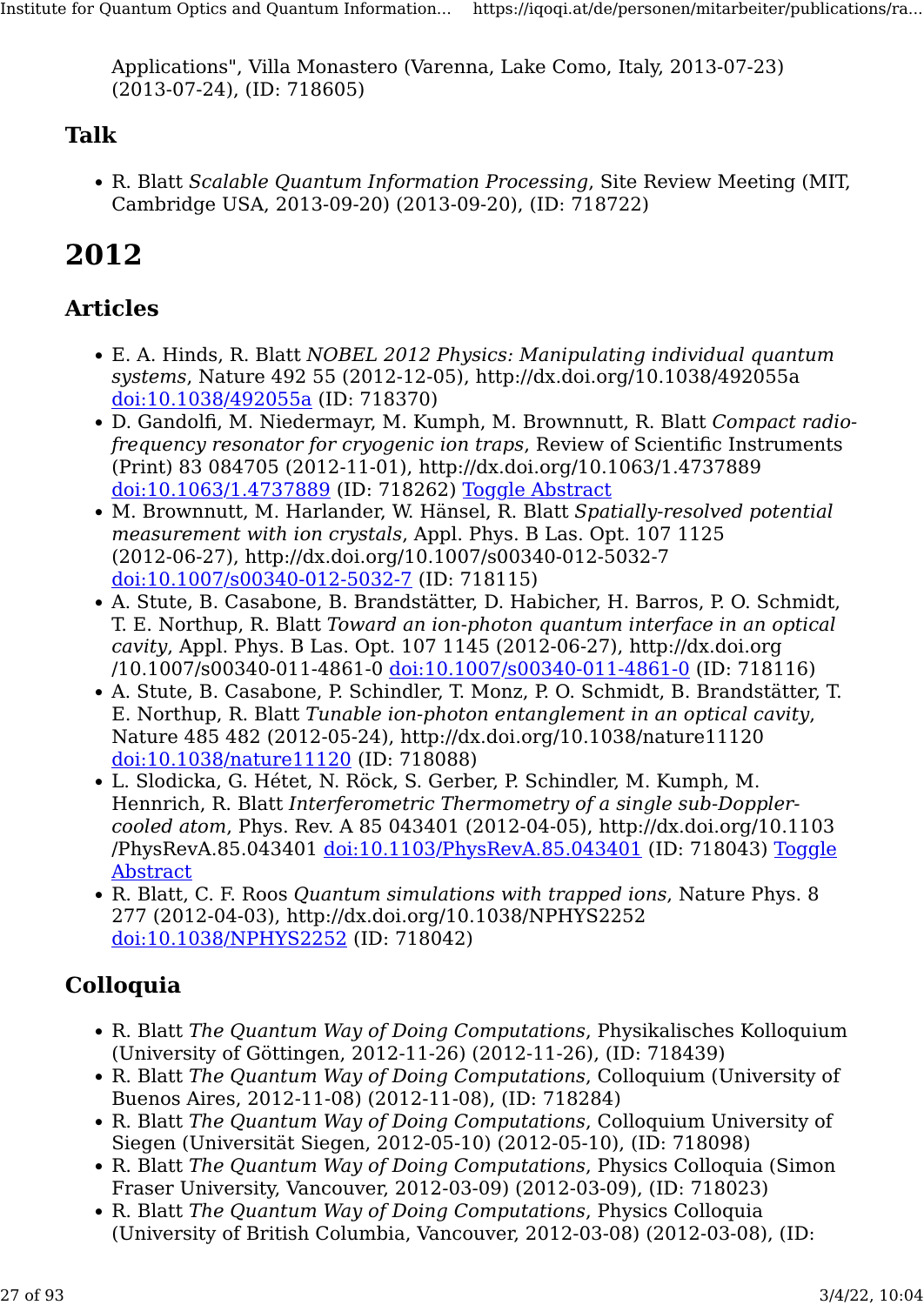718022)

- R. Blatt The Quantum Way of Doing Computations, Physics Colloquia (University of Victoria, BC, 2012-03-07) (2012-03-07), (ID: 718021)
- R. Blatt The Quantum Way of Doing Computations, Physics Colloquia (University of Sydney, 2012-02-06) (2012-02-06), (ID: 718016)
- R. Blatt The Quantum Way of Doing Computations, Physics Colloquia (Australian National University Canberra, 2012-02-02) (2012-02-02), (ID: 718015)
- R. Blatt The Quantum Way of Doing Computations, Physics Colloquium (University of Otago, Dunedin, New Zealand, 2012-01-30) (2012-01-30), (ID: 718014)

#### **Conferences**

- R. Blatt Quantum computation and entanglement with ion strings, Interim Review Hearing Foundations and Applications of Quantum Science (Haus der Forschung FWF, Vienna, 2012-10-10) (2012-10-10), (ID: 718255)
- R. Blatt Entanglement in a cavity QED system, Interim Review Hearing, Foundations and Applications of Quantum Science (Haus der Forschung, FWF, Vienna, 2012-10-10) (2012-10-10), (ID: 718256)

- R. Blatt *Ouantum Information Processing with Trapped Ca+ Ions*, Ouantum Optics VI (Hotel Argentino, Piriapolis, 2012-11-12) (2012-11-13), (ID: 718285)
- R. Blatt Quantum Information Processing with Trapped Ca+ Ions, Quantum Information meets Statistical Mechanics (Hotel Grauer Bär Innsbruck, 2012-09-22) (2012-09-24), (ID: 718243)
- R. Blatt Quantum Information Processing with Trapped Ca+ Ions, ICQFT 2012 (Dunhuang, 2012-08-26) (2012-08-26), (ID: 718212)
- R. Blatt Quantum Simulations with Trapped Ions, Gordon Research Conference Stonehill College Easton (Stonehill College Easton, Brockton, USA, 2012-08-12) (2012-08-12), (ID: 718183)
- R. Blatt Quantum entanglement and information processing with trapped ions, Quantum Meets Gravity and Metrology (Physikzentrum Bad Honnef, 2012-06-04) (2012-06-05), (ID: 718111)
- R. Blatt Quantum Control and Error Correction with Trapped Ca+ ions, QCS workshop (Minneapolis, MN, USA, 2012-05-21) (2012-05-22), (ID: 718099)
- R. Blatt Quantum Gate Operations with Trapped Ions, Quantum Gate Operations with Trapped Ions (Universität Siegen, 2012-05-07) (2012-05-09), (ID: 718097)
- R. Blatt *OIP with trapped Ca+ ions- Ouantum Error Correction*, Workshop on Quantum Characterization, Verification and Validation (QCVV) (Bethesda, Washington, 2012-04-29) (2012-05-01), (ID: 718096)
- R. Blatt *Quantum information processing with trapped Ca+ ions operations* and verification, Workshop on Quantum Characterization, Verification and Validation (QCVV) (Bethesda, Washington, 2012-04-29) (2012-04-29), (ID: 718095)
- R. Blatt The quantum way of doing computations Plenary Talk, 76.Annual Conference of the DPG and DPG Spring Meeting of the Condensed Matter Section (SKM) (Technische Universität Berlin, 2012-03-25) (2012-03-27), (ID: 718041)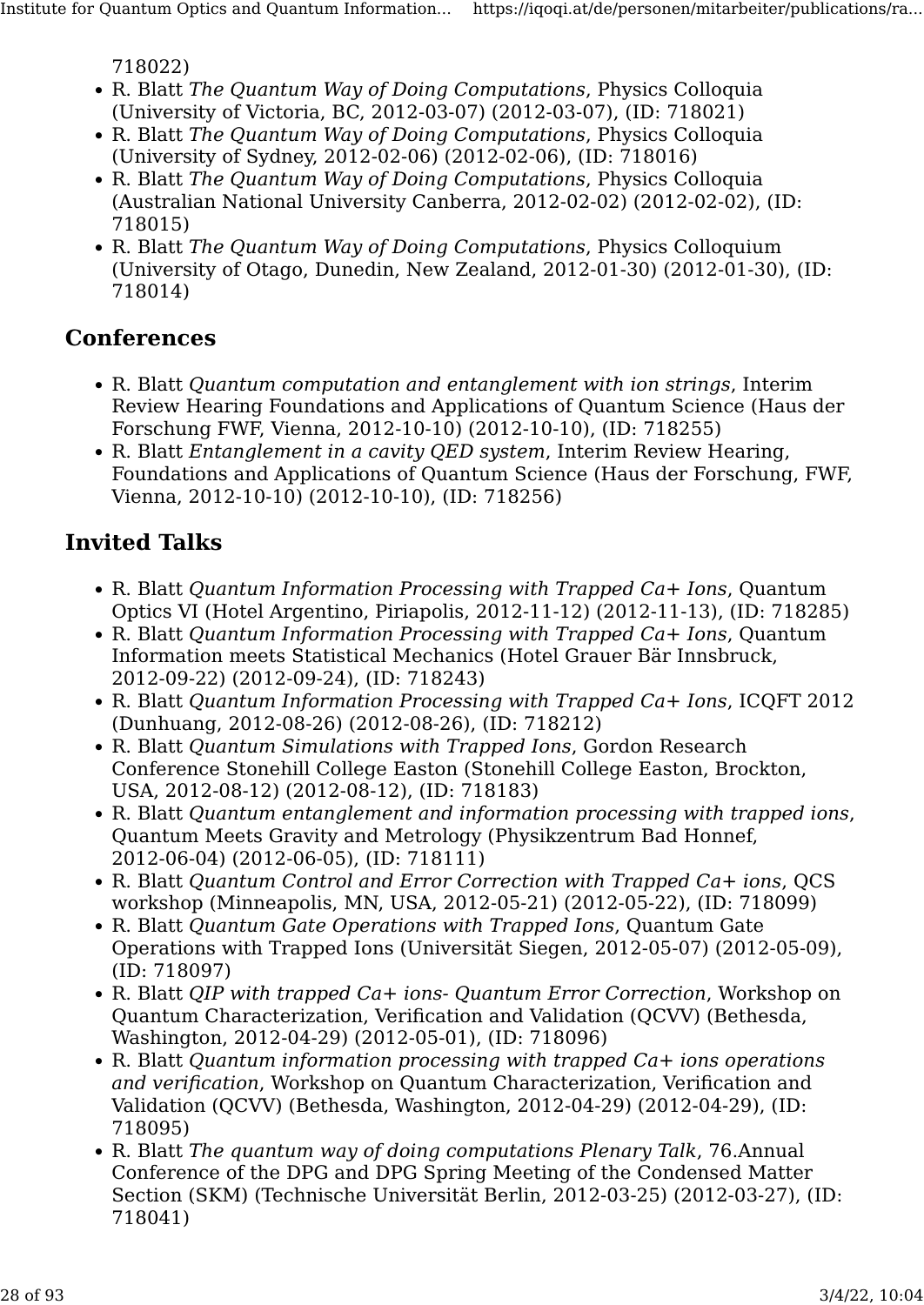- R. Blatt Quantum Information Processing and Quantum Simulations with Trapped Ca+ Ions, OSA Conference "Quantum Information and Measurement" (Messe Berlin, 2012-03-19) (2012-03-19), (ID: 718025)
- R. Blatt Plenary Talk -The quantum way of doing computations, DPG Spring Meeting 2012 (University of Stuttgart, 2012-03-12) (2012-03-14), (ID: 718031)
- G. Hétet, L. Slodicka, N. Röck, M. Hennrich, R. Blatt Single-photon interference experiments with single ions, (University of Stuttgart, 2012-03-12) (2012-03-12), (ID: 718037)
- R. Blatt Quantum Information Processing with Trapped Ca+ Ions, Invited Talk at D-wave Systems (D-wave systems, Vancouver, BC, 2012-03-06) (2012-03-06), (ID: 718020)
- R. Blatt Digital Quantum Simulation, Ramsey Memorial Symposium (Harvard University Cambridge, MA,, 2012-03-03) (2012-03-03), (ID: 718019)
- R. Blatt Quantum Simulations with Trapped Ions, APS March Meeting (Boston Convention Center, 2012-02-27) (2012-02-29), (ID: 718018)
- R. Blatt *Ouantum Information Processing with trapped Ca+ Ions*, International Conference on Quantum Optics (Universitätszentrum Obergurgl, Tirol, 2012-02-12) (2012-02-15), (ID: 718006)
- R. Blatt Quantum simulations with trapped ions, Workshop on Engineered Quantum Systems (University of Brisbane, 2012-01-23) (2012-01-23), (ID: 718008)

#### Lectures

- R. Blatt Advanced procedures, scaling the ion-trap quantum computer, Quantum Summer School 2012 Tsinghua University (Tsinghua University Peking, 2012-08-20) (2012-08-23), (ID: 718211)
- R. Blatt Quantum gate operations and entanglement with ions, Quantum Summer School 2012 Tsinghua University (Tsinghua University Peking, 2012-08-20) (2012-08-21), (ID: 718210)
- R. Blatt Experimental Implementation with Trapped Ions, Quantum Summer School 2012 Tsinghua University (Tsinghua University Peking, 2012-08-19) (2012-08-20), (ID: 718208)
- R. Blatt Advanced Techniques and Prototools for QIP with Trapped Ions, AQUTE Winter School (Universitätszentrum Obergurgl, 2012-02-06) (2012-02-10), (ID: 718017)
- R. Blatt Implementation of Quantum Information Processing (QIP) with Trapped Ions, AQUTE Winterschool (Universitätszentrum Obergurgl, 2012-02-06) (2012-02-10), (ID: 718026)

#### Posters

- B. Casabone, A. Stute, T. E. Northup, R. Blatt Cavity QED quantum interface, DPG Spring Meeting of the Section AMOP (University of Stuttgart, 2012-03-12) (2012-03-15), (ID: 718033)
- M. Kumph, M. Brownnutt, R. Blatt Progress in Operating 2 Dimensional Arrays of Adressable Ion Traps, DPG Spring Meeting of the Section AMOP (University of Stuttgart, 2012-03-12) (2012-03-14), (ID: 718035)
- B. Ames, M. Brownnutt, J. Petersen, A. Rauschenbeutel, R. Blatt Interfacing Ions with Nanofibres, DPG Spring Meeting of the Section AMOP (University of Stuttgart, 2012-03-12) (2012-03-14), (ID: 718036)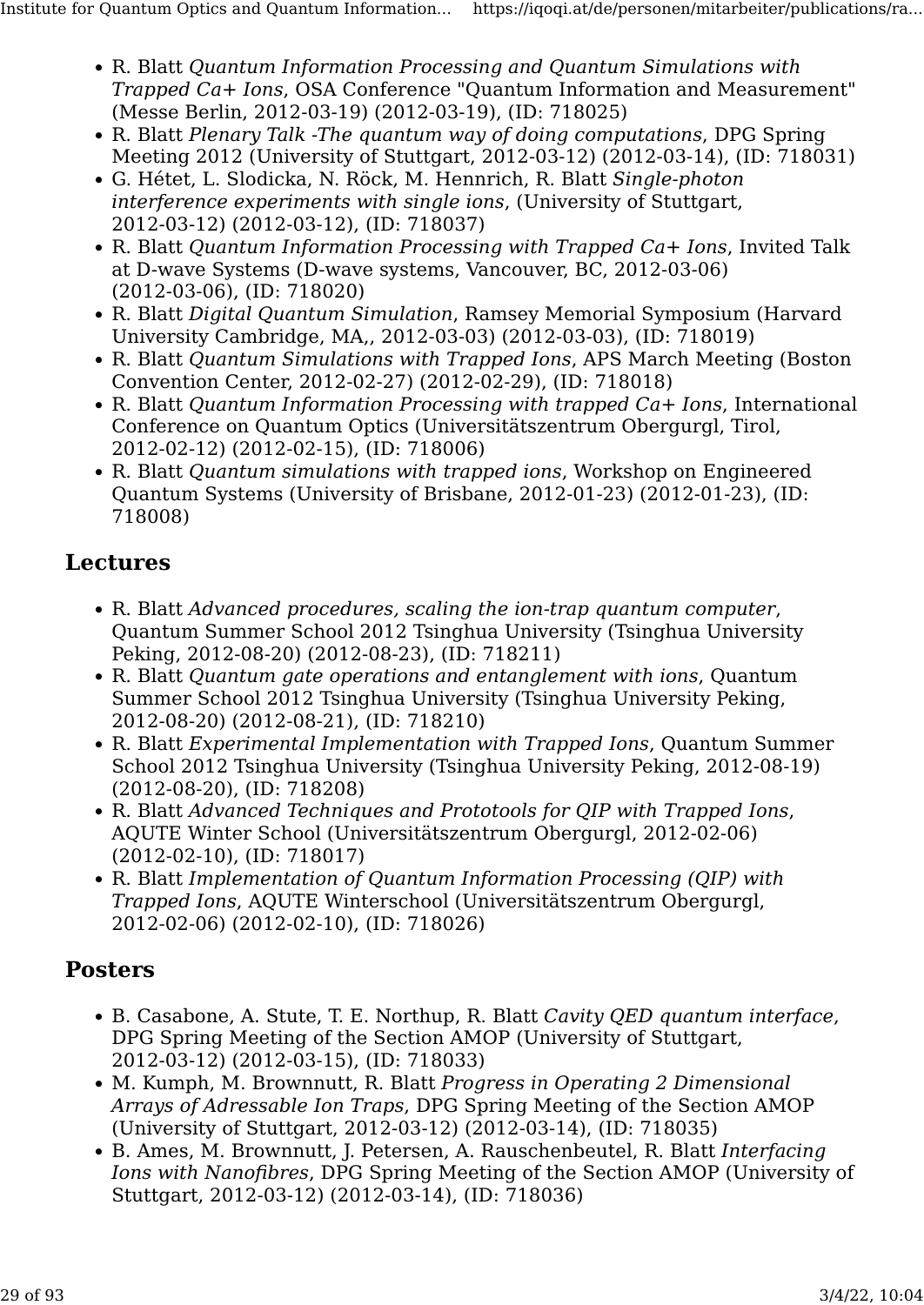#### Seminar Talks

- R. Blatt Quantum information processing with trapped Ca+ions, CUA Seminar (Harvard University, 2012-04-24) (2012-04-24), (ID: 718436)
- R. Blatt Quantum Information Processing with Trapped Ca+ Ions, Physics Seminar (University of Yale, 2012-04-23) (2012-04-23), (ID: 718071)

#### Talks

- R. Blatt Foundations and Applications of Quantum Science, FWF FoQuS Hearing (Vienna, 2012-10-10) (2012-10-10), (ID: 718438)
- R. Blatt Scalable quantum information processing with trapped ions, IARPA site visit (University of Innsbruck, 2012-09-17) (2012-09-17), (ID: 718437)
- R. Blatt Scalable Quantum Information Processing with Trapped Ions, MQCO Review Meeting (Minneapolis, MN USA, 2012-05-23) (2012-05-24), (ID: 718100)
- A. Stute, B. Casabone, P. O. Schmidt, T. E. Northup, R. Blatt An ion-photon quantum interface, DPG Spring Meeting of the Section AMOP (University of Stuttgart, 2012-03-12) (2012-03-15), (ID: 718034)
- C. Hempel, B. P. Lanyon, R. Gerritsma, P. Jurcevic, F. Zähringer, R. Blatt, C. F. Roos Detecting the single photon recoil of a single ion, DPG Spring Meeting of the Section AMOP (University of Stuttgart, 2012-03-12) (2012-03-12), (ID: 718038)
- M. Kleinmann, T. Moroder, T. Monz, P. Schindler, O. Gühne, R. Blatt Statistical tests for quantum state reconstruction I:Theory, DPG Spring Meeting of the Section AMOP (University of Stuttgart, 2012-03-12) (2012-03-12), (ID: 718039)
- P. Schindler, T. Monz, M. Kleinmann, T. Moroder, O. Gühne, R. Blatt Statistical tests for quantum state reconstruction II:Experiment, DPG Spring Meeting of the Section AMOP (University of Stuttgart, 2012-03-12) (2012-03-12), (ID: 718040)

## 2011

#### Articles

- G. Hétet, L. Slodicka, M. Hennrich, R. Blatt Single atom as a mirror of an optical cavity, Phys. Rev. Lett. 107 133002 (2011-09-20), http://dx.doi.org /10.1103/PhysRevLett.107.133002 [doi:10.1103/PhysRevLett.107.133002](http://dx.doi.org/10.1103/PhysRevLett.107.133002) (ID: 717769) [Toggle Abstract](https://iqoqi.at/de/personen/mitarbeiter/publications/rainer-blatt?format=raw#)
- B. P. Lanyon, C. Hempel, D. Nigg, M. Müller, R. Gerritsma, F. Zähringer, P. Schindler, J. T. Barreiro, M. Rambach, G. Kirchmair, M. Hennrich, P. Zoller, R. Blatt, C. F. Roos Universal Digital Quantum Simulation with Trapped Ions, Science 334 57 (2011-09-01), http://dx.doi.org/10.1126/science.1208001 [doi:10.1126/science.1208001](http://dx.doi.org/10.1126/science.1208001) (ID: 717768) [Toggle Abstract](https://iqoqi.at/de/personen/mitarbeiter/publications/rainer-blatt?format=raw#) [\(local copy\)](https://resource.iqoqi.at/reflib/lanyon_et_al._-_2011_-_universal_digital_quantum_simulation_with_trapped_ions(9).pdf)
- M. Kumph, M. Brownnutt, R. Blatt Two-dimensional arrays of radio-frequency ion traps with addressable interactions, New J. Phys. 13 073043 (2011-08-25), http://dx.doi.org/10.1088/1367-2630/13/7/073043 [doi:10.1088/1367-2630](http://dx.doi.org/10.1088/1367-2630/13/7/073043) [/13/7/073043](http://dx.doi.org/10.1088/1367-2630/13/7/073043) (ID: 717756) [Toggle Abstract](https://iqoqi.at/de/personen/mitarbeiter/publications/rainer-blatt?format=raw#)
- R. Blatt Spin flips of a single proton, Nature 475 298 (2011-07-31), http://dx.doi.org/10.1038/475298a [doi:10.1038/475298a](http://dx.doi.org/10.1038/475298a) (ID: 717908)
- P. Schindler, J. T. Barreiro, T. Monz, V. Nebendahl, D. Nigg, M. Chwalla, M.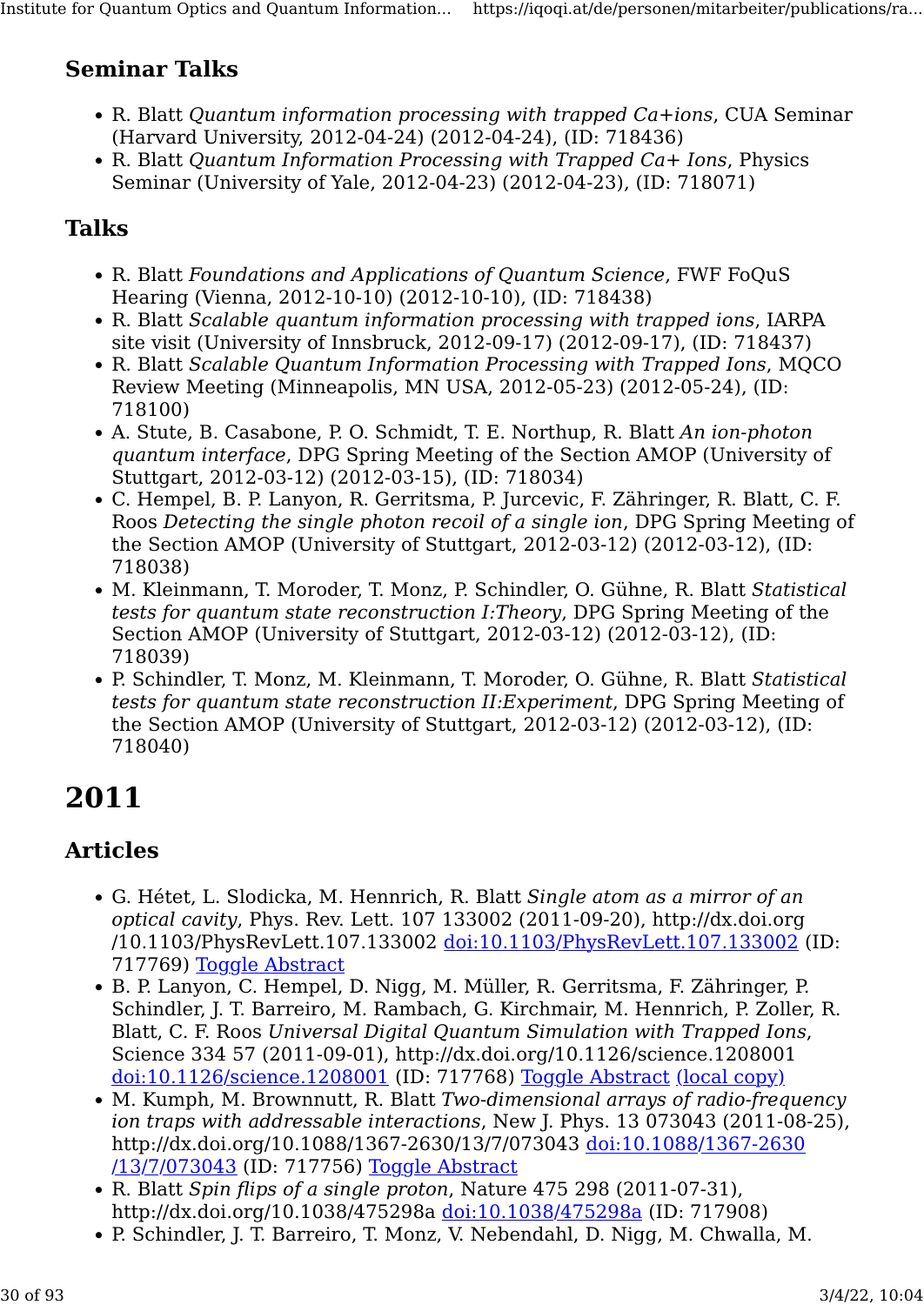Hennrich, R. Blatt Experimental repetitive quantum error correction, Science 332 1059 (2011-05-27), http://dx.doi.org/10.1126/science.1203329 [doi:10.1126/science.1203329](http://dx.doi.org/10.1126/science.1203329) (ID: 717685)

- M. Harlander, R. Lechner, M. Brownnutt, R. Blatt, W. Hänsel Trapped-ion antennae for the transmission of quantum information, Nature 471 203 (2011-04-05), http://dx.doi.org/10.1038/nature09800 [doi:10.1038/nature09800](http://dx.doi.org/10.1038/nature09800) (ID: 717659) [Toggle Abstract](https://iqoqi.at/de/personen/mitarbeiter/publications/rainer-blatt?format=raw#)
- T. Monz, P. Schindler, J. T. Barreiro, M. Chwalla, D. Nigg, B. Coish, M. Harlander, W. Hänsel, M. Hennrich, R. Blatt 14-qubit entanglement: creation and coherence, Phys. Rev. Lett. 106 130506 (2011-04-05), http://dx.doi.org /10.1103/PhysRevLett.106.130506 [doi:10.1103/PhysRevLett.106.130506](http://dx.doi.org/10.1103/PhysRevLett.106.130506) (ID: 717660) [Toggle Abstract](https://iqoqi.at/de/personen/mitarbeiter/publications/rainer-blatt?format=raw#)
- J. T. Barreiro, M. Müller, P. Schindler, D. Nigg, T. Monz, M. Chwalla, M. Hennrich, C. F. Roos, P. Zoller, R. Blatt An open-system quantum simulator with trapped ions, Nature 470 491 (2011-02-24), http://dx.doi.org/10.1038 /nature09801 [doi:10.1038/nature09801](http://dx.doi.org/10.1038/nature09801) (ID: 717617) [Toggle Abstract](https://iqoqi.at/de/personen/mitarbeiter/publications/rainer-blatt?format=raw#) [\(local](https://resource.iqoqi.at/reflib/nature09801.pdf) [copy\)](https://resource.iqoqi.at/reflib/nature09801.pdf)
- R. Gerritsma, B. P. Lanyon, G. Kirchmair, F. Zähringer, C. Hempel, J. Casanova, J. J. García-Ripoll, E. Solano, R. Blatt, C. F. Roos Quantum simulation of the Klein paradox with trapped ions, Phys. Rev. Lett. 106 060503 (2011-02-11), http://dx.doi.org/10.1103/PhysRevLett.106.060503 [doi:10.1103/PhysRevLett.106.060503](http://dx.doi.org/10.1103/PhysRevLett.106.060503) (ID: 717611) [Toggle Abstract](https://iqoqi.at/de/personen/mitarbeiter/publications/rainer-blatt?format=raw#)

### Colloquia

- R. Blatt The Quantum Way of Doing Computations, Physikalisches Kolloquium Mainz (University of Mainz, 2011-11-15) (2011-11-15), (ID: 717821)
- R. Blatt The Quantum Way of Doing Computations, Greifswalder physikalisches Kolloquium (Ernst Moritz Arndt Universität Greifswald, 2011-11-03) (2011-11-03), (ID: 717818)
- R. Blatt The Quantum Way of Doing Computations, (Center for Optical Quantum Technologies ZOQ Hamburg, 2011-10-26) (2011-10-26), (ID: 717814)
- R. Blatt The Quantum Way of Doing Computations, Distinguished Lectures, Center for Advanced Security Research (Darmstadt, 2011-05-19) (2011-05-19), (ID: 717684)
- R. Blatt Quantum Computer Dream and Realization, Colloquium at Universidade Sao Paulo (Sao Carlos, Universidade Sao Paulo (USP), 2011-04-08) (2011-04-08), (ID: 717899)

- R. Blatt Quantum Information Processing and Quantum Error Correction with trapped Ca+Ions, QEC11 Conference on Quantum Error Correction (Los Angeles, Davidson Center , University of Southern California, 2011-12-05) (2011-12-08), (ID: 717864)
- R. Blatt Quantum Information Processing with Trapped Ions, Quantum Information, Computing & Communication (QICC) (Cambride, MA, USA, 2011-09-26) (2011-09-27), (ID: 717801)
- R. Blatt Quantum Information Processing and Quantum Simulations with Trapped Ca+ Ions, QIPC 2011 (ETH Zürich, 2011-09-05) (2011-09-05), (ID: 717764)
- R. Blatt Quantum Simulations with Trapped Ions, International Conference on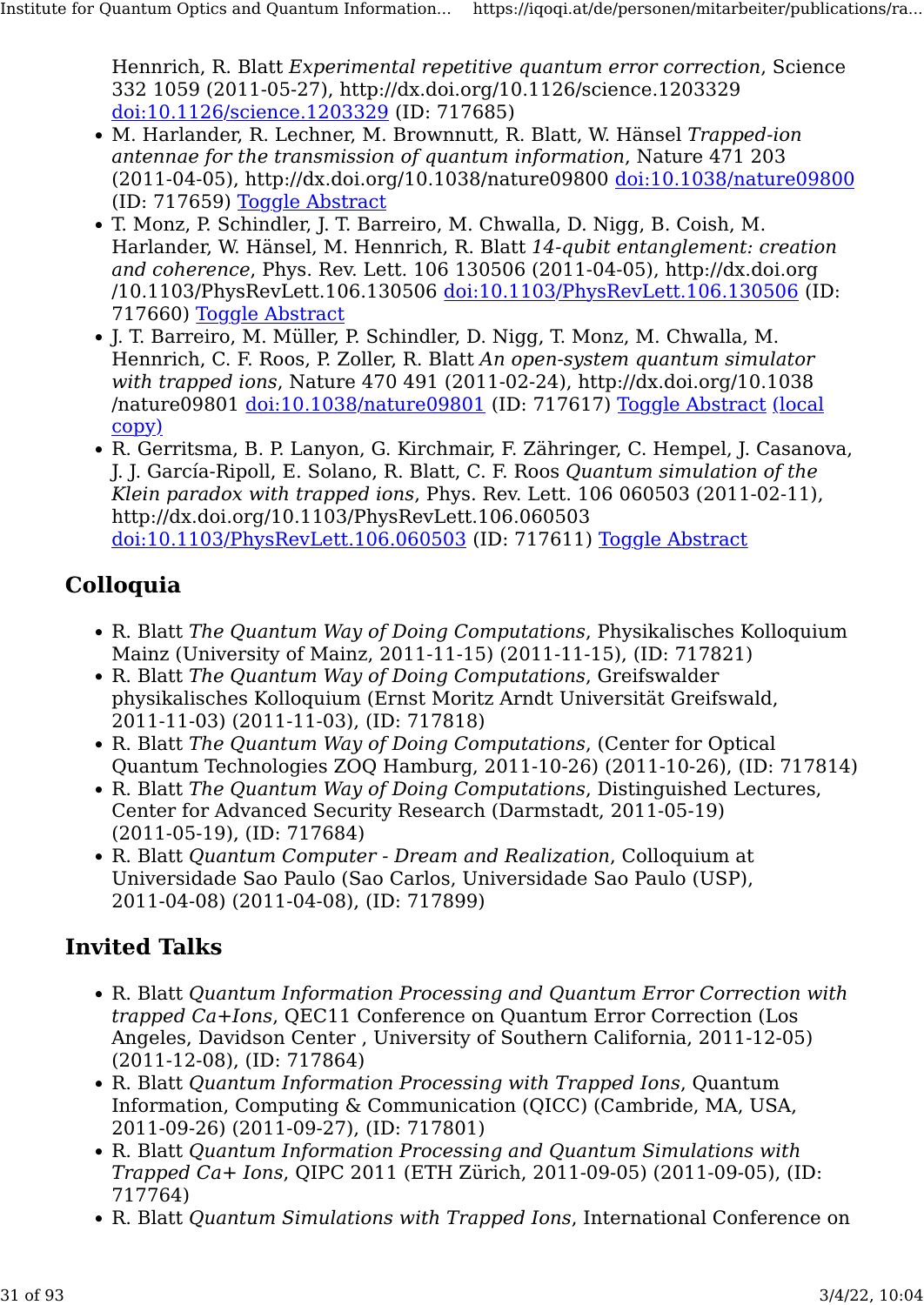Quantum Information (ICQI) (University of Ottawa, 2011-06-08) (2011-06-08), (ID: 717701)

- R. Blatt 50 Jahre Laser von der exotischen Lichtquelle zur industriellen Anwendung, Forum Technik (Management Center Innsbruck, 2011-05-27) (2011-05-27), (ID: 717688)
- R. Blatt Quantum information science with trapped ions, Workshop on Quantum Information and Quantum Dynamics in Ion Traps (Madrid,Spain, 2011-04-26) (2011-04-27), (ID: 717680)
- R. Blatt Quantum Simulations with Trapped Ions, Quantum Simulations (Centro De Ciencias De Benasque, Spain, 2011-02-28) (2011-03-01), (ID: 717650)
- R. Blatt Status of Trapped-Ion Physics in Europe, Workshop on Ion TrapTechnology (NIST, Denver,Boulder,, 2011-02-16) (2011-02-16), (ID: 717662)

#### Lectures

- R. Blatt The Jaynes-Cummings Hamiltonian in Trapped Ion Physics, (Center for Quantum Technologies CQT, NUS Singapore) (2011-11-06), (ID: 719944)
- R. Blatt Physics of the Quantum Optics and Spectroscopy Group, Arbeitsgruppen-Klausur (Universitätszentrum Obergurgl, 2011-09-12) (2011-09-12), (ID: 717905)
- R. Blatt Quantum Information with Trapped Ions: 3. Advanced procedures, scaling the quantum computer, Les Houches summer school on " Quantum Machines" (Les Houches, 2011-07-25) (2011-07-29), (ID: 717903)
- R. Blatt Quantum Information with Trapped Ions: 3. Advanced procedures, scaling the quantum Computer, Les Houches summer school on " Quantum Machines" (Les Houches Ecole de Physic, 2011-07-04) (2011-07-29), (ID: 717904)
- R. Blatt Quantum Information with Trapped Ions: 2.Quantum gate operations and entanglement with ions, Les Houches summer school on "Quantum Machines" (Les Houches Ecole de Physique, 2011-07-04) (2011-07-27), (ID: 717748)
- R. Blatt Quantum Information with Trapped Ions: 3. Advanced procedures, scaling the quantum computer, Sao Paulo school of advanced science (Sao Carlos, Brazil, 2011-04-04) (2011-04-07), (ID: 717898)
- R. Blatt New Trends in Quantum Matter with Cold Atoms and Molecules, Summer School Sao Carlos (Sao Carlos, 2011-04-05) (2011-04-05), (ID: 717699)

#### Poster

• M. Chwalla, J. T. Barreiro, M. Hennrich, T. Monz, D. Nigg, C. F. Roos, R. Blatt Precision spectroscopy with entangled states, ESA Workshop on Optical Clocks (Trani, Italy, 2011-10-24) (2011-10-27), (ID: 717912)

## Proceeding

• C. F. Roos, R. Gerritsma, G. Kirchmair, F. Zähringer, E. Solano, R. Blatt Quantum simulation of relativistic quantum physics with trapped ions, 22nd International Conference on Atomic Physics (Cairns, Australia, 2010-07-25) J. Phys. Conf. Ser. 264 012020 (2011-01-27), http://dx.doi.org/10.1088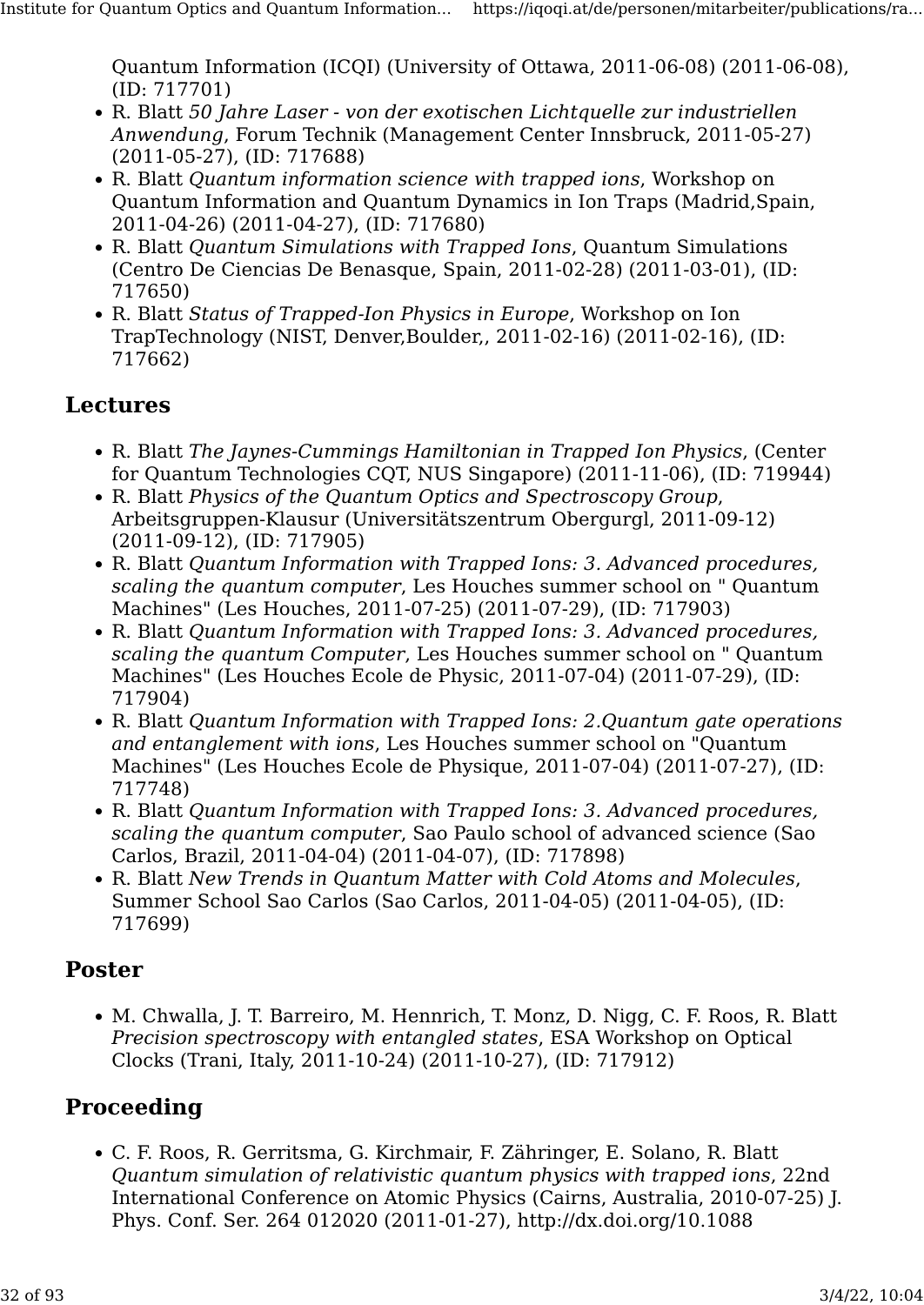/1742-6596/264/1/012020 [doi:10.1088/1742-6596/264/1/012020](http://dx.doi.org/10.1088/1742-6596/264/1/012020) (ID: 717471)

#### Talks

- R. Blatt Quantenphysik am IQOQI, Vortrag anlässlich der Gesamtsitzung der ÖAW in Innsbruck (IQOQI Innsbruck, 2011-10-14) (2011-10-14), (ID: 717907)
- R. Blatt Quanteninformation Informationstechnologie der Zukunft, Woche der Physik (Universität Innsbruck, 2011-10-04) (2011-10-05), (ID: 717906)
- R. Blatt Quantum Physics at IQOQI, visit of "Les jeudistes Genève" (IQOQI Innsbruck, 2011-06-29) (2011-06-29), (ID: 718004)
- R. Blatt Quantum Physics in Innsbruck, Talk at the visit of HRH Princess Chirindhorn of Thailand (IQOQI Innsbruck, 2011-06-28) (2011-06-28), (ID: 717900)
- A. Stute, B. Casabone, B. Brandstätter, D. Habicher, A. McClung, J. Ghetta, T. E. Northup, R. Blatt Towards an ion-photon quantum interface, ÖPG/SPS Tagung (Lausanne, 2011-06-14) (2011-06-15), (ID: 717734)
- R. Blatt Multi-Qubit Coherent Operations, Multi-Qubit Coherent Operations Program Review (Austin, Texas, 2011-06-06) (2011-06-06), (ID: 717700)
- R. Blatt Quantenphysik Was ist das überhaupt?, Quantenphysik Was ist das überhaupt? (Rotary Club Bad Nenndorf, 2011-05-30) (2011-05-30), (ID: 718003)
- R. Blatt Quantenphysik am IQOQI, Vortrag beim Besuch der BIG/BOE Vorstände (IQOQI Innsbruck, 2011-02-01) (2011-02-01), (ID: 717897)
- R. Blatt Quantenphysik und Wirtschaft Wa(h)re Forschung, Öffentlicher Vortrag SoWi Club Innsbruck (Aula der Universität Innsbruck, 2011-01-27) (2011-01-27), (ID: 717896)
- R. Blatt Quantenphysik am IQOQI, Vortrag beim Besuch des Rotary Clubs Innsbruck Alpin (IQOQI Innsbruck, 2011-01-24) (2011-01-24), (ID: 717894)
- R. Blatt Quantenphysik in Innsbruck-Wer,Wo,Was und überhaupt...?, Vortrag beim Rotary Club Hall (Rotary Club Hall, Reschenhof Hall, 2011-01-19) (2011-01-19), (ID: 717892)

## 2010

#### Articles

- G. Hétet, L. Slodicka, A. Glätzle, M. Hennrich, R. Blatt QED with a spherical mirror, Phys. Rev. A 063812 (2010-12-09), http://dx.doi.org/10.1103 /PhysRevA.82.063812 [doi:10.1103/PhysRevA.82.063812](http://dx.doi.org/10.1103/PhysRevA.82.063812) (ID: 717398) [Toggle](https://iqoqi.at/de/personen/mitarbeiter/publications/rainer-blatt?format=raw#) [Abstract](https://iqoqi.at/de/personen/mitarbeiter/publications/rainer-blatt?format=raw#) [\(local copy\)](https://resource.iqoqi.at/reflib/physreva.82.063812.pdf)
- J. T. Barreiro, P. Schindler, O. Gühne, T. Monz, M. Chwalla, C. F. Roos, M. Hennrich, R. Blatt Experimental multiparticle entanglement dynamics induced by decoherence, Nature Phys. 6 943 (2010-12-02), http://dx.doi.org/10.1038 /nphys1781 [doi:10.1038/nphys1781](http://dx.doi.org/10.1038/nphys1781) (ID: 717355) [Toggle Abstract](https://iqoqi.at/de/personen/mitarbeiter/publications/rainer-blatt?format=raw#)
- M. Harlander, M. Brownnutt, R. Blatt Trapped-ion probing of light-induced charging effects on dielectrics, 12 093035 (2010-10-06), http://dx.doi.org /10.1088/1367-2630/12/9/093035 [doi:10.1088/1367-2630/12/9/093035](http://dx.doi.org/10.1088/1367-2630/12/9/093035) (ID: 717314) [Toggle Abstract](https://iqoqi.at/de/personen/mitarbeiter/publications/rainer-blatt?format=raw#)
- T. Monz, P. Schindler, J. T. Barreiro, M. Chwalla, D. Nigg, B. Coish, M. Harlander, W. Hänsel, M. Hennrich, R. Blatt Electromagnetically Induced Transparency from a Single Atom in Free Space, Phys. Rev. Lett. 105 153604 (2010-10-06), http://dx.doi.org/10.1103/PhysRevLett.105.153604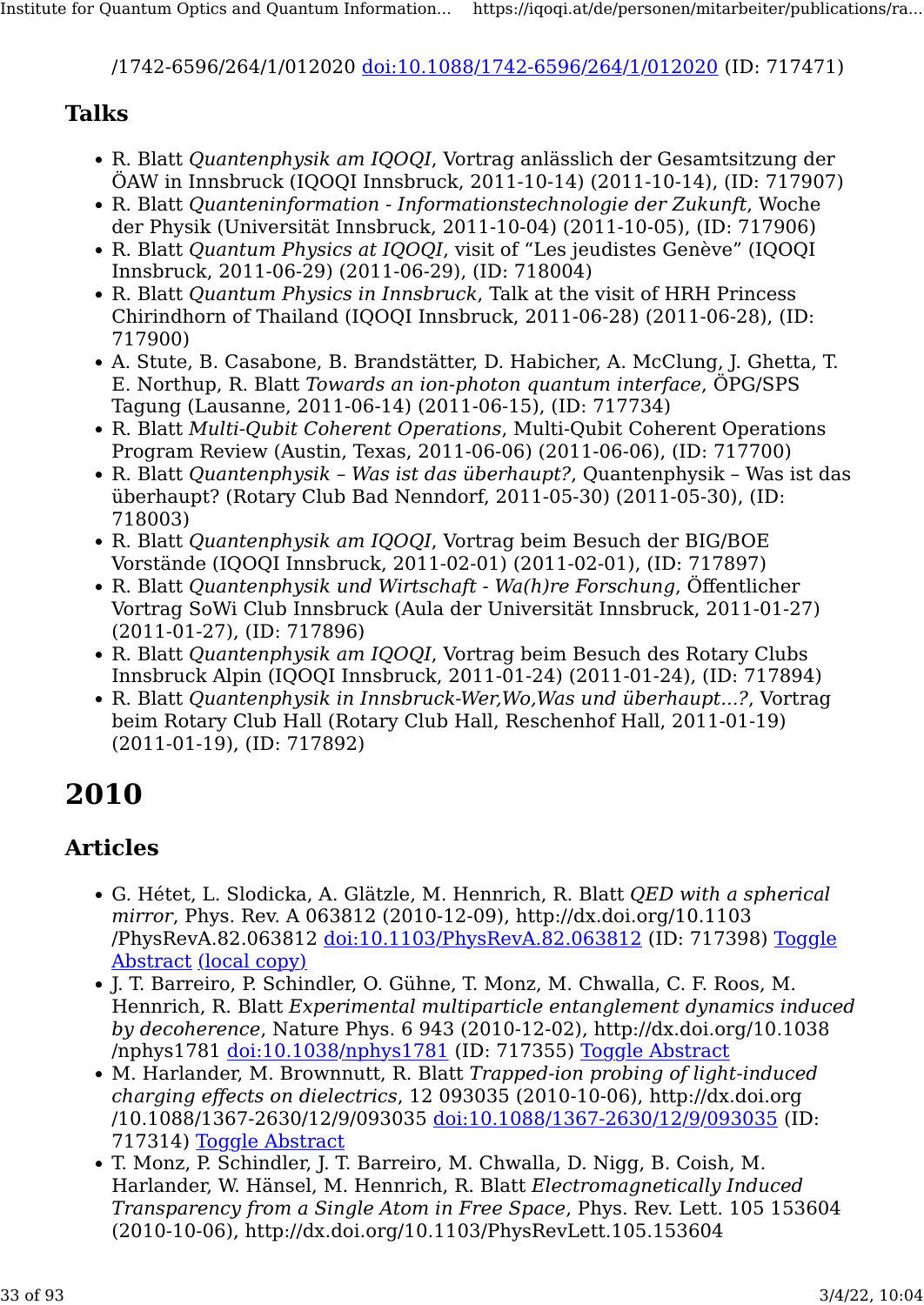[doi:10.1103/PhysRevLett.105.153604](http://dx.doi.org/10.1103/PhysRevLett.105.153604) (ID: 717316) [Toggle Abstract](https://iqoqi.at/de/personen/mitarbeiter/publications/rainer-blatt?format=raw#)

- F. Dubin, C. Russo, H. Barros, A. Stute, C. Becher, P. O. Schmidt, R. Blatt Quantum to classical transition in a single-ion laser, Nature Phys. 6 350 (2010-03-29), http://dx.doi.org/10.1038/NPHYS1627 [doi:10.1038/NPHYS1627](http://dx.doi.org/10.1038/NPHYS1627) (ID: 717177)
- A. Glätzle, K. Hammerer, A. J. Daley, R. Blatt, P. Zoller A single trapped atom in front of an oscillating mirror, Opt. Com. 283 765 (2010-03-15), http://dx.doi.org/10.1016/j.optcom.2009.10.063 [doi:10.1016/j.optcom.2009.10.063](http://dx.doi.org/10.1016/j.optcom.2009.10.063) (ID: 717009) [Toggle Abstract](https://iqoqi.at/de/personen/mitarbeiter/publications/rainer-blatt?format=raw#) [\(local copy\)](https://resource.iqoqi.at/reflib/b6d67a24906e8a8541291882f81d31ca_sdarticle.pdf)
- F. Zähringer, G. Kirchmair, R. Gerritsma, E. Solano, R. Blatt, C. F. Roos Realization of a Quantum Walk with One and Two Trapped Ions, Phys. Rev. Lett. 104 100503 (2010-03-09), http://dx.doi.org/10.1103 /PhysRevLett.104.100503 [doi:10.1103/PhysRevLett.104.100503](http://dx.doi.org/10.1103/PhysRevLett.104.100503) (ID: 717148)
- R. Gerritsma, G. Kirchmair, F. Zähringer, E. Solano, R. Blatt, C. F. Roos Quantum simulation of the Dirac equation, Nature 463 71 (2010-01-07), http://dx.doi.org/10.1038/nature08688 [doi:10.1038/nature08688](http://dx.doi.org/10.1038/nature08688) (ID: 716977)

#### Colloquia

- R. Blatt Quantum Computer Dream and Realization, Physikalisches Kolloquium Fakultät für Physik der LMU München (LMU Munich, Germany, 2010-12-13) (2010-12-13), (ID: 717379)
- R. Blatt Quantum Computer Dream and Realization, Physikalisches Kolloquium Albert-Ludwigs-Universität Freiburg (Albert-Ludwigs-Universität Freiburg, Germany, 2010-12-06) (2010-12-06), (ID: 717378)
- R. Blatt The Quantum Way of Doing Computations, 14th Wright's Colloquium for the Science (Geneve, Switzerland, 2010-11-15) (2010-11-19), (ID: 717364)
- R. Blatt Quantencomputer-Traum und Realisierung, Physikalisches Kolloquium Universität Erlangen (Erlangen, Germany, 2010-06-28) (2010-06-28), (ID: 717268)
- R. Blatt Quantum Computer-Dream and Realization, (CNRS Universite de Provence, Marseille, France, 2010-06-23) (2010-06-23), (ID: 717255)
- R. Blatt Quantencomputer- Traum und Realisierung, Physikalisches Kolloquium PTB Braunschweig (Braunschweig, Germany, 2010-06-10) (2010-06-10), (ID: 717245)
- R. Blatt Quantum Computer: Dream and Realization, Physics Department Colloquium (University of Wisconsin, Madison USA, 2010-03-18) (2010-03-19), (ID: 717184)

- R. Blatt *Ouantum Information Science with Trapped Ca+ Ions*, Minerva Weizmann Workshop on Entanglement in Atomic Systems (Rehovot Israel, 2010-11-21) (2010-11-22), (ID: 717377)
- R. Blatt *Ouantum Information Science with Trapped Ca+ Ions*, International Conference on Quantum Information and Computation (Stockholm Sweden, 2010-10-03) (2010-10-04), (ID: 717324)
- R. Blatt 50 years of ion traps and 20 years after Pauls Nobel prize A quantum optics and spectroscopy success story-, 1st European Conference on Trapped Ions (ECTI) (Redworth Hall, County Durham, England, 2010-09-19) (2010-09-21), (ID: 717381)
- R. Blatt Quantum Information Science with Trapped Ca+ Ions, European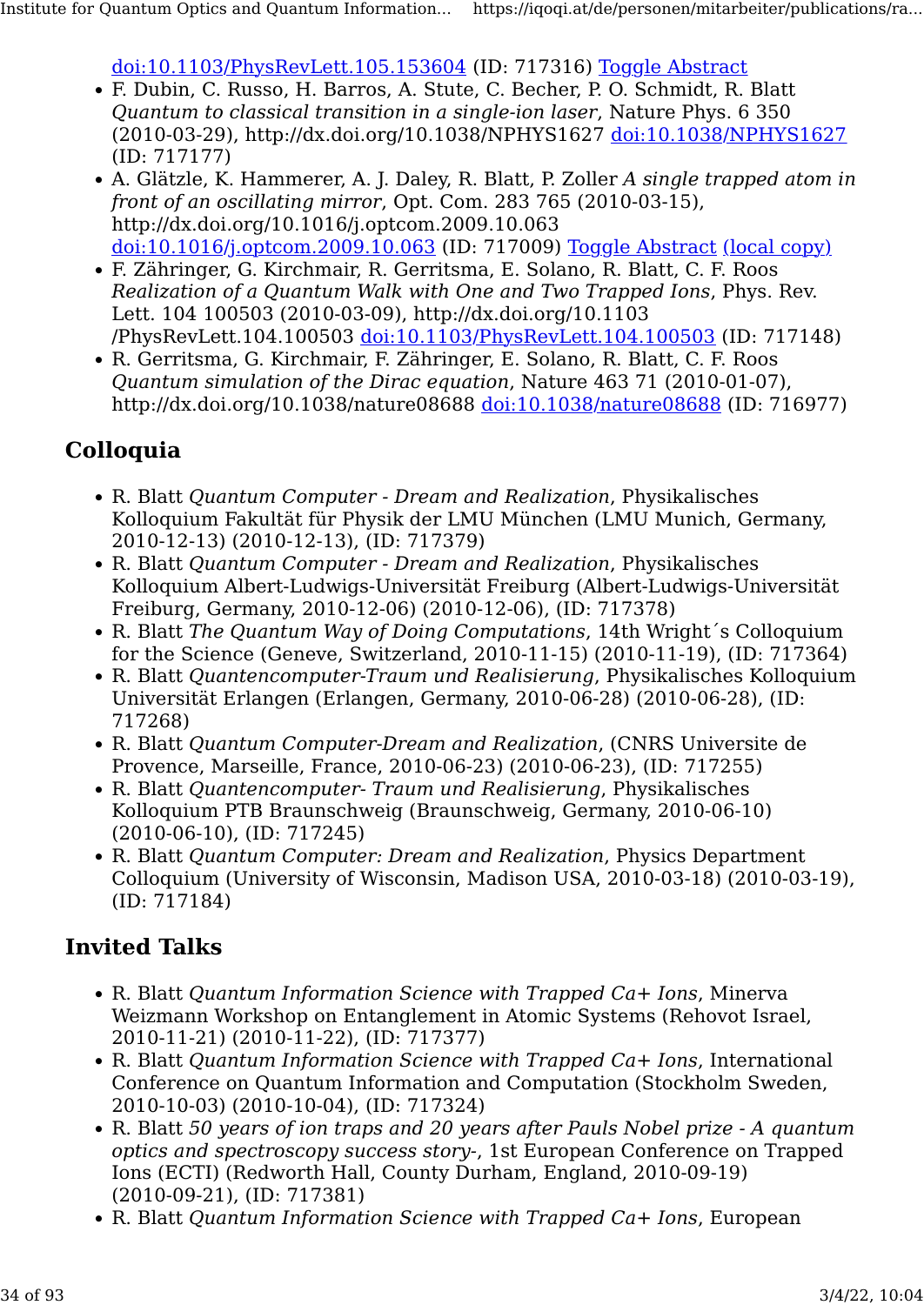Conference on Trapped Ions ECTI 2010 (Redworth Hall County Durham, Great Britain, 2010-09-19) (2010-09-20), (ID: 717315)

- R. Blatt Quanteninformation Informationstechnologie der Zukunft, ACP Forum Tirol (Kongresshaus Innsbruck, Tirol, Austria, 2010-09-16) (2010-09-16), (ID: 717380)
- R. Blatt Quantum Information Science with Trapped Ca+ Ions, Quantum Engineering of States and Devices: Theory and Experiments (Obergurgl, Austria, 2010-06-05) (2010-06-07), (ID: 717267)
- R. Blatt Quantum Information Science with Trapped Ca+ Ions, 2010 International Symposium on Physics of Quantum Technology (Tokio Japan, 2010-04-06) (2010-04-07), (ID: 717199)
- R. Blatt Fighting Decoherence: Quantum Information Science with Trapped Ca+ Ions, DPG Spring Meeting DPG (VI) vol. 45,3/2010 (Hannover Germany, 2010-03-08) (2010-03-09), (ID: 717179)
- R. Blatt Quantum Information Science with Trapped Ca+ Ions, Twelfth Annual Meeting on Southwest Quantum Information and Technology (Santa Fe New Mexico USA, 2010-02-18) (2010-02-19), (ID: 717147)
- R. Blatt Mixed and Entangled States of Light and Trapped Ions, 450. WE-Heraeus-Seminar on Mixed States of Light and Matter (Bad Honnef Germany, 2010-02-08) (2010-02-08), (ID: 717121)
- R. Blatt Quantum Information Science with Trapped Ca+Ions, International Conference on Cold Ions and Atoms 2010 (ICCIA10) (Sankarpur India, 2010-01-18) (2010-01-19), (ID: 717119)

#### Posters

- R. Blatt Light-induced charging effects on dielectric surfaces in the vincinity of trapped ions, DPG Spring meeting (Hannover, Germany, 2010-03-08) (2010-03-12), (ID: 717153)
- B. Brandstätter, T. Northup, M. Harlander, P. Schmidt, R. Blatt Towards quantum networks:integrating fiber cavities and ion traps, DPG Spring Meeting, Verhandl.DPG (VI) 45,3/(2010) (Leibniz Universität Hannover, 2010-03-08) (2010-03-11), (ID: 717212)
- R. Lechner, M. Niedermayr, M. Kumph, M. Brownnutt, R. Blatt Towards Cryogenic Surface Ion Traps, DPG Spring Meeting Verhandl.DPG (VI) 45,3/(2010) (Leibniz Universität Hannover, 2010-03-08) (2010-03-11), (ID: 717213)
- M. Harlander, W. Hänsel, M. Brownnutt, R. Blatt Light-induced charging effects on dielectric surfaces in the vincinity of trapped ions, DPG Spring Meeting, Verhandl.DPG(VI)45,3/(2010) (Leibniz Universität Hannover Germany, 2010-03-08) (2010-03-09), (ID: 717209)
- M. Kumph, M. Niedermayr, R. Lechner, M. Brownnutt, R. Blatt Methods in Implementing 2 Dimensional Arrays of Ion Traps, DPG Spring Meeting Verhandl.DPG (VI)45,3/(2010) (Leibniz Universität Hannover Germany, 2010-03-08) (2010-03-09), (ID: 717210)

## Public Lectures

- R. Blatt Podiumsdiskussion Was kostet der Fortschritt, Public Evening Lecture & Launch of the Vienna Center for Quantum Science and Technolgoy (University of Vienna, Austria, 2010-12-15) (2010-12-15), (ID: 717387)
- R. Blatt Forschungsschwerpunkt Physik an der Universität Innsbruck, Tiroler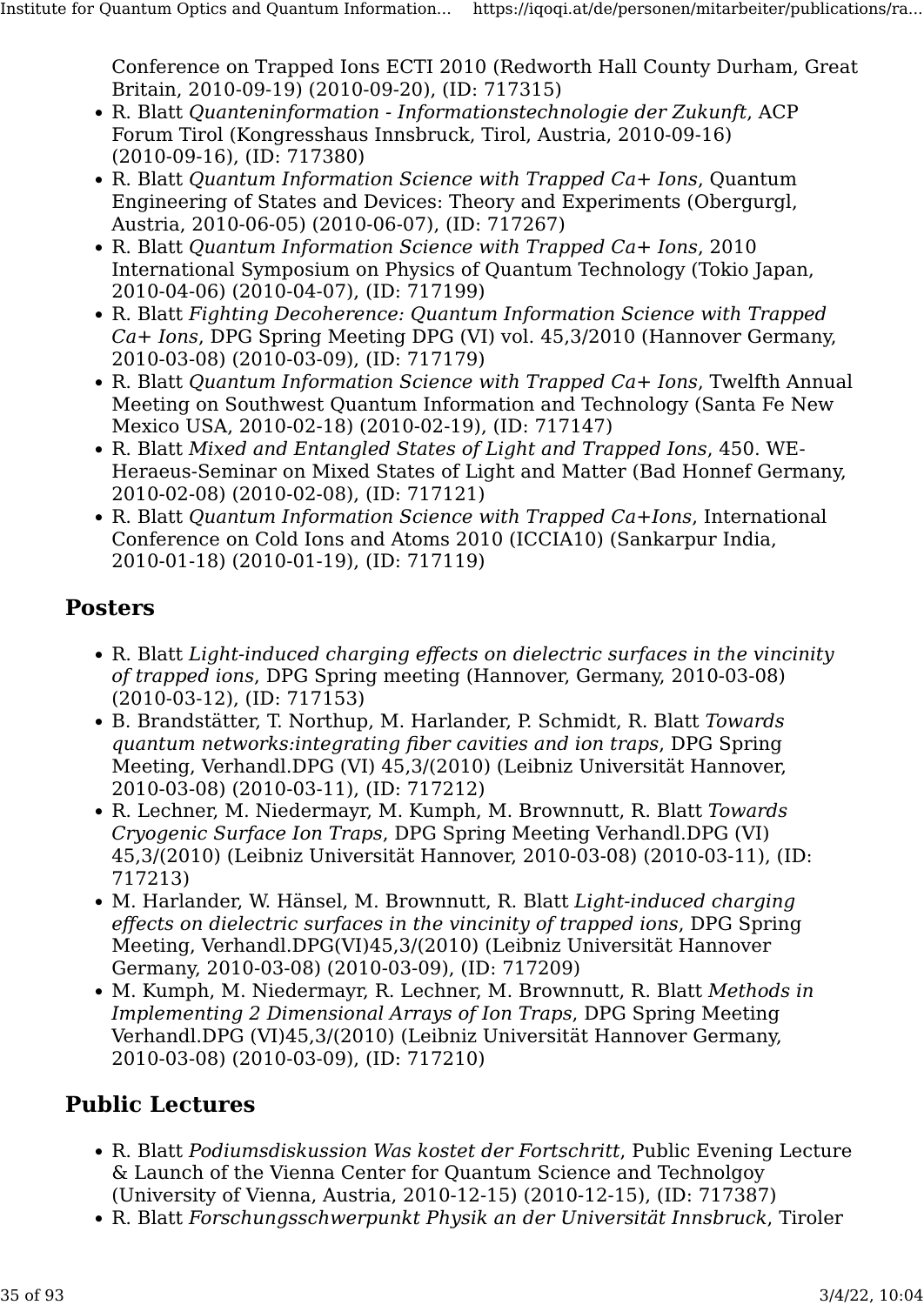Technologiebrunch 2010 (Büro der Europaregion Tirol-Südtirol-Trentino, Brüssel, 2010-10-27) (2010-10-27), (ID: 717330)

- R. Blatt Quantencomputer-Traum und Realisierung, Wissenschaft für jedermann (München Deutsches Museum, 2010-10-06) (2010-10-06), (ID: 717325)
- R. Blatt Faszination Quantenphysik, Festvortrag anlässlich Preisverleihung Physikolympiade (Bundesrealgymnasium Reutte Austria, 2010-06-09) (2010-06-09), (ID: 717236)
- R. Blatt Quantum Computer dream and realization, (Poznan University of Technology Poland, 2010-05-26) (2010-05-26), (ID: 717233)

#### Seminar Talks

- R. Blatt Quantum information science, (Poznan University of Technology Poland, 2010-05-28) (2010-05-28), (ID: 717235)
- R. Blatt Quantum information processing with trapped ion, (Poznan University of Technology Poland, 2010-05-27) (2010-05-27), (ID: 717234)
- R. Blatt Quantum Information Science with Trapped Ions, The Capri Spring School on Transport in Nanostructures (Capri Italy, 2010-04-11) (2010-04-15), (ID: 717200)
- R. Blatt Quantum Information Science with Trapped Ca+ Ions, Herb Seminar (University of Wisconsin, Madison USA, 2010-03-18) (2010-03-18), (ID: 717183)
- R. Blatt Quantum InformationScience with Trapped Ca+ Ions, Seminar (Sandia Laboraties Albuquerque USA, 2010-02-17) (2010-02-17), (ID: 717146)
- R. Blatt Basic introduction to quantum information and computation using cold atoms and ions; Experimental realization of ion trap quantum teleportation, Experimental realization of C-NOT gate2/2, International School on Cold Atoms and Ions (Kolkatta India, 2010-01-14) (2010-01-16), (ID: 717120)

#### Talks

- R. Blatt IQOQI und Physik in Innsbruck, (2010-11-03), (ID: 717383)
- R. Blatt Scalable quantum information processing with trapped ions, IARPA site visit (IQOQI, Innsbruck, Austria, 2010-09-27) (2010-09-27), (ID: 717382)
- R. Blatt, C. F. Roos, F. Schmidt-Kaler, H. Häffner Scalable quantum information processing (SQIP) with trapped ions, ARO/NSA/IARPA Quantum Computing, Quantum Algorithms & Multi-Qubit Coherent Operations (MQCO) Program Review (Cincinnati, USA, 2010-08-16) (2010-08-17), (ID: 717293)
- R. Blatt Quantum computation and algorithm review meeting, Quantum Algorithms & Multi Qubit Coherent Operations Review (Cincinnati, Ohio USA, 2010-08-16) (2010-08-17), (ID: 717299)
- R. Blatt Future Quantum Technologies, STOA Scientific Technology Options Assesment (Strassbourg, France, 2010-06-17) (2010-06-17), (ID: 717244)

## 2009

## Articles

• T. Monz, K. Kim, A. Villar, P. Schindler, M. Chwalla, M. Riebe, C. F. Roos, H. Häffner, W. Hänsel, M. Hennrich, R. Blatt Realization of universal ion-trap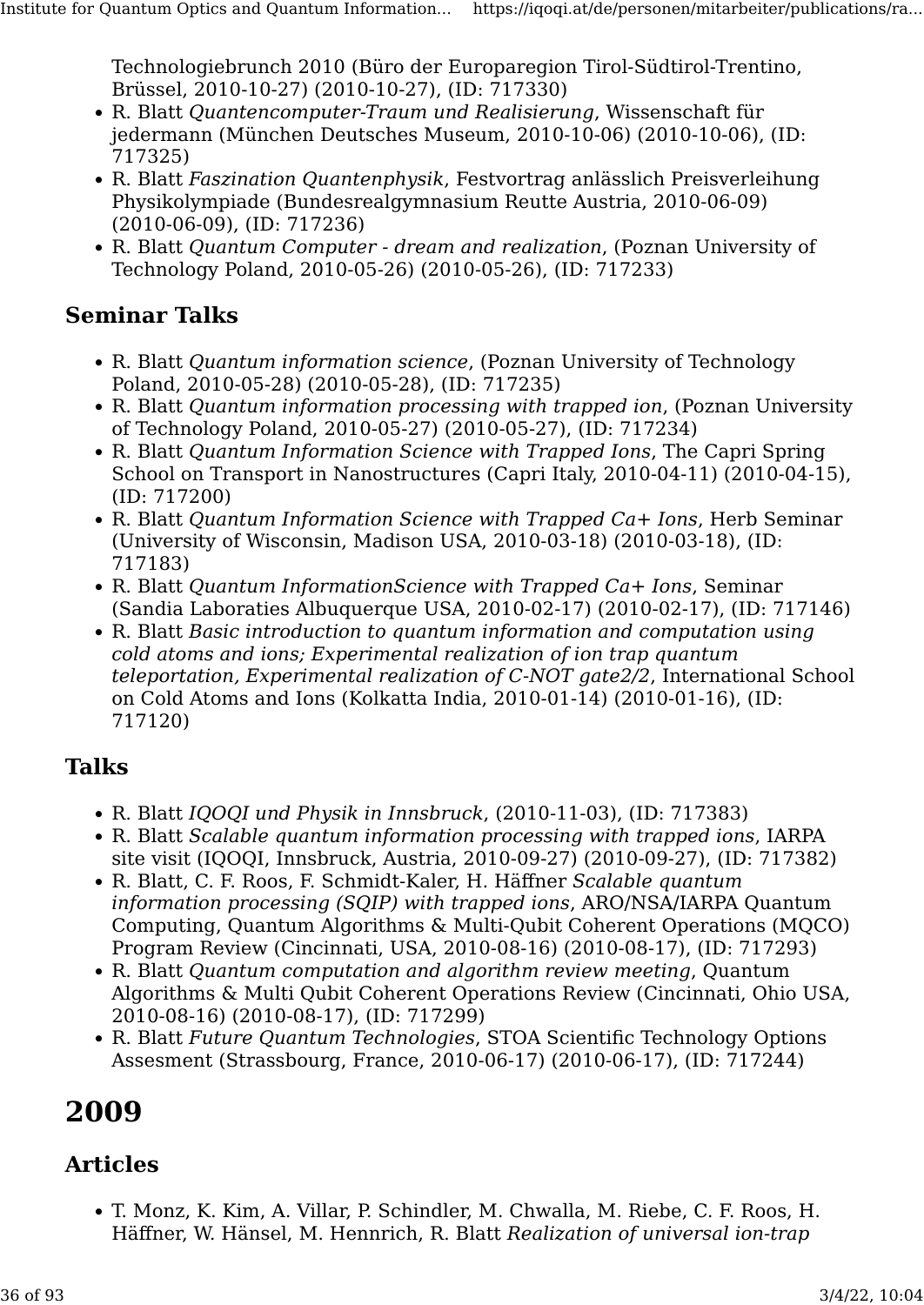quantum computation with decoherence-free qubits, Phys. Rev. Lett. 103 200503 (2009-11-13), http://dx.doi.org/10.1103/PhysRevLett.103.200503 [doi:10.1103/PhysRevLett.103.200503](http://dx.doi.org/10.1103/PhysRevLett.103.200503) (ID: 716801)

- M. Chwalla, J. Benhelm, K. Kim, G. Kirchmair, T. Monz, M. Riebe, P. Schindler, A. Villar, W. Hänsel, C. Roos, R. Blatt, M. Abgrall, G. Santarelli, G. D. Rovera, P. Laurent Absolute frequency measurement of the 40Ca+ 4s 2S1/2 - 3d 2D5/2 clock transition, Phys. Rev. Lett. 102 023002 (2009), http://dx.doi.org/10.1103 /PhysRevLett.102.023002 [doi:10.1103/PhysRevLett.102.023002](http://dx.doi.org/10.1103/PhysRevLett.102.023002) (ID: 650530)
- S. Gerber, D. Rotter, M. Hennrich, R. Blatt, F. Rohde, C. Schuck, M. Almendros, R. Gehr, F. Dubin, J. Eschner Quantum interference from remotely trapped ions, 11 013032 (2009), http://dx.doi.org/10.1088/1367-2630 /11/1/013032 [doi:10.1088/1367-2630/11/1/013032](http://dx.doi.org/10.1088/1367-2630/11/1/013032) (ID: 651475)
- T. Monz, K. Kim, W. Hänsel, M. Riebe, A. Villar, P. Schindler, M. Chwalla, M. Hennrich, R. Blatt Realization of the quantum Toffoli gate with trapped ions, Phys. Rev. Lett. 102 040501 (2009), http://dx.doi.org/10.1103 /PhysRevLett.102.040501 [doi:10.1103/PhysRevLett.102.040501](http://dx.doi.org/10.1103/PhysRevLett.102.040501) (ID: 654575)
- G. Kirchmair, J. Benhelm, F. Zähringer, R. Gerritsma, C. Roos, R. Blatt Deterministic entanglement of ions in thermal states of motion, 11 023002 (2009), http://dx.doi.org/10.1088/1367-2630/11/2/023002 [doi:10.1088/1367-2630/11/2/023002](http://dx.doi.org/10.1088/1367-2630/11/2/023002) (ID: 655090)
- G. Kirchmair, J. Benhelm, F. Zähringer, R. Gerritsma, C. Roos, R. Blatt Highfidelity entanglement of 43Ca+ hyperfine clock states, Phys. Rev. A 79 020304 (2009), http://dx.doi.org/10.1103/PhysRevA.79.020304 [doi:10.1103/PhysRevA.79.020304](http://dx.doi.org/10.1103/PhysRevA.79.020304) (ID: 657856)
- C. Russo, H. Barros, A. Stute, F. Dubin, E. S. Philips, T. Monz, T. Northup, C. Becher, T. Salzburger, H. Ritsch, P. O. Schmidt, R. Blatt Raman spectroscopy of a single ion coupled to a high-finesse cavity, 95 205 (2009), http://dx.doi.org /10.1007/s00340-009-3430-2 [doi:10.1007/s00340-009-3430-2](http://dx.doi.org/10.1007/s00340-009-3430-2) (ID: 674888)
- S. Gerber, D. Rotter, L. Slodicka, J. Eschner, H. J. Carmichael, R. Blatt Intensity-Field Correlation of Single-Atom Resonance Fluorescence, Phys. Rev. Lett. 102 183601 (2009), http://dx.doi.org/10.1103/PhysRevLett.102.183601 [doi:10.1103/PhysRevLett.102.183601](http://dx.doi.org/10.1103/PhysRevLett.102.183601) (ID: 679866)
- G. Kirchmair, F. Zähringer, R. Gerritsma, M. Kleinmann, O. Gühne, A. Cabello, R. Blatt, C. Roos State-independent experimental test of quantum contextuality, Nature 460 494 (2009), http://dx.doi.org/10.1038/nature08172 [doi:10.1038/nature08172](http://dx.doi.org/10.1038/nature08172) (ID: 695207) [Toggle Abstract](https://iqoqi.at/de/personen/mitarbeiter/publications/rainer-blatt?format=raw#)
- H. Barros, A. Stute, T. Northup, C. Russo, P. O. Schmidt, R. Blatt Deterministic single-photon source from a single ion, 11 103004 (2009), http://dx.doi.org /10.1088/1367-2630/11/10/103004 [doi:10.1088/1367-2630/11/10/103004](http://dx.doi.org/10.1088/1367-2630/11/10/103004) (ID: 716750)
- F. Splatt, M. Harlander, M. Brownnutt, F. Zähringer, R. Blatt, W. Hänsel Deterministic reordering of 40Ca+ ions in a linear segmented Paul trap, 11 103008 (2009), http://dx.doi.org/10.1088/1367-2630/11/10/103008 [doi:10.1088/1367-2630/11/10/103008](http://dx.doi.org/10.1088/1367-2630/11/10/103008) (ID: 716755)

# Colloquia

- R. Blatt 50 years of Paul traps and 20 years after Paul`s Nobel prize A quantum optics and spectroscopy success story, Physikalisches Kolloquium Universität Bonn (Bonn Germany, 2009-12-18) (2009-12-18), (ID: 716969)
- R. Blatt Quantum Computer-Dream and Realization, Wiener Physikalische Kolloquien (Technische Universität Wien, 2009-11-16) (2009-11-16), (ID: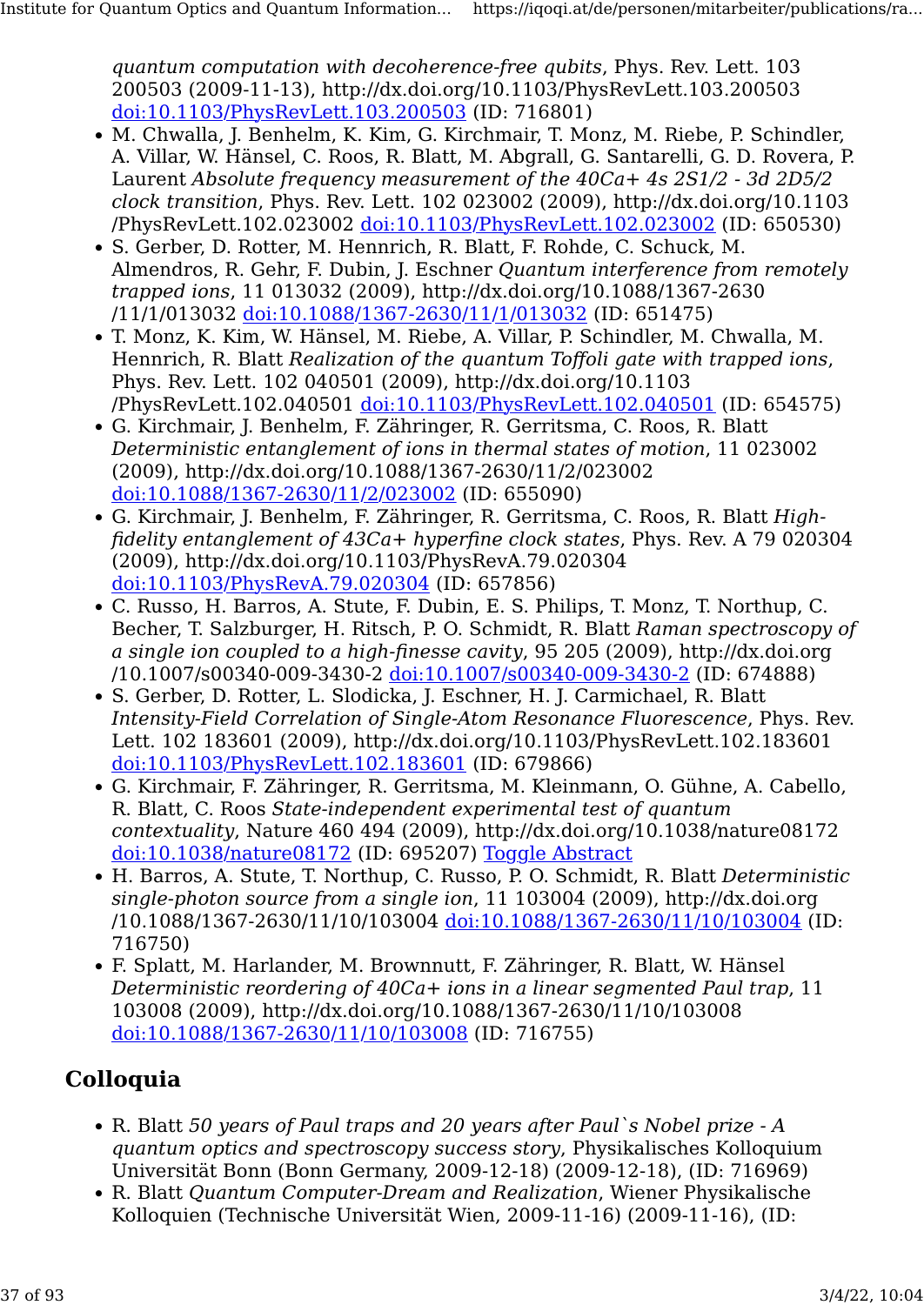716805)

- R. Blatt Quantum computer dream and realization, IQIS Colloquium Series (Institute for Quantum Information Science University of Calgary Canada, 2009-11-02) (2009-11-02), (ID: 716787)
- R. Blatt Quantum information science with trapped Ca+ ions, Colloquium University of California Berkeley (Berkeley Ca USA, 2009-04-11) (2009-04-11), (ID: 717115)
- R. Blatt Quantum information science with cold ions, The Symposium of the SFB 407 (1997-2009) (Leibniz Universität Hannover, 2009-02-13) (2009), (ID: 666705)
- R. Blatt The Quantum Way of Doing Computations, Colloquium at the Institute of Physics of the UFRJ, Rio de Janeiro (Rio de Janeiro, Brazil, 2009-05-11) (2009), (ID: 682046)

#### Invited Talks

- R. Blatt Quantum Information Science with Trapped Ca+Ions, CIFAR Quantum Information Processing Meeting (Fairmont Banff Springs, 2009-10-27) (2009-10-28), (ID: 716786)
- R. Blatt Quantum Information Science with Trapped Ca+ Ions, QIPC International Conference (Rome, 2009-09-21) (2009-09-22), (ID: 716757)
- R. Blatt Quantum Entanglement Einstein's "spook" put to work, OIST Workshop on the "Fundamentals of Quantum Mechanics and Its Applications" (Okinawa, 2009-05-13) (2009-05-14), (ID: 666608) [Toggle Abstract](https://iqoqi.at/de/personen/mitarbeiter/publications/rainer-blatt?format=raw#)
- R. Blatt Fighting Decoherence:Quantum Information Science with Trapped Ca+ Ions, Dutch Physics@FOM Veldhoven 2009 (Veldhoven, 2009-01-20) (2009), (ID: 652657)
- R. Blatt Quantum Information Science with Trapped Ca+ Ions, SCALA Conference (Cortina, 2009-02-17) (2009), (ID: 666675)
- R. Blatt The Quantum Way of Doing Computations, XXXII Brazilian Meeting on Condensed Matter Physics (Aguas de Lindoia, 2009-05-14) (2009), (ID: 682048)
- R. Blatt *Ouantum Information Science with Trapped Ca+ Ions*, Nobel Symposium: Qu-bits for Quantum Information (QuQu) (Göteborg, 2009-05-26) (2009), (ID: 685605)
- R. Blatt Spectroscopy and quantum information with trapped ions, ICOLS 2009 (Kussharo,Hokkaido, 2009-06-09) (2009), (ID: 687135)
- R. Blatt Quantum information science with trapped Ca+ions, Atoms, Cavities and Photons (Paris, 2009-09-11) (2009), (ID: 712694)

#### Poster

• A. Glätzle, K. Hammerer, A. J. Daley, R. Blatt, P. Zoller A single trapped atom in front of an oscillating mirror, Summer School on Scalable Quantum Computing with Light and Atoms (Cargese, Corse, France, 2009-08-17) (2009-08-17), (ID: 716811)

# Proceedings

• M. Chwalla, J. Benhelm, K. Kim, G. Kirchmair, T. Monz, M. Riebe, P. Schindler, A. Villar, W. Hänsel, C. F. Roos, R. Blatt, M. Abgrall, G. Santarelli, D. Rovera, P. Laurent Absolute frequency measurement of the 40Ca+ S1/2-D5/2 clock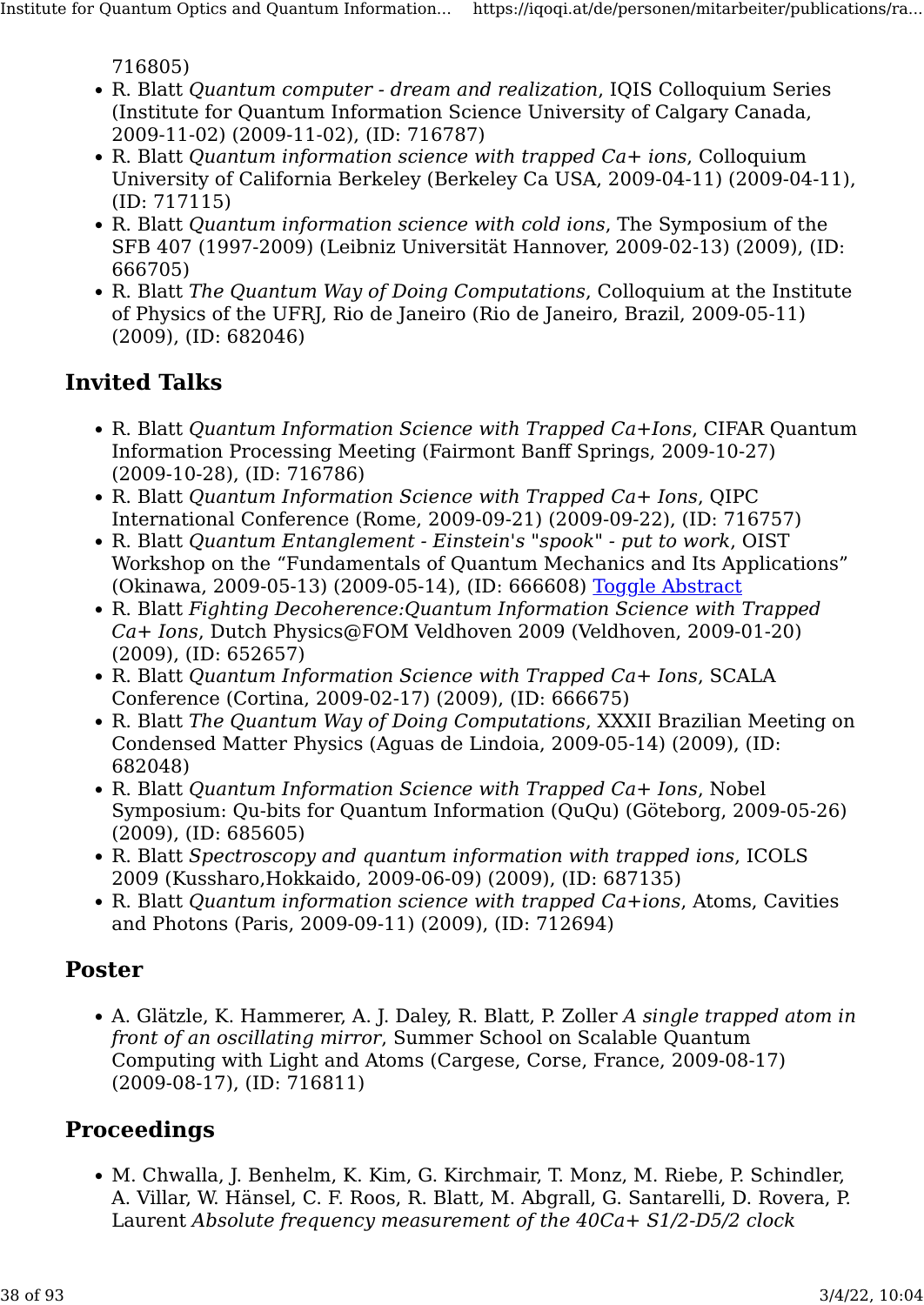transition, Proceedings of the 7th symposium on frequency standards and metrology 7th symposium on frequency standards and metrology (Pacific Grove, 2008-10-05) 108 (2009-10-28), (ID: 716779)

• J. Benhelm, G. Kirchmair, R. Gerritsma, F. Zähringer, T. Monz, P. Schindler, M. Chwalla, W. Hänsel, M. Hennrich, C. F. Roos, R. Blatt Ca+ quantum bits for quantum information processing, Physica Scripta T137 014008 (2009-05-25), (ID: 716979)

#### Seminar Talks

- R. Blatt The quantum way of doing computations, Seminar Division of Mechatronic Devices Torun University of Poznan (Torun, 2009-11-26) (2009-11-26), (ID: 716814)
- R. Blatt The Quantum Way of Doing Computations, FET Seminar (Brüssel, 2009-09-17) (2009-09-17), (ID: 716756)
- R. Blatt An atom, a photon and a mirror simple interference experiments-, Seminar University of Rio de Janeiro (Rio de Janeiro, 2009-05-13) (2009-05-15), (ID: 717114)
- R. Blatt Quantum Information Science with Trapped Ca+ Ions, Seminar University of Rio de Janeiro (Rio de Janeiro, 2009-05-13) (2009-05-13), (ID: 717113)
- R. Blatt The quantum way of doing computations, Novel Materials and superconductors (Universitätssportheim Planneralm, 2009-02-22) (2009), (ID: 663634)

### Talks

- R. Blatt Wer, was, wo und überhaupt...?, Vortrag beim Rotary Club Alpin (Innsbruck, 2009-11-23) (2009-11-23), (ID: 717117)
- R. Blatt Quantencomputer Traum und Realisierung, Vortrag zur Verleihung des Carl-Zeiss-Preises (Oberkochen, 2009-11-11) (2009-11-11), (ID: 717116)
- R. Blatt Plenary Talk "Outlook Session", QCCC Workshop 2009 (Bad Tölz, 2009-09-14) (2009-09-14), (ID: 717000)
- R. Blatt Quantum Optics and Spectroscopy Group Report 2008/2009, Scientific Advisory Board meeting (Vienna, 2009-05-07) (2009-05-07), (ID: 717112)
- R. Blatt SCALA SP3 presentation, SCALA review meeting (Göteborg, 2009-03-04) (2009-03-05), (ID: 717111)
- R. Blatt SCALA highlights with trapped ions, SCALA review meeting (Göteborg, 2009-03-04) (2009-03-04), (ID: 717110)
- R. Blatt Quantum information processing with trapped 43Ca+ ions, Quantum computation and algorithm review meeting (Minneapolis, 2009-08-18) (2009), (ID: 707450)

# 2008

## Articles

- T. Calarco, M. Aspelmeyer, D. Binosi, R. Blatt, A. Zeilinger, E. Polzik A quantum leap in computing power, Public Service Review: European Union 439 (2008), (ID: 574597)
- D. Rotter, M. Mukherjee, F. Dubin, R. Blatt Monitoring a single ion's motion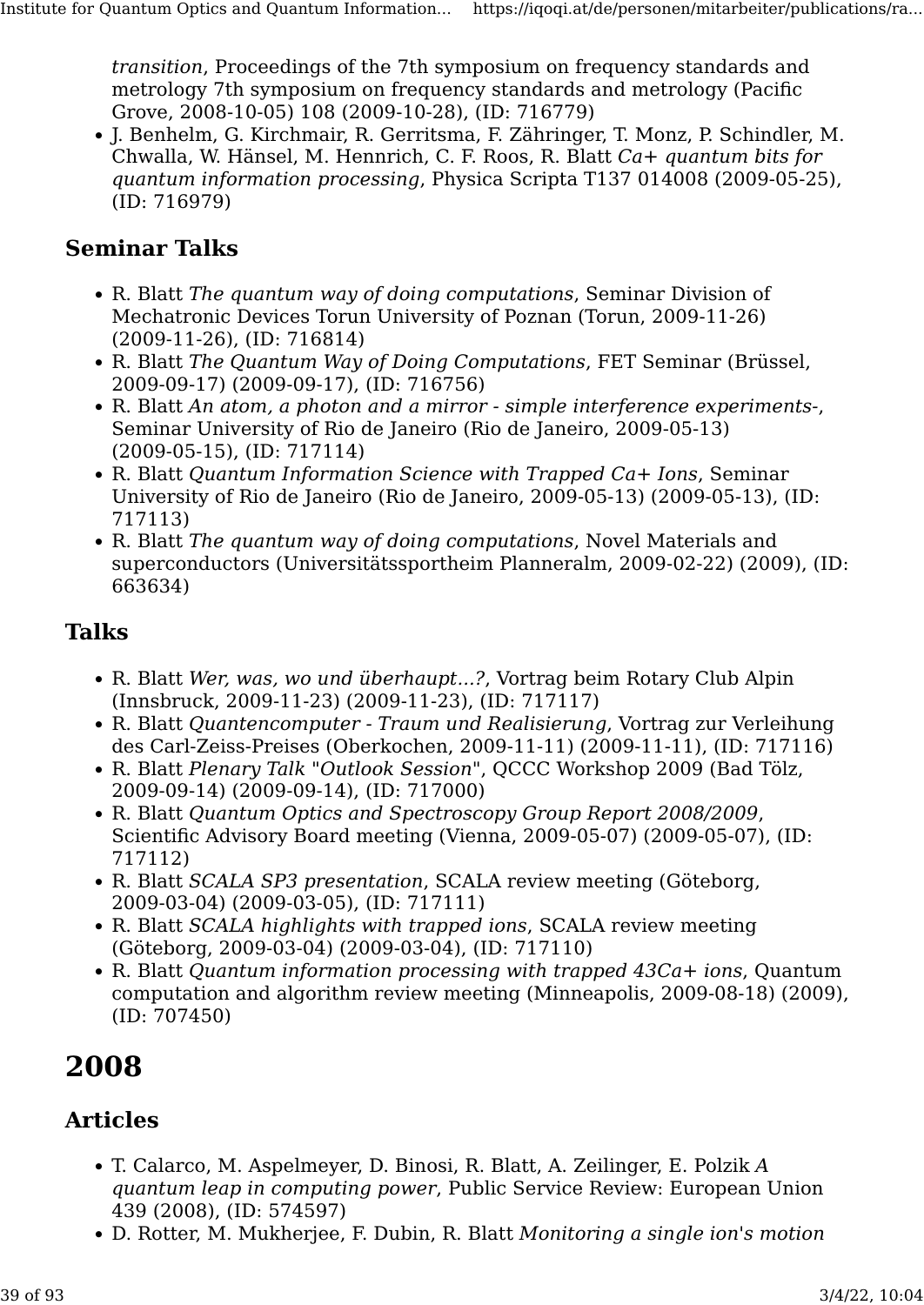via second-order photon correlations, 10 043011 (2008), (ID: 576252)

- J. Benhelm, G. Kirchmair, C. Roos, R. Blatt Towards fault-tolerant quantum computing with trapped ions, Nature Phys. 4 463 (2008), http://dx.doi.org /10.1038/nphys961 [doi:10.1038/nphys961](http://dx.doi.org/10.1038/nphys961) (ID: 578533)
- C. Roos, T. Monz, K. Kim, M. Riebe, H. Häffner, D. James, R. Blatt Nonlinear coupling of continuous variables at the single quantum level, Phys. Rev. A 77 040302(R) (2008), http://dx.doi.org/10.1103/PhysRevA.77.040302 [doi:10.1103/PhysRevA.77.040302](http://dx.doi.org/10.1103/PhysRevA.77.040302) (ID: 579025)
- K. Kim, C. Roos, L. Aolita, H. Häffner, V. Nebendahl, R. Blatt Geometric phase gate on an optical transition for ion trap quantum computation, Phys. Rev. A 77 050303(R) (2008), http://dx.doi.org/10.1103/PhysRevA.77.050303 [doi:10.1103/PhysRevA.77.050303](http://dx.doi.org/10.1103/PhysRevA.77.050303) (ID: 583053)
- J. Benhelm, G. Kirchmair, C. Roos, R. Blatt Experimental quantum information processing with 43Ca+ ions, Phys. Rev. A 77 062306 (2008), http://dx.doi.org /10.1103/PhysRevA.77.062306 [doi:10.1103/PhysRevA.77.062306](http://dx.doi.org/10.1103/PhysRevA.77.062306) (ID: 595124)
- R. Blatt, D. Wineland Entangled states of trapped atomic ions, Nature 453 1008 (2008), http://dx.doi.org/10.1038/nature07125 [doi:10.1038/nature07125](http://dx.doi.org/10.1038/nature07125) (ID: 597200)
- R. Gerritsma, G. Kirchmair, F. Zähringer, J. Benhelm, R. Blatt, C. Roos Precision measurement of the branching fractions of the 4p 2P3/2 decay of Ca II, Eur. Phys. J. D 50 13 (2008), http://dx.doi.org/10.1140/epjd/e2008-00196-9 [doi:10.1140/epjd/e2008-00196-9](http://dx.doi.org/10.1140/epjd/e2008-00196-9) (ID: 621123)
- M. Riebe, T. Monz, A. Villar, P. Schindler, M. Chwalla, M. Hennrich, R. Blatt Deterministic entanglement swapping with an ion trap quantum computer, Nature Phys. 4 839 (2008), (ID: 630215)
- H. Häffner, C. Roos, R. Blatt *Quantum computing with trapped ions*, Physics Reports 469 155-203 (2008), http://dx.doi.org/10.1016/j.physrep.2008.09.003 [doi:10.1016/j.physrep.2008.09.003](http://dx.doi.org/10.1016/j.physrep.2008.09.003) (ID: 630261)

#### Bookitem

• H. Häffner, W. Hänsel, C. Roos, P. O. Schmidt, M. Riebe, M. Chwalla, D. Chekal-Kar, J. Benhelm, U. D. Rapol, T. Körber, C. Becher, O. Gühne, W. Dür, R. Blatt Quantum Computing with Trapped Ions, Controllable Quantum States (2008), (ID: 629675)

## Colloquia

- R. Blatt Quantenoptik und Quanteninformation: Topaktuelle Forschung mit Diodenlasern, 10-Jahres-Feier Fa. TOPTICA (München, Germany, 2008-04-17) (2008), (ID: 627438)
- R. Blatt Quantum computer dream and realization, LENS European Laboratory for Non-Linear-Spectroscopy (Florenz, Italy, 2008-04-11) (2008), (ID: 627439)
- R. Blatt Quantum Computer-dream and realization, One year IMPRS-QD Symposium (Heidelberg, Germany, 2008-10-30) (2008), (ID: 628518)
- R. Blatt Quantenoptik und Quantenkryptologie-Beiträge zur Entwicklung von Sicherheit, Symposium der Wissenschaftskommission beim BMLV (Hotel Panhans Semmering, NÖ, 2008-11-12) (2008), (ID: 631719)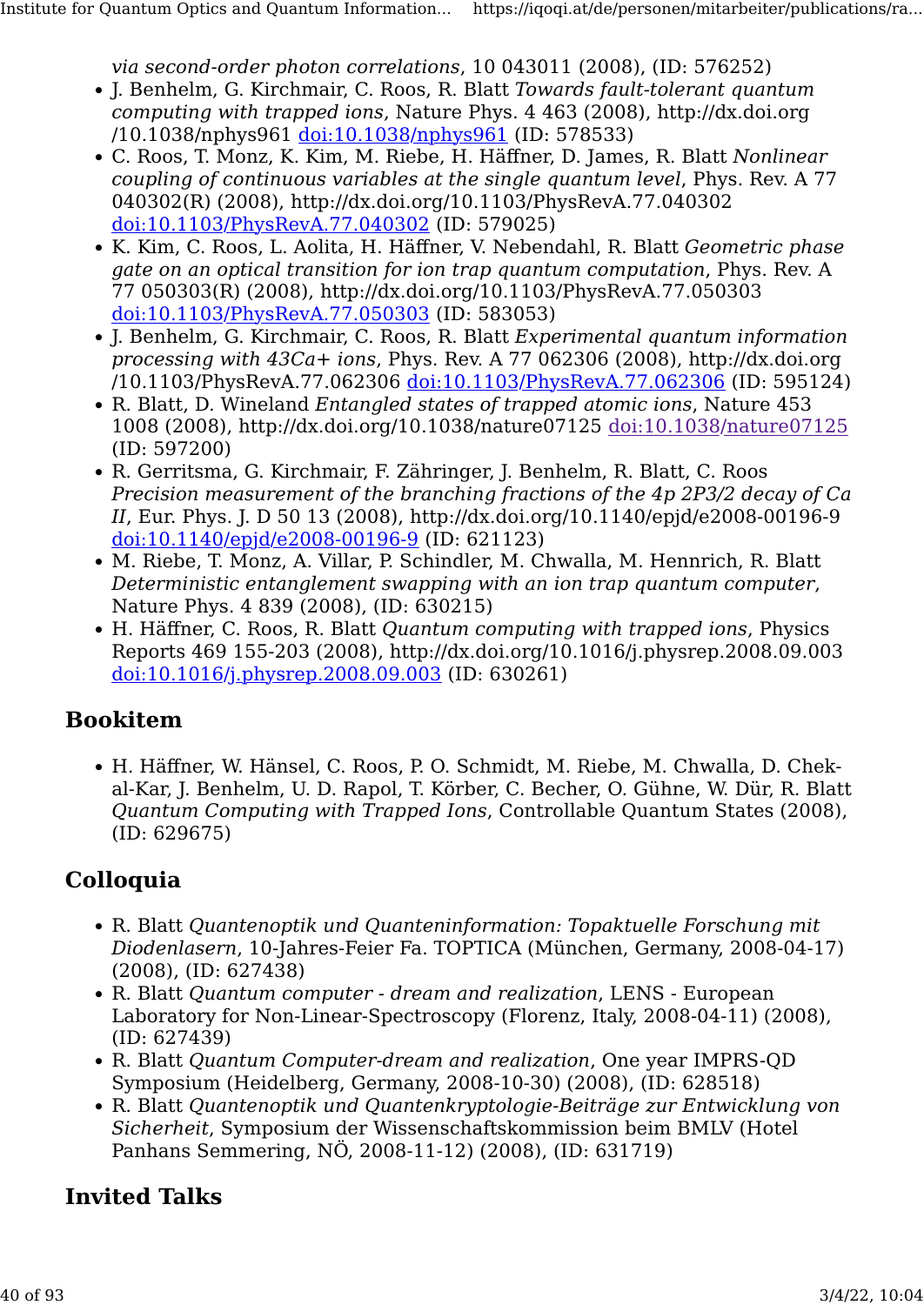- R. Blatt Quantencomputer Traum und Realisierung, Physikalisches Kolloquium, Johannes Gutenberg Universität Mainz (Mainz, Germany, 2008-06-03) (2008), (ID: 620390)
- R. Blatt Quantum information science with trapped ions, Young Researchers Meeting - EMALI (Wien, Austria, 2008-05-21) (2008), (ID: 620391)
- R. Blatt Quantum Information Science with Trapped Ca+ Ions, Workshop "Frontiers of Quantum Theory: Reality and Randomness", Die Junge Akademie Berlin (Berlin, Germany, 2008-04-28) (2008), (ID: 620392)
- R. Blatt The QIPC Strategic Report, App. on Quantum Information Technologies, QIPC Cluster Review Conference, Institut Henri Poincare (Paris, France, 2008-03-05) (2008), (ID: 620393)
- R. Blatt Measurement of the absolute transition frequency of the S1/2-D5/2 transition in 40Ca+ and 43Ca+, 7th Symposium on Frequency Standards and Metrology (Pacific Grove, California, USA, 2008-10-07) (2008), (ID: 628166)
- R. Blatt Quantum Information Science with Trapped Ca+ Ions, Quantum Optics IV (Florianopolis, Brasilien, 2008-10-16) (2008), (ID: 628205)
- R. Blatt Quantum Information Science with Trapped Ca+ Ions, Open Quantum Systems: Decoherence and Control (Cambridge, MA, USA, 2008-11-21) (2008), (ID: 646615)
- R. Blatt Atomic physics, quantum optics, and quantum information processing with trapped ions, XXI International Conference on Atomic Physics, ICAP2008 (Storrs, Connecticut, USA, 2008-07-29) (2008), (ID: 665935)
- R. Blatt Atomic physics, quantum optics and quantum information processing with trapped ions, XXI International Conference on Atomic Physics, ICAP2008 (Storrs, Connecticut, USA, 2008-07-29) (2008), (ID: 665936)

#### Poster

• A. Glätzle, K. Hammerer, A. J. Daley, R. Blatt, P. Zoller A single trapped atom in front of an oscillating mirror, PreDoc Summer School on Laser cooling and Bose-Einstein condensation (Les Houches, France, 2008-10-05) (2008-10-05), (ID: 716812)

#### Proceedings

- R. Blatt, J. F. Poyatos, J. I. Cirac, P. Zoller "Quantum motion of a trapped ion: Schrödinger cats, ion interferometry and quantum tomography" in Proceedings of the 5th Symposium on Frequency Standards and Metrology, 20 (2008-10-11), (ID: 628467)
- C. Roos, M. Chwalla, T. Monz, P. Schindler, K. Kim, M. Riebe, R. Blatt Quantum information processing and Ramsey spectroscopy with trapped ions, Laser Spectroscopy: Proceedings of the XVIII International Conference (ICOLS) (Telluride, USA, 2007-06-24) 53 (2008), (ID: 594009)
- R. Blatt The Quantum Revolution Towards a new generation of Supercomputers, Laser Spectroscopy: Proceedings of the XVIII International Conference (ICOLS) (Telluride, USA, 2007-06-24) 207 (2008), (ID: 594010)

#### Seminar Talk

• R. Blatt Quantencomputer - Traum und Realisierung, Faszination Forschung (Bozen, Italien, 2008-11-28) (2008), (ID: 651749)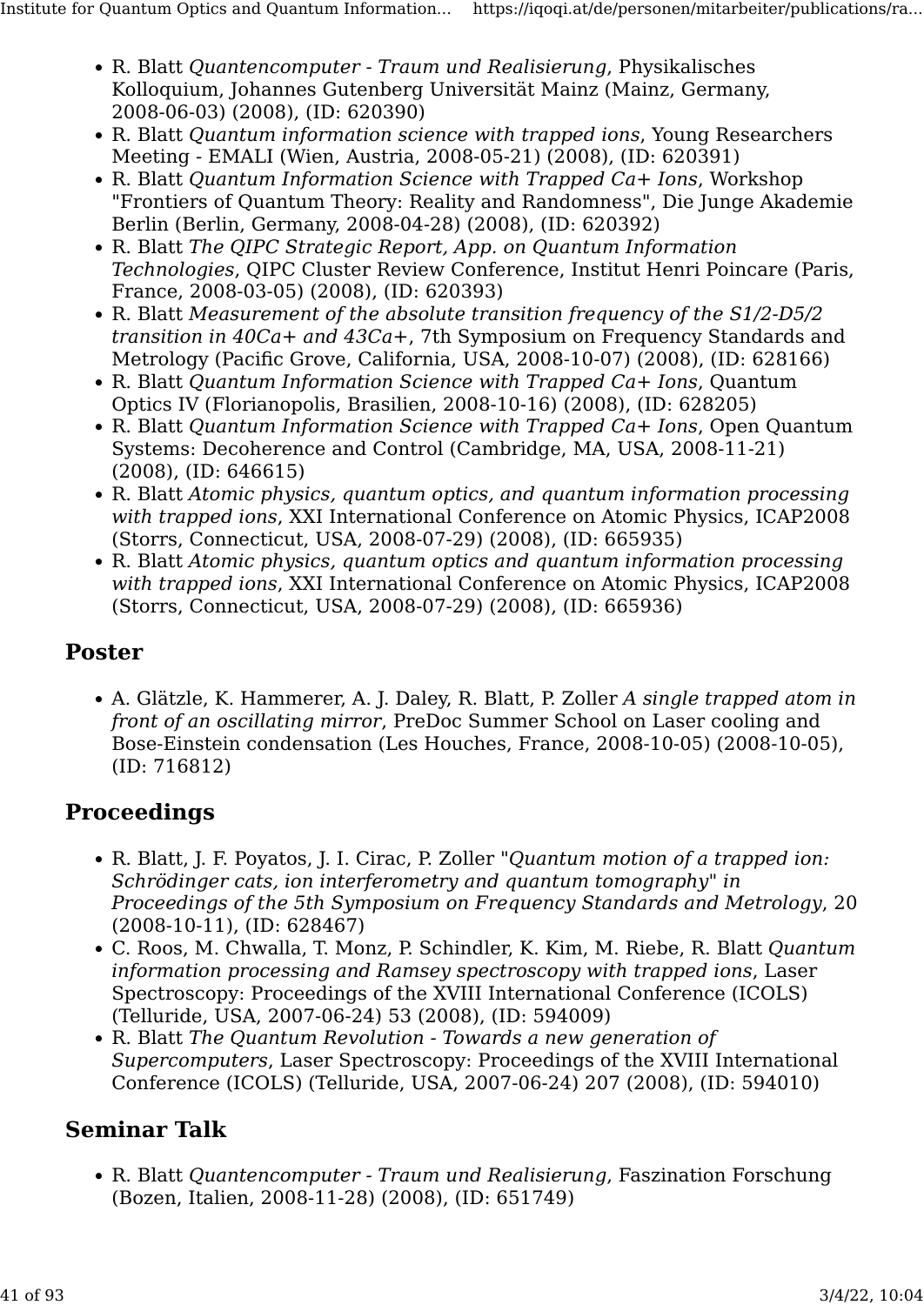# Talks

- R. Blatt Quantum information processing with trapped 43Ca+ ions, Quantum computation and algorithm review meeting (Atlanta, USA, 2008-08-11) (2008), (ID: 606955)
- R. Blatt Entanglement, Quantum State Manipulation and Quantum Metrology with Trapped Ca+ Ions, Workshop on Quantum Phenomena and Information: From Atomic to Mesoscopic Systems, The Abdus Salam International Centre for Theoretical Physics (Triest, Italy, 2008-05-05) (2008), (ID: 620561)
- T. Monz, K. Kim, W. Hänsel, A. Villar, P. Schindler, M. Riebe, M. Hennrich, R. Blatt Three-qubit Toffoli gate with trapped ions, Talk (Darmstadt, Germany, in Verhandl. DPG (VI) vol. 43, 2008-03-00) (2008), (ID: 620562)
- M. Riebe, T. Monz, K. Kim, A. Villar, P. Schindler, M. Hennrich, R. Blatt Deterministic Entanglement Swapping with Trapped Ions, Talk (Darmstadt, Germany, in Verhandl. DPG (VI) vol. 43, 2008-03-00) (2008), (ID: 620565)
- J. Benhelm, G. Kirchmair, C. Roos, R. Blatt Towards faulttolerant quantum computing with trapped ions, Talk (Darmstadt, Germany, in Verhandl. DPG (VI) vol. 43, 2008-03-00) (2008), (ID: 620566)
- M. Chwalla, K. Kim, G. Kirchmair, M. Riebe, T. Monz, P. Schindler, A. Villar, C. Roos, W. Hänsel, R. Blatt, M. Abgrall, D. Rovera, P. Laurent Absolute frequency measurement of the 4s 2S1/2 - 3d 2D5/2 clock transition of a single 40Ca+ in a Paul trap, Talk (Darmstadt, Germany, in Verhandl. DPG (VI) vol. 43, 2008-03-00) (2008), (ID: 620569)
- K. Kim, T. Monz, A. Villar, P. Schindler, M. Chwalla, M. Riebe, M. Hennrich, W. Hänsel, R. Blatt Realization of decoherence-free ion trap quantum computation, Talk (Darmstadt, Germany, in Verhandl. DPG (VI) vol. 43, 2008-03-00) (2008), (ID: 620570)
- G. Kirchmair, J. Benhelm, R. Gerritsma, F. Zähringer, C. Roos, R. Blatt Experimental techniques for quantum information processing with trapped 43Ca+ ions, Talk (Darmstadt, Germany, in Verhandl. DPG (VI) vol. 43, 2008-03-00) (2008), (ID: 620572)
- R. Blatt Quantum Information Processing with Trapped Ca+ Ions, Conference on Ultracold NanoMatter (Toronto, Canada, 2008-02-14) (2008), (ID: 620574)

# 2007

# Articles

- C. Wunderlich, T. Hannemann, T. Körber, H. Häffner, C. Roos, W. Hänsel, R. Blatt, F. Schmidt-Kaler Robust state preparation of a single trapped ion by adiabatic passage, J. Mod. Opt. 1541 (2007), http://dx.doi.org/10.1080 /09500340600741082 [doi:10.1080/09500340600741082](http://dx.doi.org/10.1080/09500340600741082) (ID: 434966) [\(local](https://resource.iqoqi.at/reflib/434966.pdf) [copy\)](https://resource.iqoqi.at/reflib/434966.pdf)
- J. Benhelm, G. Kirchmair, U. D. Rapol, T. Körber, C. Roos, R. Blatt Measurement of the hyperfine structure of the S1/2-D5/2 transition in 43Ca+, Phys. Rev. A 75 032506 (2007), http://dx.doi.org/10.1103/PhysRevA.75.032506 [doi:10.1103/PhysRevA.75.032506](http://dx.doi.org/10.1103/PhysRevA.75.032506) (ID: 461034) [\(local copy\)](https://resource.iqoqi.at/reflib/461034.pdf)
- F. Dubin, D. Rotter, M. Mukherjee, C. Russo, J. Eschner, R. Blatt Photon Correlation versus Interference of Single-Atom Fluorescence in a Half-Cavity, Phys. Rev. Lett. 98 183003 (2007), (ID: 476829) [Toggle Abstract](https://iqoqi.at/de/personen/mitarbeiter/publications/rainer-blatt?format=raw#) [\(local copy\)](https://resource.iqoqi.at/reflib/476829.pdf)
- M. Riebe, M. Chwalla, J. Benhelm, H. Häffner, W. Hänsel, C. Roos, R. Blatt Quantum teleportation with atoms: quantum process tomography, 9 211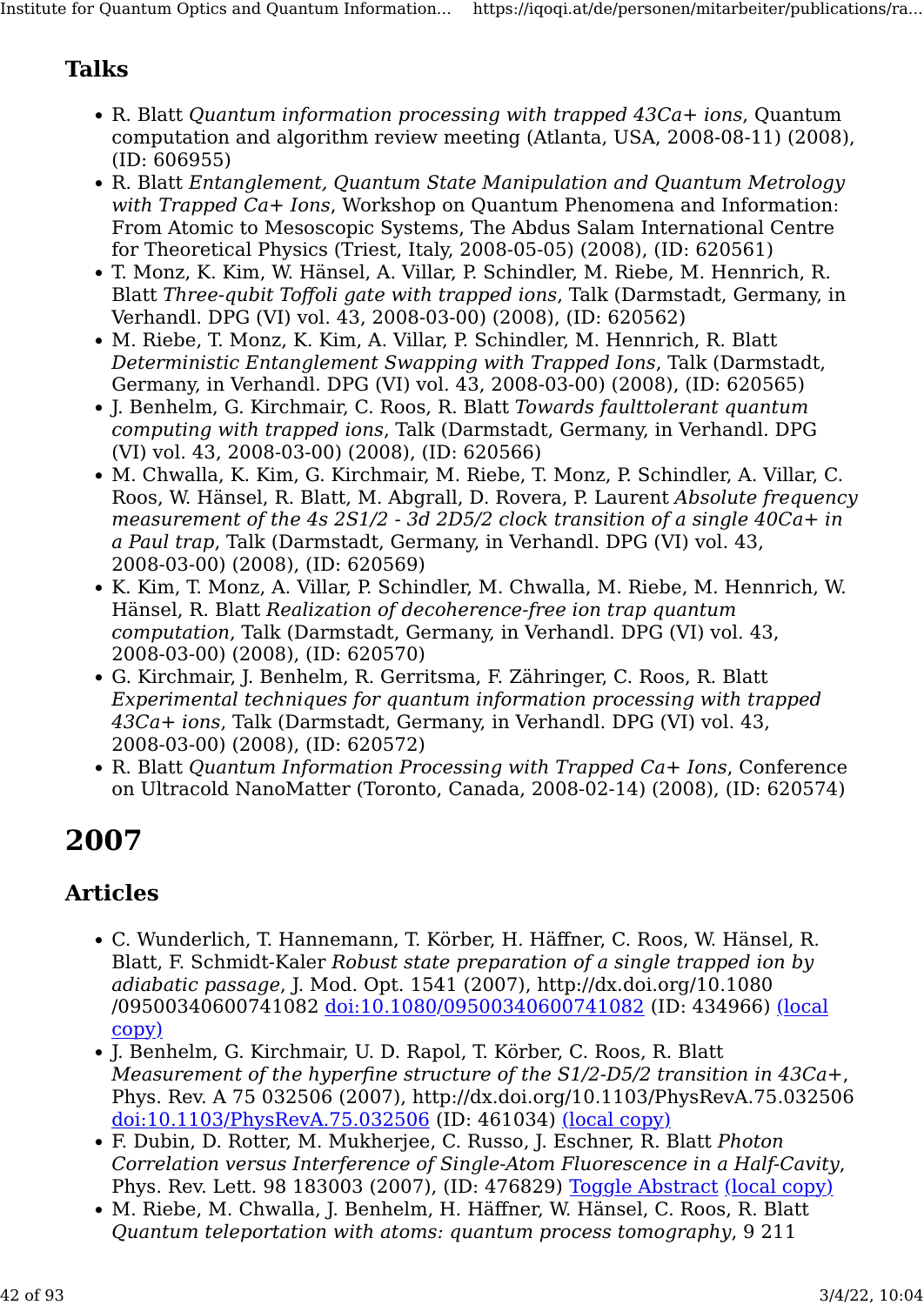(2007), (ID: 499882) [Toggle Abstract](https://iqoqi.at/de/personen/mitarbeiter/publications/rainer-blatt?format=raw#) [\(local copy\)](https://resource.iqoqi.at/reflib/499882.pdf)

- F. Dubin, D. Rotter, M. Mukherjee, S. Gerber, R. Blatt Single-ion two-photon source, Phys. Rev. Lett. 99 183001 (2007), (ID: 535603)
- M. Chwalla, K. Kim, T. Monz, P. Schindler, M. Riebe, C. Roos, R. Blatt Precision spectroscopy with two correlated atoms, 89 483 (2007), (ID: 545098)
- M. Schulz, H. Crepaz, F. Schmidt-Kaler, J. Eschner, R. Blatt Transfer of trapped atoms between two optical tweezer potentials, J. Mod. Opt. 54 1619 (2007), (ID: 620359) [Toggle Abstract](https://iqoqi.at/de/personen/mitarbeiter/publications/rainer-blatt?format=raw#)

### Colloquia

- R. Blatt The quantum way of doing computations, Universität Innsbruck, Informatik-Kolloquium (Innsbruck, Austria, 2007-06-21) (2007), (ID: 627441)
- R. Blatt Vom Quantensprung zum Quantencomputer, Colloquium (Universität Hamburg, Germany, 2007-06-06) (2007), (ID: 627445)
- R. Blatt Quantencomputer Traum und Realisierung, Colloquium (FHS Kufstein, Austria, 2007-01-18) (2007), (ID: 627447)
- R. Blatt Quanteninformation und Metrologie, Colloquium (TU Braunschweig, Germany, 2007-04-24) (2007), (ID: 627449)
- R. Blatt An atom, a photon and a mirror simple interference experiments, Colloquium (FOM-Institute AMOLF, Amsterdam, The Netherlands, 2007-02-15) (2007), (ID: 627452)

- R. Blatt Quantum Information Processing with Trapped Ca+ Ions, Conference on Quantum Information processing and Communication (Barcelona, Spain, 2007-10-15) (2007), (ID: 540554)
- R. Blatt Quantum Information Processing with Trapped Ca+ Ions Multi-Particle Entanglement and Quantum Metrology, International Conference on Quantum Information (Rochester, New York, 2007-06-10) (2007), (ID: 540557)
- R. Blatt Quantum Information Processing with Trapped Ca+ Ions Multi-Particle Entanglement and Quantum Metrology, 9th European Conference on Atoms, Molecules & Photons (Grete, Greece, 2007-11-05) (2007), (ID: 540558)
- R. Blatt Quantum Information Processing with Trapped 43Ca+ Ions, ARO funding meeting (Minneapolis, Mn, USA, 2007-08-18) (2007), (ID: 540561)
- R. Blatt The quantum way of doing computations, AURORA 2007 Conference on Scientific Computing (Vienna, Austria, 2007-06-18) (2007), (ID: 540562)
- R. Blatt Quantum Information Processing with Trapped Ca+ Ions, ITAMP workshop on Hybrid Approaches to Scalable Quantum Information Systems (Cambridge, Massachusetts, USA, 2007-05-24) (2007), (ID: 540563)
- R. Blatt Ca+ clock and application of quantum information techniques to clocks, Workshop on an Optical Clock Mission in ESA's Cosmic Vision Program (Düsseldorf, Germany, 2007-09-03) (2007), (ID: 540564)
- R. Blatt Quantum Information Science, Gordon Research Conference, Discussion Leader "Quantum Information Science with Trapped Ions" (Il Cioccio, Barga, Italy, 2007-04-15) (2007), (ID: 540566)
- R. Blatt Quantum Information and Quantum Metrology with Trapped Ions, QIPC meeting (Oxford, UK, 2007-02-28) (2007), (ID: 540567)
- R. Blatt Elementary Quantum Algorithms, SCALA review meeting (Oxford, UK, 2007-02-28) (2007), (ID: 540568)
- R. Blatt The ERA pilot project, QIST meeting (Oxford, UK, 2007-02-28) (2007),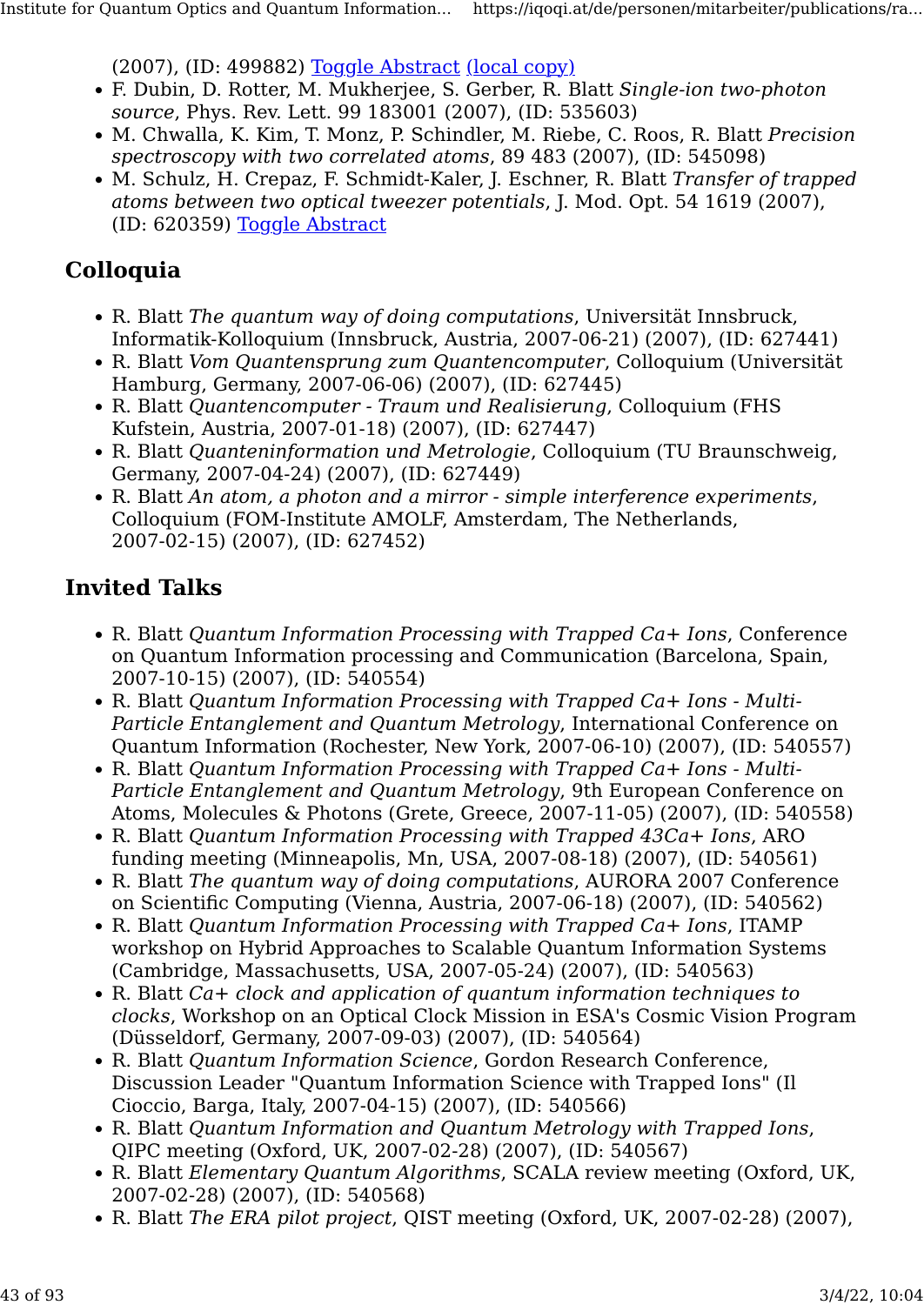(ID: 540569)

- R. Blatt Quantum computers Dream and Realization, The 7th Swiss Biennial on Science Technics + Aesthetics (Luzern, Switzerland, 2007-01-20) (2007), (ID: 540571)
- R. Blatt QIPC and other Quantum Information Technologies, European Commission - "Information Society and Media" (Directorate General, 25, avenue de Beaulieu, Brussels, Belgium, 2007-12-06) (2007), (ID: 557892)
- R. Blatt QIPC FET Proactive Initiative shaping FET, European Commission, Brussels, Belgium (Brussels, 2007-09-21) (2007), (ID: 557893)
- R. Blatt Quantum Information Processing with Trapped Ions, Summer School, DPG Physics School 2007, Conference on Quantum Information and Quantum Simulation (Bad Honnef, Germany, 2007-09-16) (2007), (ID: 628326)
- R. Blatt Quantum Computation and Quantum Information, Mexican Summer School (Monterrey Institute of Technology and the University of Leeds, Mexico, 2007-07-16) (2007), (ID: 628327)

#### Seminar Talks

- R. Blatt Quantencomputer Traum und Realisierung, Vortrag für die allgemeine Öffentlichkeit, Firma Mils Electronics (Mils, Tirol, Austria, 2007-05-31) (2007), (ID: 627446)
- R. Blatt The quantum way of doing computations, Seminar The Role of Computer Science in Science (DERI Innsbruck, Austria, 2007-02-12) (2007), (ID: 627453)
- R. Blatt Quantencomputer Traum und Realisierung, Kolping Vortrag für die allgemeine Öffentlichkeit (Idar-Oberstein, Germany, 2007-04-03) (2007), (ID: 627454)

# 2006

#### Articles

- P. Bushev, D. Rotter, A. Wilson, F. Dubin, C. Becher, J. Eschner, R. Blatt, V. Steixner, P. Rabl, P. Zoller Feedback cooling of a single trapped ion, Phys. Rev. Lett. 96 043003 (2006-02-03), http://dx.doi.org/10.1103 /PhysRevLett.96.043003 [doi:10.1103/PhysRevLett.96.043003](http://dx.doi.org/10.1103/PhysRevLett.96.043003) (ID: 332288) **[Toggle Abstract](https://iqoqi.at/de/personen/mitarbeiter/publications/rainer-blatt?format=raw#)**
- C. Roos, M. Chwalla, K. Kim, M. Riebe, R. Blatt Designer atoms for quantum metrology, Nature 443 319 (2006), http://dx.doi.org/10.1038/nature05101 [doi:10.1038/nature05101](http://dx.doi.org/10.1038/nature05101) (ID: 390237) [\(local copy\)](https://resource.iqoqi.at/reflib/390237.pdf)
- J. Korbicz, O. Gühne, M. Lewenstein, H. Häffner, C. Roos, R. Blatt Generalized spin-queezing inequalities in N-qubit systems, Phys. Rev. A 74 052319 (2006), http://dx.doi.org/10.1103/PhysRevA.74.052319 [doi:10.1103/PhysRevA.74.052319](http://dx.doi.org/10.1103/PhysRevA.74.052319) (ID: 420124) [Toggle Abstract](https://iqoqi.at/de/personen/mitarbeiter/publications/rainer-blatt?format=raw#)
- M. Riebe, K. Kim, P. Schindler, T. Monz, P. O. Schmidt, T. Körber, W. Hänsel, H. Häffner, C. Roos, R. Blatt Process tomography of ion trap quantum gates, Phys. Rev. Lett. 97 220407 (2006), http://dx.doi.org/10.1103 /PhysRevLett.97.220407 [doi:10.1103/PhysRevLett.97.220407](http://dx.doi.org/10.1103/PhysRevLett.97.220407) (ID: 423123) [\(local copy\)](https://resource.iqoqi.at/reflib/423123.pdf)

#### Bookitem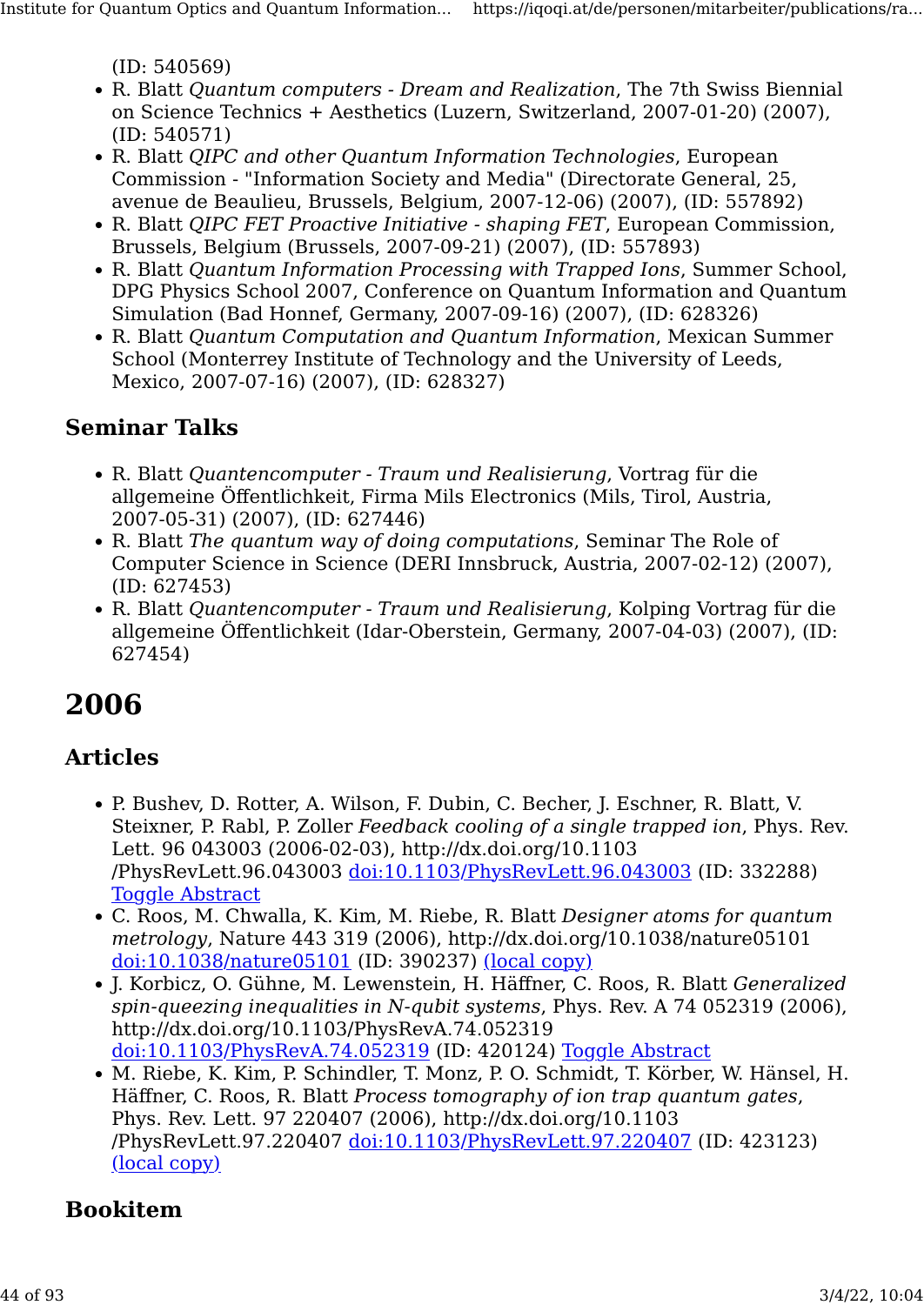• R. Blatt Quantum Information Processing: Dream and Realization, Entangled World 270 (2006), (ID: 327390)

# Colloquia

- R. Blatt Quantencomputer Traum und Realisierung, Colloqium (University Siegen, 2006-11-02) (2006), (ID: 425306)
- R. Blatt Quantencomputer Traum und Realisierung, Colloqium (University Münster, 2006-06-29) (2006), (ID: 425312)
- R. Blatt Quantencomputer Traum und Realisierung, Colloqium (University Dortmund, Germany, 2006-06-28) (2006), (ID: 425315)
- R. Blatt Quantencomputer Vom Traum zur Realisierung, Collogium Johannes Gutenberg Stiftung Mainz (Mainz, Germany, 2006-06-26) (2006), (ID: 425316)
- R. Blatt Quantencomputer Traum und Realisierung, Colloqium (University Ulm, 2006-06-19) (2006), (ID: 425318)
- R. Blatt Quantum Computers Dream and Realization, Colloqium (University Geneva, Switzerland, 2006-06-12) (2006), (ID: 425319)
- R. Blatt Quantum Computers- Dream and Realization, Colloqium (CALTECH, Pasadena, USA, 2006-05-25) (2006), (ID: 425320)
- R. Blatt Quantum Information Science with Trapped Ca+ Ions, Colloqium (Stanford, CA, USA, 2006-05-24) (2006), (ID: 425321)
- R. Blatt Quantum Computers Dream and Realization, Colloqium Universität Amsterdam (Amsterdam, Netherlands, 2006-04-11) (2006), (ID: 425322)
- R. Blatt Quantum Computer Dream and Realization, Colloqium Universität Twente (University Twente, Netherlands, 2006-03-22) (2006), (ID: 425323)
- R. Blatt Quantum Computer Dream and Realization, Colloqium für Physik und Astronomie, Universität Basel (Basel, Schweiz, 2006-02-10) (2006), (ID: 425324)

- R. Blatt Nuts and bolts of the Innsbruck ion trap setup, Workshop on Trapped Ion Quantum Computing (Boulder, Co, USA, 2006-02-21) (2006), (ID: 341769)
- R. Blatt Recent progress in trapped-ion quantum information processing, APS march Meeting, Session H1: Quantum Information, Concepts and Computation (Baltimore, MD, USA, 2006-03-14) (2006), (ID: 413460)
- R. Blatt Quantum Information Science with Atomic Systems, Gordon Research Conference Quantum Information with Atomic Systems, (Il Ciocco, Barga, Italy, 2006-05-07) (2006), (ID: 413462)
- R. Blatt Quantum Information Processing with trapped ions 43Ca+ions, Quantum Information in Science and Technology , ARO/DTO (San Antonio, 2006-09-05) (2006), (ID: 413463)
- R. Blatt Strong Coupling with Trapped Ions, 377th WE-Heraeus-Seminar (Bad Honnef, 2006-09-13) (2006), (ID: 413465)
- R. Blatt *Trapped Ions*, US-Japan Workshop on quantum Information Science (Mauii, 2006-10-16) (2006), (ID: 413466)
- R. Blatt Trapped-ion quantum information processing, 56.Jahrestagung der Österreichischen Physikalischen Gesellschaft (Graz, 2006-09-18) (2006), (ID: 413467)
- R. Blatt Quantum information processing with trapped ions, Conference on Lasers and Electro-Optics/Quantum Electronics and laser Science Conference and Photonic Applications Systems Technologies 2006 Technical Digest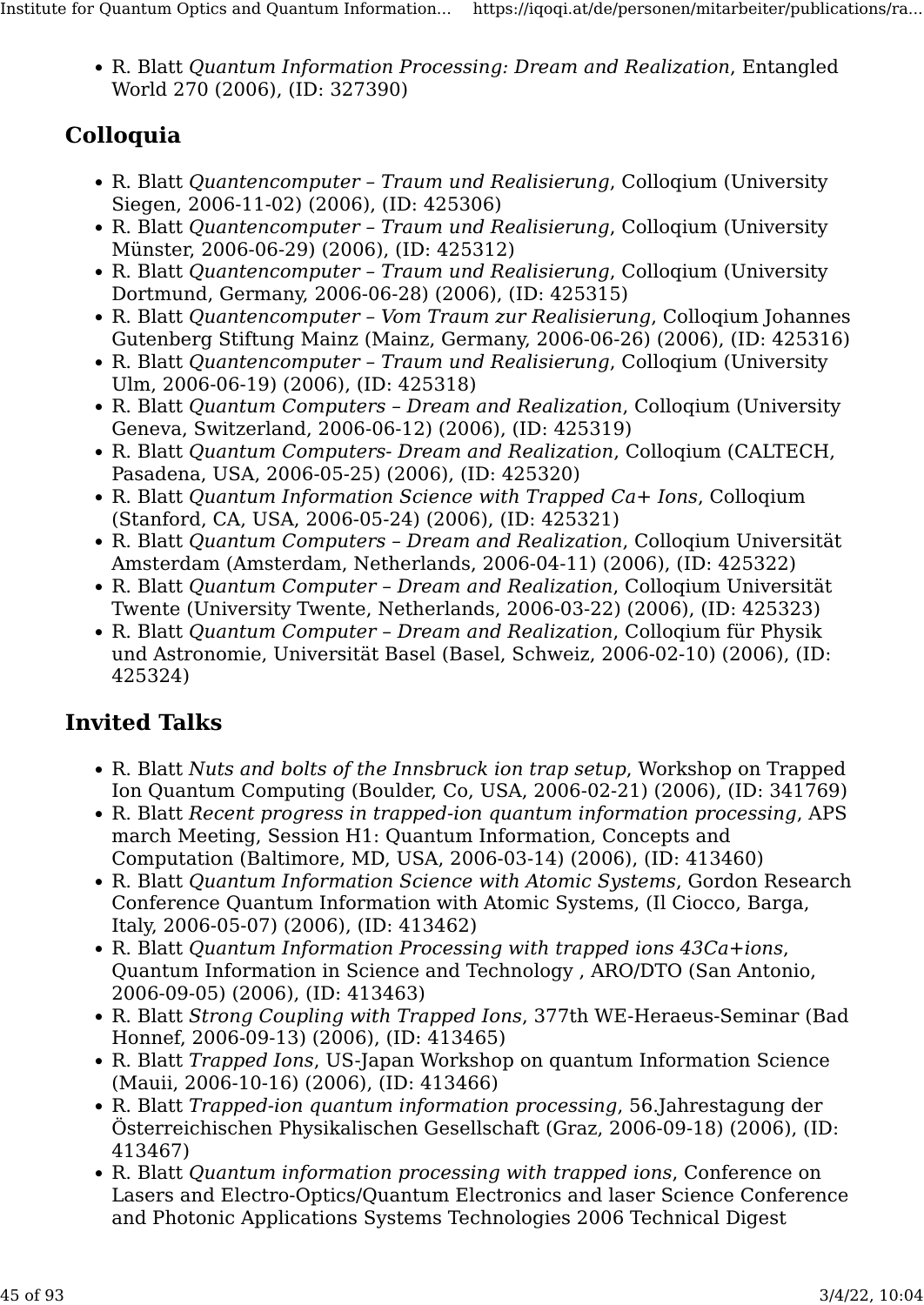Conference on Lasers and Electro-Optics/Quantum Electronics and Laser Science Conference (CLEO/QELS) (Long Beach, Ca, USA, 2006-05-23) 66 (2006), (ID: 425302)

- R. Blatt Quantum Information Processing with Trapped Ca+ Ions, Conference on Quantum Optics III (Pucon, Chile, 2006-11-27) (2006), (ID: 540559)
- R. Blatt Quantencomputer Traum und Realisierung, Ist das Universum ein Computer? - Konrad Zuses "Rechnender Raum" - Vom ersten Computer der Welt bis zur Quanteninformatik (Deutsches Technikmuseum Berlin, Berlin, Germany, 2006-11-07) (2006), (ID: 540578)
- R. Blatt Österreichs Universitäten als Arbeitsplatz für Forscher aus dem Ausland, Workshop "Internationalität und Mobilität an Österreichs Universitäten" (Baden bei Wien, Österreich, 2006-12-15) (2006), (ID: 540580)
- R. Blatt Quantum Computer dream and realization, DPG Tagung (Dresden, Germany, 2006-03-28) (2006), (ID: 620234)
- R. Blatt Quantum Information Processing with Trapped Ca+ Ions, US-Japan Workshop on Quantum Information Science (Mauii, Hawaii, USA, 2006-10-16) (2006), (ID: 620394)
- R. Blatt Strong Coupling with Trapped Ions, Heraeus Workshop on Strong Coupling (Bad Honnef, Germany, 2006-09-14) (2006), (ID: 620395)
- R. Blatt Quantum Metrology with trapped Ions, Ringberg Symposium (Tegernsee, Germany, 2006-09-07) (2006), (ID: 620396)
- R. Blatt Quantum Information Processing with Trapped 43Ca+ ions, Quantum Information Science and Technology Conference and Program Review (ARO/DTO), Westin Riverwalk Hotel (San Antonio, Texas, USA, 2006-09-05) (2006), (ID: 620397)
- R. Blatt QGATES Quantum Gates and Elementary Scalable Processors Using Deterministically Addressed Atoms, Talk at the European Commission, QGATES network for the Descartes Prize (Brussel, Belgium, 2006-07-11) (2006), (ID: 620581)

#### Posters

- H. Häffner, W. Hänsel, C. Roos, J. Benhelm, D. Chek-al-Kar, M. Chwalla, T. Körber, U. D. Rapol, M. Riebe, P. O. Schmidt, C. Becher, O. Gühne, W. Dür, R. Blatt Scalable entanglement of trapped ions, Workshop on Trapped Ion Quantum Computing (NIST, Boulder, US, 2006-02-21) (2006-02-21), (ID: 344048)
- C. Russo, E. Phillips, H. Barros, T. Monz, C. Becher, P. O. Schmidt, R. Blatt Cavity-QED experiments with single trapped Ca+ ions, DPG (Frankfurt, Germany, Verhandl. DPG (VI) vol. 41, 4/2006, 2006-03-12) (2006), (ID: 343980)
- M. Riebe, C. Roos, M. Chwalla, D. Chek-al-Kar, K. Kim, H. Häffner, W. Hänsel, P. O. Schmidt, R. Blatt Quantenprozesstomografie als Werkzeug zur Diagnose eines Ionenfallen-Quantencomputers, DPG (Frankfurt, Germany, in Verhandl. DPG (VI) vol. 41, 4/2006, 2006-03-12) (2006), (ID: 343983)
- F. Splatt, W. Hänsel, R. Blatt Segmented Ion Traps for Quantum Computation, DPG (Frankfurt, Germany, Verhandl. DPG (VI) vol. 41, 4/2006, 2006-03-12) (2006), (ID: 343984)
- C. Roos, M. Chwalla, M. Riebe, J. Benhelm, T. Körber, H. Häffner, W. Hänsel, P. O. Schmidt, R. Blatt Measurement of D5/2 quadrupole moment of 40Ca+, Workshop on Trapped Ion Quantum Computing (Boulder, US, 2006-02-21) (2006), (ID: 344049)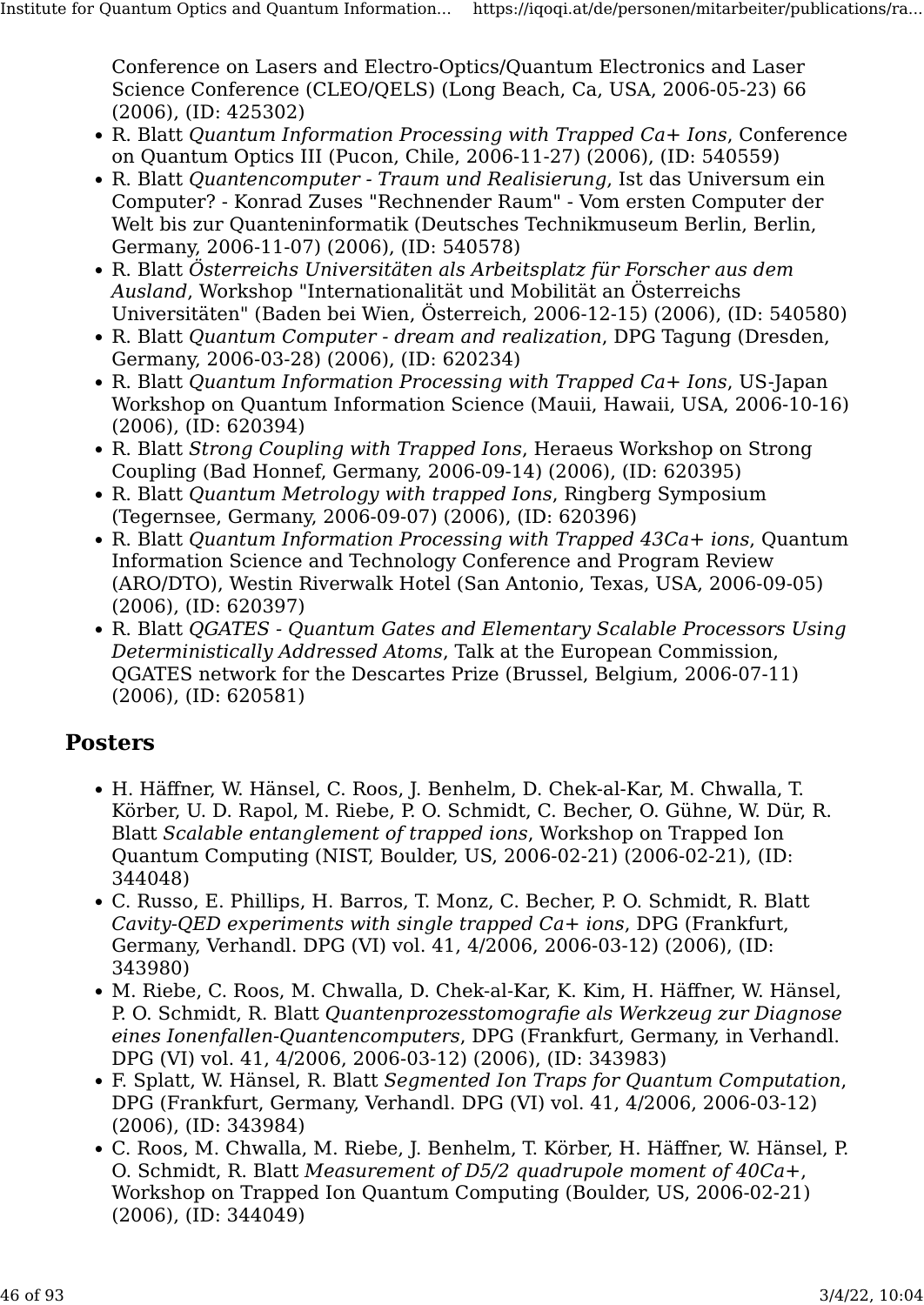- W. Hänsel, F. Splatt, M. Haarlander, R. Blatt Segmented traps, Workshop on Trapped Ion Quantum Computing (Boulder, US, 2006-02-21) (2006), (ID: 344050)
- T. Körber, W. Hänsel, H. Häffner, C. Roos, J. Benhelm, D. Chek-al-Kar, M. Chwalla, U. D. Rapol, M. Riebe, P. O. Schmidt, C. Becher, R. Blatt Quantum state tomography, Workshop on Trapped Ion Quantum Computing (Boulder, US, 2006-02-21) (2006), (ID: 344052)
- J. Benhelm, G. Kirchmair, T. Körber, C. Roos, U. D. Rapol, R. Blatt Investigating a new qubit candidate - Ca-43, Workshop on Trapped Ion Quantum Computing (Boulder, US, 2006-02-21) (2006), (ID: 344053)
- T. Lee, R. Blatt, H. Häffner Electrical coupling of ion traps for quantum computing, ICAP 2006 (Innsbruck, 2006-07-16) (2006), (ID: 385287)
- J. Benhelm, G. Kirchmair, T. Körber, C. Roos, R. Blatt Experimental investigation of 43Ca+ as a new qubit candidate, ICAP 2006 (Innsbruck, 2006-07-16) (2006), (ID: 385288)
- M. Riebe, K. Kim, C. Roos, W. Hänsel, H. Häffner, R. Blatt Diagnosis of ion trap quantum gates using process tomography, ICAP 2006 (Innsbruck, 2006-07-16) (2006), (ID: 385289)
- D. Rotter, F. Dubin, M. Mukherjee, J. Eschner, R. Blatt Characterising and manipulating the motion of a single ion in a Paul trap, ICAP 2006 (Innsbruck, 2006-07-16) (2006), (ID: 385292)
- P. Bushev, D. Rotter, F. Dubin, C. Becher, J. Eschner, R. Blatt Electronic feedback cooling of a single ion's motion, ICAP 2006 (Innsbruck, 2006-07-16) (2006), (ID: 385293)
- C. Russo, T. Salzburger, E. Phillips, H. Barros, T. Monz, A. Stute, H. Ritsch, C. Becher, P. O. Schmidt, R. Blatt Towards a single-ion laser, ICAP 2006 (Innsbruck, 2006-07-16) (2006), (ID: 385295)
- F. Splatt, M. Harlander, W. Hänsel, R. Blatt Segmented traps for Calcium ions, ICAP 2006 (Innsbruck, 2006-07-16) (2006), (ID: 385299)
- M. Chwalla, K. Kim, M. Riebe, C. Roos, R. Blatt # Precision spectroscopy with entangled states, ICAP 2006 (Innsbruck, 2006-07-16) (2006), (ID: 385300)
- D. Rotter, F. Dubin, M. Mukherjee, C. Russo, C. Becher, J. Eschner, R. Blatt "Characterising and manipulating the motion of a single ion" in Verhandl. DPG (VI) vol. 41, DPG (2006-04-00) (2006), (ID: 629363)

#### Proceedings

- H. Häffner, M. Riebe, F. Schmidt-Kaler, W. Hänsel, C. Roos, M. Chwalla, J. Benhelm, T. Körber, G. Lancaster, C. Becher, D. James, R. Blatt Controlling three atomic qubits, Physical Realizations of Quantum Computing 108 (2006), (ID: 361308) [Toggle Abstract](https://iqoqi.at/de/personen/mitarbeiter/publications/rainer-blatt?format=raw#)
- H. Häffner, F. Schmidt-Kaler, W. Hänsel, C. Roos, P. O. Schmidt, M. Riebe, M. Chwalla, D. Chek-al-Kar, J. Benhelm, U. D. Rapol, T. Körber, C. Becher, R. Blatt Long lived entangled states, Foundations of Quantum Mechanics in the Light of New Technology ISQM-Tokyo (Tokyo, Japan, 2005-08-22) 33 (2006), (ID: 375560) [Toggle Abstract](https://iqoqi.at/de/personen/mitarbeiter/publications/rainer-blatt?format=raw#)
- C. Roos, M. Chwalla, K. Kim, M. Riebe, R. Blatt Precision spectroscopy with entangled states: Measurement of electric quadrupole moments, Atomic physics 20 (Innsbruck, Austria, 2006-07-16) 111-118 (2006), (ID: 420335)

#### **Talks**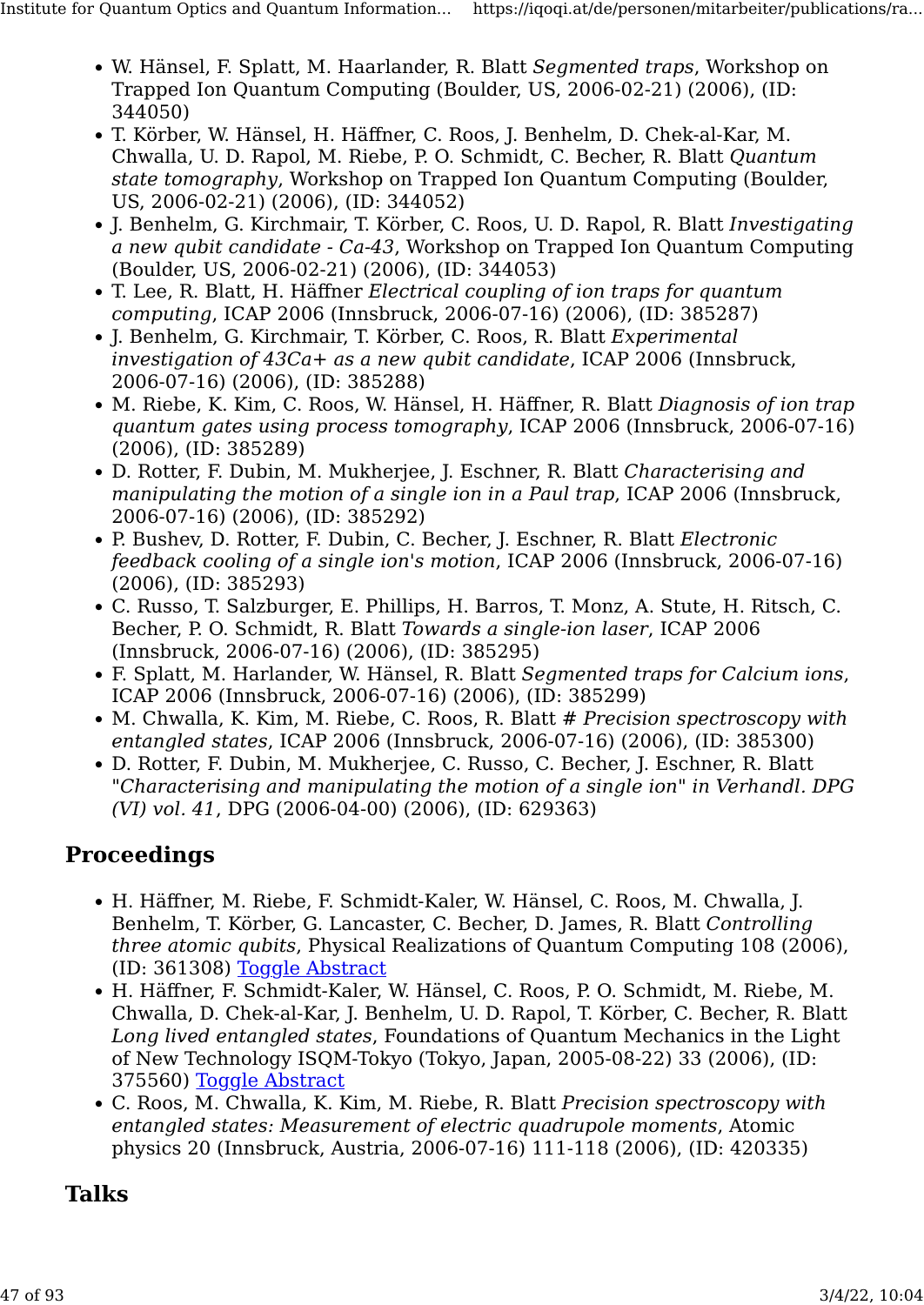- M. Chwalla, C. Roos, M. Riebe, J. Benhelm, T. Körber, H. Häffner, W. Hänsel, F. Schmidt-Kaler, R. Blatt Precision spectroscopy with entangled states, DPG (Frankfurt, Germany, 2006-03-12) (2006), (ID: 343975)
- C. Roos, H. Häffner, W. Hänsel, J. Benhelm, D. Chek-al-Kar, M. Chwalla, T. Körber, U. D. Rapol, M. Riebe, P. O. Schmidt, C. Becher, W. Dür, O. Gühne, R. Blatt Erzeugung quantenmechanisch verschränkter Zustände von vier bis acht Ionen, DPG (Frankfurt, Germany, Verhandl. DPG (VI) vol. 41, 4/2006, 2006-03-12) (2006), (ID: 343978)
- D. Rotter, P. Bushev, A. Wilson, F. Dubin, C. Becher, J. Eschner, R. Blatt Characterising and manipulating the motion of a single ion, DPG (Frankfurt, Germany, 2006-03-12) (2006), (ID: 343981)
- H. Häffner, T. Lee, R. Blatt Coupling trapped ions via transmission lines for quantum computing, in Verhandl. DPG (VI) vol. 41, 4/2006, (2006), (ID: 620585)
- F. Schmidt-Kaler, H. Häffner, C. Roos, T. Körber, W. Hänsel, M. Riebe, J. Benhelm, U. D. Rapol, R. Blatt, C. Becher Zustands-Tomographie in einem Ionen-Quantenprozessor, in Verhandl. DPG (VI) vol. 41, 4/2006, (2006), (ID: 620587)

# 2005

#### Articles

- P. Zoller, T. Beth, D. Binosi, R. Blatt, H. J. Briegel, D. Bruss, T. Calarco, J. I. Cirac, D. Deutsch, J. Eisert, A. Ekert, C. Fabre, N. Gisin, P. Grangiere, M. Grassl, S. Haroche, A. Imamoglu, A. Karlson, J. Kempe, L. Louwenhofen, S. Kröll, G. Leuchs, M. Quantum information processing and communication, Eur. Phys. J. D 36/2 203 - 228 (2005-11-01), http://dx.doi.org/10.1140 /epjd/e2005-00251-1 [doi:10.1140/epjd/e2005-00251-1](http://dx.doi.org/10.1140/epjd/e2005-00251-1) (ID: 375863) [Toggle](https://iqoqi.at/de/personen/mitarbeiter/publications/rainer-blatt?format=raw#) [Abstract](https://iqoqi.at/de/personen/mitarbeiter/publications/rainer-blatt?format=raw#)
- L. Tian, R. Blatt, P. Zoller Scalable ion trap quantum computing without moving ions, Eur. Phys. J. D 32 201-208 (2005), http://dx.doi.org/10.1140 /epjd/e2004-00172-5 [doi:10.1140/epjd/e2004-00172-5](http://dx.doi.org/10.1140/epjd/e2004-00172-5) (ID: 308239) [Toggle](https://iqoqi.at/de/personen/mitarbeiter/publications/rainer-blatt?format=raw#) [Abstract](https://iqoqi.at/de/personen/mitarbeiter/publications/rainer-blatt?format=raw#)
- H. Häffner, W. Hänsel, C. Roos, J. Benhelm, D. Chek-al-Kar, M. Chwalla, T. Körber, U. D. Rapol, M. Riebe, P. O. Schmidt, C. Becher, O. Gühne, W. Dür, R. Blatt Scalable multi-particle entanglement of trapped ions, Nature 438 646 (2005), http://dx.doi.org/10.1038/nature04279 [doi:10.1038/nature04279](http://dx.doi.org/10.1038/nature04279) (ID: 314190) [Toggle Abstract](https://iqoqi.at/de/personen/mitarbeiter/publications/rainer-blatt?format=raw#)
- H. Häffner, F. Schmidt-Kaler, W. Hänsel, C. Roos, T. Körber, M. Chwalla, J. Benhelm, U. D. Rapol, C. Becher, R. Blatt Robust Entanglement, 81 151 (2005), (ID: 314806) [Toggle Abstract](https://iqoqi.at/de/personen/mitarbeiter/publications/rainer-blatt?format=raw#) [\(local copy\)](https://resource.iqoqi.at/reflib/314806.pdf)
- A. Kreuter, C. Becher, G. Lancaster, A. B. Mundt, C. Russo, H. Häffner, C. Roos, W. Hänsel, F. Schmidt-Kaler, R. Blatt, M. Safronova New experimental and theoretical approach to the 3d <sup>2</sup>D-level lifetimes of  $40Ca<sup>+</sup>$ , Phys. Rev. A 71 032504 (2005), (ID: 314807) [\(local copy\)](https://resource.iqoqi.at/reflib/314807.pdf)
- R. Blatt Ionen in Reih und Glied, Physik Journal 4, Nr. 11 37 (2005), (ID: 327389) [Toggle Abstract](https://iqoqi.at/de/personen/mitarbeiter/publications/rainer-blatt?format=raw#) [\(local copy\)](https://resource.iqoqi.at/reflib/327389.pdf)

# Bookitem

• R. Blatt, A. Steane Quantum information processing with trapped ions,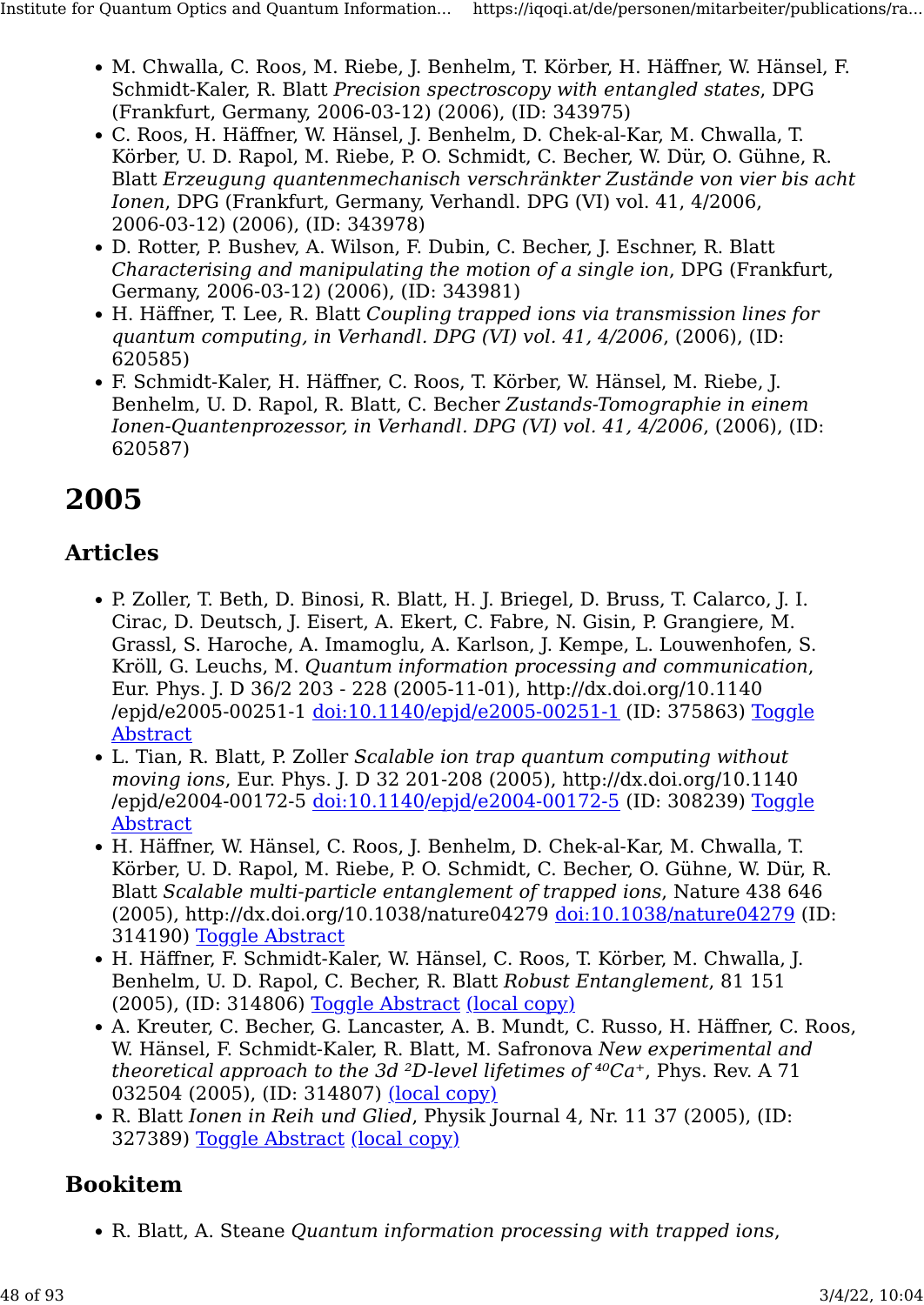Quantum Information Processing and Communication in Europe 169 (2005), (ID: 327392) [Toggle Abstract](https://iqoqi.at/de/personen/mitarbeiter/publications/rainer-blatt?format=raw#)

## Colloquia

- R. Blatt Quantencomputer Traum und Realisierung, Kolloquium Humboldt-Universität Berlin (Berlin, 2005-02-08) (2005), (ID: 332494)
- R. Blatt Quantum Computer Dream and Realization, Kolloquium Universität Düsseldorf (Düsseldorf, Germany, 2005-06-30) (2005), (ID: 332511)
- R. Blatt Quantum Computer Dream and Realization, Colloquium (University of Linz, Austria, 2005-02-19) (2005), (ID: 627455)

- R. Blatt Entanglement and transfer of quantum information with trapped ions, Australasian Conference on Laser Spectroscopy (ACOLS) (Rotorua, NZ) (2005-12-09), (ID: 332526)
- R. Blatt Quantum information processing with trapped ions, Chinese-German workshop on quantum engineering (Beijing) (2005-11-24), (ID: 332525)
- R. Blatt Quantum information processing with trapped Ca+ ions, Conference on quantum information processing (Copenhagen) (2005-11-19), (ID: 332524)
- R. Blatt Quantum information processing with trapped ions, Conference on Photons, Detection and Generation (Bad Honnef) (2005-11-09), (ID: 332522)
- R. Blatt Quantencomputer Traum und Realisierung, öffentlicher Vortrag (Innsbruck) (2005-10-22), (ID: 332521)
- R. Blatt A viable quantum computer, Venture capital meeting (Barcelona) (2005-10-20), (ID: 332520)
- R. Blatt Quantencomputer Traum und Realisierung, Workshop für Journalisten (IQOQI Innsbruck) (2005-10-14), (ID: 332519)
- R. Blatt Quantum information processing with trapped Ca+ ions, Conference on fluctuations and noise (Trieste) (2005-10-06), (ID: 332518)
- R. Blatt Quantum information processing with trapped 43Ca+ ions, ARDA meeting on quantum information processing (Tampa, US) (2005-08-23), (ID: 332515)
- R. Blatt Entanglement and transfer of quantum information, Conference on entanglement and quantum information (Boulder, US) (2005-05-26), (ID: 332505)
- R. Blatt Quantum information processing with trapped Ca+ ions, Conference on quantum information processing (Shonan Village, Japan) (2005-03-14), (ID: 332498)
- R. Blatt Quantum Computer Dream and Realization, (Linz) (2005-01-19), (ID: 332492)
- R. Blatt ICT Tirol Quanteninformation im ICT, (Innsbruck) (2005-01-14), (ID: 332491)
- R. Blatt The IQQOI Institute, OIPC meeting (Innsbruck, Austria, 2005-02-15) (2005), (ID: 332495)
- R. Blatt Quantum Computer Dream and Realization, Catalan Physical Society (Barcelona, Spain, 2005-04-11) (2005), (ID: 332499)
- R. Blatt Die Welt seit Einstein, öffentlicher Abendvortrag, Aula Universität Innsbruck (Innsbruck, Austria, 2005-04-14) (2005), (ID: 332501)
- R. Blatt Ein Fest für Albert, öffentlicher Vortrag (Stephansplatz Wien, Austria, 2005-04-19) (2005), (ID: 332502)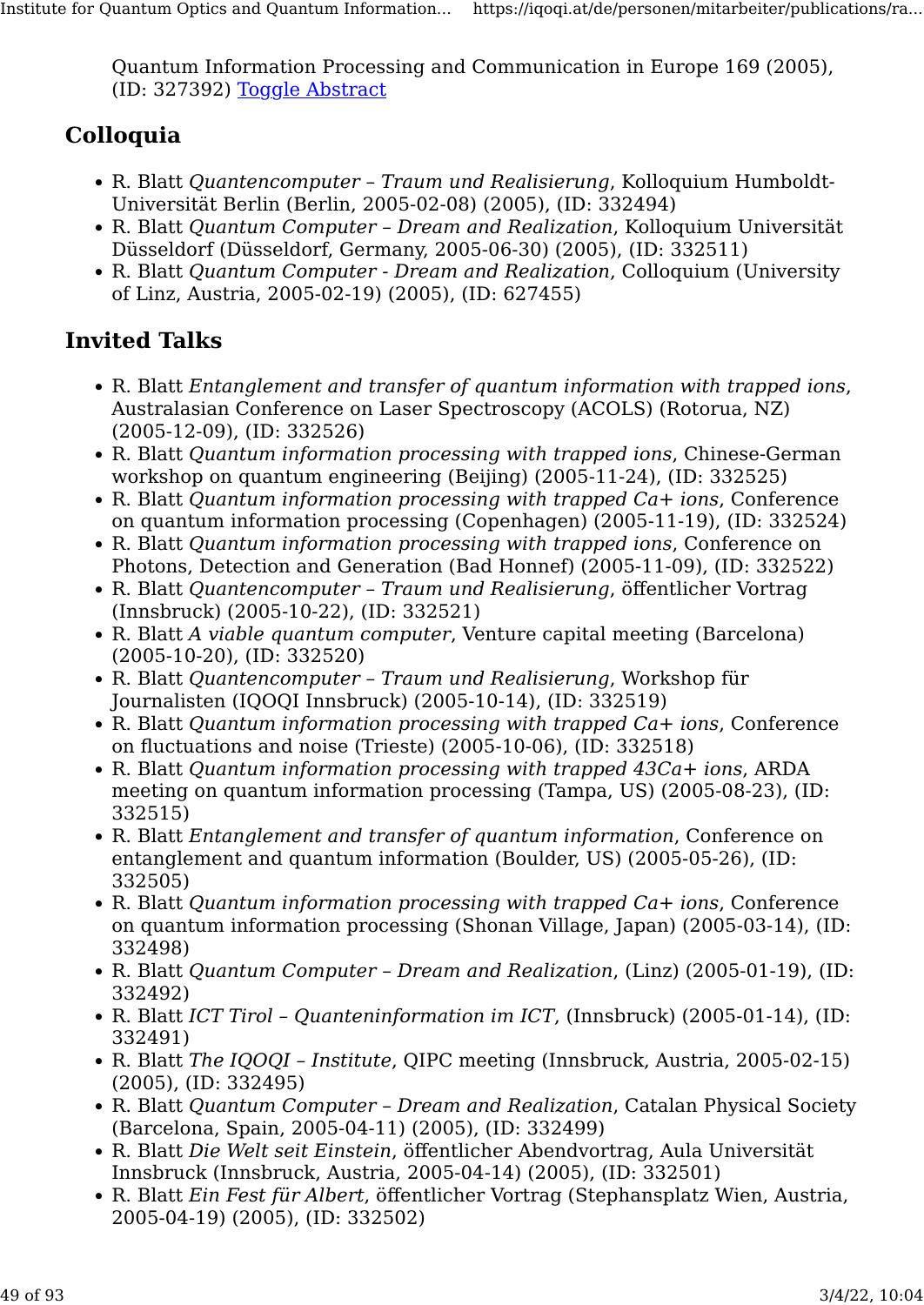- R. Blatt Quantum information processing with trapped Ca+ ions, QUPON (Wien, Austria, 2005-05-26) (2005), (ID: 332503)
- R. Blatt Multipartite entanglement, Seminarvortrag am NIST (Boulder, Co, USA, 2005-06-03) (2005), (ID: 332506)
- R. Blatt Quantencomputer Traum und Realisierung, Matinee am Institut für Mathematik, Universität Innsbruck (Innsbruck, Austria, 2005-06-09) (2005), (ID: 332508)
- R. Blatt Quantum computing with trapped ions, EQEC (München, Germany, 2005-06-17) (2005), (ID: 332509)
- R. Blatt Quantum Computer Dream and Realization, Einstein Conference (Bern, Schweiz, 2005-07-12) (2005), (ID: 332514)
- R. Blatt Quantum state engineering and quantum cryptography, Conference on the Physics of Aesthetics (Barcelona, Spain, 2005-08-23) (2005), (ID: 332516)
- R. Blatt Quantencomputer Traum und Realisierung, öffentlicher Abendvortrag (MPIKS, Dresden, Germany, 2005-09-29) (2005), (ID: 332517)
- R. Blatt Seeing and manipulating quantum states of single atoms, Conference on the visualization of quantum physics (Madrid, Spain, 2005-11-17) (2005), (ID: 332523)
- R. Blatt Quantum information processing with trapped ions, Kolloquium, Univ. of New South Wales (Sydney, Austrialia, 2005-12-16) (2005), (ID: 332527)
- R. Blatt Quantum information processing with trapped ions, Australian National University (ANU) (Canberra, Australia, 2005-12-18) (2005), (ID: 332529)
- D. Rotter, P. Bushev, F. Dubin, A. Wilson, C. Becher, J. Eschner, R. Blatt Electronic feedback control of single ion motion, EQEC (Munich, Germany, 2005-06-12) (2005), (ID: 620236)
- R. Blatt Quantum Information, International Summer School (MPI Dresden, Germany, 2005-08-29) (2005), (ID: 628328)

#### Posters

- J. Benhelm, G. Kirchmair, T. Körber, C. Roos, U. D. Rapol, R. Blatt Quantum information processing with Calcium-43, Quantum Optics, Obergurgl, Austria (2005), (ID: 327519)
- T. Körber, W. Hänsel, H. Häffner, C. Roos, J. Benhelm, D. Chek-al-Kar, M. Chwalla, U. D. Rapol, M. Riebe, C. Becher, R. Blatt Control and measurement of three-particle entangled states, Quantum Optics, Obergurgl, Austria (2005), (ID: 327571)
- C. Roos, M. Chwalla, M. Riebe, J. Benhelm, T. Körber, H. Häffner, W. Hänsel, F. Schmidt-Kaler, R. Blatt Precision spectroscopy with entangled states, Quantum Optics, Obergurgl, Austria (2005), (ID: 327573)
- D. Rotter, P. Bushev, A. Wilson, F. Dubin, C. Becher, J. Eschner, R. Blatt Interaction of a single trapped ion with its mirror image, Quantum Optics, Obergurgl, Austria (2005), (ID: 327584)
- C. Roos, J. Benhelm, M. Chwalla, U. D. Rapol, T. Körber, H. Häffner, W. Hänsel, P. O. Schmidt, R. Blatt Quantum information processign with trapped Ca-40 and Ca-43 ions, ARO quantum computation review meeting (Tampa, US, 2005-08-22) (2005), (ID: 331308)

## Proceedings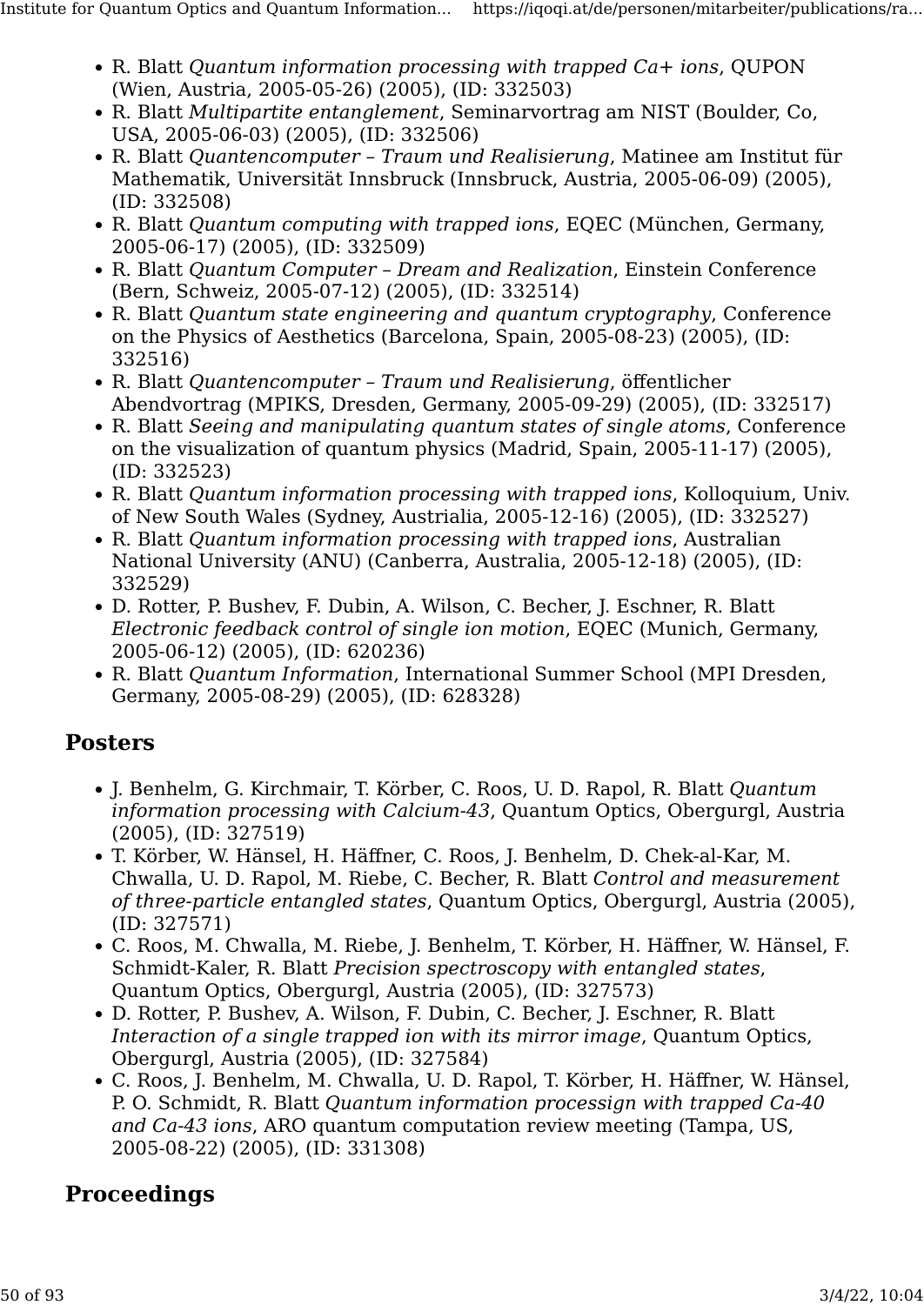- H. Häffner, M. Riebe, F. Schmidt-Kaler, W. Hänsel, C. Roos, M. Chwalla, J. Benhelm, T. Körber, C. Becher, D. James, R. Blatt Teleportation with Atoms, Atomic Physics (Rio De Janeiro) 19 341-349 (2005), (ID: 314808) [Toggle](https://iqoqi.at/de/personen/mitarbeiter/publications/rainer-blatt?format=raw#) [Abstract](https://iqoqi.at/de/personen/mitarbeiter/publications/rainer-blatt?format=raw#)
- C. Becher, J. Benhelm, D. Chek-al-Kar, M. Chwalla, W. Dür, O. Gühne, H. Häffner, W. Hänsel, T. Körber, A. Kreuter, G. Lancaster, T. Monz, E. Phillips, U. D. Rapol, M. Riebe, C. Roos, C. Russo, F. Schmidt-Kaler, R. Blatt Entanglement of trapped ions, Laser Spectroscopy ICOLS XVII 392 (2005), (ID: 327393) [Toggle Abstract](https://iqoqi.at/de/personen/mitarbeiter/publications/rainer-blatt?format=raw#)

#### Seminar Talk

• R. Blatt Das IQOQI im ICT, Besuch des Südtiroler Landtages am IQOQI (Innsbruck, Austria, 2005-01-27) (2005), (ID: 628579)

#### Talks

- C. Roos, H. Häffner, W. Hänsel, J. Benhelm, D. Chek-al-Kar, M. Chwalla, T. Körber, U. D. Rapol, M. Riebe, P. O. Schmidt, C. Becher, R. Blatt Multiparticle entangled states of trapped ions: Generation of W-states, 55. Jahrestagung der ÖPG (Wien, Austria, 2005-09-27) (2005-09-27), (ID: 331407)
- C. Russo, E. Phillips, H. Barros, T. Monz, C. Becher, P. O. Schmidt, R. Blatt High-precision measurement of atomic lifetimes and cavity-QED with single trapped Ca-ions, Meeting of the German Physical Society (Berlin, 2005-05-04) (2005), (ID: 327585)
- D. Rotter, P. Bushev, A. Wilson, F. Dubin, C. Becher, J. Eschner, R. Blatt Feedback control of a single ion motion, (Meeting of the German Physical Society, 2005-03-04) (2005), (ID: 327586)
- W. Hänsel, H. Häffner, C. Roos, J. Benhelm, D. Chek-al-Kar, M. Chwalla, T. Körber, U. D. Rapol, M. Riebe, P. O. Schmidt, C. Becher, R. Blatt Verschränkte Ionenzustände mit einer Lebensdauer von mehr als zehn Sekunden, Meeting of the German Physical Society (Berlin, 2005-03-04) (2005), (ID: 327587)
- D. Rotter, P. Bushev, A. Wilson, F. Dubin, C. Becher, J. Eschner, R. Blatt Electronic feedback control of single ion motion, EQEC (Munich, 2005-06-12) (2005), (ID: 327602)

# 2004

#### Articles

- L. Tian, P. Rabl, R. Blatt, P. Zoller Interfacing Quantum-Optical and Solid-State Qubits, Phys. Rev. Lett. 92 247902 (2004), http://dx.doi.org/10.1103 /PhysRevLett.92.247902 [doi:10.1103/PhysRevLett.92.247902](http://dx.doi.org/10.1103/PhysRevLett.92.247902) (ID: 314633) [Toggle Abstract](https://iqoqi.at/de/personen/mitarbeiter/publications/rainer-blatt?format=raw#)
- C. Roos, M. Riebe, H. Häffner, W. Hänsel, J. Benhelm, G. Lancaster, C. Becher, F. Schmidt-Kaler, R. Blatt Control and Measurment of Three-Qubit Entangled States, Science 304 1478 (2004), (ID: 342102) [Toggle Abstract](https://iqoqi.at/de/personen/mitarbeiter/publications/rainer-blatt?format=raw#) [\(local copy\)](https://resource.iqoqi.at/reflib/342102.pdf)
- C. Roos, G. Lancaster, M. Riebe, H. Häffner, W. Hänsel, S. Gulde, C. Becher, J. Eschner, F. Schmidt-Kaler, R. Blatt Bell States of Atoms with Ultralong Lifetimes and Their Tomographic State Analysis, Phys. Rev. Lett. 92 220402 (2004), (ID: 342103) [Toggle Abstract](https://iqoqi.at/de/personen/mitarbeiter/publications/rainer-blatt?format=raw#)
- S. Gulde, M. Riebe, G. Lancaster, C. Becher, J. Eschner, H. Häffner, F. Schmidt-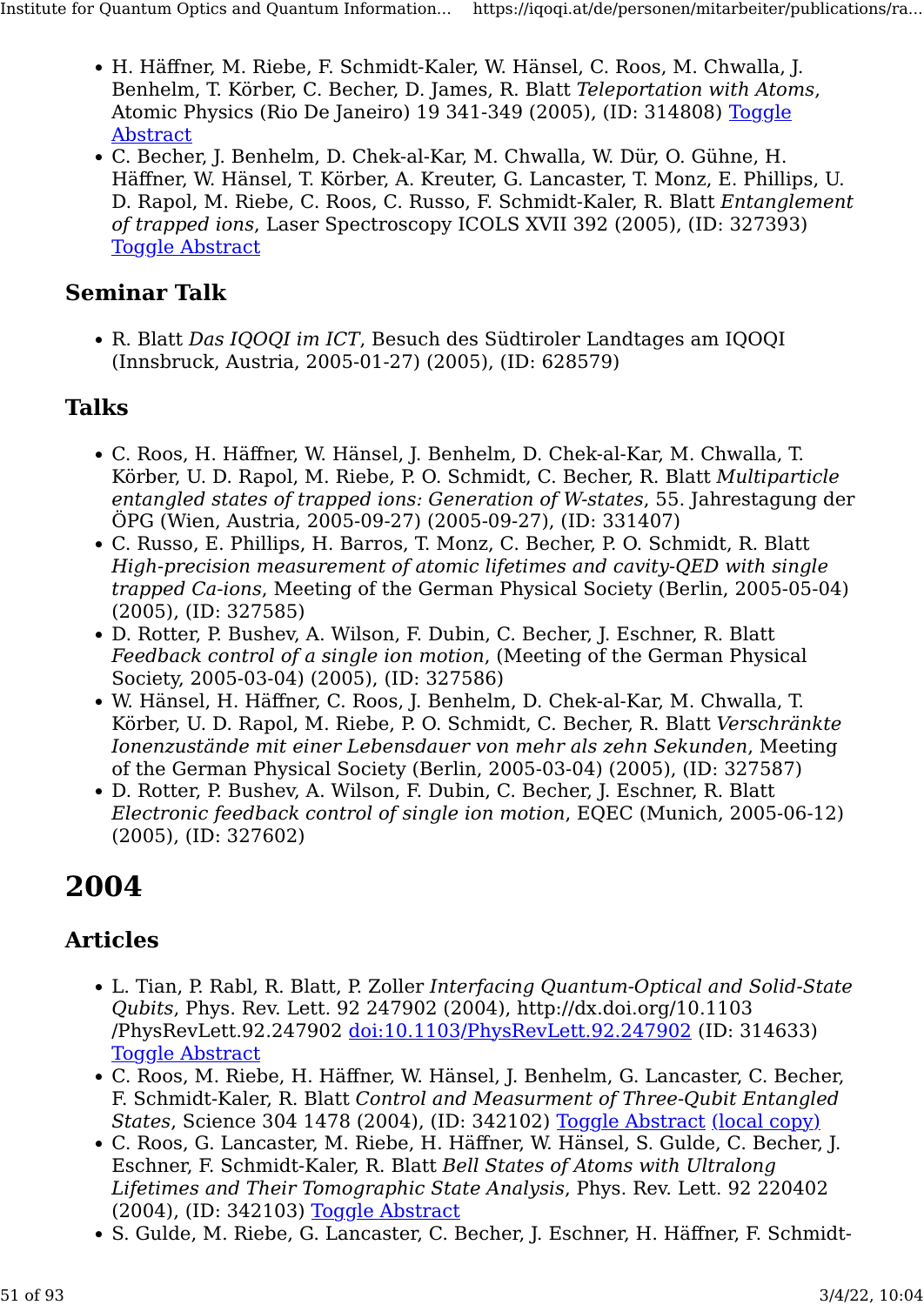Kaler, R. Blatt Quantized AC-Stark shifts and their use for multiparticle entanglement and quantum gates, 65 587 (2004), (ID: 342104)

- A. Kreuter, C. Becher, G. Lancaster, A. B. Mundt, C. Russo, H. Häffner, C. Roos, J. Eschner, F. Schmidt-Kaler, R. Blatt Spontaneous Emission Lifetime of a Single Trapped Ca+ Ion in a High Finesse Cavity, Phys. Rev. Lett. 92 203002 (2004), (ID: 342120)
- C. Maurer, C. Becher, C. Russo, J. Eschner, R. Blatt A single-photon source based on a single  $Ca+$  ion, New J. Phys. 6 94 (2004), (ID: 343914) [Toggle](https://iqoqi.at/de/personen/mitarbeiter/publications/rainer-blatt?format=raw#) [Abstract](https://iqoqi.at/de/personen/mitarbeiter/publications/rainer-blatt?format=raw#) [\(local copy\)](https://resource.iqoqi.at/reflib/343914.pdf)
- P. Bushev, M. A. Wilson, J. Eschner, C. Raab, F. Schmidt-Kaler, C. Becher, R. Blatt Forces between a Single Atom and Its Distant Mirror Image, Phys. Rev. Lett. 92 223602 (2004), (ID: 343934) [Toggle Abstract](https://iqoqi.at/de/personen/mitarbeiter/publications/rainer-blatt?format=raw#)
- R. Blatt, H. Häffner, C. Roos, C. Becher, F. Schmidt-Kaler Ion Trap Quantum Computing with Ca+ Ions, Quant. Inf. Proc. 3 1-5 (2004), (ID: 513993)
- M. Riebe, H. Häffner, C. Roos, W. Hänsel, J. Benhelm, G. Lancaster, T. Körber, C. Becher, F. Schmidt-Kaler, D. James, R. Blatt Deterministic quantum teleportation with atoms, Nature 429 734 (2004), (ID: 520666) [Toggle](https://iqoqi.at/de/personen/mitarbeiter/publications/rainer-blatt?format=raw#) [Abstract](https://iqoqi.at/de/personen/mitarbeiter/publications/rainer-blatt?format=raw#) [\(local copy\)](https://resource.iqoqi.at/reflib/520666.pdf)

#### Bookitem

• R. Blatt, H. Häffner, C. Roos, C. Becher, F. Schmidt-Kaler Quantum information processing in ion traps I, QUANTUM ENTANGLEMENT AND INFORMATION PROCESSING, SESSION LXXIX Summer School (Les Houches, 2003-00-00) 79 (2004), (ID: 353743) [Toggle Abstract](https://iqoqi.at/de/personen/mitarbeiter/publications/rainer-blatt?format=raw#)

#### **Colloquia**

- R. Blatt Quantum information processing with trapped Ca+ ions, JILA, Univ. of Colorado (Boulder, Co., USA, 2004-03-08) (2004), (ID: 627456)
- R. Blatt Quantum information processing with trapped Ca+ ions, Colloquium (Caltech, Pasadena, Ca., USA, 2004-03-02) (2004), (ID: 627457)
- R. Blatt Quantencomputer Traum und Realisierung, Colloquium (Universität Würzburg, Germany, 2004-02-02) (2004), (ID: 627458)

- H. Häffner, F. Schmidt-Kaler, W. Hänsel, C. Roos, M. Riebe, T. Deuschle, J. Benhelm, G. Lancaster, C. Becher, R. Blatt Quantum computation with trapped ions, The 2004 LATSIS Symposium (Lausanne, Switzerland, 2004-03-01) (2004), (ID: 620238)
- H. Häffner, M. Riebe, F. Schmidt-Kaler, W. Hänsel, C. Roos, J. Benhelm, T. Körber, G. Lancaster, C. Becher, R. Blatt Quantum computation with trapped ions - Teleportation with atoms, are the Di Vincenzo Criteria fulfilled in 2004?, Invited Talk (Osaka, Japan, 2004-08-05) (2004), (ID: 620244)
- H. Häffner, M. Riebe, F. Schmidt-Kaler, W. Hänsel, C. Roos, J. Benhelm, T. Körber, G. Lancaster, C. Becher, R. Blatt Teleportation with atoms, ICAP 2004 (Rio de Janeiro, Brazil, 2004-07-25) (2004), (ID: 620245)
- H. Häffner, M. Riebe, F. Schmidt-Kaler, W. Hänsel, C. Roos, J. Benhelm, T. Körber, G. Lancaster, C. Becher, R. Blatt Using entanglement as a resource for teleportation of atomic states, Entanglement, Information & Noise, Invited Talk (Krzyzowa, Poland, 2004-06-14) (2004), (ID: 620246)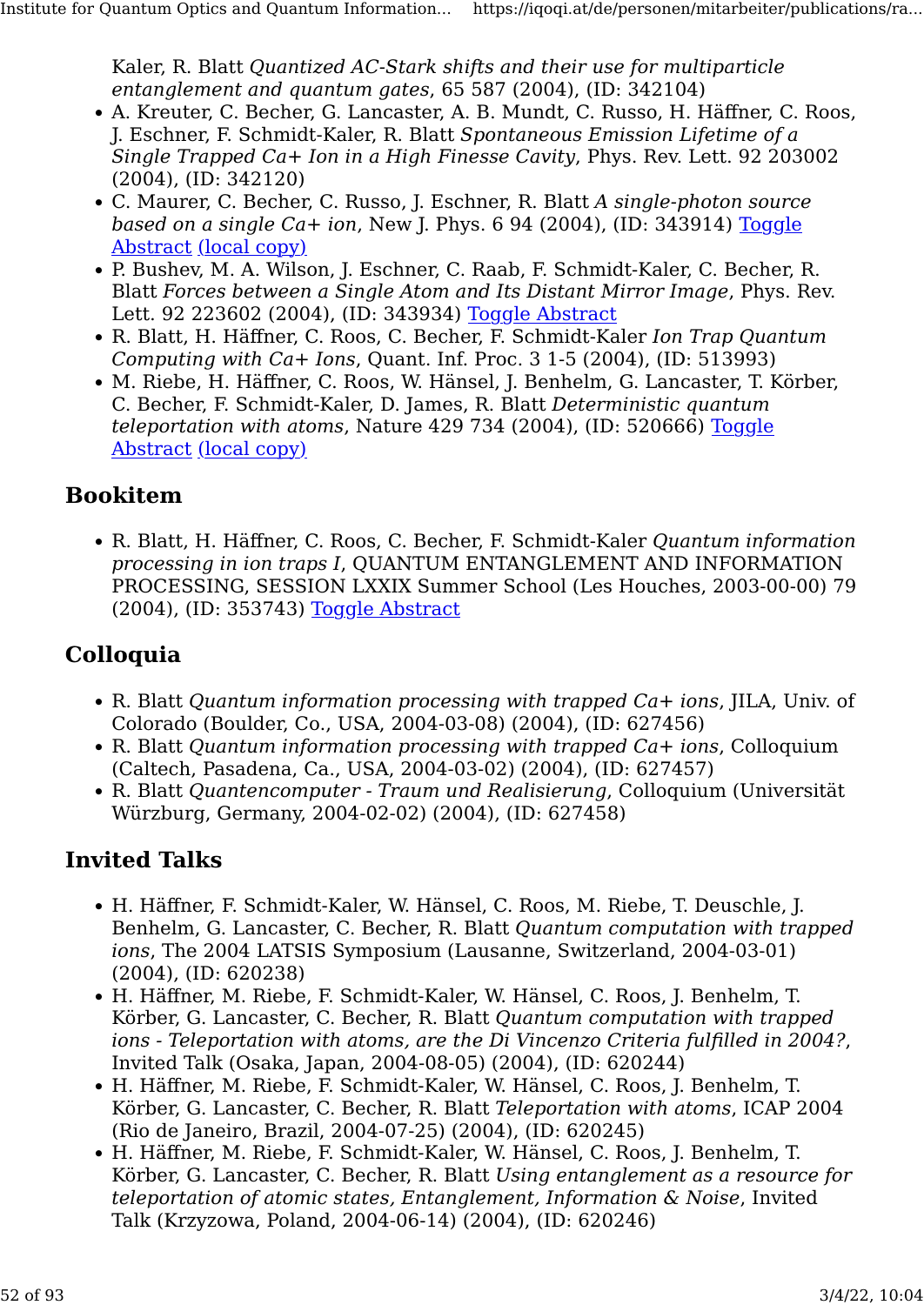- R. Blatt Nuts and Bolts of the Innsbruck Ion trap effort, Trapped Ion Quantum Computing Workshop (TIQC 2004) (Ann Arbor, USA, 2004-05-13) (2004), (ID: 620248)
- F. Schmidt-Kaler, H. Häffner, M. Riebe, T. Deuschle, J. Benhelm, G. Lancaster, C. Becher, W. Hänsel, C. Roos, R. Blatt Quantum gates and entanglement, International Quantum Electronics Conference (IQEC 2004) (San Francisco, Calif., USA, in: CLEO/IQEC and PhAST Technical Digest on CDROM (The Optical Society of America, Washington, DC, 2004), 2004-05-16) (2004), (ID: 620249)
- R. Blatt Quantencomputer Traum und Realisierung, in Verhandl. DPG (VI) 39, 7/27, 2004, (2004), (ID: 620607)

#### Posters

- L. Tian, P. Rabl, R. Blatt, P. Zoller Interfacing Quantum Optical and Solid State Qubits, Young Atomic Opticians Conference (YAO) (Innsbruck, Austria, 2004-03-00) (2004-03-00), (ID: 332769)
- M. Riebe, H. Häffner, C. Roos, W. Hänsel, T. Körber, M. Chwalla, J. Benhelm, F. Schmidt-Kaler, D. James, R. Blatt Quantum teleportation with atoms on demand, Trapped Ion Quantum Computing Workshop (TIQC 2004) (Ann Arbor, USA, 2004-05-13) (2004), (ID: 627357)
- W. Hänsel, C. Roos, M. Riebe, H. Häffner, J. Benhelm, G. Lancaster, T. Körber, C. Becher, F. Schmidt-Kaler, R. Blatt Control and measurement of three-qubit entangled states, Trapped Ion Quantum Computing Workshop (TIQC 2004) (Ann Arbor, USA, 2004-05-13) (2004), (ID: 627358)
- F. Schmidt-Kaler, H. Häffner, S. Gulde, M. Riebe, G. Lancaster, J. Eschner, C. Becher, R. Blatt Measure compensate, and use Stark shifts for ion-trap quantum computing, Trapped Ion Quantum Computing Workshop (TIQC 2004) (Ann Arbor, USA, 2004-05-13) (2004), (ID: 627359)
- J. Benhelm, T. Körber, R. Blatt, C. Roos, H. Häffner, W. Hänsel, C. Becher, F. Schmidt-Kaler Investigating a new qubit candidate: 43Ca+, Trapped Ion Quantum Computing Workshop (TIQC 2004) (Ann Arbor, USA, 2004-05-13) (2004), (ID: 627360)
- P. Bushev, A. Wilson, D. Rotter, C. Becher, F. Schmidt-Kaler, C. Raab, U. Dorner, J. Eschner, R. Blatt Level shifts and forces on a single ion induced by a distant mirror, Trapped Ion Quantum Computing Workshop (TIQC 2004) (Ann Arbor, USA, 2004-05-13) (2004), (ID: 627361)
- C. Roos, M. Chwalla, M. Riebe, J. Benhelm, W. Hänsel, H. Häffner, T. Körber, C. Becher, F. Schmidt-Kaler, R. Blatt Precision spectroscopy with entangled states, Trapped Ion Quantum Computing Workshop (TIQC 2004) (Ann Arbor, USA, 2004-05-13) (2004), (ID: 627362)
- C. Becher, A. Kreuter, G. Lancaster, A. B. Mundt, C. Russo, H. Häffner, W. Hänsel, C. Roos, J. Eschner, F. Schmidt-Kaler, R. Blatt Spontaneous emission of a single Ca+ ion in a high finesse optical cavity, Trapped Ion Quantum Computing Workshop (TIQC 2004) (Ann Arbor, USA, 2004-05-13) (2004), (ID: 627363)

#### Talks

• C. Becher, C. Maurer, C. Russo, C. Roos, J. Eschner, F. Schmidt-Kaler, R. Blatt A single photon source based on a single Ca+ ion, International Quantum Electronics Conference (IQEC 2004) (San Francisco, Calif., USA, in: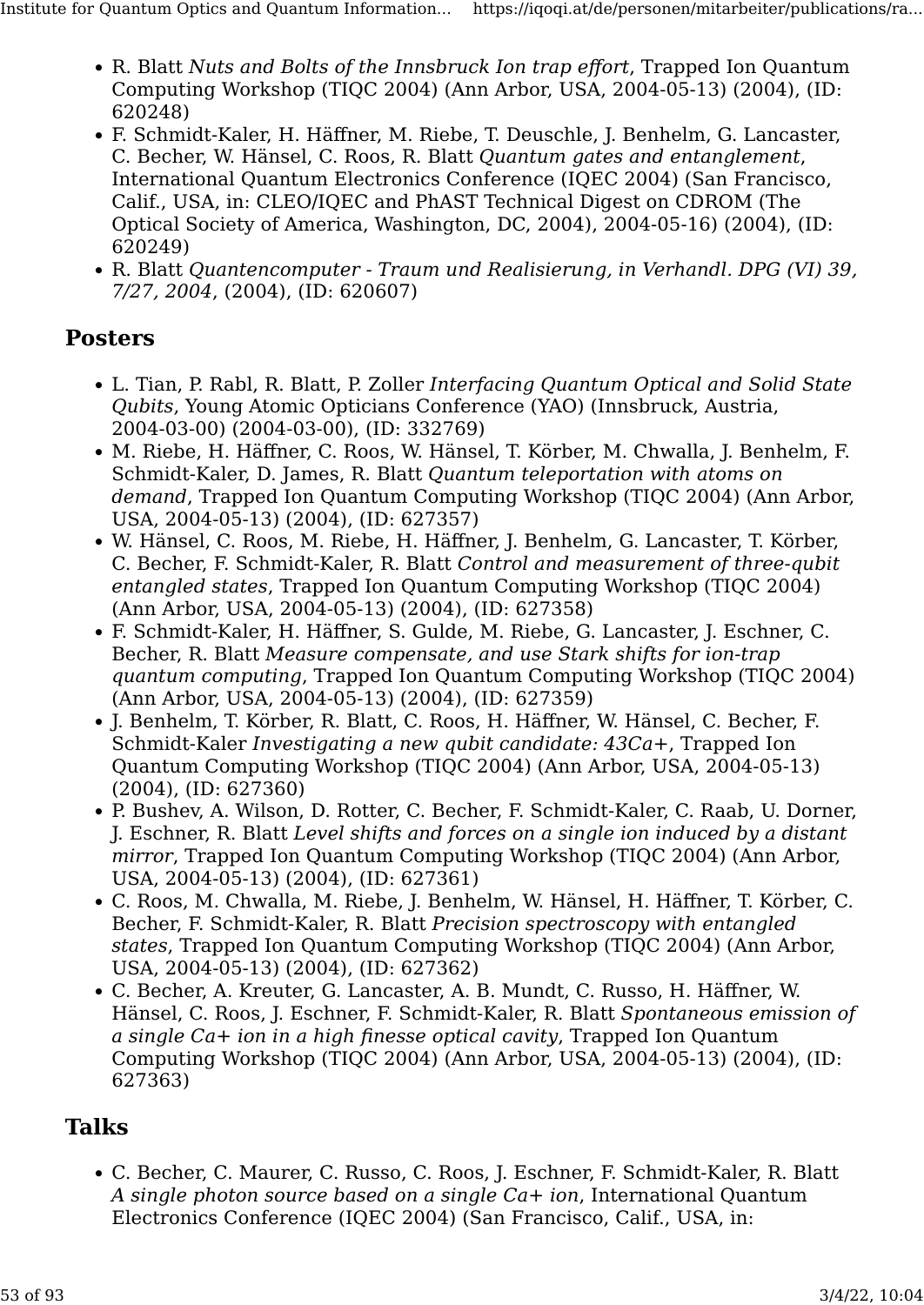CLEO/IQEC and PhAST Technical Digest on CDROM (The Optical Society of America, Washington, DC, 2004), 2004-05-16) (2004), (ID: 620588)

- P. Bushev, A. Wilson, J. Eschner, C. Becher, F. Schmidt-Kaler, R. Blatt Single atom capturing effect by a single distant mirror, International Quantum Electronics Conference (IQEC 2004) (San Francisco, Calif., USA, in: CLEO/IQEC and PhAST Technical Digest on CDROM (The Optical Society of America, Washington, DC, 2004), 2004-05-16) (2004), (ID: 620589)
- W. Hänsel, M. Bacher, H. Häffner, C. Roos, M. Riebe, C. Becher, F. Schmidt-Kaler, R. Blatt Korrektur von Adressierungsfehlern in einer linearen Ionenfalle, in Verhandl. DPG (VI), vol. 39, 7/2004, Postdeadline Papers, (2004), (ID: 620590)
- M. Chwalla, J. Benhelm, M. Riebe, H. Häffner, W. Hänsel, C. Roos, F. Schmidt-Kaler, R. Blatt Optischer Frequenzstandard mit 40Ca+ Ionen, in Verhandl. DPG (VI), 39, 7/159, 2004, (2004), (ID: 620592)
- P. Bushev, A. Wilson, J. Eschner, R. Blatt Single atom capturing effect from a single distant mirror, in Verhandl. DPG (VI) 39, 7/151, 2004, (2004), (ID: 620593)
- A. Kreuter, C. Becher, G. Lancaster, C. Russo, F. Schmidt-Kaler, R. Blatt Lebensdauer des metastabilen D5/2 Niveaus eines 40Ca+ Ions bei Ankopplung an das Vakuumfeld in einem Resonator, in Verhandl. DPG (VI) 39, 7/151, 2004, (2004), (ID: 620594)
- W. Hänsel, C. Roos, H. Häffner, G. Lancaster, M. Riebe, S. Gulde, C. Becher, F. Schmidt-Kaler, R. Blatt Quantenzustandstomographie in einer linearen Ionenfalle. in Verhandl. DPG (VI) 39, 7/148, 2004, (2004), (ID: 620609)
- M. Riebe, H. Häffner, C. Roos, W. Hänsel, M. Chwalla, J. Benhelm, F. Schmidt-Kaler, D. James, R. Blatt Teleportation von Quanteninformation mit massiven Teilchen, in Verhandl. DPG (VI) 39, 7/148, 2004, (2004), (ID: 620611)
- H. Häffner, M. Riebe, C. Roos, W. Hänsel, M. Chwalla, J. Benhelm, F. Schmidt-Kaler, R. Blatt Experimenteller Vergleich von Drei-Teilchen-Verschränkungen: W und GHZ-Zustände, in Verhandl. DPG (VI) 39, 7/148, 2004, (2004), (ID: 620614)
- C. Maurer, C. Becher, C. Russo, C. Roos, J. Eschner, F. Schmidt-Kaler, R. Blatt Einzelne Photonen von einem Ca+-Ion in einem Hochgüte-Resonator, in Verhandl. DPG (VI) 39, 7/144, 2004, (2004), (ID: 620616)
- P. Bushev, A. Wilson, J. Eschner, R. Blatt Real-time measurement of a single ion trajectory, in Verhandl. DPG (VI) 39, 7/113, 2004, (2004), (ID: 620617)

# 2003

#### Articles

- F. Schmidt-Kaler, H. Häffner, S. Gulde, M. Riebe, G. Lancaster, T. Deuschle, C. Becher, W. Hänsel, J. Eschner, C. Roos, R. Blatt How to realize a universal quantum gate with trapped ions, Appl. Phys. B Las. Opt. 77 789 (2003), http://dx.doi.org/10.1007/s00340-003-1346-9 [doi:10.1007/s00340-003-1346-9](http://dx.doi.org/10.1007/s00340-003-1346-9) (ID: 342105) [Toggle Abstract](https://iqoqi.at/de/personen/mitarbeiter/publications/rainer-blatt?format=raw#)
- G. Lancaster, H. Häffner, M. A. Wilson, C. Becher, J. Eschner, F. Schmidt-Kaler, R. Blatt Doppler cooling a single Ca+ ion with a violet extended-cavity diode laser, Appl. Phys. B Las. Opt. 76 805 (2003), (ID: 342107) [Toggle Abstract](https://iqoqi.at/de/personen/mitarbeiter/publications/rainer-blatt?format=raw#)
- H. Häffner, S. Gulde, M. Riebe, G. Lancaster, C. Becher, J. Eschner, F. Schmidt-Kaler, R. Blatt Precision measurement and compensation of optical Stark shifts for an ion-trap quantum processor, Phys. Rev. Lett. 90 143602 (2003),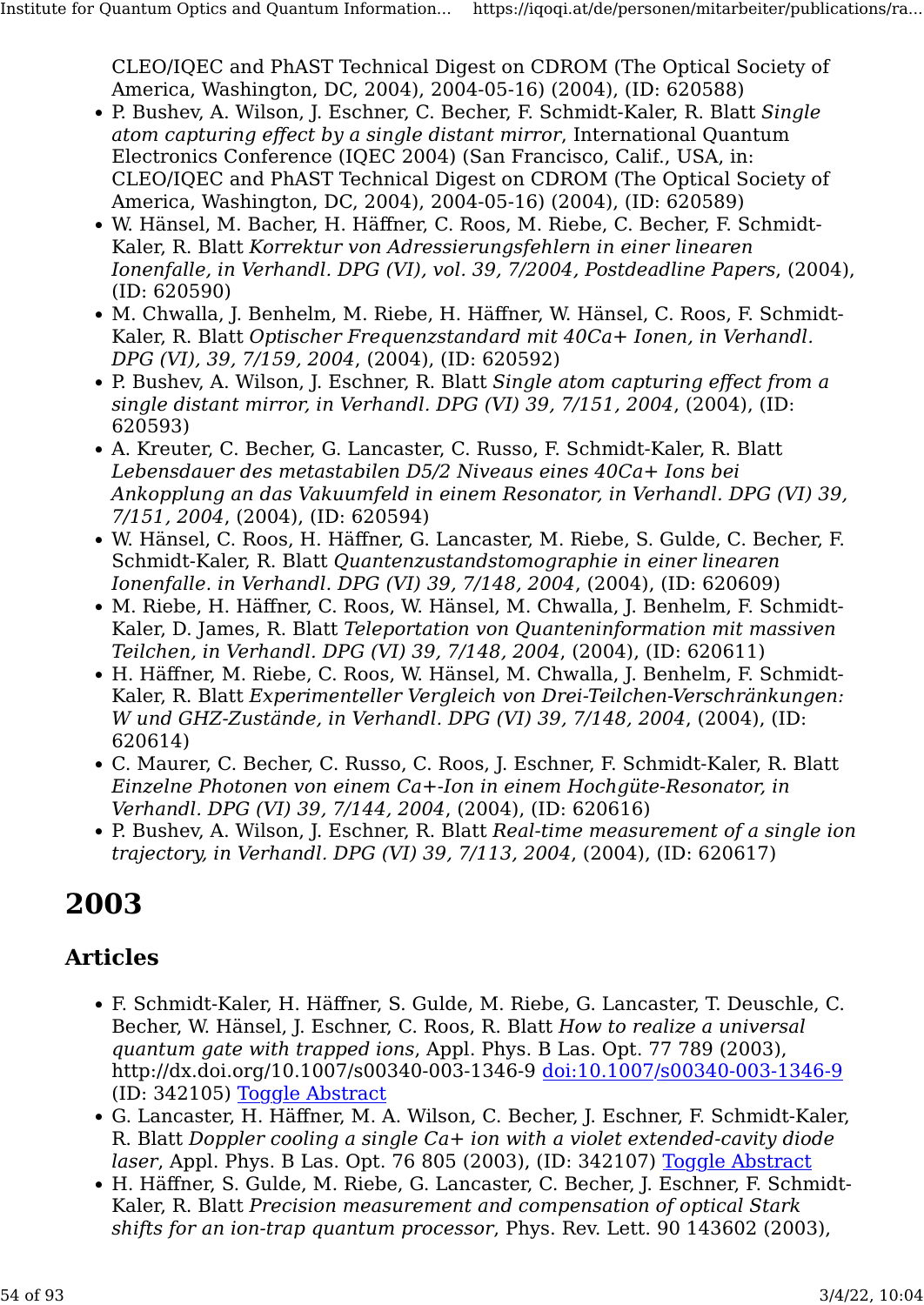(ID: 342109)

- F. Schmidt-Kaler, H. Häffner, M. Riebe, S. Gulde, G. Lancaster, T. Deuschle, C. Becher, C. Roos, J. Eschner, R. Blatt Realization of the Cirac-Zoller controlled-NOT quantum gate, Nature 422 408 (2003), (ID: 342111) [Toggle Abstract](https://iqoqi.at/de/personen/mitarbeiter/publications/rainer-blatt?format=raw#)
- S. Gulde, M. Riebe, G. Lancaster, C. Becher, J. Eschner, H. Häffner, F. Schmidt-Kaler, I. L. Chuang, R. Blatt Implementing the Deutsch-Jozsa algorithm on an ion-trap quantum computer, Nature 421 48-50 (2003), (ID: 342116) [Toggle](https://iqoqi.at/de/personen/mitarbeiter/publications/rainer-blatt?format=raw#) [Abstract](https://iqoqi.at/de/personen/mitarbeiter/publications/rainer-blatt?format=raw#)
- F. Schmidt-Kaler, S. Gulde, M. Riebe, T. Deuschle, A. Kreuter, G. Lancaster, C. Becher, J. Eschner, H. Häffner, R. Blatt Coherence of qubits based on single Ca+ ions, J. Phys. B: At. Mol. Opt. Phys. 36 623-636 (2003), (ID: 342123)
- M. A. Wilson, P. Bushev, J. Eschner, F. Schmidt-Kaler, C. Becher, R. Blatt, U. Dorner Vacuum-field level shifts in a single trapped ion mediated by a single distant mirror, Phys. Rev. Lett. 91 213602 (2003), (ID: 343935) [Toggle](https://iqoqi.at/de/personen/mitarbeiter/publications/rainer-blatt?format=raw#) [Abstract](https://iqoqi.at/de/personen/mitarbeiter/publications/rainer-blatt?format=raw#)
- J. Eschner, G. Morigi, F. Schmidt-Kaler, R. Blatt Laser cooling of trapped ions, J. Opt. Soc. Am. B 20 1003 (2003), (ID: 343940) [Toggle Abstract](https://iqoqi.at/de/personen/mitarbeiter/publications/rainer-blatt?format=raw#)
- D. Leibfried, R. Blatt, C. Monroe, D. Wineland Quantum dynamics of single trapped ions, Rev. Mod. Phys. 75 281 (2003), (ID: 343943) [Toggle Abstract](https://iqoqi.at/de/personen/mitarbeiter/publications/rainer-blatt?format=raw#)
- A. B. Mundt, A. Kreuter, C. Russo, C. Becher, D. Leibfried, J. Eschner, F. Schmidt-Kaler, R. Blatt Coherent coupling of a single Ca+ ion to a high-finesse optical cavity, Appl. Phys. B Las. Opt. 76 117-124 (2003), (ID: 343950) [Toggle](https://iqoqi.at/de/personen/mitarbeiter/publications/rainer-blatt?format=raw#) **[Abstract](https://iqoqi.at/de/personen/mitarbeiter/publications/rainer-blatt?format=raw#)**
- S. Gulde, H. Häffner, M. Riebe, G. Lancaster, C. Becher, J. Eschner, F. Schmidt-Kaler, I. L. Chuang, R. Blatt Quantum information Processing with Trapped Ca+ ions, Phil. Trans. R. Soc. Lond. A 361 1-12 (2003), (ID: 619585)
- J. Eschner, C. Raab, A. B. Mundt, A. Kreuter, C. Becher, F. Schmidt-Kaler, R. Blatt Single trapped ions interacting with low- und high-finesse optical cavities, Fortschr. Phys. 51 359-368 (2003), (ID: 619586)

#### Colloquia

- R. Blatt Quantum computer dream and realization, Colloquium (TU Graz, Austria, 2003-11-25) (2003), (ID: 627459)
- R. Blatt Quantum computer dream and realization, Colloquium (Max-Planck-Institut für die Physik komplexer Systeme, Dresden, Germany, 2003-10-27) (2003), (ID: 627460)
- R. Blatt Quantum computer dream and realization, Colloquium (CSIRO, Sydney, Australia, 2003-07-31) (2003), (ID: 627463)
- R. Blatt Quantum computer dream and realization, Colloquium (IBM Rüschlikon, Switzerland, 2003-05-27) (2003), (ID: 627465)
- R. Blatt Quantencomputer Traum und Realisierung, Colloquium (Universität Heidelberg, Germany, 2003-05-16) (2003), (ID: 627466)

- R. Blatt Quantum computation with trapped ions, Conference on Quantum Information Processing (Kyoto, Japan, 2003-11-05) (2003), (ID: 620250)
- R. Blatt Realization of the Cirac-Zoller CNOT gate, Quantum Information Conference, Tokyo University (Tokyo, Japan, 2003-11-01) (2003), (ID: 620251)
- R. Blatt Quantum information processing with trapped Ca+ ions, ESF Quantum Optics Conference (Granada, Spain, 2003-10-30) (2003), (ID: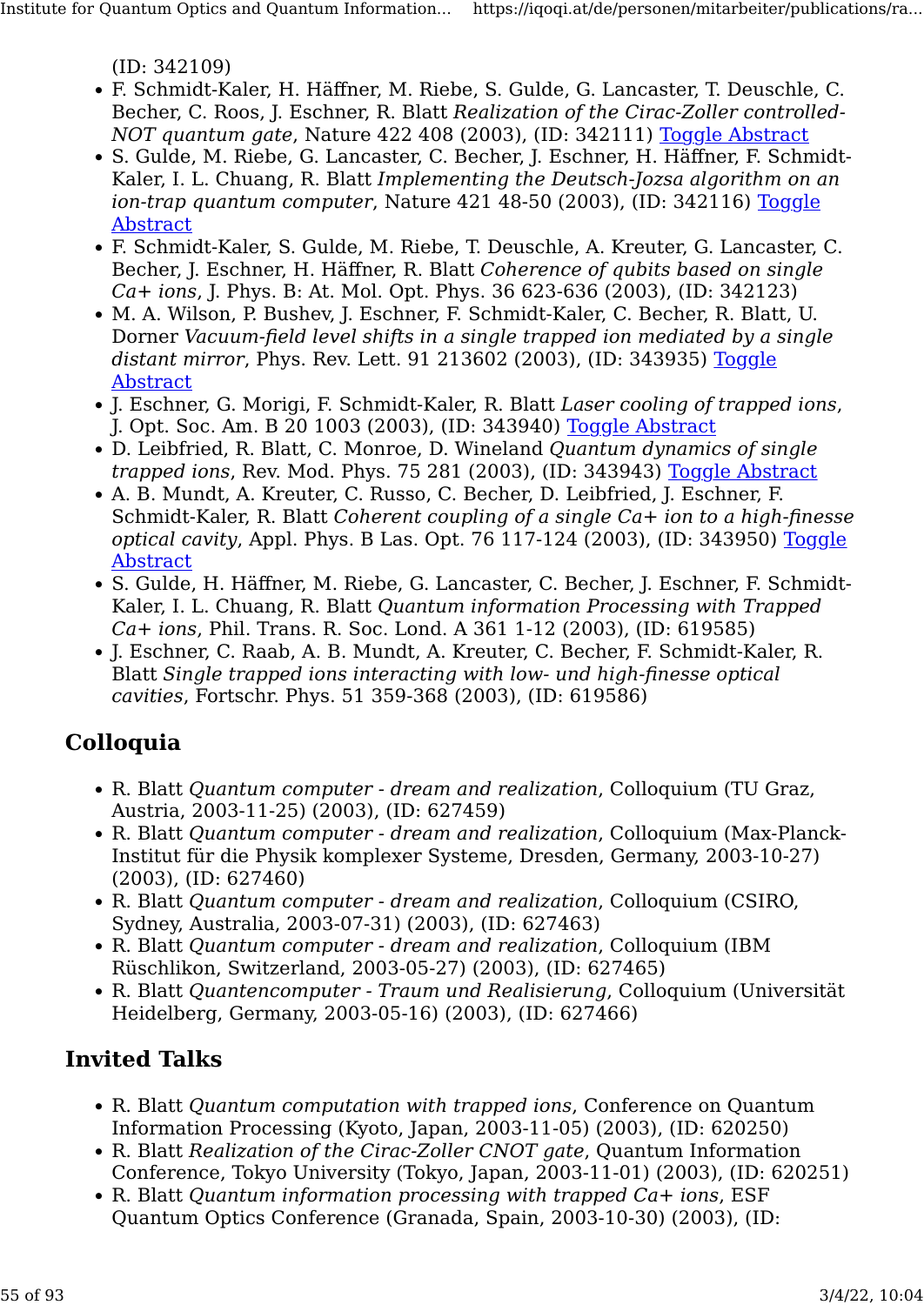620252)

- R. Blatt Quantum information processing with trapped Ca+ ions, Conference on Quantum Information, Waseda University (Tokyo, Japan, 2003-09-28) (2003), (ID: 620253)
- F. Schmidt-Kaler, H. Häffner, M. Riebe, S. Gulde, G. Lancaster, T. Deuschle, C. Becher, C. Roos, J. Eschner, R. Blatt Realisation of the Cirac-Zoller controlled-NOT quantum gate, European Quantum Electronics Conference (EQEC) (Munich, Germany, in: Europhysics Conference Abstracts Vo. 27E El1-1-MON, 2003-06-22) (2003), (ID: 620254)
- C. Becher, A. Kreuter, A. B. Mundt, C. Russo, H. Häffner, C. Roos, J. Eschner, F. Schmidt-Kaler, R. Blatt Coherent coupling and modified spontaneous emission of a single ion in a high finesse optical cavity, Meeting of the American Physical Society Division of Atomic, Molecular and Optical Physics (DAMOP) (Boulder, USA, 2003-05-20) (2003), (ID: 620255)
- R. Blatt Quantum information processing with trapped ions, Gordon Conference on Quantum Information Processing (Ventura, Ca., USA, 2003-03-23) (2003), (ID: 620256)
- R. Blatt Coherent Control and Quantum Information, Gordon Conference on Coherent Control (Tilton, Massachusetts, USA, 2003-08-06) (2003), (ID: 620398)
- R. Blatt Quantencomputer Traum und Realisierung, IT Forum Innsbruck (Innsbruck, Austria, 2003-06-30) (2003), (ID: 620399)
- R. Blatt Quantum information processing with trapped Ca+ ions, Gordon Research Conference on Quantum Information (Ventura, Ca., USA, 2003-03-26) (2003), (ID: 620400)
- R. Blatt Quantencomputer Traum und Realisierung, Innovationsforum Innsbruck (Innsbruck, Austria, 2003-03-14) (2003), (ID: 620401)
- R. Blatt Quantum information processing, PASI Summer School (Buzios, Brazil, 2003-12-01) (2003), (ID: 628329) [Toggle Abstract](https://iqoqi.at/de/personen/mitarbeiter/publications/rainer-blatt?format=raw#)
- R. Blatt Molecular Electronics, Bad Honnef Summer School (Bad Honnef, Germany, 2003-09-16) (2003), (ID: 628330) [Toggle Abstract](https://iqoqi.at/de/personen/mitarbeiter/publications/rainer-blatt?format=raw#)
- R. Blatt Quantum information processing, Les Houches Summer School (Les Houches, France, 2003-07-01) (2003), (ID: 628331) [Toggle Abstract](https://iqoqi.at/de/personen/mitarbeiter/publications/rainer-blatt?format=raw#)

#### Posters

- A. Wilson, P. Bouchev, J. Eschner, C. Becher, F. Schmidt-Kaler, R. Blatt Vacuumfield level shifts in a single atom mediated by a single distant mirror, 4th European Quantum Information and Computation (QIPC) Workshop (Oxford, UK, 2003-07-13) (2003), (ID: 620632)
- H. Crepaz, M. Schulz, M. Chwalla, R. Blatt Mesoskopische, stark lokalisierende Dipolfallen für Rb-Atome, in Verhandl. DPG (VI) 38, 6/138, 2003, (2003), (ID: 620911)
- T. Deuschle, F. Splatt, H. Häffner, R. Blatt, F. Schmidt-Kaler Entwicklung einer miniaturisierten, segmentierten, linearen Paulfalle, in Verhandl. DPG (VI) 38, 6/151, 2003, (2003), (ID: 620912)

#### Proceeding

• S. Gulde, H. Häffner, M. Riebe, G. Lancaster, A. B. Mundt, A. Kreuter, C. Russo, C. Becher, J. Eschner, F. Schmidt-Kaler, I. L. Chuang, R. Blatt Quantum information processing and cavity QED experiments with trapped  $Ca+$  ions,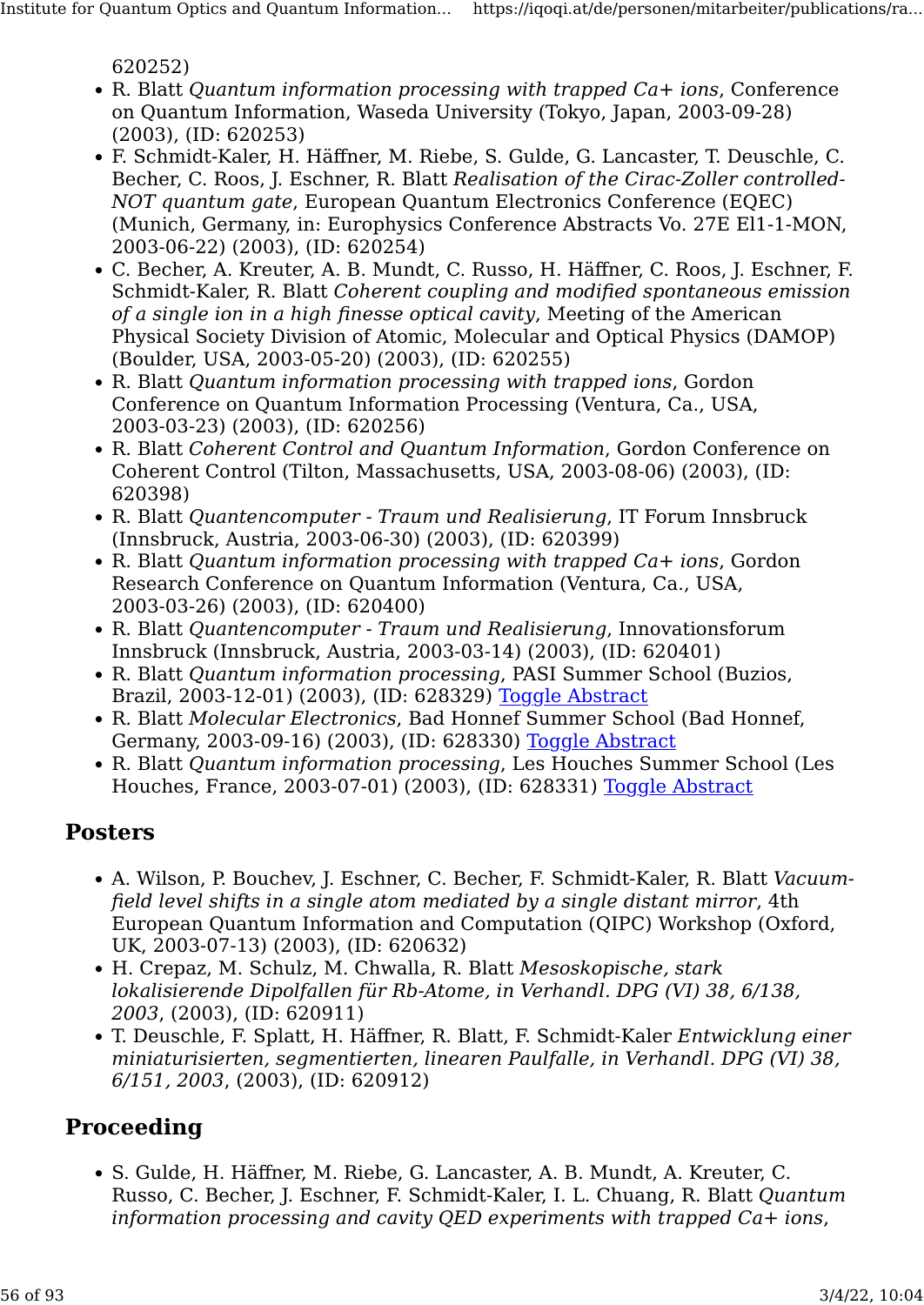Atomic Physics 18 253-302 (2003), (ID: 628427)

#### Seminar Talks

- R. Blatt Quantencomputer Traum und Realisierung, talk at the Naturw. Klasse, Austrian Academy of Science (ÖAW) (Vienna, Austria, 2003-10-09) (2003), (ID: 627462)
- R. Blatt Quantum computer dream and realization, public evening lecture, Science Museum (Canberra, Australia, 2003-07-28) (2003), (ID: 627464)
- R. Blatt Ion trap madness at Innsbruck, some quantum information processing with trapped  $Ca+$  ions, and some mad experiments with  $Ba+$ , Seminar Talk (NIST Boulder, Co., USA, 2003-02-04) (2003), (ID: 627467)

#### Talks

- W. Hänsel, C. Roos, G. Lancaster, M. Riebe, H. Häffner, S. Gulde, C. Becher, J. Eschner, F. Schmidt-Kaler, R. Blatt Erzeugung und Analyse verschränkter Mehr-Teilchen Zustände mit 40Ca-Ionen, Beitrag zur 53. Jahrestagung der ÖPG (Salzburg, Austria, S. 89, 2003-02-01) (2003), (ID: 620621)
- M. Chwalla, M. Riebe, S. Gulde, T. Deuschle, G. Lancaster, H. Häffner, C. Becher, C. Roos, J. Eschner, F. Schmidt-Kaler, R. Blatt Optischer Frequenzstandards mit 40Ca-Ionen, Beitrag zur 53. Jahrestagung der ÖPG (Salzburg, Austria, S. 88, 2003-02-01) (2003), (ID: 620624)
- A. Kreuter, A. B. Mundt, C. Becher, C. Russo, J. Eschner, C. Roos, F. Schmidt-Kaler, R. Blatt Kopplung eines einzelnen Ca+ Ions an das Vakuumfeld eines Resonators hoher Güte, Beitrag zur 53. Jahrestagung der ÖPG (Salzburg, Austria, S. 87, 2003-02-01) (2003), (ID: 620627)
- P. Bushev, A. Wilson, J. Eschner, F. Schmidt-Kaler, R. Blatt Vacuum field trapping effect on a single atom, Beitrag zur 53. Jahrestagung der ÖPG (Salzburg, Austria, S. 86, 2003-02-01) (2003), (ID: 620629)
- C. Becher, A. Kreuter, A. B. Mundt, C. Russo, C. Maurer, C. Roos, J. Eschner, F. Schmidt-Kaler, R. Blatt Coherent coupling and modified spontaneous emission of a single ion in a high finesse optical cavity, 4th European Quantum Information and Computation (QIPC) Workshop (Oxford, UK, 2003-07-13) (2003), (ID: 620630)
- C. Roos, H. Häffner, W. Hänsel, G. Lancaster, M. Riebe, S. Gulde, C. Becher, J. Eschner, F. Schmidt-Kaler, R. Blatt Experimental preparation and analysis of two-ion entangled states, 4th European Quantum Information and Computation (QIPC) Workshop (Oxford, UK, 2003-07-13) (2003), (ID: 620631)
- C. Becher, A. Kreuter, A. B. Mundt, C. Russo, H. Häffner, C. Roos, J. Eschner, F. Schmidt-Kaler, R. Blatt Coherent Coupling of a single Ca+ ion to a high finesse optical cavity Field, European Quantum Electronics Conference (EQEC) 2003 (Munich, Germany, in: Europhysics Conference Abstracts Vo. 27E EH1-2-WED, 2003-06-22) (2003), (ID: 620633)
- G. Lancaster, S. Gulde, M. Riebe, C. Becher, H. Häffner, J. Eschner, F. Schmidt-Kaler, R. Blatt, I. L. Chuang Implementation of the Deutsch-Josza algorithm on an ion trap quantum computer, European Quantum Electronics Conference (EQEC) 2003 (Munich, Germany, in: Europhysics Conference Abstracts Vo. 27E El1-5-MON, 2003-06-22) (2003), (ID: 620864)
- H. Häffner, S. Gulde, M. Riebe, G. Lancaster, C. Becher, J. Eschner, F. Schmidt-Kaler, R. Blatt Precision AC-Stark measurement and a novel type of quantum Gate, European Quantum Electronics Conference (EQEC) 2003 (Munich,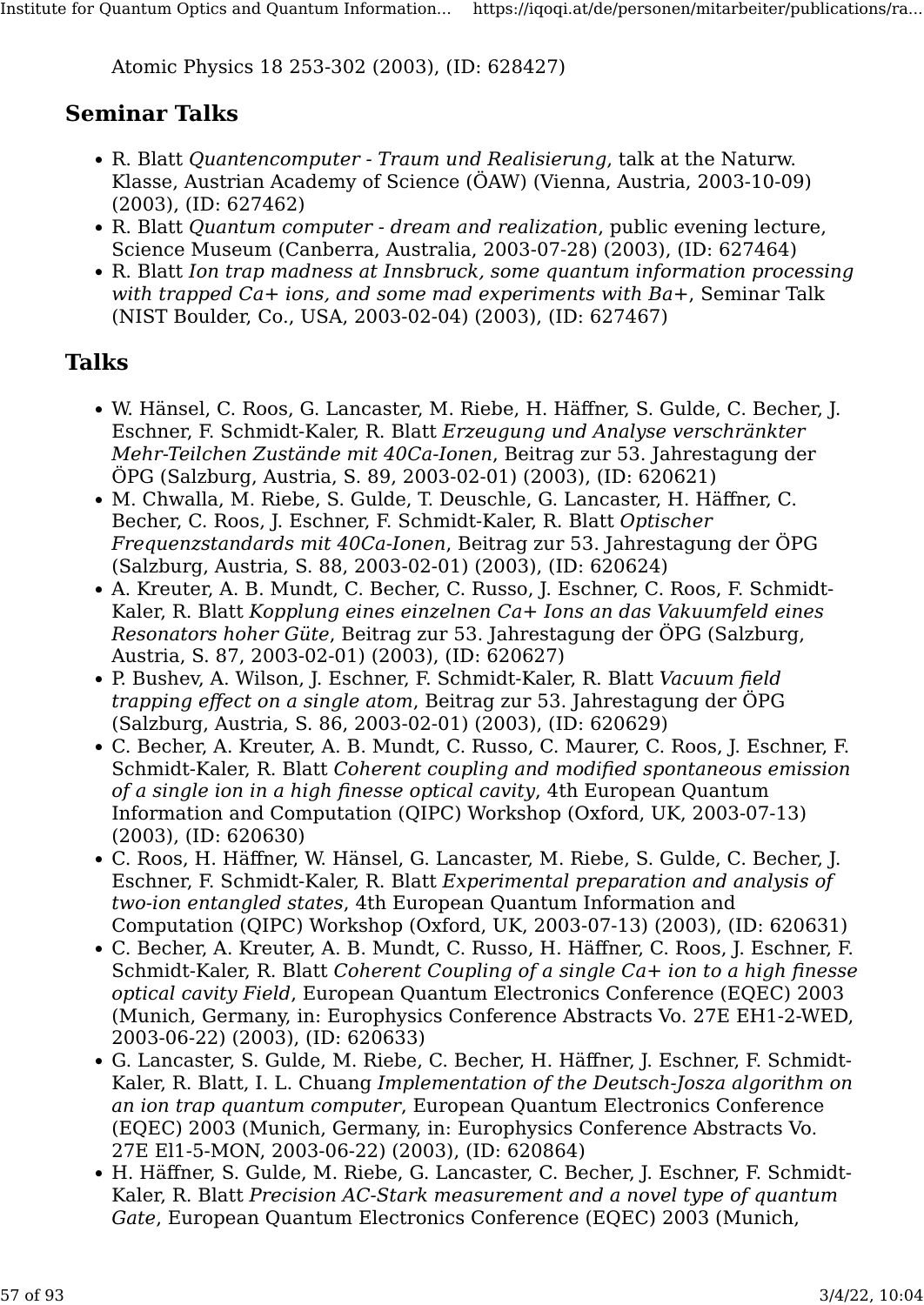Germany, in: Europhysics Conference Abstracts Vo. 27E EI2-5-MON, 2003-06-22) (2003), (ID: 620868)

- A. Wilson, P. Bouchev, J. Eschner, C. Becher, F. Schmidt-Kaler, R. Blatt Vacuumfield level shifts in a single atom mediated by a single distant mirror, European Quantum Electronics Conference (EQEC) 2003 (Munich, Germany, in: Europhysics Conference Abstracts Vo. 27E EH3-3-THU, 2003-06-22) (2003), (ID: 620869)
- A. Kreuter, A. B. Mundt, C. Becher, C. Russo, J. Eschner, F. Schmidt-Kaler, R. Blatt Cavity enhanced spontaneous emission of a single ion, Obergurgl meeting on quantum optics (Obergurgl, Ötztal, Austria, 2003-02-23) (2003), (ID: 620899)
- F. Schmidt-Kaler, H. Häffner, M. Riebe, S. Gulde, G. Lancaster, T. Deuschle, C. Becher, C. Roos, J. Eschner, R. Blatt Quanten-Informationsverarbeitung mit linearen Ionenkristallen und die Realisierung eines universellen zwei-Quantenbit Gatters, in Verhandl. DPG (VI) 38, 6/118, 2003, (2003), (ID: 620901)
- C. Becher, A. Kreuter, A. B. Mundt, C. Russo, H. Häffner, C. Roos, J. Eschner, F. Schmidt-Kaler, R. Blatt Kohärente Kopplung eines einzelnen Ca+-Ions an eine Hochfinesse-Resonatormode, in Verhandl. DPG (VI) 38, 6/125, 2003, (2003), (ID: 620902)
- J. Eschner, A. Wilson, P. Bouchev, F. Schmidt-Kaler, C. Becher, R. Blatt Vacuumfield level shifts in a single atom mediated by a single distant mirror, in Verhandl. DPG (VI) 38, 6/127, 2003, (2003), (ID: 620904)
- G. Lancaster, S. Gulde, M. Riebe, C. Becher, J. Eschner, H. Häffner, F. Schmidt-Kaler, I. L. Chuang, R. Blatt Implementation of the Deutsch-Josza algorithm on an ion trap quantum computer, in Verhandl. DPG (VI) 38, 6/130, 2003, (2003), (ID: 620907)
- M. Riebe, S. Gulde, G. Lancaster, C. Becher, J. Eschner, H. Häffner, F. Schmidt-Kaler, R. Blatt Quantized Stark-shifts and implementation of a novel type of quantum gate, in Verhandl. DPG (VI) 38, 6/130, 2003, (2003), (ID: 620910)
- C. Roos, R. Blatt, J. Eschner, F. Schmidt-Kaler, H. Häffner, C. Becher Quanteninformationsverarbeitung mit Ca+-Ionen, in Verhandl. DPG (VI) 38, 6/151, 2003, (2003), (ID: 620913)

# 2002

## Articles

- A. B. Mundt, A. Kreuter, C. Becher, D. Leibfried, J. Eschner, F. Schmidt-Kaler, R. Blatt Coupling a single atomic quantum bit to a high finesse optical cavity, Phys. Rev. Lett. 89 103001 (2002), (ID: 343952) [Toggle Abstract](https://iqoqi.at/de/personen/mitarbeiter/publications/rainer-blatt?format=raw#)
- H. Rohde, J. Eschner, F. Schmidt-Kaler, R. Blatt Optical decay from a Fabry-Perot cavity faster than the decay time, J. Opt. Soc. Am. B 19 1425-1429 (2002), (ID: 343970) [Toggle Abstract](https://iqoqi.at/de/personen/mitarbeiter/publications/rainer-blatt?format=raw#)

# Colloquia

- R. Blatt Quantum information processing with trapped Ca+ ions, Colloquium (NIST Gaithersburg, 2002-08-28) (2002), (ID: 627468)
- R. Blatt Quantencomputer Traum und Realisierung, Colloquium (Universität Kassel, Germany, 2002-07-03) (2002), (ID: 627469)
- R. Blatt Single atoms interfering with their mirror images, Colloquium (ENS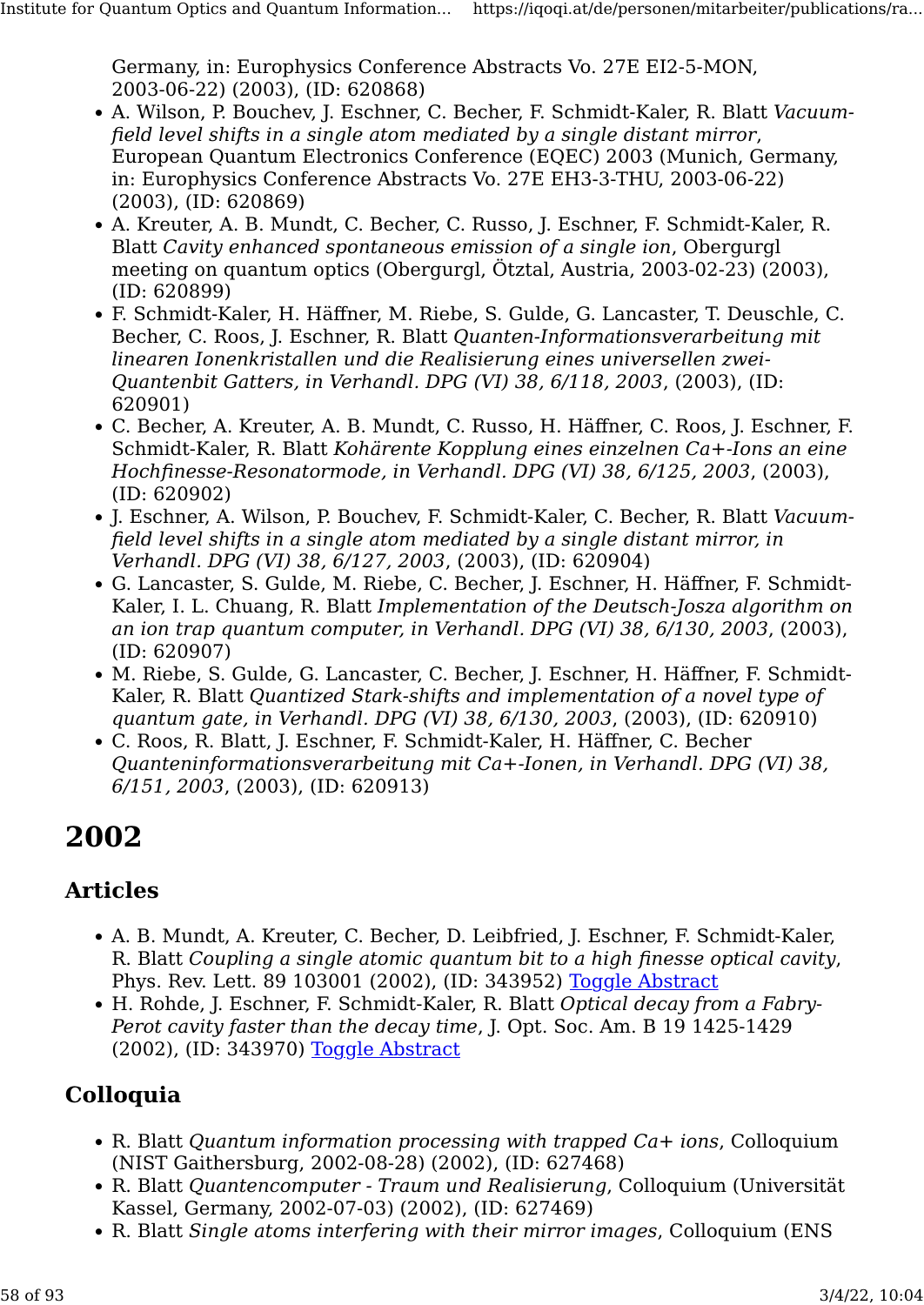Paris, France, 2002-06-03) (2002), (ID: 627470)

- R. Blatt Towards Quantum Computation with Trapped Ions, Colloquium (Université de Marseille, France, 2002-05-16) (2002), (ID: 627471)
- R. Blatt Quantencomputer Traum und Realisierung, Colloquium (Universität Hannover, Germany, 2002-04-09) (2002), (ID: 627472)
- R. Blatt Towards Quantum Computation with Trapped Ions, Colloquium (Kansai Advanced Research Center, Communications Research Laboratory, Kobe, Japan, 2002-03-18) (2002), (ID: 627473)
- R. Blatt Towards Quantum Computation with Trapped Ions, Colloquium (University College Dublin, Ireland, 2002-02-07) (2002), (ID: 627475)
- R. Blatt Towards Quantum Computation with Trapped Ions, Colloquium (Queen's University Belfast, Ireland, 2002-02-06) (2002), (ID: 627476)
- R. Blatt Towards Quantum Computation with Trapped Ions, Colloquium (University of Cork, Ireland, 2002-02-04) (2002), (ID: 627477)
- R. Blatt Quantum Optics and Precision Measurements using Trapped Ions, Colloquium (BIPM, Paris, France, 2002-02-20) (2002), (ID: 627478)
- R. Blatt Towards Quantum Computation with Trapped Ions, Colloquium (Collége de France, Paris, France, 2002-02-19) (2002), (ID: 627479)

- R. Blatt Quantum information processing with trapped ions, Workshop on "Sicherheit in der Informatik" (Munich, Germany, 2002-11-27) (2002), (ID: 620257)
- R. Blatt Quantum information processing with trapped ions, Workshop on "Practical realizations of quantum information processing", Royal Society London (London, UK, 2002-11-13) (2002), (ID: 620258)
- R. Blatt Quantum information processing with trapped ions, Workshop on Quantum Information and Computation, ICTP (2 invited lectures) (Triest, Italy, 2002-10-17) (2002), (ID: 620259)
- F. Schmidt-Kaler, H. Rohde, S. Gulde, A. B. Mundt, P. Barton, D. Leibfried, J. Eschner, R. Blatt Precision spectroscopy, control and quantum state manipulation of trapped Ca+ ions, Atom Interferometry and Precision Measurements (Lunteren, Holland, 2002-09-28) (2002), (ID: 620261)
- S. Gulde, H. Häffner, M. Riebe, G. Lancaster, A. B. Mundt, A. Kreuter, C. Russo, C. Becher, J. Eschner, F. Schmidt-Kaler, I. L. Chuang, R. Blatt Quantum information processing with trapped  $Ca+$  ions, Quantum Information and Computation Conference (QIPC) (Dublin, Irland, 2002-09-17) (2002), (ID: 620265)
- S. Gulde, H. Häffner, M. Riebe, G. Lancaster, A. B. Mundt, A. Kreuter, C. Russo, C. Becher, J. Eschner, F. Schmidt-Kaler, I. L. Chuang, R. Blatt Quantum information processing with trapped  $Ca+$  ions, Feynman Festival, College Park (Md., Usa, 2002-08-23) (2002), (ID: 620267)
- S. Gulde, H. Häffner, M. Riebe, G. Lancaster, A. B. Mundt, A. Kreuter, C. Russo, C. Becher, J. Eschner, F. Schmidt-Kaler, I. L. Chuang, R. Blatt Quantum information processing with trapped  $Ca+$  ions, International Conference on Atomic Physics (ICAP) (Boston, Ma., USA, 2002-07-29) (2002), (ID: 620270)
- J. Eschner, S. Gulde, H. Häffner, H. Rohde, P. Barton, F. Schmidt-Kaler, C. Roos, D. Leibfried, A. B. Mundt, A. Kreuter, C. Becher, R. Blatt Quantum information processing with trapped  $Ca+$  ions, European Group of Atomic Spectroscopy (EGAS) (Sofia, Bulgarien, 2002-12-07) (2002), (ID: 620274)
- C. Raab, J. Eschner, P. Bouchev, A. Wilson, F. Schmidt-Kaler, R. Blatt Light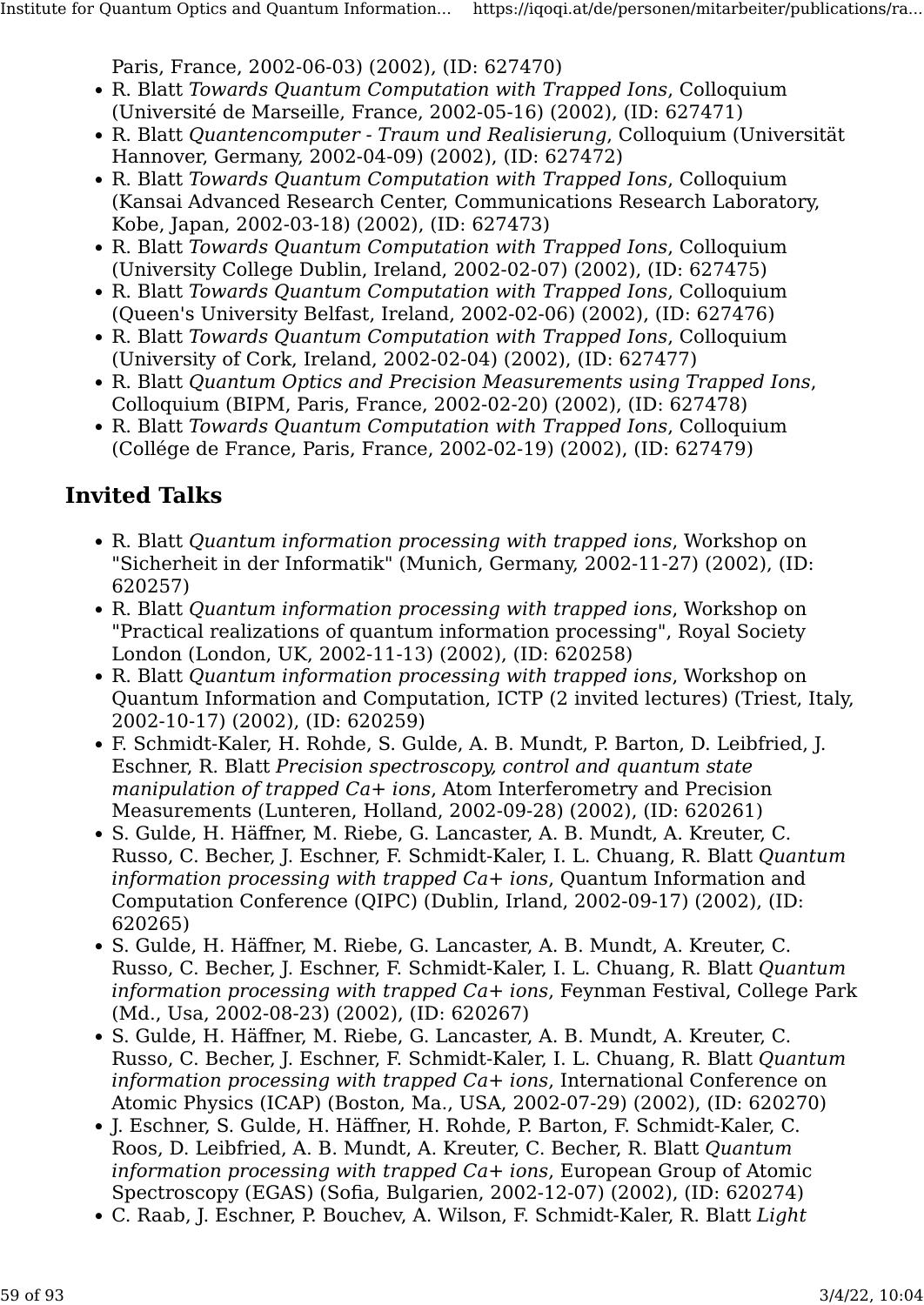interference from single atoms and their mirror images, International Quantum Electronics Conference (IQEC) (Moskau, Russland, 2002-07-24) (2002), (ID: 620278)

- R. Blatt Quantencomputer Traum und Realisierung, Jahrestagung der DGaO (Innsbruck, Austria, 2002-05-24) (2002), (ID: 620280)
- J. Eschner, G. Morigi, C. Roos, F. Schmidt-Kaler, D. Leibfried, R. Blatt Ground state laser cooling of trapped ions, Cooling 2002 (Visby, Sweden, 2002-06-09) (2002), (ID: 620284)
- F. Schmidt-Kaler, H. Rohde, S. Gulde, A. B. Mundt, P. Barton, D. Leibfried, J. Eschner, R. Blatt Towards quantum information processing with trapped Ca+ ions, Workshop on Quantum Information Processing (Tokyo, Japan, 2002-03-12) (2002), (ID: 620289)
- J. Eschner, C. Raab, P. Bouchev, A. Wilson, A. B. Mundt, A. Kreuter, F. Schmidt-Kaler, C. Becher, R. Blatt Interference of single photons from single atoms, Adriatico Workshop on Quantum Interferometry (Triest, Italy, 2002-03-12) (2002), (ID: 620290)
- F. Schmidt-Kaler, H. Rohde, S. Gulde, A. B. Mundt, P. Barton, D. Leibfried, J. Eschner, R. Blatt Towards quantum information processing with trapped Ca+ ions, Southwest Quantum Information Conference (Boulder, Co., USA, 2002-11-03) (2002), (ID: 620291)
- F. Schmidt-Kaler, H. Rohde, S. Gulde, A. B. Mundt, P. Barton, D. Leibfried, J. Eschner, R. Blatt Towards quantum computation with trapped ions, Workshop on the security in the information sciences (Weyberhöfe (near Frankfurt/Main), Germany, 2002-01-21) (2002), (ID: 620292)
- R. Blatt Quantum Information and Quantum Computation, Summer School, Abdus Salam International Centre for Theoretical Physics (ICTP) Workshop (Trieste, Italy, 2002-10-14) (2002), (ID: 628336) [Toggle Abstract](https://iqoqi.at/de/personen/mitarbeiter/publications/rainer-blatt?format=raw#)
- J. Eschner, G. Morigi, C. Roos, F. Schmidt-Kaler, D. Leibfried, R. Blatt Ground state laser cooling of trapped ions, Cooling 2002 (Visby, Sweden, 2002-06-09) (2002), (ID: 632463)

#### Posters

- G. Lancaster, S. Gulde, M. Riebe, H. Häffner, P. Barton, F. Schmidt-Kaler, R. Blatt Experimente zur Verwirklichung eines Quantengatters in einer linearen Ionenfalle, Beitrag zur 52. Jahrestagung der ÖPG (Leoben, Austria, S. 51, 2002-09-23) (2002), (ID: 620915)
- D. Rotter, S. Gulde, P. Barton, F. Schmidt-Kaler, W. Hogervorst, R. Blatt Photoionisation von Ca, Beitrag zur 52. Jahrestagung der ÖPG (Leoben, Austria, S. 69, 2002-09-23) (2002), (ID: 620916)
- M. Schulz, H. Crepaz, M. Chwalla, M. Cumme, J. Eschner, R. Blatt Experimente mit kalten Rubidiumatomen in einer tiefen, stark lokalisierenden Dipolfalle, in Verhandl. DPG (VI) 37, 2/133, 2002, (2002), (ID: 620922)

## Proceedings

- F. Schmidt-Kaler, J. Eschner, R. Blatt, D. Leibfried, C. Roos, G. Morigi Laser Cooling of trapped ions, Laser Physics at the limit 243-260 (2002), (ID: 628430)
- C. Roos, D. Leibfried, F. Schmidt-Kaler, J. Eschner, R. Blatt Sideband cooling and state manipulation: Application in precision spectroscopy, Proc. 6th Symp. Frequency Standards and Metrology 376-384 (2002), (ID: 628432)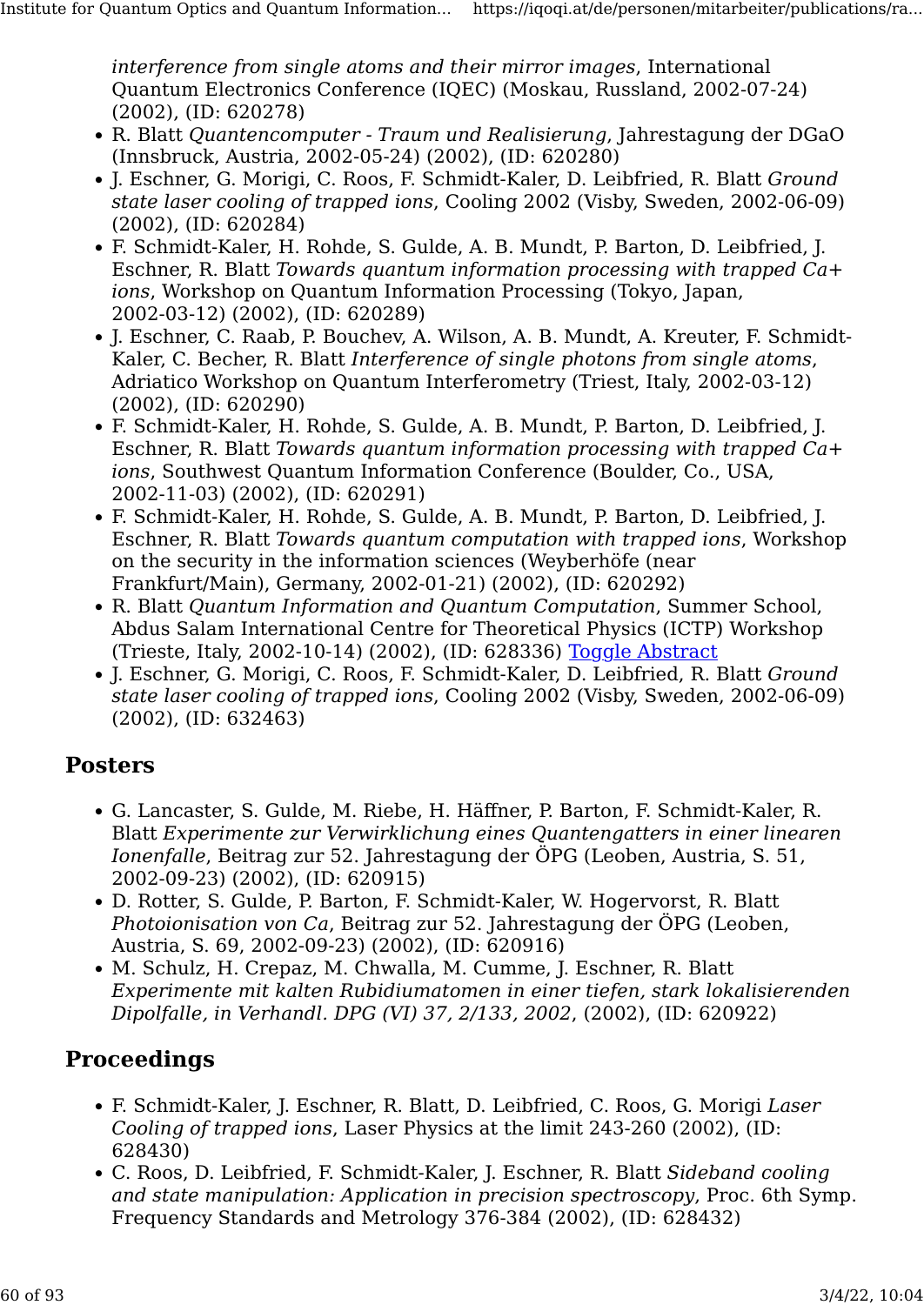• F. Schmidt-Kaler, D. Leibfried, J. Eschner, R. Blatt Towards Quantum Computation with trapped  $Ca+ I$ ons, Proc. of the International school of Physics Enrico Fermi, Course CXLVIII "Experimental Quantum Computation and Information" 197-211 (2002), (ID: 628433)

# Talks

- M. Chwalla, M. Schulz, H. Crepaz, J. Eschner, R. Blatt Ein phasenstabilisiertes Diodenlasersystem zur Grundzustandsspektroskopie an 87Rb, in Verhandl. DPG (VI) 37, 2/142, 2002, (2002), (ID: 620918)
- P. Spitzer, S. Gulde, G. Lancaster, F. Schmidt-Kaler, R. Blatt Pound-Drever-Hall Frequenzstabilisierung eines Diodenlasers bei 397 nm, in Verhandl. DPG (VI) 37, 2/141, 2002, (2002), (ID: 620920)
- P. Bouchev, A. Wilson, J. Eschner, R. Blatt Interference experiments with trapped Ba+ ions, in Verhandl. DPG (VI) 37, 2/127, 2002, (2002), (ID: 620923)
- A. B. Mundt, A. Kreuter, C. Becher, F. Schmidt-Kaler, J. Eschner, D. Leibfried, R. Blatt Coupling a single trapped ion to a high finesse cavity, in Verhandl. DPG (VI) 37, 2/126, 2002, (2002), (ID: 620925)
- H. Häffner, S. Gulde, C. Roos, J. Eschner, F. Schmidt-Kaler, R. Blatt Welche Zuverlässigkeit kann man von Ionenfallen-Quantengattern erwarten?, in Verhandl. DPG (VI) 37,, 2/104,2002, (2002), (ID: 620926)
- M. Riebe, S. Gulde, H. Häffner, G. Lancaster, P. Barton, F. Schmidt-Kaler, R. Blatt Experimente zur Verwirklichung eines Quantengatters in einer linearen Ionenfalle, in Verhandl. DPG (VI) 37, 2/104, 2002, (2002), (ID: 620927)
- A. Wilson, P. Bouchev, J. Eschner, F. Schmidt-Kaler, C. Becher, R. Blatt Light Interference Experiments with Single Barium Ions, YEP conference (Obergurgl, Ötztal, Austria, 2002-04-00) (2002), (ID: 620929)

# 2001

## Articles

- J. Eschner, C. Raab, F. Schmidt-Kaler, R. Blatt Light interference from single atoms and their mirror images, Nature 413 495-498 (2001), (ID: 343953) [Toggle Abstract](https://iqoqi.at/de/personen/mitarbeiter/publications/rainer-blatt?format=raw#)
- S. Gulde, D. Rotter, P. Barton, F. Schmidt-Kaler, R. Blatt, W. Hogervorst Simple and efficient photoionization loading of ions for precision ion-trapping experiments, Appl. Phys. B Las. Opt. 73 861-863 (2001), (ID: 343955) [Toggle](https://iqoqi.at/de/personen/mitarbeiter/publications/rainer-blatt?format=raw#) [Abstract](https://iqoqi.at/de/personen/mitarbeiter/publications/rainer-blatt?format=raw#)
- R. Blatt Delicate information, Nature 412 773 (2001), (ID: 343960)
- F. Schmidt-Kaler, J. Eschner, G. Morigi, C. Roos, D. Leibfried, A. B. Mundt, R. Blatt Laser cooling with electromagnetically induced transparency: Application to trapped samples of ions or neutral atoms, Appl. Phys. B Las. Opt. 73 807 (2001), (ID: 343962) [Toggle Abstract](https://iqoqi.at/de/personen/mitarbeiter/publications/rainer-blatt?format=raw#)
- H. Rohde, S. Gulde, C. Roos, P. Barton, D. Leibfried, J. Eschner, F. Schmidt-Kaler, R. Blatt Sympathetic ground state cooling and coherent manipulation with two-ion-crystals, J. Opt. B: Quantum Semiclass. Opt. 3 34 (2001), (ID: 469819)

# Colloquia

• R. Blatt Quantencomputer - Traum und Realisierung, Colloquium (Universität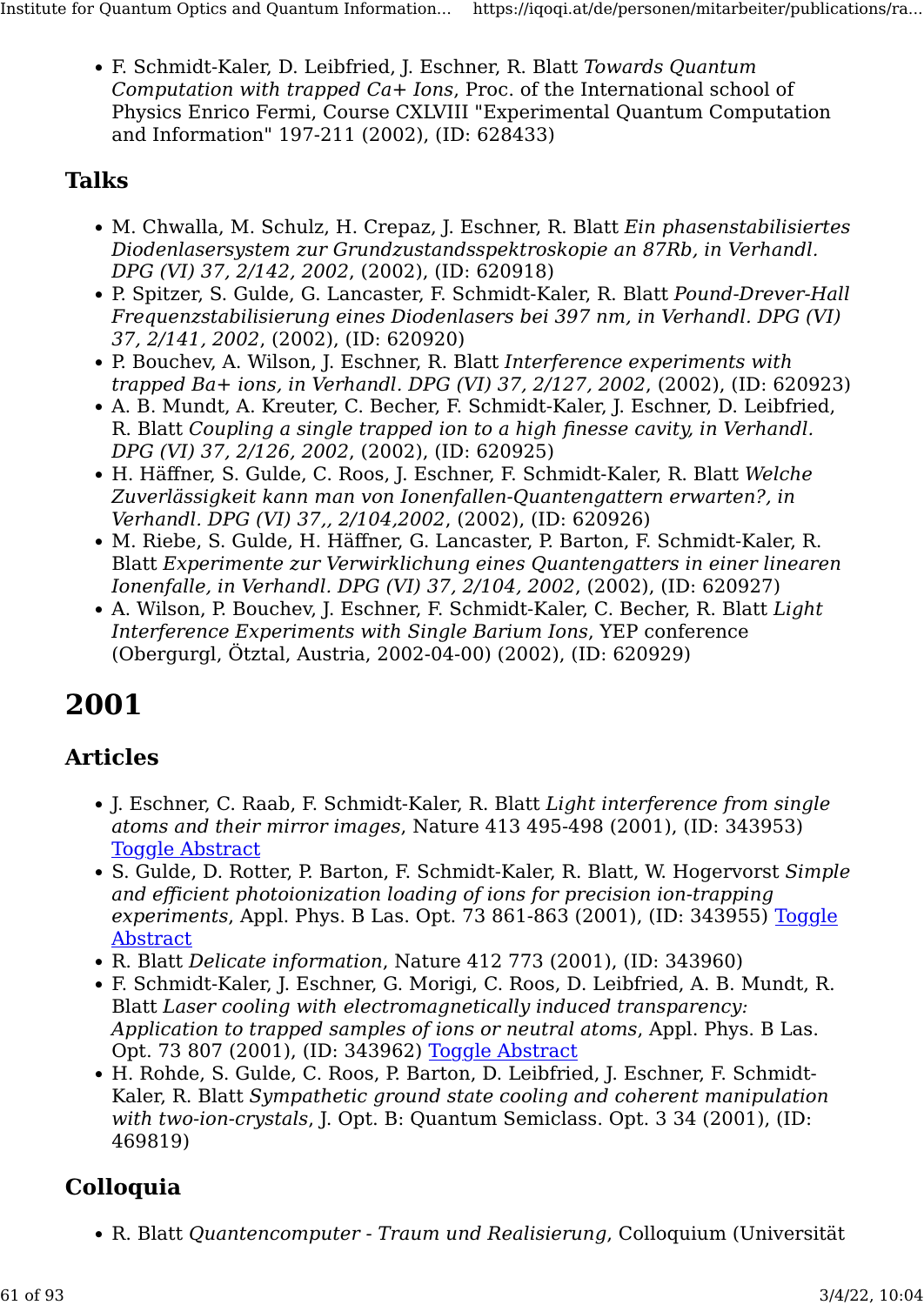Bonn, Germany, 2001-11-26) (2001), (ID: 627481)

- R. Blatt Einzelne Atome in Fallen, Colloquium (Universität Hamburg, Germany, 2001-11-25) (2001), (ID: 627483)
- R. Blatt Quantum Information Processing with Trapped Ions, Colloquium (Institute for Theoretical Physics, Academia Sinica, Peking, China, 2001-08-31) (2001), (ID: 627486)
- R. Blatt Quantum computer dream and realization, Colloquium (Max-Planck-Institut für Quantenoptik, Garching, Germany, 2001-06-26) (2001), (ID: 627488)
- R. Blatt *Ouantum computation with trapped ions*, Colloquium (NIST) Gaithersburg, MD, USA, 2001-05-14) (2001), (ID: 627489)
- R. Blatt Quantencomputer Traum und Realisierung, Colloquium (TU Wien, Austria, 2001-03-07) (2001), (ID: 627490)
- R. Blatt Quantencomputer Traum und Realisierung, Colloquium (Universität Karlsruhe, Germany, 2001-02-14) (2001), (ID: 627491)
- R. Blatt Experiments with single ions: From fundamental physics to quantum technology, Colloquium (Melbourne University, Melbourne, Australia, 2001-01-24) (2001), (ID: 627494)
- R. Blatt Experiments with single ions: From fundamental physics to quantum technology, Colloquium (Australien National University (ANU), Canberra, Australia, 2001-01-23) (2001), (ID: 627970)
- R. Blatt Experiments with single ions: From fundamental physics to quantum technology, Colloquium, CSIRO (Sydney, Australien, 2001-01-16) (2001), (ID: 627971)

- F. Schmidt-Kaler, H. Rohde, S. Gulde, A. B. Mundt, P. Barton, D. Leibfried, J. Eschner, R. Blatt Towards quantum computation with trapped Ca+ ions, Quantum Information Conference (Santa Barbara, Ca., USA, 2001-07-03) (2001), (ID: 620293)
- C. Raab, J. Eschner, F. Schmidt-Kaler, R. Blatt Single ions interfering with their mirror images, OSA Conference Long Beach (Long Beach, Ca., USA, 2001-10-14) (2001), (ID: 620294)
- F. Schmidt-Kaler, H. Rohde, S. Gulde, A. B. Mundt, P. Barton, D. Leibfried, J. Eschner, R. Blatt Quantum Computation with Trapped Ca+ Ions, International workshop on quantum information (Huangshan, China, 2001-09-04) (2001), (ID: 620295)
- F. Schmidt-Kaler, H. Rohde, S. Gulde, A. B. Mundt, P. Barton, D. Leibfried, J. Eschner, R. Blatt Quantum Information Processing with Trapped Ions, CLEO/Europe-EQEC Focus Meetings (Munich, Germany, Conference Digest, p. 313, 2001-00-00) (2001), (ID: 620296)
- F. Schmidt-Kaler, C. Roos, H. Rohde, S. Gulde, A. B. Mundt, D. Leibfried, J. Eschner, R. Blatt Towards Quantum information processing with trapped Ca+ ions, International Conference on Quantum Information (Rochester N.Y., USA, Book of abstracts, p. 9, 2001-06-13) (2001), (ID: 620298)
- R. Blatt, F. Schmidt-Kaler, C. Roos, H. Rohde, S. Gulde, A. B. Mundt, D. Leibfried, J. Eschner Quantum computation with trapped ions, Workshop on Quantum Information Processing, Fields Institute, Univ. Toronto (Toronto, Canada, 2001-05-19) (2001), (ID: 620300)
- F. Schmidt-Kaler, C. Roos, H. Rohde, S. Gulde, A. B. Mundt, D. Leibfried, J. Eschner, R. Blatt Quantum information processing with trapped Ca+ ions,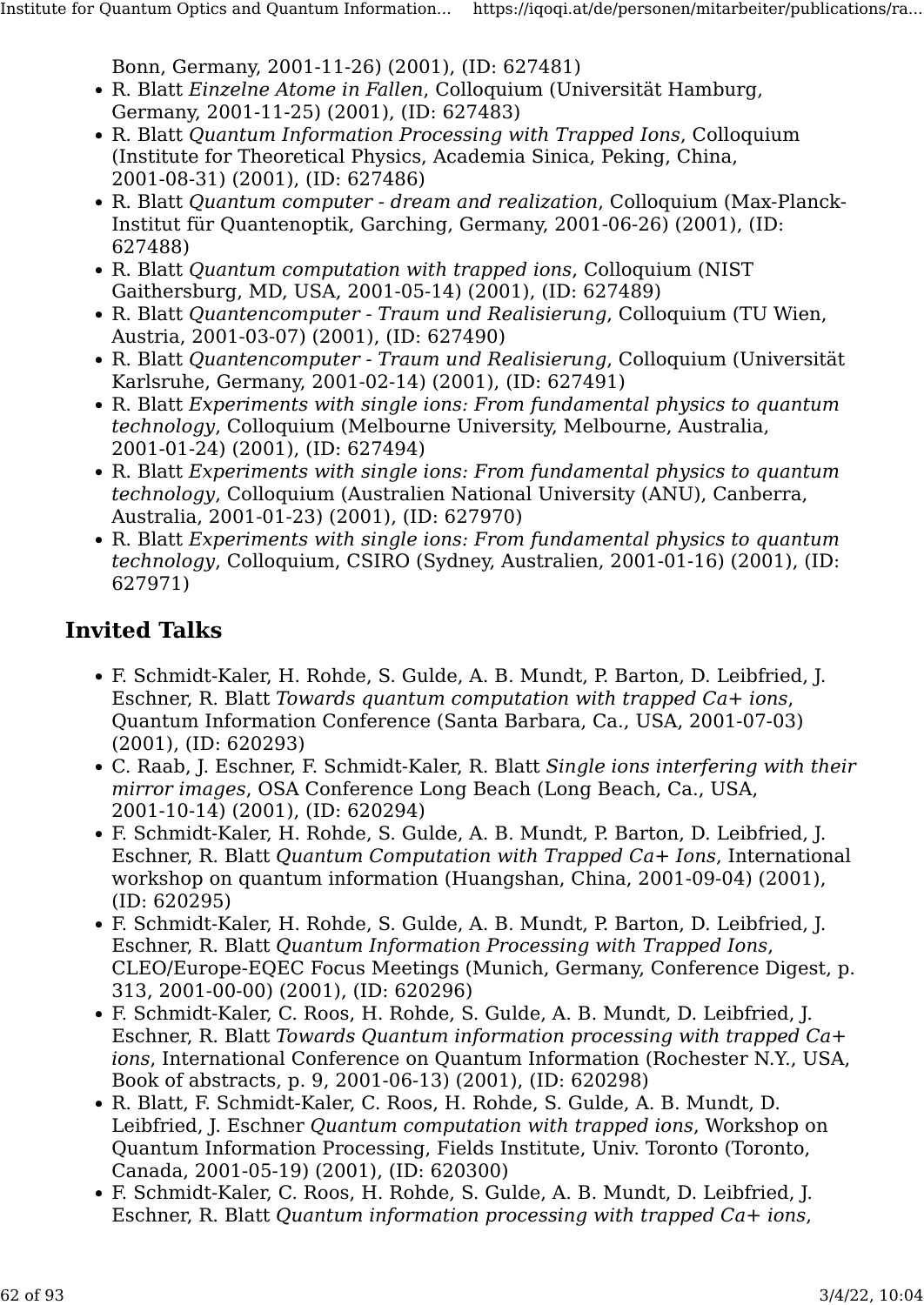Division of atomic and molecular physics conference, DAMOP, London (Ontario, Canada, Bull. Am. Phys. Soc., 2001-05-18) (2001), (ID: 620301)

- R. Blatt, C. Roos, F. Schmidt-Kaler, H. Rohde, S. Gulde, A. B. Mundt, D. Leibfried, J. Eschner Quantum Computation with Trapped Ions, Winter School on Quantum Information (Dolomieu, France, 2001-02-27) (2001), (ID: 620302)
- C. Roos, F. Schmidt-Kaler, H. Rohde, S. Gulde, A. B. Mundt, D. Leibfried, J. Eschner, R. Blatt Towards quantum information processing with trapped Ca+ ions, International Conference on Quantum Information IQC01 (Sydney, Australien, 2001-01-19) (2001), (ID: 620303)
- R. Blatt Experiments with single trapped ions in Innsbruck, IHP network meeting, QUEST (Gif sur Yvette, France, 2001-07-10) (2001), (ID: 620402)
- F. Schmidt-Kaler, C. Roos, H. Rohde, S. Gulde, A. B. Mundt, D. Leibfried, J. Eschner, R. Blatt Quantum information processing with trapped Ca+ ions, in OSA Trends in Optics and Photonics (TOPS) Vol. 57, Quantum Electronics and Laser Science Conference (QELS2001), Technical digest, Post conference Edition (Optical Society of America, Washington, (2001), (ID: 620936)
- R. Blatt, F. Schmidt-Kaler, C. Roos, H. Rohde, S. Gulde, A. B. Mundt, D. Leibfried, J. Eschner *Ouantum information processing with trapped ions, in* Verhandl. DPG (VI) 36, 34, 2001 (also: ECAMP, europhysics conference abstracts Vol. 25B), (2001), (ID: 622630)
- R. Blatt Enrico Fermi summer school on Quantum Information, Summer School (Varenna, Italy, 2001-07-16) (2001), (ID: 628338) [Toggle Abstract](https://iqoqi.at/de/personen/mitarbeiter/publications/rainer-blatt?format=raw#)

#### Proceedings

- F. Schmidt-Kaler, D. Leibfried, J. Eschner, R. Blatt Quantum Computation with trapped Ca+ Ions, Proc. of the Dolomieu Winter School (2001), (ID: 628434)
- J. Eschner, C. Raab, P. Bouchev, F. Schmidt-Kaler, R. Blatt Single ions interfering with their mirror images, Laser Spectroscopy XV, Proc of the 15th International Conference (ICOLS01) 193-201 (2001), (ID: 628439)
- D. Leibfried, C. Roos, P. Barton, H. Rohde, S. Gulde, A. B. Mundt, F. Schmidt-Kaler, J. Eschner, R. Blatt Towards quantum information with trapped Calcium ions, Quantum Communication, Computing and Measurement 3 179 (2001), (ID: 628450)
- D. Leibfried, C. Roos, P. Barton, H. Rohde, S. Gulde, A. B. Mundt, G. Reymond, M. Lederbauer, F. Schmidt-Kaler, J. Eschner, R. Blatt Experiments towards quantum information with trapped Calcium ions, Atomic Physics (Proceedings of the ICAP 2000) 17 130 (2001), (ID: 628457)

#### Seminar Talk

• R. Blatt Ion trap madness in Austria - single ions interfering with their mirror images, NIST (Boulder, Co., USA, 2001-10-19) (2001), (ID: 627485)

#### Talks

- A. B. Mundt, A. Kreuter, C. Becher, F. Schmidt-Kaler, J. Eschner, R. Blatt Single ion cavity QED experiments, Beitrag zur 51. Jahrestagung der ÖPG (Wien, Austria, S. 174, 2001-09-17) (2001), (ID: 620931)
- M. Schulz, H. Crepaz, M. Chwalla, J. Eschner, R. Blatt A strongly confining dipole trap for Rubidium atoms, Beitrag zur 51. Jahrestagung der ÖPG (Wien, Austria, S. 174, 2001-09-17) (2001), (ID: 620932)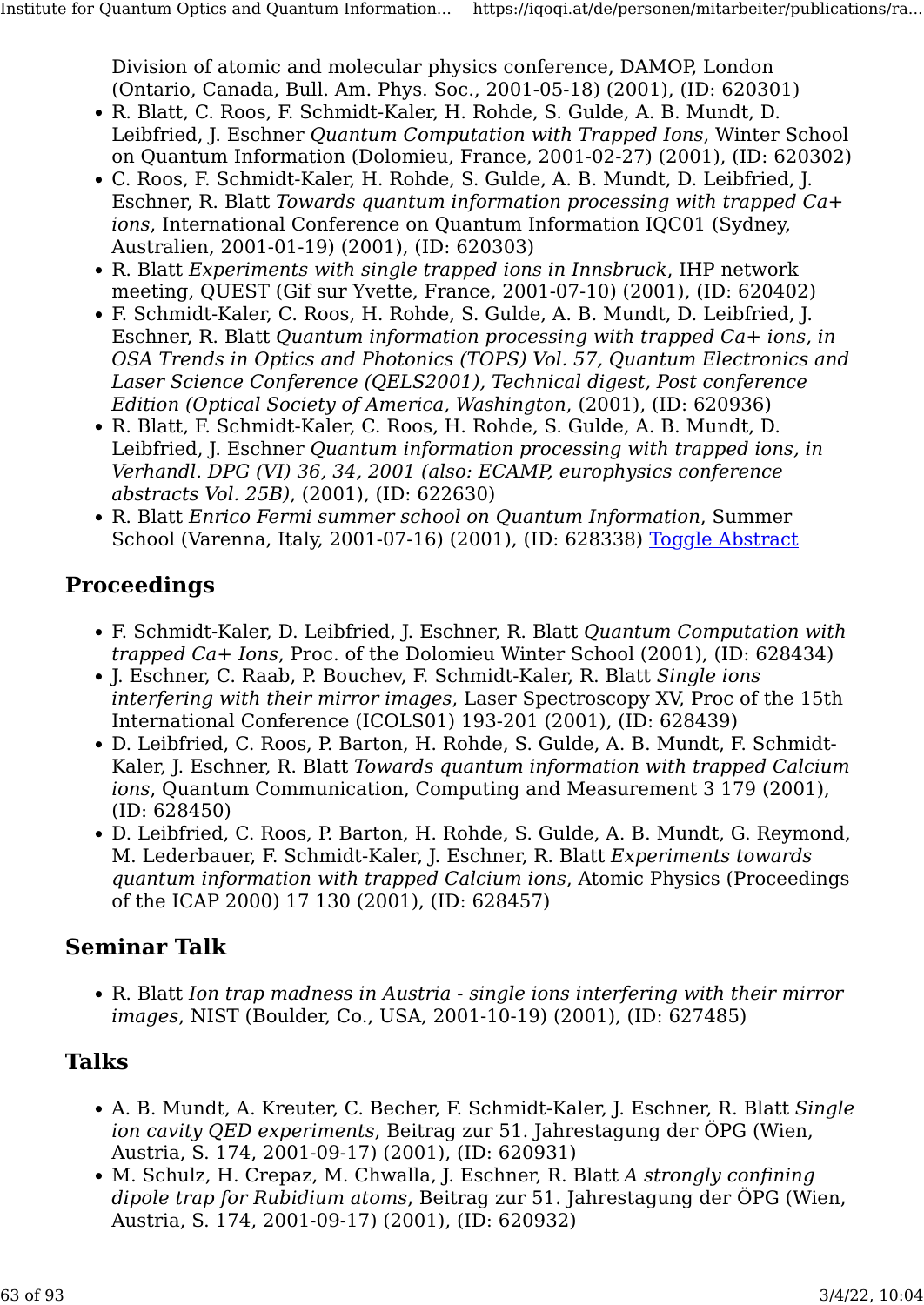- J. Eschner, C. Raab, F. Schmidt-Kaler, R. Blatt Single trapped ions interfering with their mirror images, Verhandl. DPG (VI) 36, 216 (2001), (also: ECAMP, euro physics conference abstracts Vol. 25B), (2001), (ID: 620934)
- M. Schulz, M. Chwalla, J. Eschner, R. Blatt A strongly confining dipole trap for Rubidium atoms, Verhandl. DPG (VI) 36, 204, 2001 (also: ECAMP, europhysics conference abstracts Vol. 25B), (2001), (ID: 622514)
- S. Gulde, H. Rohde, P. Barton, D. Leibfried, J. Eschner, F. Schmidt-Kaler, R. Blatt Sympathetische Grundzustandskühlung und kohärente Manipulation von Ionenkristallen, in Verhandl. DPG (VI) 36, 186, 2001 (also: ECAMP, europhysics conference abstracts Vol. 25B), (2001), (ID: 622626)
- F. Schmidt-Kaler, C. Roos, D. Leibfried, A. B. Mundt, J. Eschner, R. Blatt Laserkühlung mittels elektromagnetisch induzierter Transparenz, in Verhandl. DPG (VI) 36, 83, 2001 (also: ECAMP, europhysics conference abstracts Vol. 25B), (2001), (ID: 622628)

# 2000

## Articles

- C. Roos, D. Leibfried, A. B. Mundt, F. Schmidt-Kaler, J. Eschner, R. Blatt Experimental demonstration of ground state laser cooling with electromagnetically induced transparency, Phys. Rev. Lett. 85 5547 (2000), (ID: 344232) [Toggle Abstract](https://iqoqi.at/de/personen/mitarbeiter/publications/rainer-blatt?format=raw#)
- H. Rohde, S. Gulde, C. Roos, P. Barton, D. Leibfried, J. Eschner, F. Schmidt-Kaler, R. Blatt Sympathetic ground state cooling and coherent manipulation with two-ion-crystals, J. Opt. B: Quantum Semiclass. Opt. 3 S3 (2000), (ID: 344234) [Toggle Abstract](https://iqoqi.at/de/personen/mitarbeiter/publications/rainer-blatt?format=raw#)
- R. Blatt Push-button entanglement, Nature 404 231 (2000), (ID: 344235) **[Toggle Abstract](https://iqoqi.at/de/personen/mitarbeiter/publications/rainer-blatt?format=raw#)**
- A. Steane, C. Roos, D. Stevens, A. B. Mundt, D. Leibfried, F. Schmidt-Kaler, R. Blatt Speed of ion trap quantum information processors, Phys. Rev. A 62 042305 (2000), (ID: 344236) [Toggle Abstract](https://iqoqi.at/de/personen/mitarbeiter/publications/rainer-blatt?format=raw#)
- C. Raab, J. Eschner, J. Bolle, H. Oberst, F. Schmidt-Kaler, R. Blatt Motional sidebands and direct measurement of the cooling rate in the resonance fluorescence of a single trapped ion, Phys. Rev. Lett. 85 538 (2000), (ID: 344237) [Toggle Abstract](https://iqoqi.at/de/personen/mitarbeiter/publications/rainer-blatt?format=raw#)
- H. Nägerl, C. Roos, D. Leibfried, H. Rohde, G. Thalhammer, J. Eschner, F. Schmidt-Kaler, R. Blatt Investigating a qubit candidate: Spectroscopy on the S1/2 to D5/2 transition of a trapped calcium ion in a linear Paul trap, Phys. Rev. A 61 023405 (2000), (ID: 344239) [Toggle Abstract](https://iqoqi.at/de/personen/mitarbeiter/publications/rainer-blatt?format=raw#)
- F. Schmidt-Kaler, C. Roos, H. Nägerl, H. Rohde, S. Gulde, A. B. Mundt, M. Lederbauer, G. Thalhammer, T. Zeiger, P. Barton, L. Hornekaer, G. Reymond, D. Leibfried, J. Eschner, R. Blatt Ground state cooling, quantum state engineering, and study of decoherence in Paul traps, J. Mod. Opt. 47 2573 (2000), (ID: 469818)
- H. Nägerl, C. Roos, H. Rohde, D. Leibfried, J. Eschner, F. Schmidt-Kaler, R. Blatt Addressing and cooling of single ions in Paul traps, Fortschr. Phys. 48 623 (2000), (ID: 619587)

# Colloquia

• R. Blatt Ground-state cooling, quantum state engineering, and decoherence of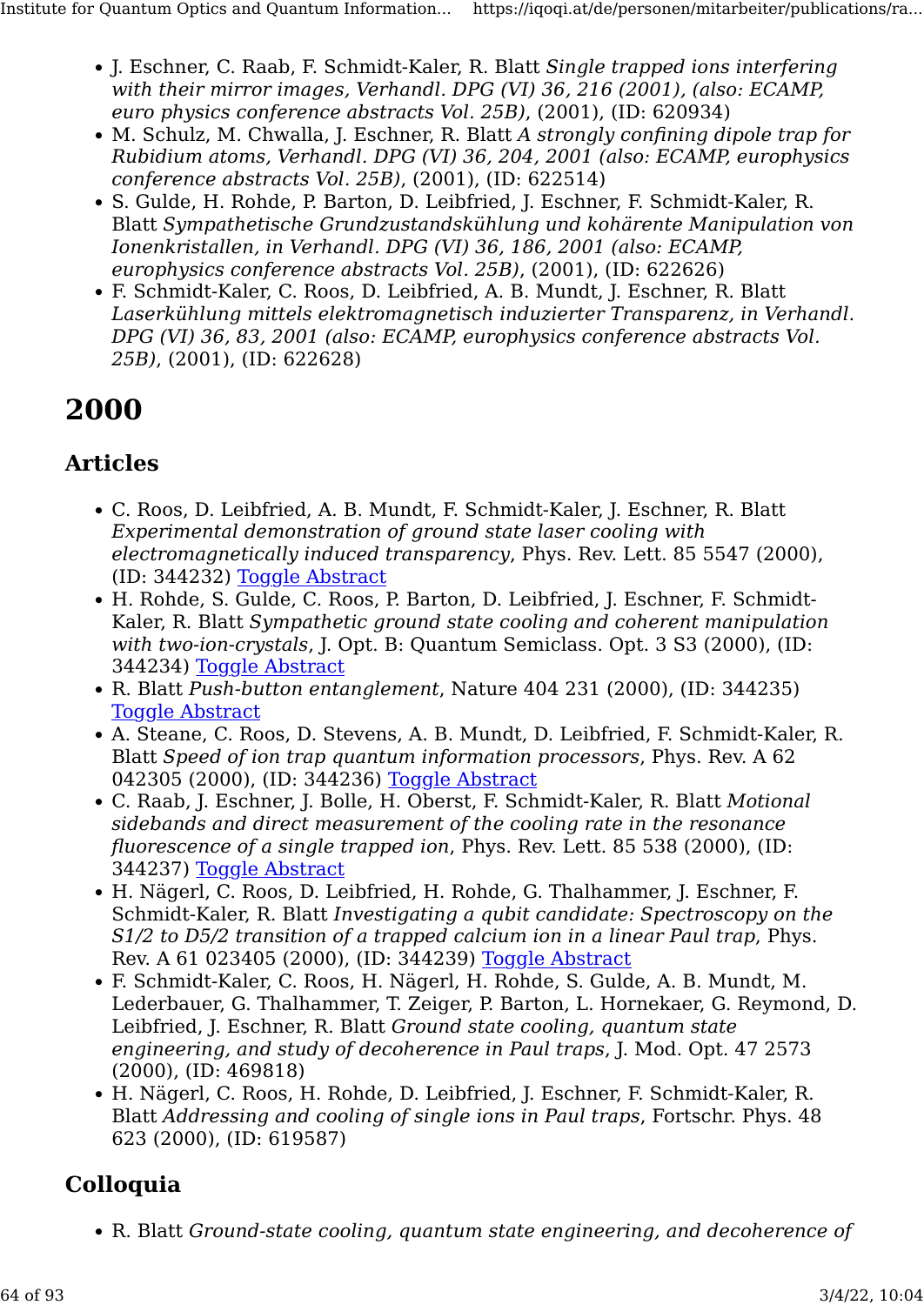ions in Paul traps, Colloquium (Santa Fé Institute, New Mexico, USA, 2000-08-02) (2000), (ID: 627973)

• R. Blatt Atoms interfering with their mirror images, Colloquium (NIST Boulder, Co., USA, 2000-07-28) (2000), (ID: 627974)

- H. Rohde, D. Leibfried, C. Roos, P. Barton, S. Gulde, A. B. Mundt, F. Schmidt-Kaler, J. Eschner, R. Blatt Ground-state cooling of a string of ions in a linear Paul trap, TMR Network Meeting "Quantum structures" (Wildbad Kreuth, Germany, 2000-11-26) (2000), (ID: 620304)
- D. Leibfried, C. Roos, A. B. Mundt, F. Schmidt-Kaler, J. Eschner, R. Blatt Experiments on Sub-Doppler Cooling in Ion Traps, Quantum Optics XI (Mallorca, Spain, 2000-10-14) (2000), (ID: 620305)
- J. Eschner, C. Roos, H. Rohde, S. Gulde, A. B. Mundt, P. Barton, H. Nägerl, D. Leibfried, F. Schmidt-Kaler, R. Blatt Towards quantum computation with trapped ions, Quantum Optics XI (Mallorca, Spain, 2000-10-14) (2000), (ID: 620308)
- F. Schmidt-Kaler, D. Leibfried, C. Roos, P. Barton, H. Rohde, S. Gulde, A. B. Mundt, J. Eschner, R. Blatt Ground state cooling, quantum state engineering and study of decoherence of ions in Paul traps, 2nd Bielefeld Workshop on Quantum Information and Complexity, Universität Bielefeld (Bielefeld, Germany, 2000-10-12) (2000), (ID: 620309)
- R. Blatt, D. Leibfried, C. Roos, P. Barton, H. Rohde, S. Gulde, A. B. Mundt, F. Schmidt-Kaler, J. Eschner Towards quantum information processing with trapped Ca+ ions, Workshop on Puzzles and Mysteries in Quantum Physics (Gargnano, Italy, 2000-09-19) (2000), (ID: 620310)
- J. Eschner, C. Raab, J. Bolle, F. Schmidt-Kaler, R. Blatt Single trapped ions interfering with their mirror images: Inhibition and enhancement of spontaneous emission, Conference Digest of 2000 International Ouantum Electronics Conference (Nizza, 2000-09-10) (2000), (ID: 620367)
- F. Schmidt-Kaler, C. Roos, H. Rohde, S. Gulde, A. B. Mundt, D. Leibfried, J. Eschner, R. Blatt Ground state cooling, quantum state engineering and study of decoherence of ions in Paul traps, Conference Digest of 2000 International Quantum Electronics Conference, p. 212 (Nizza, 2000-09-10) (2000), (ID: 620368)
- P. Barton, D. Leibfried, C. Roos, H. Rohde, S. Gulde, A. B. Mundt, F. Schmidt-Kaler, J. Eschner, R. Blatt Ground state cooling of ion strings, TMR Network Meeting "The physics of quantum information", Universität Wien (Wien, Austria, 2000-09-05) (2000), (ID: 620369)
- F. Schmidt-Kaler, D. Leibfried, C. Roos, P. Barton, H. Rohde, S. Gulde, A. B. Mundt, J. Eschner, R. Blatt Quantum information processing with Ca ions, TMR Network Meeting "The physics of quantum information", Universität Wien (Wien, Austria, 2000-09-05) (2000), (ID: 620371)
- D. Leibfried, C. Roos, P. Barton, H. Rohde, S. Gulde, A. B. Mundt, F. Schmidt-Kaler, J. Eschner, R. Blatt Towards quantum information processing with trapped Ca+ ions, QIPC-Y2k (Capri, Italy, 2000-07-07) (2000), (ID: 620372)
- R. Blatt, D. Leibfried, C. Roos, P. Barton, H. Rohde, S. Gulde, A. B. Mundt, G. Reymond, M. Lederbauer, F. Schmidt-Kaler, J. Eschner Quantum information processing with trapped ions, Workshop on Quantum Information Processing, ISI Turin (Turin, Italy, 2000-06-28) (2000), (ID: 620374)
- D. Leibfried, C. Roos, P. Barton, H. Rohde, S. Gulde, A. B. Mundt, G. Reymond,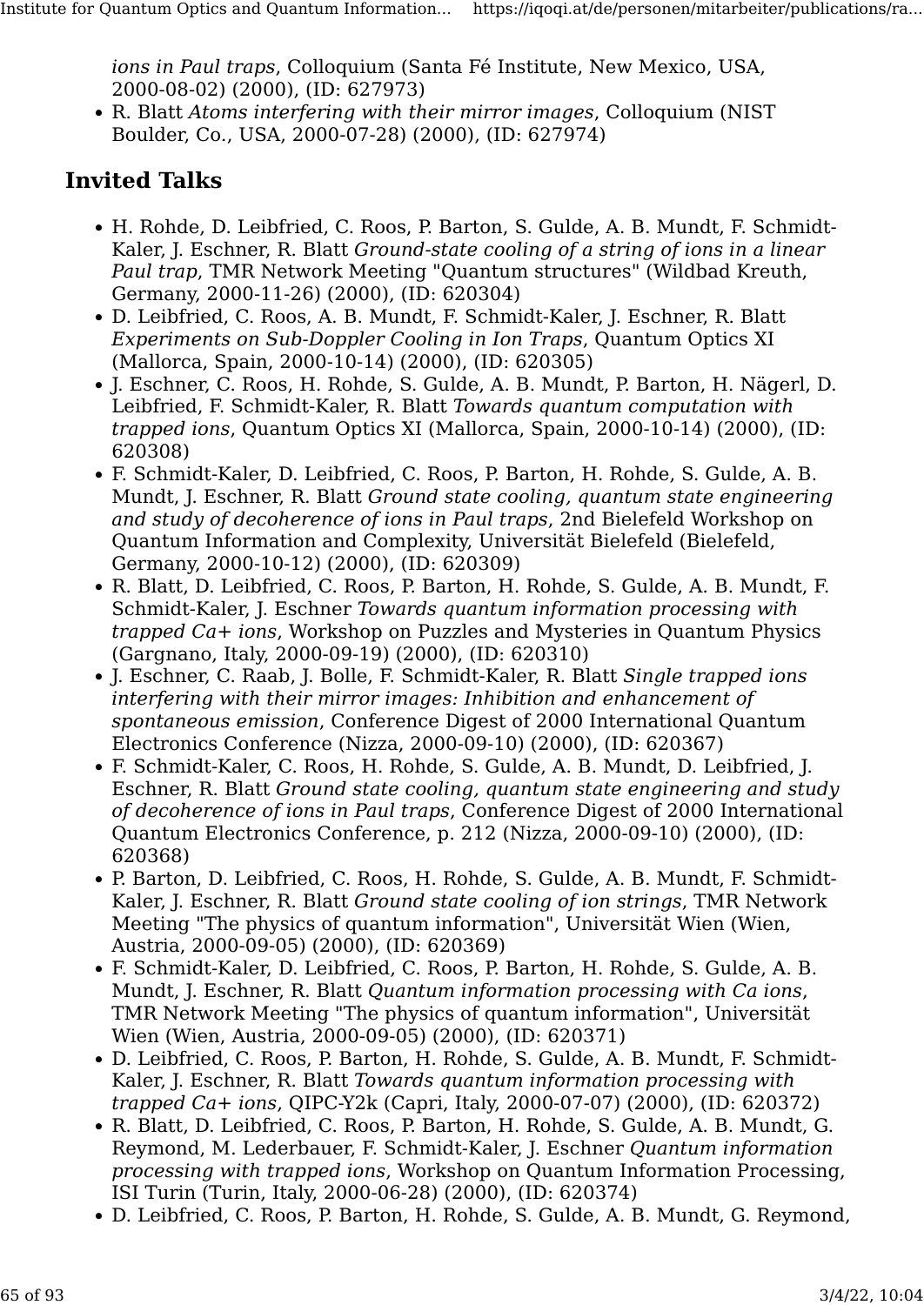M. Lederbauer, F. Schmidt-Kaler, J. Eschner, R. Blatt Experiments towards quantum information with trapped Calcium ions, International Conference on Atomic Physics, ICAP 2000 (Florenz, Italy, 2000-06-07) (2000), (ID: 620375)

- C. Roos, H. Rohde, S. Gulde, A. B. Mundt, G. Reymond, M. Lederbauer, J. Eschner, F. Schmidt-Kaler, D. Leibfried, R. Blatt Towards quantum information processing with trapped Ca+ ions, ISCAS (Genf, Schweiz, 2000-05-30) (2000), (ID: 620377)
- R. Blatt Quantenoptik in Tirol Grundlagenforschung für Spitzentechnologie, Europäisches Forum Alpbach (Tiroltal) (Alpbach, Austria, 2000-08-20) (2000), (ID: 620403)
- R. Blatt Quantencomputer Traum und Realisierung, öffentlicher Abendvortrag (Urania, Graz, Austria, 2000-11-17) (2000), (ID: 627972)

#### Poster

• S. Gulde, H. Rohde, C. Roos, P. Barton, D. Leibfried, F. Schmidt-Kaler, R. Blatt Cooling ion strings to the vibrational ground state, ICAP 2000 (Florenz, Italy, 2000-09-04) (2000), (ID: 620937)

#### **Proceedings**

- F. Schmidt-Kaler, H. Nägerl, D. Leibfried, R. Blatt, M. Brune, J. M. Raimond, S. Haroche Cavity QED-Experiments for Quantum Information: Atoms in Cavities and Trapped Ions, The Physics of Quantum Information 133-162 (2000), (ID: 628464)
- H. Nägerl, F. Schmidt-Kaler, J. Eschner, R. Blatt, W. Lange, H. Baldauf, H. Walther Linear Ion Traps for Ouantum Computation. The Physics of Ouantum Information 163-176 (2000), (ID: 628465)

#### Seminar Talk

• R. Blatt New ion trap results in Innsbruck, Seminar Talk (NIST Boulder, Co., USA, 2000-05-05) (2000), (ID: 627975)

#### Talks

- M. Lederbauer, P. Barton, F. Schmidt-Kaler, R. Blatt, L. Hornekaer, J. Meyn Effiziente Erzeugung von Licht bei 397 nm zur Laserkühlung von 40Ca+ Ionen durch Frequenzverdopplung in periodisch gepoltem LiTaO3, Beitrag zur 50. Jahrestagung der ÖPG (Graz, Austria, S. 235, 2000-09-25) (2000), (ID: 622631)
- F. Schmidt-Kaler, S. Gulde, H. Rohde, C. Roos, P. Barton, D. Leibfried, J. Eschner, R. Blatt Cooling ion strings to the vibrational ground state, Beitrag zur 50. Jahrestagung der ÖPG (Graz, Austria, S. 121, 2000-09-25) (2000), (ID: 622632)
- C. Raab, J. Eschner, J. Bolle, H. Oberst, F. Schmidt-Kaler, R. Blatt Interferometric analysis and modification of a single ion's fluorescence, Beitrag zur 50. Jahrestagung der ÖPG (Graz, Austria, S. 120, 2000-09-25) (2000), (ID: 622634)
- D. Leibfried, C. Roos, H. Rohde, S. Gulde, A. B. Mundt, M. Lederbauer, F. Schmidt-Kaler, J. Eschner, R. Blatt Experiments towards quantum information with trapped Calcium ions, in Quantum Electronics and Laser Science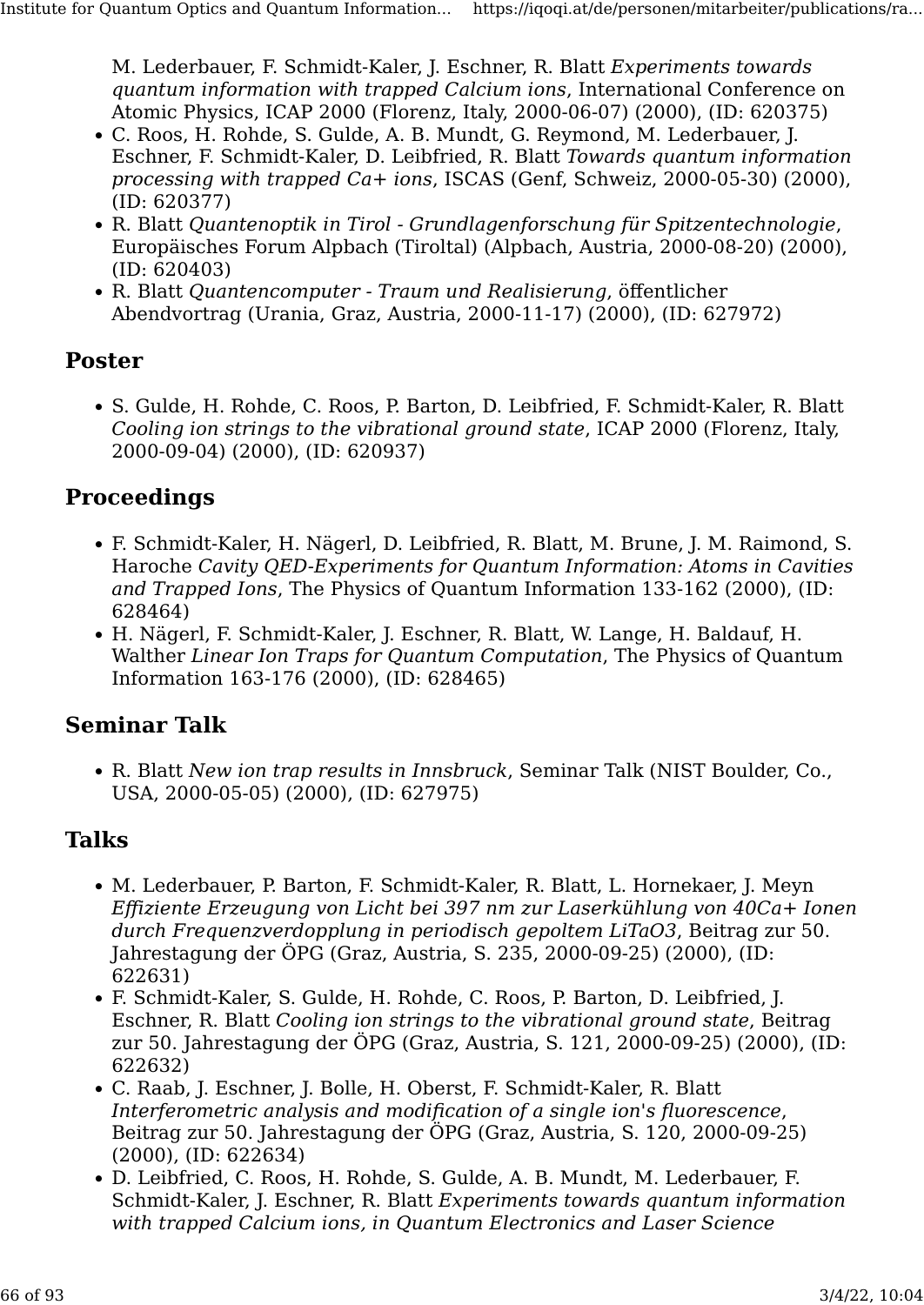Conference, OSA Technical Digest, p. 178, Washington, D.C., (2000), (ID: 622636)

- C. Roos, A. B. Mundt, D. Leibfried, F. Schmidt-Kaler, R. Blatt, A. Steane Speed of ion trap information processors, in Verhandl. DPG (VI) 35, 1087, 2000, (2000), (ID: 622637)
- M. Lederbauer, L. Hornekaer, J. Meyn, F. Schmidt-Kaler, R. Blatt Effiziente Erzeugung von Licht bei 397 nm durch Frequenzverdopplung in periodisch gepoltem LiTaO3, in Verhandl. DPG (VI) 35, 1074, 2000, (2000), (ID: 622639)
- C. Roos, T. Zeiger, A. B. Mundt, H. Rohde, H. Nägerl, J. Eschner, D. Leibfried, F. Schmidt-Kaler, R. Blatt Kohärente Zustandsmanipulation eines einzelnen Ca+-Ions auf einem optischen Übergang, in Verhandl. DPG (VI) 35, 1061, 2000, (2000), (ID: 622640)
- S. Gulde, H. Rohde, P. Barton, L. Hornekaer, D. Leibfried, F. Schmidt-Kaler, R. Blatt Grundzustandskühlung in einer linearen Paul-Falle, in Verhandl. DPG (VI) 35, 1061, 2000, (2000), (ID: 622642)

# 1999

#### Articles

- C. Roos, T. Zeiger, H. Rohde, H. Nägerl, J. Eschner, D. Leibfried, F. Schmidt-Kaler, R. Blatt Quantum state engineering on an optical transition and decoherence in a Paul trap, Phys. Rev. Lett. 83 4713 (1999), (ID: 344238)
- H. Nägerl, D. Leibfried, H. Rohde, G. Thalhammer, J. Eschner, F. Schmidt-Kaler, R. Blatt Laser addressing of individual ions in a linear ion trap, Phys. Rev. A 60 145 (1999), (ID: 344241) [Toggle Abstract](https://iqoqi.at/de/personen/mitarbeiter/publications/rainer-blatt?format=raw#)
- C. Raab, J. Boll, H. Oberst, J. Eschner, F. Schmidt-Kaler, R. Blatt Diode laser spectrometer at 493 nm for single trapped Ba+ ions (erratum), 69 253 (1999), (ID: 635069)

#### Colloquia

- R. Blatt Quantum computer dream and reality, Van-der-Waals-Colloquium (Technical University Eindhoven, Netherlands, 1999-12-02) (1999), (ID: 627979)
- R. Blatt Quantencomputer Traum und Realität, Colloquium (Universität Essen, Germany, 1999-11-17) (1999), (ID: 627984)
- R. Blatt Quantum computer dream and reality, Colloquium (Universita La Sapienza, Roma, Italy, 1999-05-11) (1999), (ID: 627988)

#### Invited Talks

- R. Blatt Experiments with trapped Ca+ ions for quantum information, Conference on Decoherence and Entanglement (Gargnano, Italy, 1999-09-20) (1999), (ID: 620404)
- R. Blatt High resolution spectroscopy of single Ca+ ions: applications to frequency standards and quantum computations, ESCOLAR-Konferenz (Elounda, Kreta, 1999-05-03) (1999), (ID: 620405)

#### Poster

• G. Blasbichler, J. Eschner, D. Leibfried, F. Schmidt-Kaler, R. Blatt Ein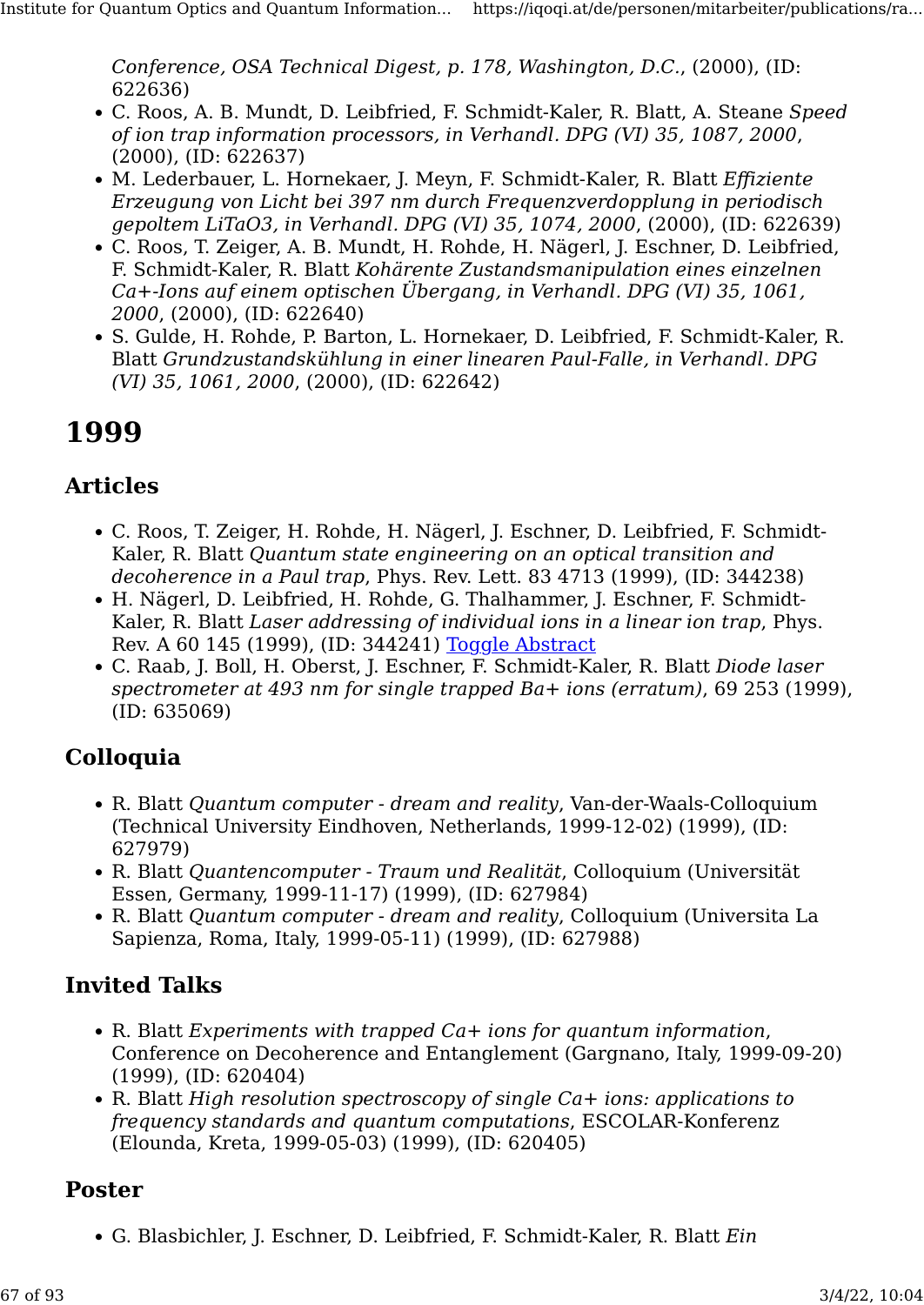mikroprozessorgesteuertes Lambdameter mit 10-4 nm Genauigkeit, in Verhandl. DPG (VI) 34, 402, 1999, (1999), (ID: 622650)

#### Proceedings

- C. Raab, J. Bolle, H. Oberst, J. Eschner, F. Schmidt-Kaler, D. Leibfried, R. Blatt Motional effects in the fluorescence spectrum of a single Ba+ ion, Laser Spectroscopy XIV 346 (1999), (ID: 628459)
- F. Schmidt-Kaler, C. Roos, H. Nägerl, H. Rohde, S. Gulde, A. B. Mundt, T. Zeiger, G. Reymond, G. Thalhammer, D. Leibfried, J. Eschner, R. Blatt Single ions in Paul traps, Laser Spectroscopy XIV 246 (1999), (ID: 628460)
- H. Nägerl, C. Roos, H. Rohde, D. Leibfried, J. Eschner, F. Schmidt-Kaler, R. Blatt Single Ions in Paul traps, Decoherence: Theoretical, Experimental and Conceptual Problems (1999), (ID: 628462)

#### Seminar Talks

- R. Blatt Quantum computation with trapped ions, Seminar Talk (Caltech, Pasadena, Ca., USA, 1999-07-16) (1999), (ID: 627985)
- R. Blatt Sideband cooling of a single Ca+ ion, Seminar Talk (NIST Boulder, Co., USA, 1999-07-11) (1999), (ID: 627986)

### Talks

- G. Blasbichler, J. Eschner, D. Leibfried, F. Schmidt-Kaler, R. Blatt Ein mikroprozessorgesteuertes Lambdameter mit 10-4 nm Genauigkeit, Beitrag zur 49. Jahrestagung der ÖPG (Innsbruck, Austria, S. 65, 1999-09-20) (1999), (ID: 622643)
- C. Roos, H. Nägerl, H. Rohde, S. Gulde, A. B. Mundt, T. Zeiger, G. Reymond, G. Thalhammer, D. Leibfried, J. Eschner, F. Schmidt-Kaler, R. Blatt Quantum Optics with a single Ca+ ion, Beitrag zur 49. Jahrestagung der ÖPG (Innsbruck, Austria, S. 61, 1999-09-20) (1999), (ID: 622644)
- C. Raab, J. Eschner, J. Bolle, H. Oberst, D. Leibfried, F. Schmidt-Kaler, R. Blatt Bewegungseffekte in der Resonanzfluoreszenz eines einzelnen Barium-Ions, Beitrag zur 49. Jahrestagung der ÖPG (Innsbruck, Austria, S. 48, 1999-09-20) (1999), (ID: 622645)
- H. Crepaz, M. Schulz, M. Schmid, J. Eschner, R. Blatt Eine Rubidium-Doppel-MOT für das Laden einer blauverstimmten Dipolfalle, Beitrag zur 49. Jahrestagung der ÖPG (Innsbruck, Austria, S. 21, 1999-09-20) (1999), (ID: 622646)
- H. Crepaz, M. Schulz, M. Schmid, J. Eschner, R. Blatt Eine Rubidium-Doppel-MOT für das Laden einer blauverstimmten Dipolfalle, in Verhandl. DPG (VI) 34, 417, 1999, (1999), (ID: 622648)
- H. Rohde, H. Nägerl, G. Thalhammer, D. Leibfried, F. Schmidt-Kaler, R. Blatt Hochauflösende Spektroskopie an Kalzium-Ionen, in Verhandl. DPG (VI) 34, 417, 1999, (1999), (ID: 622649)
- C. Roos, T. Zeiger, H. Nägerl, H. Rohde, F. Schmidt-Kaler, D. Leibfried, J. Eschner, R. Blatt Experimente zur Seitenbandkühlung eines Kalzium Ions in einer Paul-Falle, in Verhandl. DPG (VI) 34, 400, 1999, (1999), (ID: 622669)
- F. Schmidt-Kaler, H. Nägerl, H. Rohde, G. Thalhammer, D. Leibfried, R. Blatt Kühlung und Adressierung einzelner Kalzium Ionen in einer linearen Paul-Falle, in Verhandl. DPG (VI) 34, 399, 1999, (1999), (ID: 622670)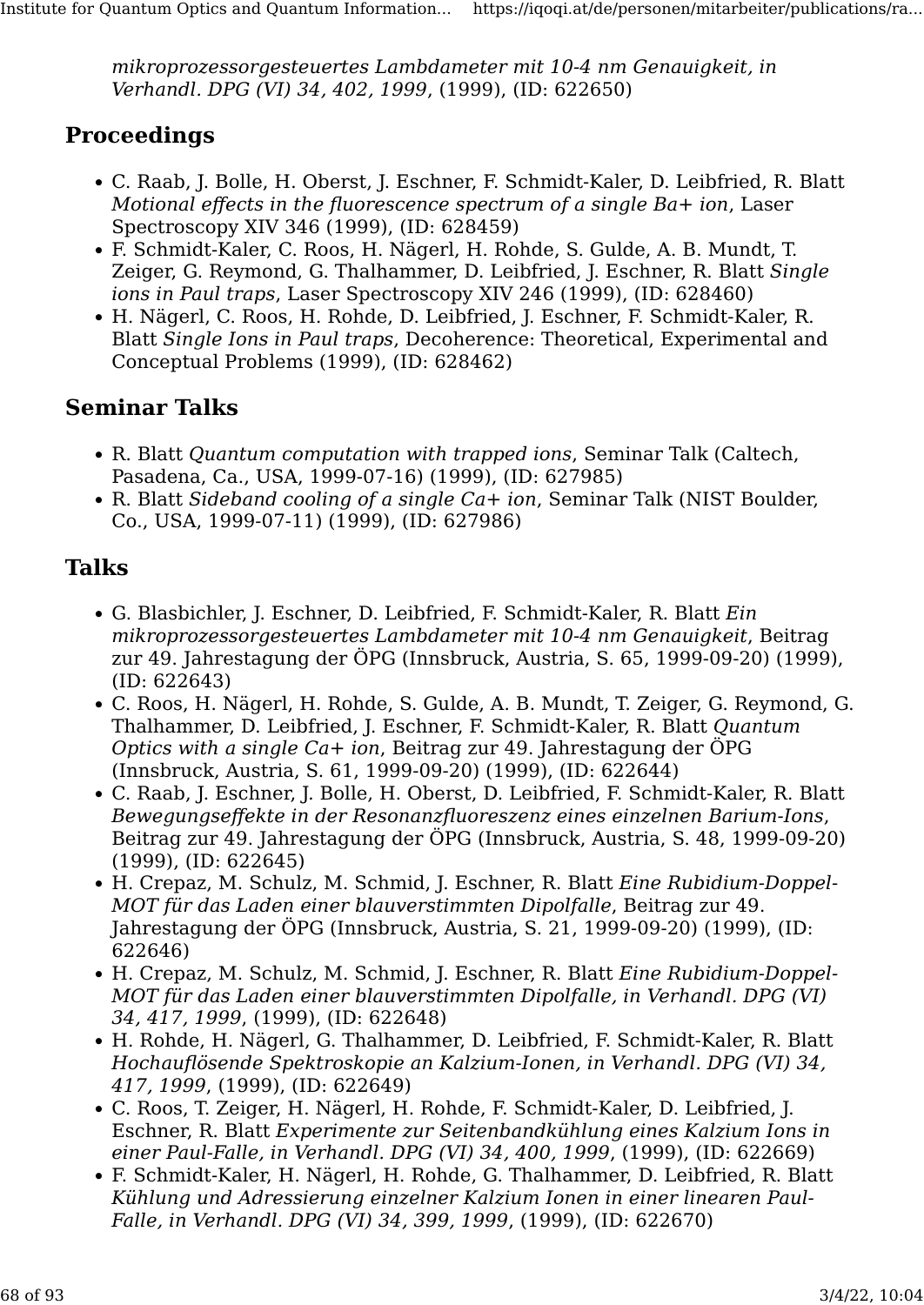• C. Raab, J. Bolle, H. Oberst, J. Eschner, F. Schmidt-Kaler, R. Blatt Spektrum der Resonanzfluoreszenz eines einzelnen Ba+-Ions, in Verhandl. DPG (VI) 34, 392, 1999, (1999), (ID: 622671)

# 1998

## Articles

- H. Nägerl, D. Leibfried, F. Schmidt-Kaler, J. Eschner, R. Blatt Coherent excitation of normal modes in a string of Ca+ ions, Opt. Express 3 89 (1998), (ID: 344244) [Toggle Abstract](https://iqoqi.at/de/personen/mitarbeiter/publications/rainer-blatt?format=raw#)
- C. Raab, J. Bolle, H. Oberst, J. Eschner, F. Schmidt-Kaler, R. Blatt Diode laser spectrometer at 493 nm for single trapped Ba+ ions, Appl. Phys. B Las. Opt. 67 683 (1998), (ID: 344245) [Toggle Abstract](https://iqoqi.at/de/personen/mitarbeiter/publications/rainer-blatt?format=raw#)
- H. Nägerl, W. Bechter, J. Eschner, F. Schmidt-Kaler, R. Blatt Ion strings for quantum gates, Appl. Phys. B Las. Opt. 66 603 (1998), (ID: 344246) [Toggle](https://iqoqi.at/de/personen/mitarbeiter/publications/rainer-blatt?format=raw#) **[Abstract](https://iqoqi.at/de/personen/mitarbeiter/publications/rainer-blatt?format=raw#)**

# Colloquia

- R. Blatt 40 Jahre Paulfalle Ein Instrument mit Zukunft, Festkolloquium (Universität Mainz, Germany, 1998-11-24) (1998), (ID: 627990)
- R. Blatt Quantcomputer mit gespeicherten Ionen, Colloquium (Universität Ulm, Germany, 1998-06-08) (1998), (ID: 627993)

# Invited Talks

- J. Eschner, C. Raab, J. Bolle, F. Schmidt-Kaler, R. Blatt High efficiency frequency doubled diode laser for precision spectroscopy of single trapped Ba+ ions at 493 nm, Vortrag zur European Quantum Electronics Conference, EQEC (Glasgow, Schottland, UK, Technical Digest (EQEC), p. 258, 1998, 1998-09-14) (1998), (ID: 620378)
- F. Schmidt-Kaler, H. Nägerl, H. Rohde, W. Bechter, G. Thalhammer, D. Leibfried, J. Eschner, R. Blatt Crystal structures of Calcium Ions for quantum information, Vortrag zur European Quantum Electronics Conference, EQEC (Glasgow, Schottland, UK, Technical Digest (EQEC), p. 100, 1998, 1998-09-14) (1998), (ID: 620379)
- R. Blatt Quantum Optics with Single Atoms, eingeladener Vortrag auf der Vienna Circle Conference (Wien, Austria, 1998-06-04) (1998), (ID: 620406)

#### **Posters**

- J. Bolle, C. Raab, H. Langfischer, H. Oberst, F. Schmidt-Kaler, J. Eschner, R. Blatt Frequency doubled diode laser at 493 nm for precision spectroscopy of a single trapped Ba+ ion, Beitrag zur 16th International Conference on Atomic Physics (ICAP) (Windsor, Canada, 1998-07-03) (1998), (ID: 620938)
- H. Nägerl, D. Leibfried, H. Rohde, W. Bechter, J. Eschner, F. Schmidt-Kaler, R. Blatt Crystal structures of Calcium Ions for quantum information, Beitrag zur 16th International Conference on Atomic Physics (ICAP) (Windsor, Canada, 1998-07-03) (1998), (ID: 620939)
- H. Nägerl, C. Roos, W. Bechter, J. Eschner, F. Schmidt-Kaler, R. Blatt Frequenzverdoppelter Dioden-Laser bei 397 nm, in Verhandl. DPG (VI) 33,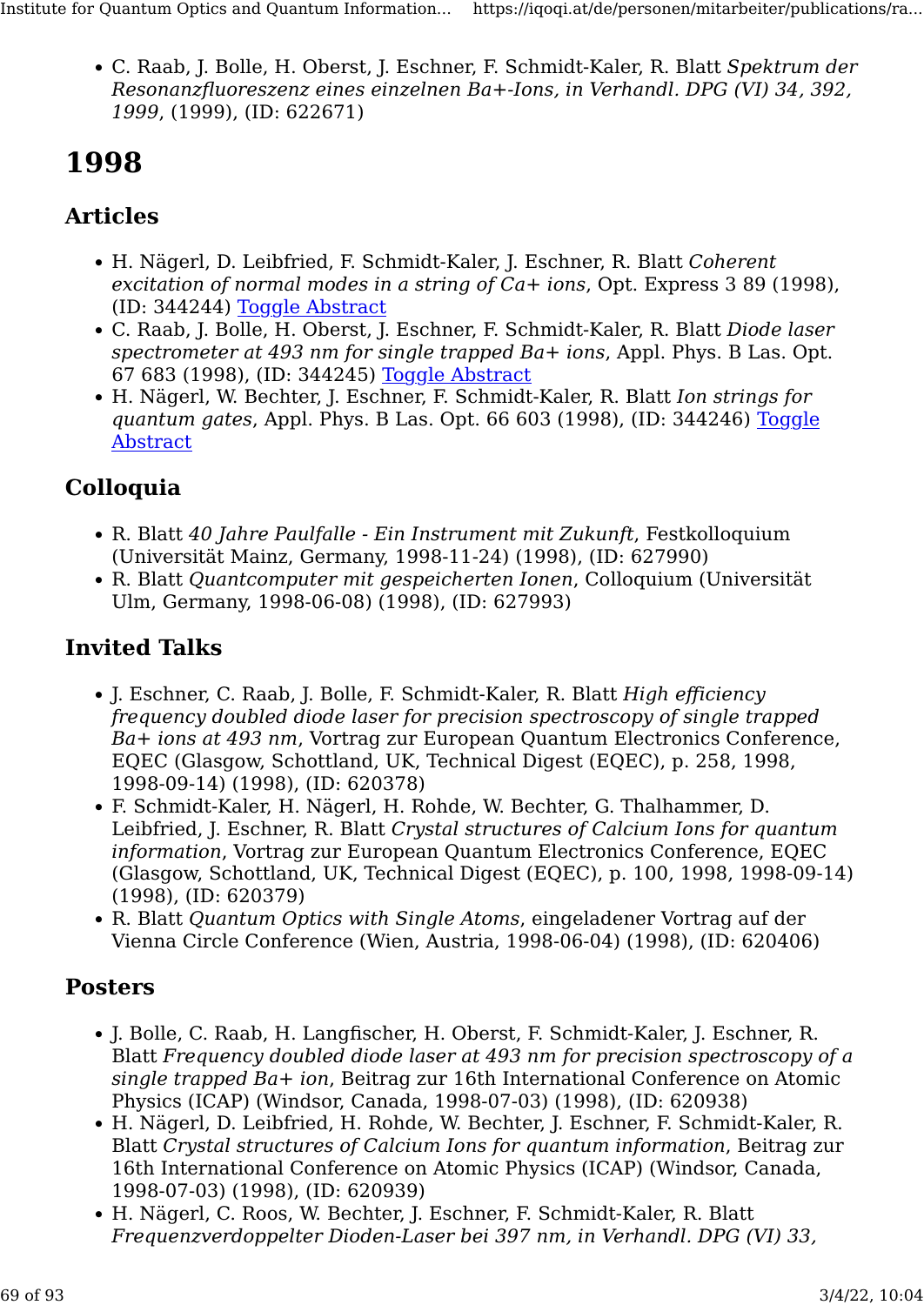182, 1998, (1998), (ID: 622710)

- F. Schmidt-Kaler, H. Nägerl, D. Leibfried, H. Rohde, J. Eschner, R. Blatt Ion strings in a linear trap for quantum information, TMR network (Quantum Information) meeting (Helsinki, Finnland, 1998-09-25) (1998), (ID: 627421)
- C. Raab, J. Bolle, H. Oberst, F. Schmidt-Kaler, J. Eschner, R. Blatt Nonclassical light from single and few Barium ions, TMR network (Quantum Structures) meeting (Forest Hill, Schottland, 1998-09-19) (1998), (ID: 627422)
- H. Rohde, H. Nägerl, D. Leibfried, F. Schmidt-Kaler, J. Eschner, R. Blatt Crystal structures in ion traps for quantum information, TMR network (Quantum Structures) meeting (Forest Hill, Schottland, 1998-09-19) (1998), (ID: 627423)

#### Proceeding

• H. Nägerl, W. Bechter, J. Eschner, F. Schmidt-Kaler, R. Blatt Trapped Ions for Quantum Gates and Cavity QED, Laser Spectroscopy XIII 183 (1998), (ID: 628466)

#### Seminar Talks

- R. Blatt Experiments towards quantum computation with trapped Ca+ ions, Seminar Talk (Los Alamos National Laboratories, USA, 1998-08-12) (1998), (ID: 627991)
- R. Blatt Experiments towards quantum computation with trapped Ca+ ions, Seminar Talk (NIST Boulder, Co., USA, 1998-08-10) (1998), (ID: 627992)

#### Talks

- C. Roos, H. Nägerl, H. Rohde, T. Zeiger, J. Eschner, F. Schmidt-Kaler, R. Blatt Ein eindimensionales Ion, in Verhandl. DPG (VI) 33, 210, 1998, (1998), (ID: 622693)
- H. Rohde, C. Roos, F. Schmidt-Kaler, R. Blatt Ein hochstabiles Laser-System zur Spektroskopie an Ca+-Ionen, in Verhandl. DPG (VI) 33, 200, 1998, (1998), (ID: 622698)
- C. Raab, J. Bolle, J. Eschner, F. Schmidt-Kaler, R. Blatt Ein hocheffizientes schmalbandiges Dioden-Laser-System bei 493 nm zur Spektroskopie an Ba+- Ionen, in Verhandl. DPG (VI) 33, 188, 1998, (1998), (ID: 622700)
- J. Eschner, F. Schmidt-Kaler, M. Schulz, H. Crepaz, R. Blatt Eine interferometrische Dipol-Falle für die Speicherung von Atomen im Lamb-Dicke-Bereich, in Verhandl. DPG (VI) 33, 188, 1998, (1998), (ID: 622704)

# 1997

## Colloquia

- R. Blatt Quantcomputer mit gespeicherten Ionen, Colloquium (Technische Universität Graz, Austria, 1997-11-27) (1997), (ID: 627994)
- R. Blatt Quantum computation with trapped ions, Colloquium (University of Arhus, Dänemark, 1997-11-05) (1997), (ID: 628000)
- R. Blatt Quantum computation with trapped ions, Colloquium (University of Texas, Austin, TX, USA, 1997-07-07) (1997), (ID: 628001)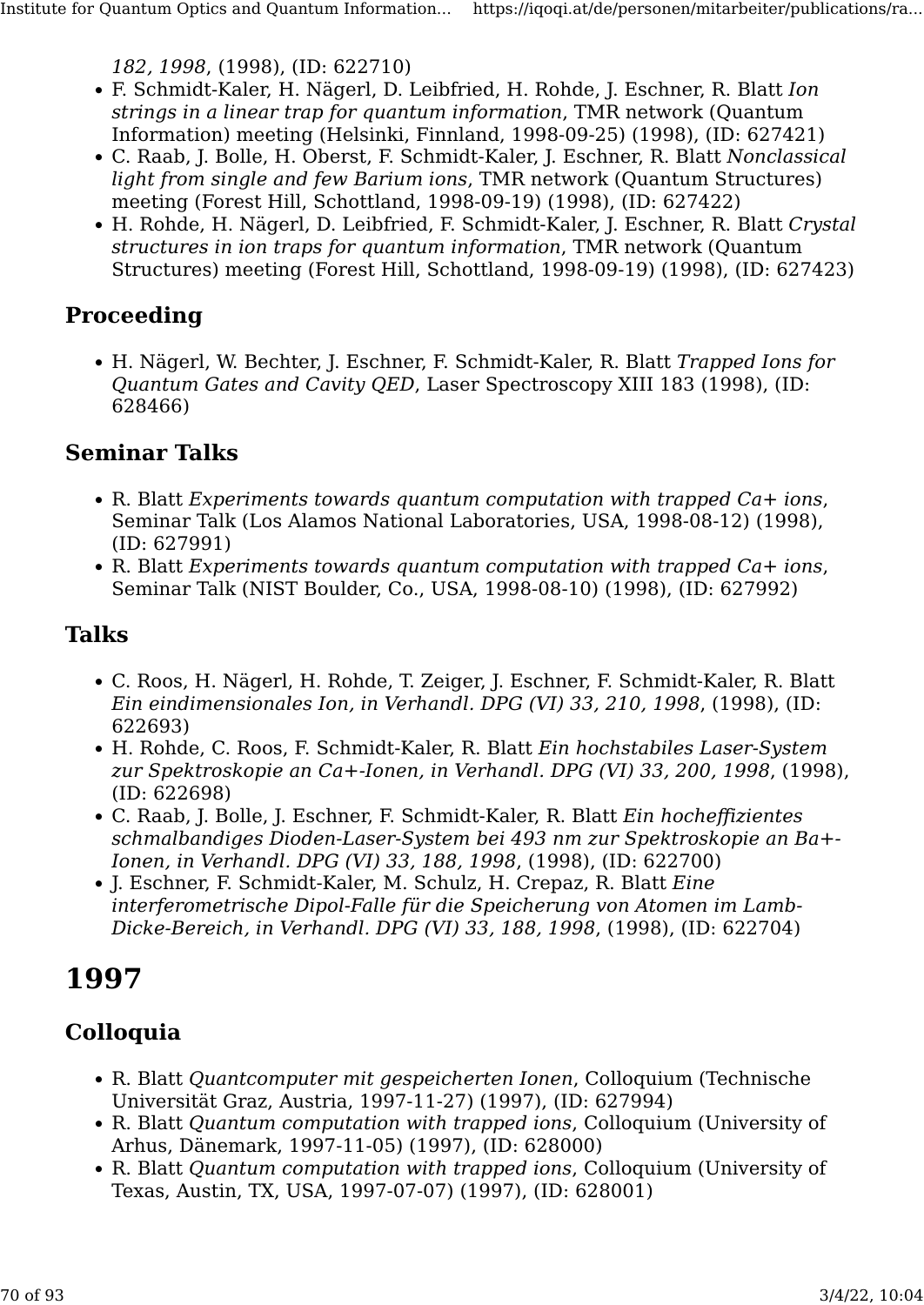### Invited Talks

- H. Nägerl, W. Bechter, J. Eschner, F. Schmidt-Kaler, R. Blatt Quantum motion of single trapped ions, eingeladener Vortrag auf der 13th International Conference on Laser Spectroscopy, ICOLS (Hangzhou, China, 1997-07-03) (1997), (ID: 620380)
- R. Blatt, F. Schmidt-Kaler, H. Nägerl, J. Eschner Quantum Computation in Ion Traps: Experimental Implementation, TMR network (Quantum Information) meeting (Almagro, Spain, 1997-10-17) (1997), (ID: 620407)
- H. Nägerl, C. Roos, W. Bechter, J. Eschner, F. Schmidt-Kaler, R. Blatt Quantum motion of single trapped ions, eingeladener Vortrag auf der European Research Conference on Quantum Optics (Castelvecchio, Italy, 1997-09-13) (1997), (ID: 620408)
- J. Eschner, F. Schmidt-Kaler, R. Blatt Quantum structures in ion traps, TMR network (Quantum Structures) meeting (Garching, 1997-07-24) (1997), (ID: 620409)
- H. Nägerl, W. Bechter, J. Eschner, F. Schmidt-Kaler, R. Blatt Quantum motion of single trapped ions, Workshop on Quantum control of atomic motion, University of New Mexico (Albuquerque, New Mexico, USA, 1997-03-01) (1997), (ID: 620411)
- R. Blatt Quantenrechner mit gespeicherten Ionen, DFG Symposium (Dagstuhl, 1997-02-22) (1997), (ID: 628007)

#### Posters

- H. Rohde, C. Roos, F. Schmidt-Kaler, J. Eschner, R. Blatt Ein Hochfinesse-Resonator für die Laser-Stabilisierung, Beitrag zur 47. Jahrestagung der ÖPG (Wien, Austria, S. 269, 1997-09-22) (1997), (ID: 622730)
- M. Schulz, F. Schmidt-Kaler, J. Eschner, R. Blatt Frequenzverdoppelter Dioden-Laser bei 397 nm, in Verhandl. DPG (VI) 32, 331, 1997, (1997), (ID: 622733)
- U. Hauschildt, W. Bechter, K. Glatzel, M. Schulz, F. Schmidt-Kaler, R. Blatt Eine neue Ionenfalle zur starken Speicherung auf einem Dipolübergang, in Verhandl. DPG (VI) 32, 324, 1997, (1997), (ID: 622738)
- F. Schmidt-Kaler, H. Nägerl, J. Eschner, R. Blatt Ion strings in linear traps, TMR network (Quantum Structures) meeting (Garching, 1997-07-24) (1997), (ID: 627424)

#### Seminar Talks

- R. Blatt Quantum computation with trapped ions, Seminar Talk (East China Normal University, China, 1997-06-02) (1997), (ID: 628002)
- R. Blatt Quantum computation with trapped ions, Seminar Talk (TU Wien, Austria, 1997-05-27) (1997), (ID: 628003)
- R. Blatt Quantum computation with trapped ions, Seminar Talk (University of New Mexico, Albuquerque, NM, USA, 1997-02-28) (1997), (ID: 628004)
- R. Blatt Quantum computation with trapped ions, Seminar Talk (Phillips Labs, Albuquerque, NM, USA, 1997-02-27) (1997), (ID: 628005)
- R. Blatt Quantum motion of single trapped ions, Seminar Talk (NIST Boulder, Co., USA, 1997-02-25) (1997), (ID: 628006)

#### Talks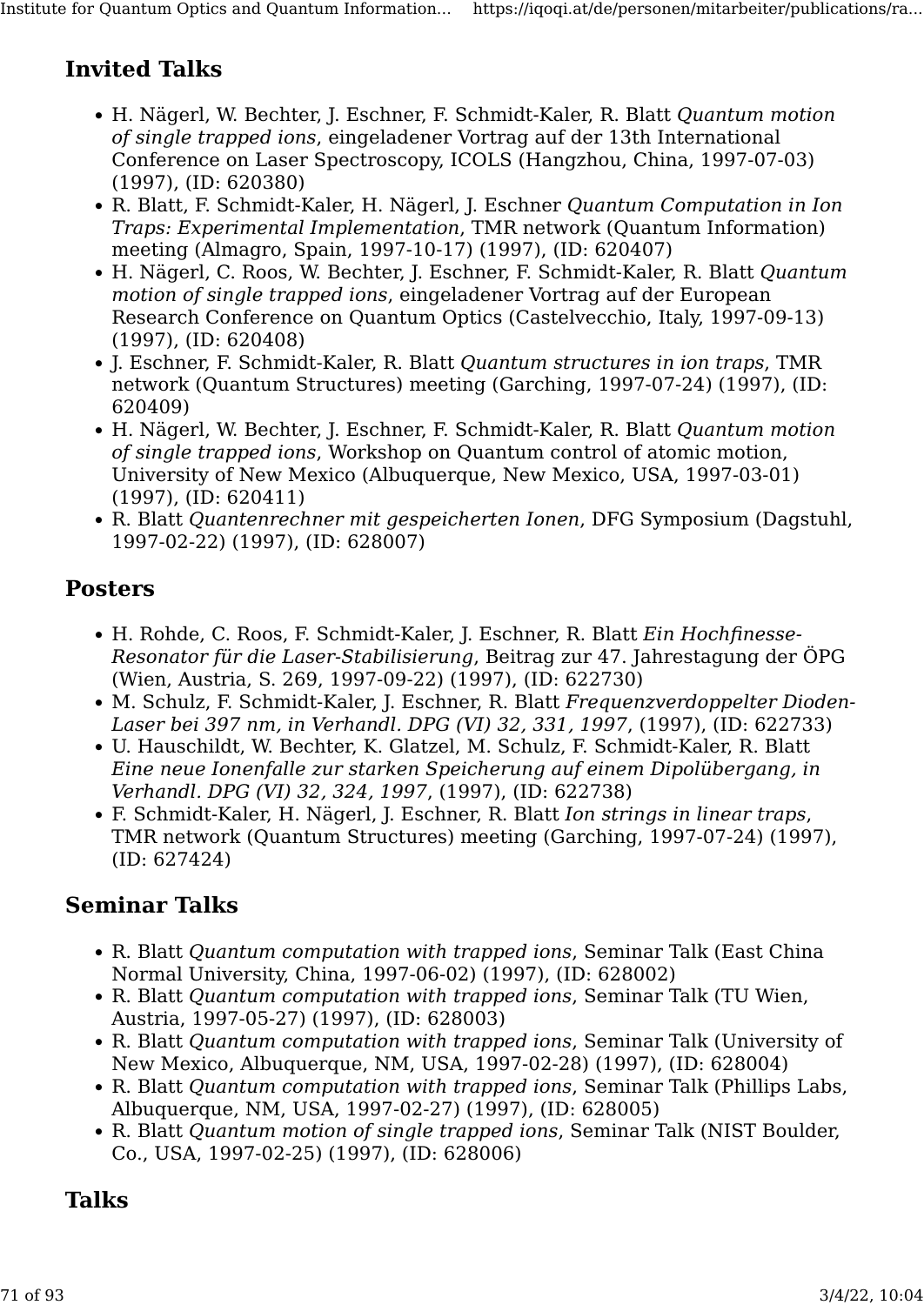- W. Bechter, H. Nägerl, M. Schulz, F. Schmidt-Kaler, J. Eschner, R. Blatt Resonanzfluoreszenz einzelner Barium-Ionen, Beitrag zur 47. Jahrestagung der ÖPG (Wien, Austria, S. 282, 1997-09-22) (1997), (ID: 622724)
- H. Langfischer, C. Raab, J. Bolle, J. Eschner, F. Schmidt-Kaler, R. Blatt Resonanzfluoreszenz einzelner Barium-Ionen, Beitrag zur 47. Jahrestagung der ÖPG (Wien, Austria, S. 281, 1997-09-22) (1997), (ID: 622728)
- C. Raab, J. Bolle, H. Langfischer, F. Schmidt-Kaler, J. Eschner, R. Blatt Dioden-Laser-Systeme zur Spektroskopie an einzelnen Barium-Ionen, Beitrag zur 47. Jahrestagung der ÖPG (Wien, Austria, S. 270, 1997-09-22) (1997), (ID: 622729)
- F. Schmidt-Kaler, H. Nägerl, W. Bechter, J. Eschner, R. Blatt Kristalle aus Kalzium-Ionen für einen Quanten-Rechner, Beitrag zur 47. Jahrestagung der ÖPG (Wien, Austria, S. 265, 1997-09-22) (1997), (ID: 622731)
- J. Bolle, N. Pörtner, C. Raab, H. Langfischer, F. Schmidt-Kaler, J. Eschner, R. Blatt Spektroskopie an einzelnen Barium Ionen mit Dioden-Lasern, in Verhandl. DPG (VI) 32, 334, 1997, (1997), (ID: 622734)
- H. Nägerl, J. Eschner, F. Schmidt-Kaler, R. Blatt Eine lineare Falle für ein Quantengatter mit gespeicherten Ionen, in Verhandl. DPG (VI) 32, 324, 1997, (1997), (ID: 622742)

# 1996

#### Articles

- R. Blatt Quantum tricks in ion traps, Physics World 9 (6) 25 (1996), (ID: 344247)
- R. Blatt, P. Zoller Quantengatter für Quantenrechner, Physikalische Blätter 52 205 (1996), (ID: 344248)
- J. F. Poyatos, J. I. Cirac, R. Blatt, P. Zoller Trapped ions in the strong excitation regime: ion interferometry and non-classical states, Phys. Rev. A 54 1532 (1996), (ID: 344249)
- J. F. Poyatos, R. Walser, J. I. Cirac, R. Blatt, P. Zoller Motion tomography of a single trapped ion, Phys. Rev. A 53 R1966 (1996), (ID: 344250)
- D. Reiss, A. Lindner, R. Blatt Cooling of trapped multilevel atoms: A numerical analysis, Phys. Rev. A 54 5133 (1996), (ID: 619590)
- J. I. Cirac, A. S. Parkins, R. Blatt, P. Zoller Non-Classical States of Motion in Ion Traps, Adv. Atom. Molec. and Opt. Physics 37 238-296 (1996), (ID: 619592)

## Colloquium

• R. Blatt Quantenrechner mit gespeicherten Ionen, Colloquium (Universität Erlangen, Germany, 1996-06-17) (1996), (ID: 628008)

## Invited Talk

• R. Blatt Ion Cooling and Quantum Computation, eingeladener Vortrag auf der Conference on Highly Charged Ions (Stockholm, 1996-07-03) (1996), (ID: 620412)

## **Posters**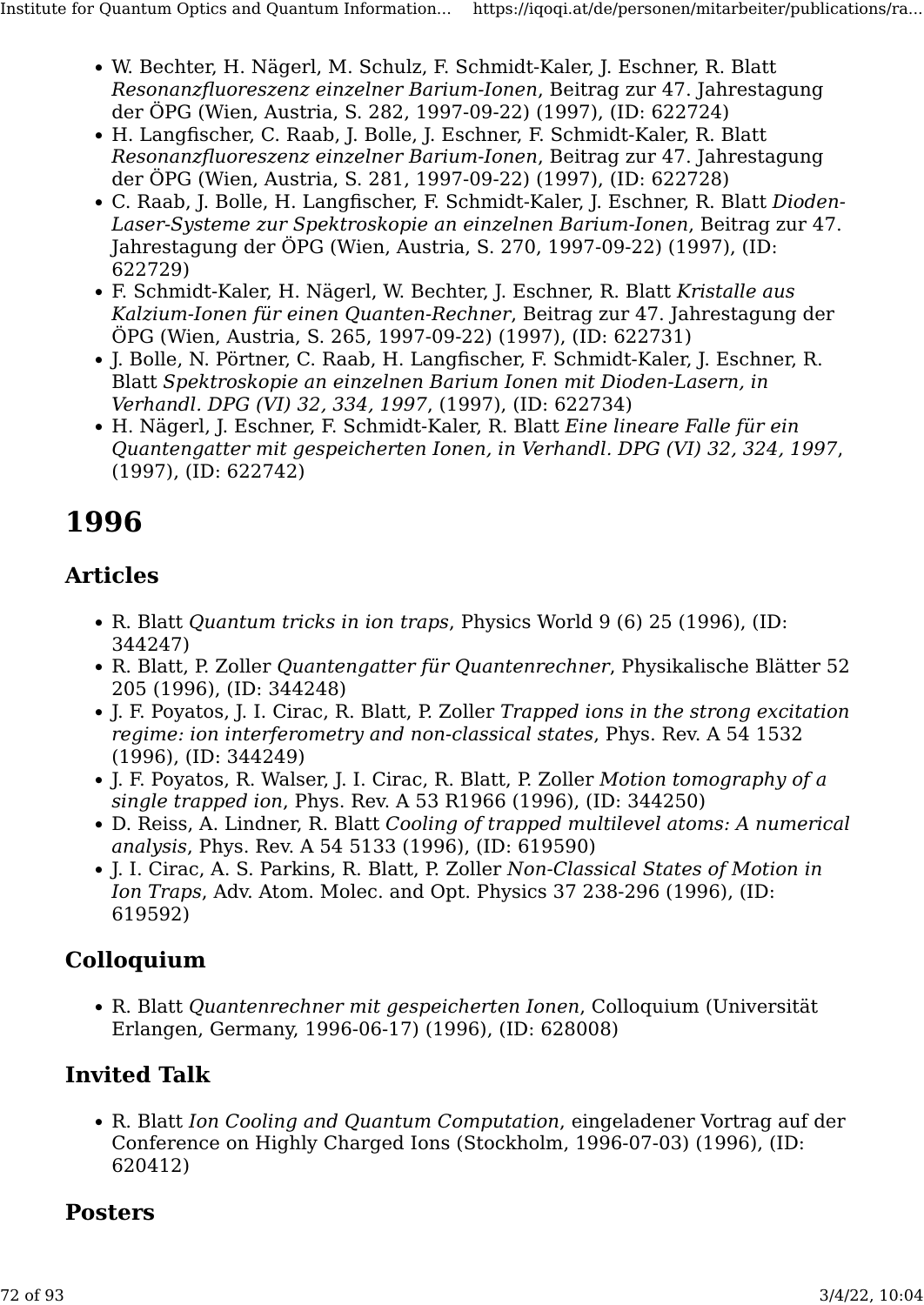- J. I. Cirac, S. Gardiner, J. F. Poyatos, R. Blatt, P. Zoller Quantum Reservoir Engineering with Cold Trapped Ions, Beitrag zum Quantum Optics Workshop, Satellite meeting in Cairns zur IQEC in Sydney, 1996 (1996-00-00) (1996), (ID: 622753)
- C. D. Ohl, H. Nägerl, R. Blatt, W. Lauterborn Kurzzeitphotographie der Vielblasensonolumineszenz, Beitrag zur DAGA 96 (Bonn, Germany, DAGA 96, S. 32, 1996-02-26) (1996), (ID: 622758)

### Proceeding

• R. Blatt, J. F. Poyatos, J. I. Cirac, P. Zoller Quantum motion of a trapped ion: Schrödinger cats, ion interferometry and quantum tomography, Proceedings of the 5th Symposium on Frequency Standards and Metrology 20 (1996), (ID: 629057)

# Talks

- U. Hauschildt, H. Nägerl, C. Roos, K. Glatzel, M. Schulz, F. Schmidt-Kaler, R. Blatt Eine neue Falle für die Quantenoptik mit einzelnen Ca+ Ionen, Beitrag zur 46. Jahrestagung der ÖPG (Linz, Austria, S. 120, 1996-09-23) (1996), (ID: 622750)
- J. Bolle, C. Raab, N. Pörtner, H. Rohde, F. Schmidt-Kaler, R. Blatt Spektroskopie an einzelnen Ba+ Ionen, Beitrag zur 46. Jahrestagung der ÖPG (Linz, Austria, S. 114, 1996-09-23) (1996), (ID: 622751)

# 1995

#### Articles

- R. Blatt, J. I. Cirac, P. Zoller Trapping states of motion with cold ions, Phys. Rev. A 52 518–524 (1995), http://dx.doi.org/10.1103/PhysRevA.52.518 [doi:10.1103/PhysRevA.52.518](http://dx.doi.org/10.1103/PhysRevA.52.518) (ID: 305623) [Toggle Abstract](https://iqoqi.at/de/personen/mitarbeiter/publications/rainer-blatt?format=raw#)
- R. Blatt, J. I. Cirac, A. S. Parkins, P. Zoller Quantum motion of trapped ions, Physica Scripta T59 294 (1995), (ID: 305661)
- M. Schubert, I. Siemers, R. Blatt, W. Neuhauser, P. E. Toschek Transient internal dynamics of a multi-level ion, Phys. Rev. A 52 2994 (1995), (ID: 619595)
- B. Appasamy, I. Siemers, Y. Stalgies, J. Eschner, R. Blatt, W. Neuhauser, P. E. Toschek Quantized infrared-optical triple resonance on a single cold Barium ion, 60 473 (1995), (ID: 619596)

## Colloquium

• R. Blatt Quantum Optics with Single Trapped Ions, Colloquium (Rice University, Houston, Texas, USA, 1995-10-20) (1995), (ID: 628011)

# Invited Talks

• R. Blatt Single Ions and Quantum Optics, eingeladener Vortrag auf der 5th European EPS Conference on Atomic and Molecular Physics (Edinburgh, UK, in Europhysics Conference Abstracts, Vol. 19A, I, p. 17, ed. by R.C. Thompson,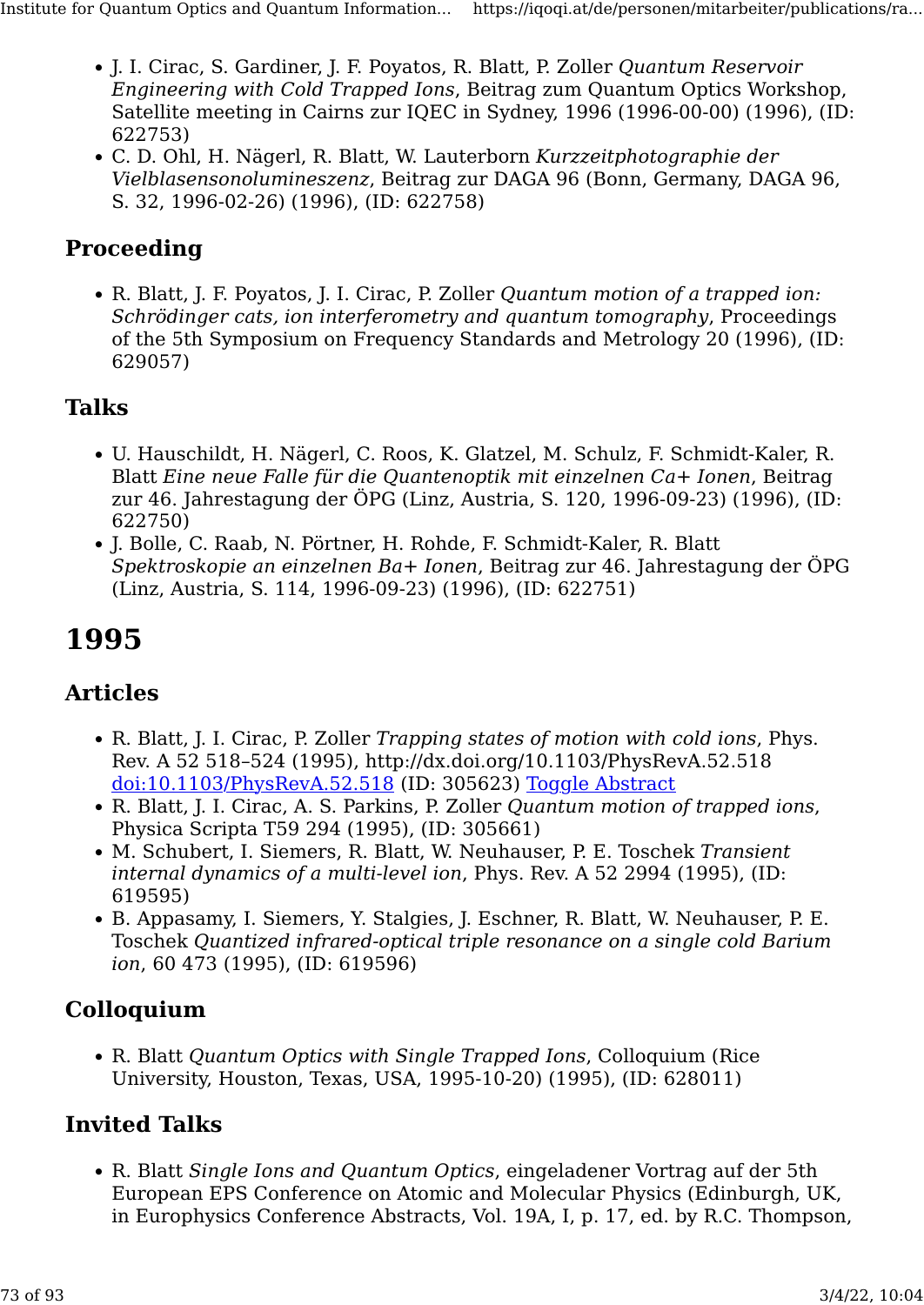EPS 1995, 1995-07-03) (1995), (ID: 620381)

- R. Blatt Nonclassical states of motion of a single trapped ion, eingeladener Vortrag auf dem Workshop des EC Network Nonclassical Light and Satellite Meeting Application of techniques and methods of nonclassical light: gravitational waves detector, quantum cryptography, quantum computing (Corvara, Italy, 1995-01-28) (1995), (ID: 620413)
- R. Blatt Quantencomputer mit gespeicherten Ionen, BMFT Anhörung (Bonn, Germany, 1995-12-22) (1995), (ID: 628009)

### Proceeding

• R. Blatt Spectroscopy and Quantum Optics with Stored Ions, Atomic Physics 14 219 (1995), (ID: 628468)

#### Seminar Talks

- R. Blatt Quantencomputer mit gespeicherten Ionen, Seminar Talk (Universität Karlsruhe, Germany, 1995-11-15) (1995), (ID: 628010)
- R. Blatt Quantenoptik und Spektroskopie mit einzelnen Atomen, Seminar Talk (Max-Planck-Institut für Strömungsforschung, Göttingen, Germany, 1995-04-19) (1995), (ID: 628012)

## Talks

- D. Reiss, R. Blatt, A. Lindner Simulation von Polarisationsgradientenkühlung eines gespeicherten Ions, in Verhandl. DPG (VI) 30, 406, 1995, (1995), (ID: 622760)
- R. Huesmann, P. Courteille, I. Johannsen, R. Blatt, W. Neuhauser, P. E. Toschek Anregungsspektroskopie an einem einzelnen Ytterbium-Ion, in Verhandl. DPG (VI) 30, 326, 1995, (1995), (ID: 622763)

# 1994

- J. I. Cirac, R. Blatt, P. Zoller Nonclassical states of motion in a threedimensional ion trap by adiabatic passage, Phys. Rev. A 49 R3174–R3177 (1994-05-05), http://dx.doi.org/10.1103/PhysRevA.49.R3174 [doi:10.1103/PhysRevA.49.R3174](http://dx.doi.org/10.1103/PhysRevA.49.R3174) (ID: 375186) [Toggle Abstract](https://iqoqi.at/de/personen/mitarbeiter/publications/rainer-blatt?format=raw#)
- I. Marzoli, J. I. Cirac, R. Blatt, P. Zoller Laser cooling of trapped three-level ions: Designing two-level systems for sideband cooling, Phys. Rev. A 49 2771–2779 (1994-04-04), http://dx.doi.org/10.1103/PhysRevA.49.2771 [doi:10.1103/PhysRevA.49.2771](http://dx.doi.org/10.1103/PhysRevA.49.2771) (ID: 375175) [Toggle Abstract](https://iqoqi.at/de/personen/mitarbeiter/publications/rainer-blatt?format=raw#)
- J. I. Cirac, R. Blatt, A. S. Parkins, P. Zoller Quantum collapse and revival in the motion of a single trapped ion, Phys. Rev. A 49 1202–1207 (1994-02-02), http://dx.doi.org/10.1103/PhysRevA.49.1202 [doi:10.1103/PhysRevA.49.1202](http://dx.doi.org/10.1103/PhysRevA.49.1202) (ID: 375187) [Toggle Abstract](https://iqoqi.at/de/personen/mitarbeiter/publications/rainer-blatt?format=raw#)
- J. I. Cirac, L. J. Garay, R. Blatt, A. S. Parkins, P. Zoller Laser cooling of trapped ions: The influence of micromotion, Phys. Rev. A 49 421–432 (1994-01-01), http://dx.doi.org/10.1103/PhysRevA.49.421 [doi:10.1103/PhysRevA.49.421](http://dx.doi.org/10.1103/PhysRevA.49.421) (ID: 375185) [Toggle Abstract](https://iqoqi.at/de/personen/mitarbeiter/publications/rainer-blatt?format=raw#)
- P. Courteille, L. S. Ma, W. Neuhauser, R. Blatt Frequency Measurement in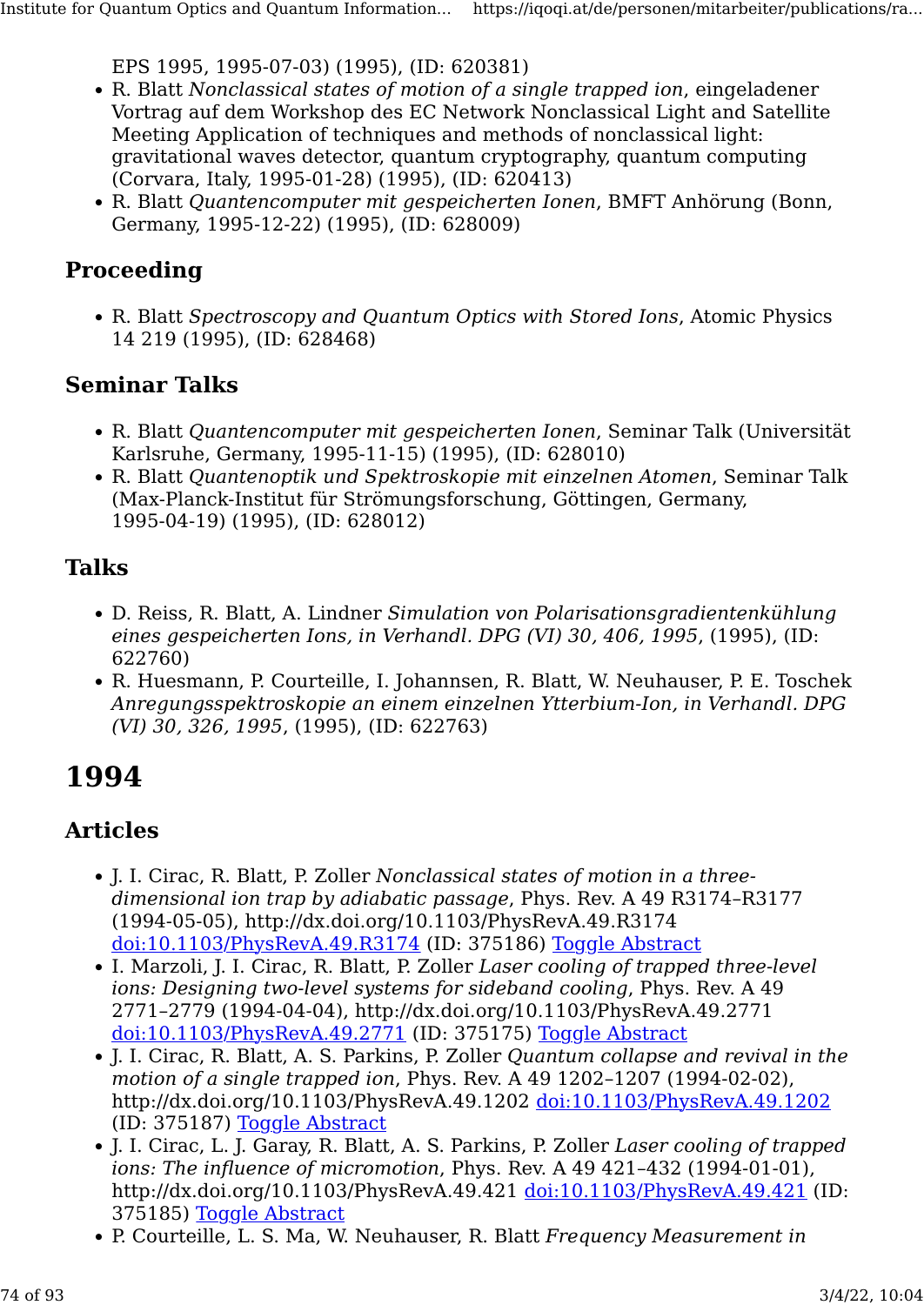130Te2 near 467 nm, 59 187 (1994), (ID: 619597)

• J. Walz, I. Siemers, M. Schubert, W. Neuhauser, R. Blatt, E. Teloy Ion storage in the rf-octupole trap, Phys. Rev. A 50 4122 (1994), (ID: 619694)

# Colloquia

- R. Blatt Spektroskopie an einzelnen Atomen, Colloquium (Universität Jena, Germany, 1994-11-01) (1994), (ID: 628014)
- R. Blatt Spektroskopie an einzelnen Atomen, Colloquium (Universität Göttingen, Germany, 1994-10-24) (1994), (ID: 628015)
- R. Blatt Quantenoptik und Spektroskopie mit einzelnen Ionen, Colloquium (Technische Hochschule Darmstadt, Germany, 1994-06-21) (1994), (ID: 628016)
- R. Blatt Physik und Anwendungen gespeicherter Ionen, Colloquium (Universität Kaiserslautern, Germany, 1994-05-20) (1994), (ID: 628017)
- R. Blatt Quantenoptik und Spektroskopie mit einzelnen Ionen, Colloquium (Universität Göttingen, Germany, 1994-04-14) (1994), (ID: 628018)
- R. Blatt Spectroscopy and quantum optics with single ions, Colloquium (Australian National University, Canberra, Australien, 1994-02-04) (1994), (ID: 628022)
- R. Blatt Spectroscopy and quantum optics with single ions, Colloquium (University of Melbourne, Australien, 1994-02-02) (1994), (ID: 628023)
- R. Blatt Quantum optics with single ions, Colloquium (University of Otago, Dunedin, New Zealand, 1994-01-31) (1994), (ID: 628024)
- R. Blatt Quantenoptik mit einzelnen Atomen, Colloquium (Universität Hannover, Germany, 1994-01-11) (1994), (ID: 628025)

# Invited Talks

- R. Blatt, W. Neuhauser, I. Cirac, A. S. Parkins, P. Zoller Präparation von Fock-Zuständen in der Bewegung einzelner Ionen, DFG Kolloquium (Bonn, Wachtberg-Niederbachem, Germany, 1994-06-13) (1994), (ID: 620414)
- B. Appasamy, I. Siemers, Y. Stalgies, R. Blatt, W. Neuhauser, P. E. Toschek Single-Ion Cooling Analyzed by Quantized Fluorescence, Beitrag zum Deutsch-Russischen Laserseminar (Kassel, Germany, 1994-02-28) (1994), (ID: 620415)
- R. Blatt Quantenoptik mit einzelnen Ionen, in Verhandl. DPG (VI) 29, 628, 1994, Hauptvortrag, (1994), (ID: 622785)

## Poster

• I. Siemers, B. Appasamy, Y. Stalgies, V. Enders, P. Courteille, R. Huesmann, L. S. Ma, W. Neuhauser, R. Blatt, P. E. Toschek Optical double Resonance on Single Cold Ions, Beitrag zur CPEM'94 Konferenz (Boulder, Co, USA, in Proceedings Conference on Precision Electromagnetic Measurements, Boulder, 1994, 1994-06-27) (1994), (ID: 622770)

# Proceeding

• J. I. Cirac, R. Blatt, A. S. Parkins, P. Zoller Nonclassical states of motion and quantum collapse and revival in an ion trap, Quantum Optics VI in Springer Proceedings in Physics 77 112 (1994), (ID: 628469)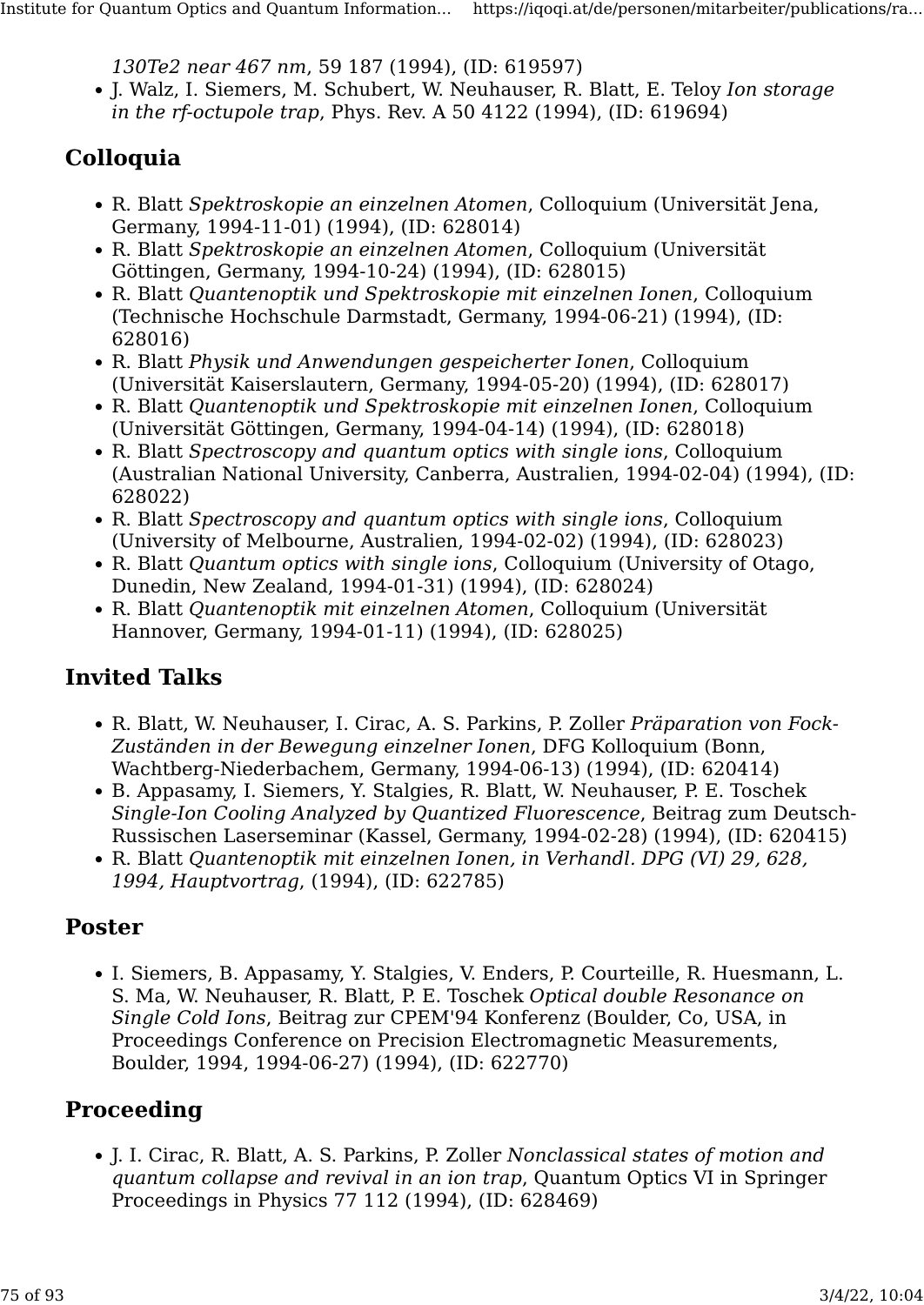# Seminar Talks

- R. Blatt Quantenbewegung gespeicherter Ionen, Seminar Talk (Universität Hamburg, Germany, 1994-11-08) (1994), (ID: 628013)
- R. Blatt Quantum optics with single ions, Seminar Talk (NIST Boulder, Co., USA, 1994-02-10) (1994), (ID: 628019)
- R. Blatt Spectroscopy and quantum optics with single ions, Seminar Talk (Macquarie University, Sydney, Australien, 1994-02-07) (1994), (ID: 628021)

# Talks

- I. Marzoli, J. I. Cirac, R. Blatt, P. Zoller Laser cooling of trapped three-level ions: designing two-level systems for sideband cooling, Beitrag zur IQEC'94 Konferenz (Anaheim, Md, USA, in International Quantum Electronics Conference, 1994, OSA Technical Digest Series, Vol. 9 (Optical Society of America, Washington, D.C. 1994), p. 179, 1994-05-08) (1994), (ID: 622772)
- L. S. Ma, P. Courteille, G. Ritter, W. Neuhauser, R. Blatt Precision laser spectrometer with multiple frequency modulation, Beitrag zur IQEC'94 Konferenz (Anaheim, Md, USA, in International Quantum Electronics Conference, 1994, OSA Technical Digest Series, Vol. 9 (Optical Society of America, Washington, D.C. 1994), p. 60, 1994-05-08) (1994), (ID: 622774)
- T. Raab, V. Gomer, W. Kaenders, D. Meschede, R. Blatt Penningfalle aus Permanentmagneten: Elektron-Affinität von H-Ionen, in Verhandl. DPG (VI) 29, 724, 1994, (1994), (ID: 622775)
- P. Courteille, L. S. Ma, W. Neuhauser, R. Blatt Präzisionsbestimmung optischer Frequenzen bei 467 nm, in Verhandl. DPG (VI) 29, 669, 1994, (1994), (ID: 622776)
- J. Schmiedmayer, R. Blatt Quantenbewebung in einer Kingdonfalle, in Verhandl. DPG (VI) 29, 631, 1994, (1994), (ID: 622777)
- G. Dill, B. Appasamy, I. Siemers, W. Neuhauser, R. Blatt Dynamik der Ionenbewegung in der Achtpol-Hochfrequenzfalle, in Verhandl. DPG (VI) 29, 630, 1994, (1994), (ID: 622783)

# 1993

- J. I. Cirac, R. Blatt, A. S. Parkins, P. Zoller Spectrum of resonance fluorescence from a single trapped ion, Phys. Rev. A 48 2169–2181 (1993-09-03), http://dx.doi.org/10.1103/PhysRevA.48.2169 [doi:10.1103/PhysRevA.48.2169](http://dx.doi.org/10.1103/PhysRevA.48.2169) (ID: 375421) [Toggle Abstract](https://iqoqi.at/de/personen/mitarbeiter/publications/rainer-blatt?format=raw#)
- J. I. Cirac, R. Blatt, A. S. Parkins, P. Zoller Laser cooling of trapped ions with polarization gradients, Phys. Rev. A 48 1434–1445 (1993-08-02), http://dx.doi.org/10.1103/PhysRevA.48.1434 [doi:10.1103/PhysRevA.48.1434](http://dx.doi.org/10.1103/PhysRevA.48.1434) (ID: 375420) [Toggle Abstract](https://iqoqi.at/de/personen/mitarbeiter/publications/rainer-blatt?format=raw#)
- J. I. Cirac, A. S. Parkins, R. Blatt, P. Zoller Cooling of a trapped ion coupled strongly to a quantized cavity mode, Opt. Com. 97 353-359 (1993-04-01), http://dx.doi.org/10.1016/0030-4018(93)90502-V [doi:10.1016/0030-4018\(93\)90502-V](http://dx.doi.org/10.1016/0030-4018(93)90502-V) (ID: 375419) [Toggle Abstract](https://iqoqi.at/de/personen/mitarbeiter/publications/rainer-blatt?format=raw#)
- J. I. Cirac, R. Blatt, A. S. Parkins, P. Zoller Preparation of Fock states by observation of quantum jumps in an ion trap, Phys. Rev. Lett. 70 762–765 (1993-02-06), http://dx.doi.org/10.1103/PhysRevLett.70.762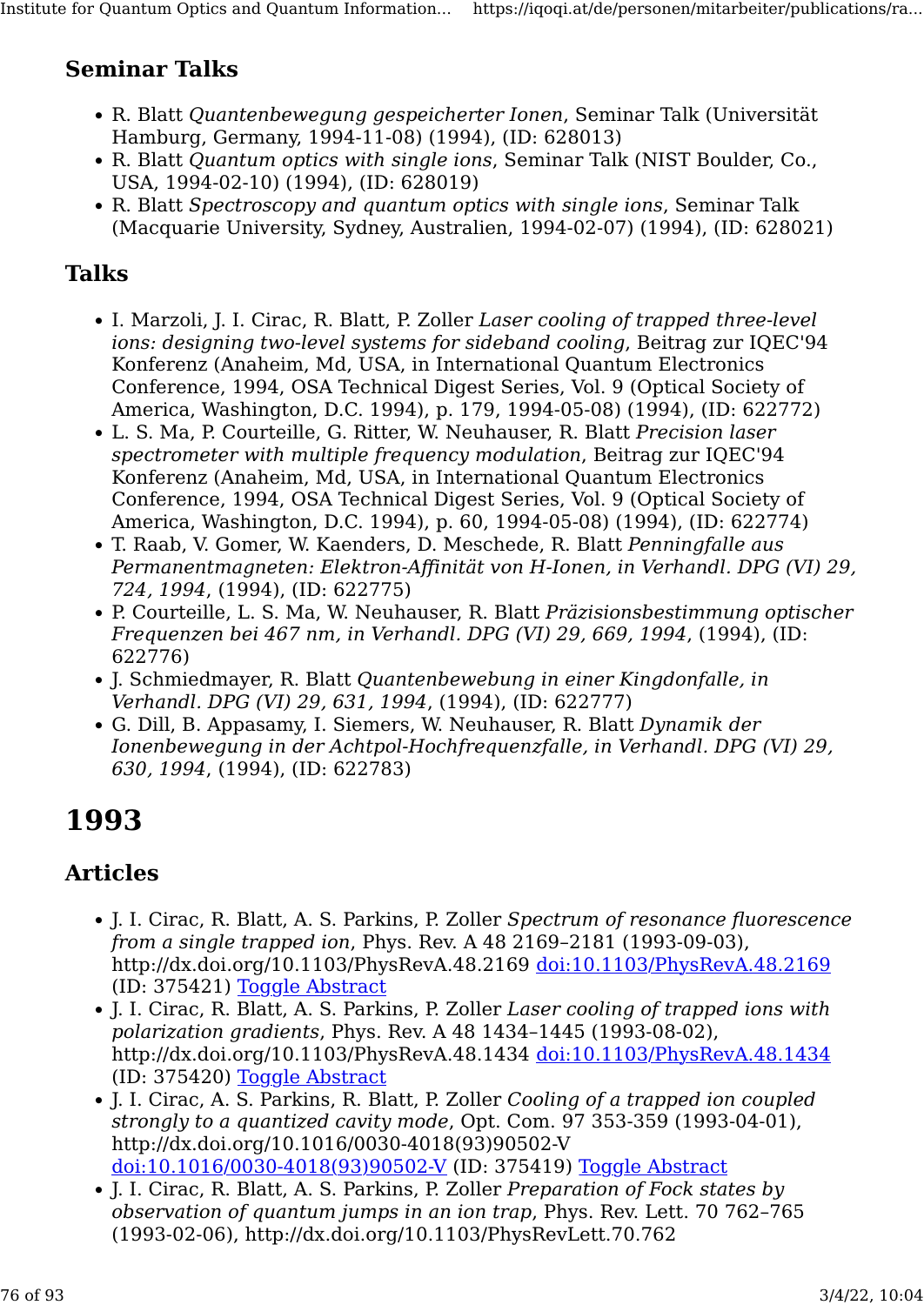[doi:10.1103/PhysRevLett.70.762](http://dx.doi.org/10.1103/PhysRevLett.70.762) (ID: 375422) [Toggle Abstract](https://iqoqi.at/de/personen/mitarbeiter/publications/rainer-blatt?format=raw#)

- J. I. Cirac, A. S. Parkins, R. Blatt, P. Zoller ''Dark'' squeezed states of the motion of a trapped ion, Phys. Rev. Lett. 70 556–559 (1993-02-01), http://dx.doi.org/10.1103/PhysRevLett.70.556 [doi:10.1103/PhysRevLett.70.556](http://dx.doi.org/10.1103/PhysRevLett.70.556) (ID: 375418) [Toggle Abstract](https://iqoqi.at/de/personen/mitarbeiter/publications/rainer-blatt?format=raw#)
- V. Enders, P. Courteille, R. Huesmann, L. S. Ma, W. Neuhauser, R. Blatt, P. E. Toschek Microwave-Optical Double Resonance on a Single Laser-Cooled 171Yb+ Ion, 24 325 (1993), (ID: 619599)
- J. Walz, I. Siemers, M. Schubert, W. Neuhauser, R. Blatt Motional Stability of a Nonlinear Parametric Oscillator: Ion Storage in the RF Octupole Trap, 21 183 (1993), (ID: 619622)
- L. S. Ma, P. Courteille, G. Ritter, W. Neuhauser, R. Blatt Modulation-Transfer Spectroscopy in Te2 at 467 nm, 57 159 (1993), (ID: 619690)

#### Colloquium

• R. Blatt Quantenoptik mit einzelnen Atomen, Colloquium (Universität Innsbruck, Austria, 1993-03-07) (1993), (ID: 628027)

#### Invited Talks

- R. Blatt Quantum Optics with Single Ions, eingeladener Vortrag auf dem "Quantum Optics Workshop" der UK Quantum Electronic Conference 11 (Belfast, UK, 1993-08-30) (1993), (ID: 620416)
- R. Blatt Spectroscopy and Quantum Optics with Single Trapped Ions, eingeladener Vortrag auf der Gordon-Conference on Atomic Physics (Wolfeborough, NH, USA, 1993-09-05) (1993), (ID: 620417)
- R. Blatt Moderne Experimente in Spektroskopie und Quantenoptik, Talk (Universität Rostock, Germany, 1993-04-01) (1993), (ID: 628026)
- R. Blatt Spektroskopie und Quantenoptik mit einzelnen Atomen, Talk (Universität Mainz, Germany, 1993-01-22) (1993), (ID: 628028)
- R. Blatt ERASMUS Intensive Course on Quantum Optics, Summer School (Elounda, Kreta, 1993-05-03) (1993), (ID: 628343) [Toggle Abstract](https://iqoqi.at/de/personen/mitarbeiter/publications/rainer-blatt?format=raw#)

#### Poster

• C. Cirac, R. Blatt, A. S. Parkins, P. Zoller Preparation of non-classical states of motion in an ion-trap, Beitrag zur Gordon-Conference on Atomic Physics (Wolfeboro, New Hampshire, USA, 1993-09-05) (1993), (ID: 627425)

#### Proceedings

- J. I. Cirac, R. Blatt, A. S. Parkins, P. Zoller Non-classical states of motion in an ion trap, Fundamentals of Quantum Optics III 156 (1993), (ID: 628470)
- R. Blatt, M. Schubert, I. Siemers, W. Neuhauser, W. Vogel Correlations of the resonance fluorescence from a single trapped ion, Fundamentals of Quantum Optics III 146 (1993), (ID: 628471)

#### Seminar Talk

• R. Blatt Spektroskopie und Quantenoptik mit einzelnen Atomen, Seminar Talk (Universität Freiburg, Germany, 1993-01-20) (1993), (ID: 628029)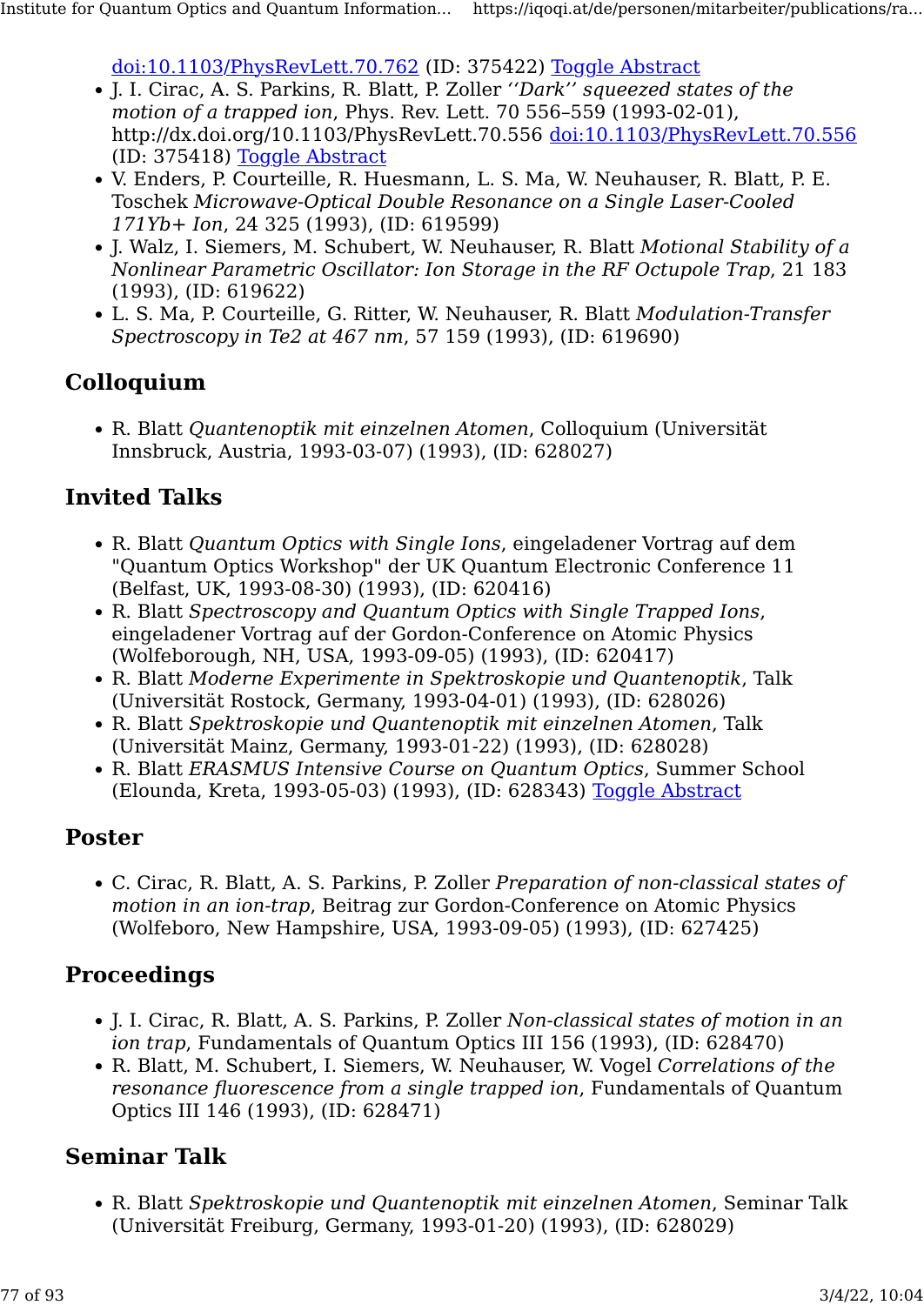# Talks

- J. I. Cirac, R. Blatt, A. S. Parkins, P. Zoller Preparation of Fock states and squeezed states of motion in an ion trap, Bull. Am. Phys. Soc. 38, No. 3, 1122, 1993, (1993), (ID: 622786)
- J. I. Cirac, R. Blatt, A. S. Parkins, P. Zoller Preparation of Fock states by observation of quantum jumps in an ion trap, Beitrag zur QELS'93 Konferenz (Baltimore, Md., USA, in Quantum Electronics and Laser Science Conference, 1993 OSA Technical Digest Series, Vol. 3 (Optical Society of America, Washington, D.C. 1993), p. 284, 1993-07-02) (1993), (ID: 622788)
- J. I. Cirac, R. Blatt, A. S. Parkins, P. Zoller Spectrum of resonance fluorescence from a single trapped ion, Beitrag zur QELS'93 Konferenz (Baltimore, Md., USA, in Quantum Electronics and Laser Science Conference, 1993 OSA Technical Digest Series, Vol. 3 (Optical Society of America, Washington, D.C. 1993), p. 195, 1993-07-02) (1993), (ID: 622790)
- J. I. Cirac, R. Blatt, A. S. Parkins, P. Zoller Präparation von nichtklassischen Zuständen der Bewegung in einer Ionenfalle, in Verhandl. DPG (VI) 28, 440, 1993, (1993), (ID: 622791)
- V. Enders, P. Courteille, R. Blatt, W. Neuhauser, P. E. Toschek Spektroskopie eines einzelnen 171Yb+-Ions, in Verhandl. DPG (VI) 28, 439, 1993, (1993), (ID: 622792)
- J. I. Cirac, R. Blatt, A. S. Parkins, P. Zoller Spektrum der Resonanzfluoreszenz einzelner gespeicherter Ionen, in Verhandl. DPG (VI) 28, 421, 1993, (1993), (ID: 622793)
- Y. Stalgies, I. Siemers, B. Appasamy, R. Blatt, W. Neuhauser, P. E. Toschek Lichtverschiebung der Resonanzen eines einzelnen Ba+-Ions, in Verhandl. DPG (VI) 28, 420, 1993, (1993), (ID: 622795)
- B. Appasamy, I. Siemers, Y. Stalgies, R. Blatt, W. Neuhauser, P. E. Toschek Diskrete Absorption auf der Quadrupol-Linie S1/2-D1/2 eines Ba+-Ions, in Verhandl. DPG (VI) 28, 420, 1993, (1993), (ID: 622796)
- V. Gomer, D. Meschede, R. Blatt Penningfalle aus Permanentmagneten: Elektron-Affinität von H-Ionen, in Verhandl. DPG (VI) 28, 420, 1993, (1993), (ID: 622798)

# 1992

- J. I. Cirac, R. Blatt, P. Zoller, W. D. Phillips Laser cooling of trapped ions in a standing wave, Phys. Rev. A 46 2668–2681 (1992-09-01), http://dx.doi.org /10.1103/PhysRevA.46.2668 [doi:10.1103/PhysRevA.46.2668](http://dx.doi.org/10.1103/PhysRevA.46.2668) (ID: 375895) [Toggle Abstract](https://iqoqi.at/de/personen/mitarbeiter/publications/rainer-blatt?format=raw#)
- M. Schubert, I. Siemers, R. Blatt, W. Neuhauser, P. E. Toschek Photon Anti-Bunching and Non-Poissonian Fluorescence of a Single Three-Level Ion, Phys. Rev. Lett. 68 3016 (1992), (ID: 619624)
- I. Siemers, M. Schubert, R. Blatt, W. Neuhauser, P. E. Toschek The 'Trapped State' of a Trapped Ion - Line Shifts and Shape, 18 139 (1992), (ID: 619626)
- R. Blatt, P. Gill, R. Thompson Current Perspectives on The Physics of Trapped Ions, J. Mod. Opt. 39 193 (1992), (ID: 619627)
- V. Enders, P. Courteille, W. Neuhauser, R. Blatt Microwave Spectroscopy of Motional Sidebands in Clouds of Trapped Ions, J. Mod. Opt. 39 325 (1992), (ID: 619629)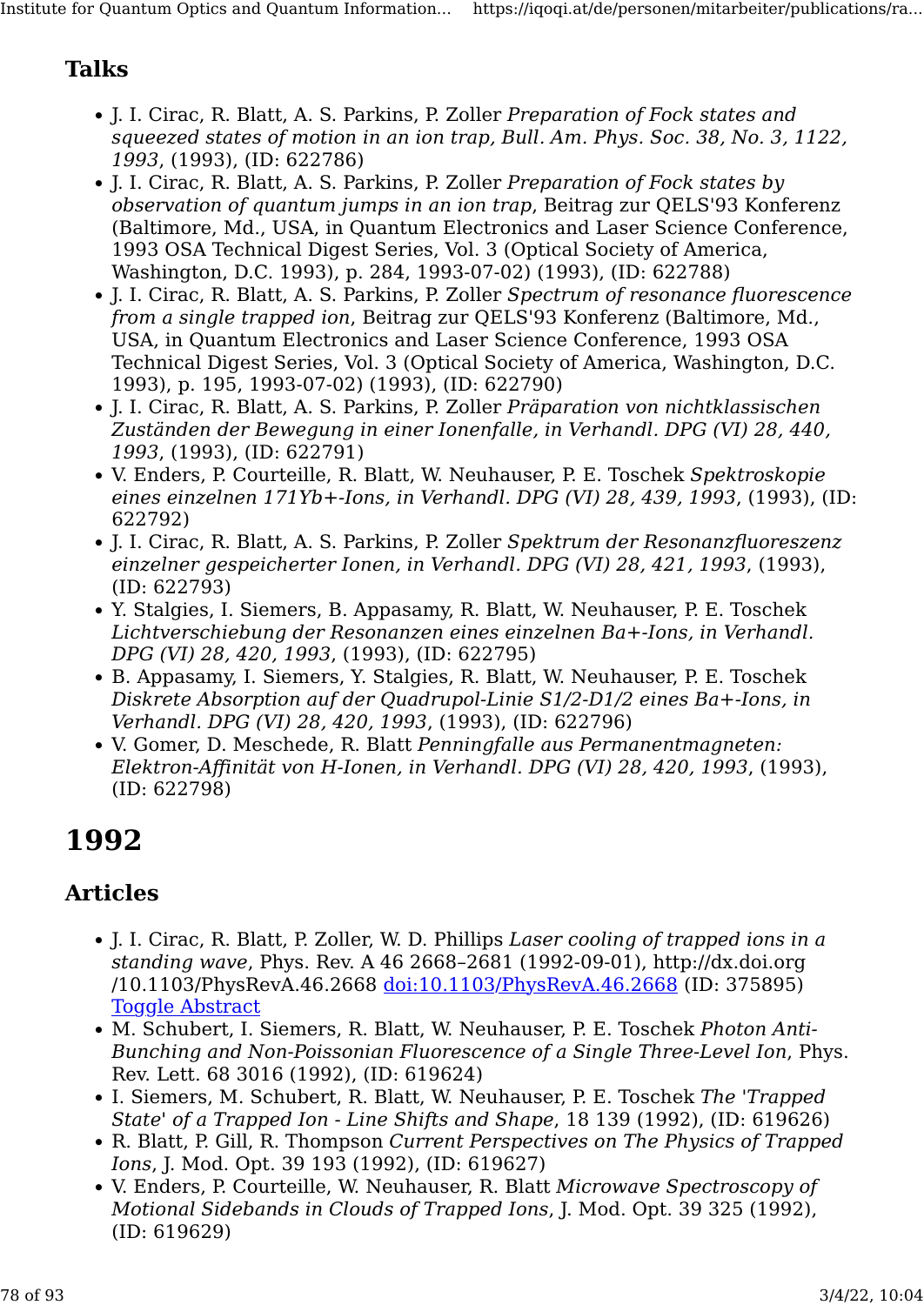- W. Vogel, R. Blatt Resonance fluorescence from three-level atoms: Atomic coherences and squeezed light, Phys. Rev. A 45 3319 (1992), (ID: 619634)
- M. Desaintfuscien, M. Schubert, I. Siemers, R. Blatt Kinetic energy and spatial width of ion clouds in Paul traps, Appl. Phys. B54 246 (1992), (ID: 628490)

# Bookitem

• R. Blatt Laser Cooling of Trapped Ions, Fundamental Systems in Quantum Optics 253 (1992), (ID: 628475)

# Colloquia

- R. Blatt Single Ion Trapping Spectroscopy and Quantum Optics, Colloquium (Universität Beijing, China, 1992-04-08) (1992), (ID: 628031)
- R. Blatt Spektroskopie mit einzelnen Atomen, Colloquium (Universität Giessen, Germany, 1992-01-30) (1992), (ID: 628264)
- R. Blatt Spektroskopie mit einzelnen Atomen, Colloquium (Universität Hannover, Germany, 1992-01-07) (1992), (ID: 628267)

# Invited Talks

- M. Schubert, I. Siemers, R. Blatt, W. Neuhauser, P. E. Toschek Photon Correlations in the Resonance Fluorescence of a Single Trapped Ion, eingeladener Vortrag im Shanghai International Symposium on Quantum Optics SISQO '92 (Shanghai, China, 1992-03-29) (1992), (ID: 620382)
- R. Blatt Präzisionsspektroskopie mit gespeicherten Ionen, in Verhandl. DPG (VI) 27, 1283 (1992) (Hauptvortrag), (1992), (ID: 622824)
- R. Blatt DPG-Schule für Quantenoptik II, Summer School (Bad Honnef, Germany, 1992-09-05) (1992), (ID: 628344) [Toggle Abstract](https://iqoqi.at/de/personen/mitarbeiter/publications/rainer-blatt?format=raw#)

# **Posters**

- I. Siemers, M. Schubert, R. Blatt, W. Neuhauser, P. E. Toschek Frequency Control of Light by the 'Trapped State' of a Trapped Ion, Beitrag zur Conference on Precision Electromagnetic Measurements CPEM'92 (Paris, France, Book of abstracts, p. 36-37, 1992-12-06) (1992), (ID: 622817)
- I. Siemers, M. Schubert, R. Blatt, W. Neuhauser, P. E. Toschek Zweiphoton Lichtverschiebung in einem einzelnen Ba+-Ion, in Verhandl. DPG (VI) 27, 1414 (1992), (1992), (ID: 622825)
- R. Blatt Seitenbandkühlung und Sisyphuskühlung von Ionen in der invertierten Paul-Straubel-Falle und in der Stehwelle, DFG Kolloquium (Bonn, Wachtberg-Niederbachem, Germany, 1992-05-22) (1992), (ID: 627427)

# Proceedings

- I. Siemers, V. Enders, R. Blatt, W. Neuhauser, P. E. Toschek Controlling an Optical Frequency by a Single Ion, Proc. 6th European Frequency and Time Forum, ESTEC, ESA SP-340 421 (1992), (ID: 628473)
- I. Siemers, M. Schubert, V. Enders, R. Blatt, W. Neuhauser, P. E. Toschek Precision Spectroscopy on Trapped Ions, Proceedings of the 10th International Conference on Laser Spectroscopy 65 (1992), (ID: 628474)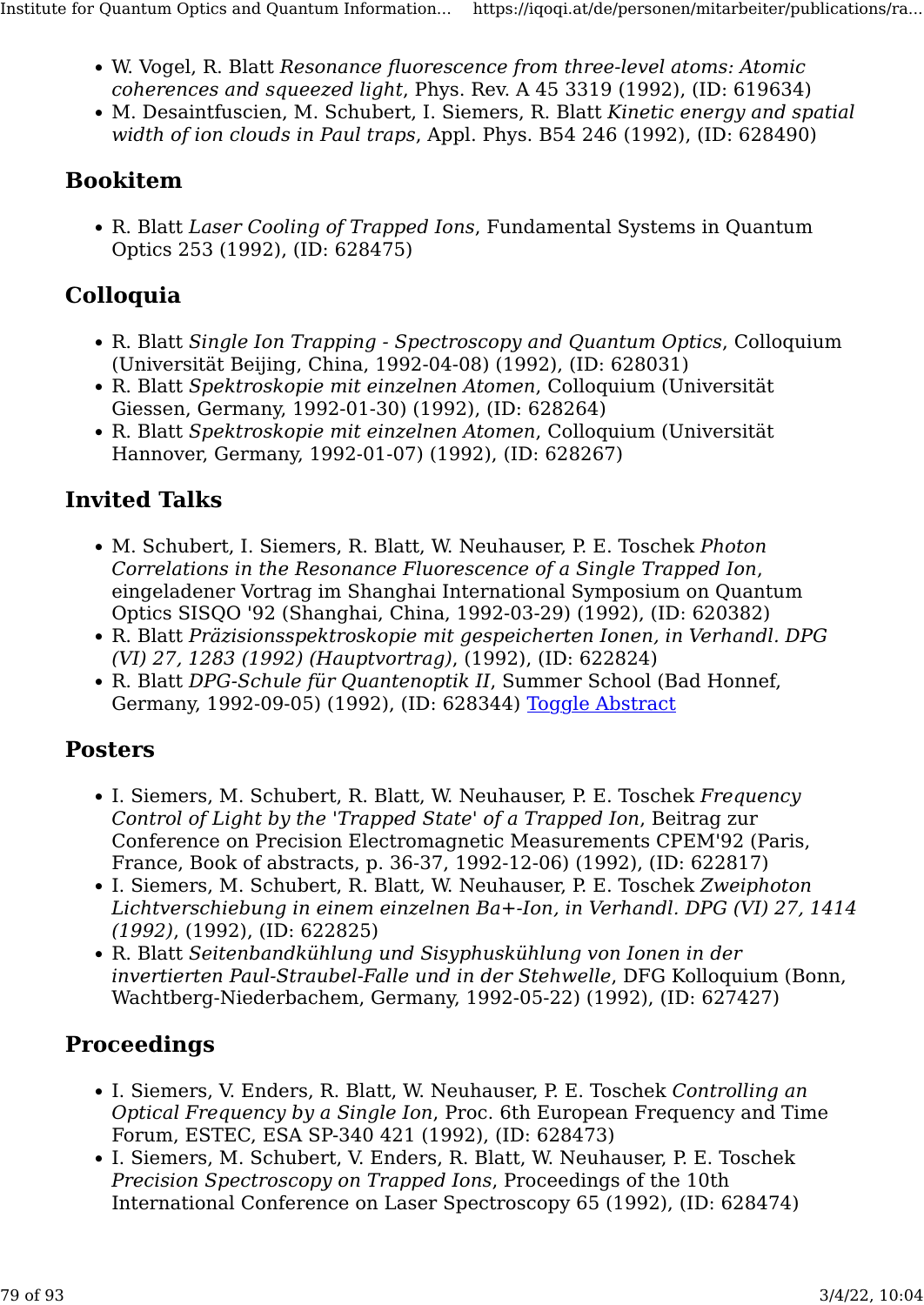# Seminar Talks

- R. Blatt Spektroskopie mit einzelnen Atomen, Seminar Talk (Universität Erlangen, Germany, 1992-06-26) (1992), (ID: 628030)
- R. Blatt Quantum Optics with Single Trapped Ions, Seminar Talk (Academia Sinica, Wuhan, China, 1992-04-04) (1992), (ID: 628032)
- R. Blatt Laser Cooling in Traps and Frequency Standards with Trapped Ions, Seminar Talk (Academia Sinica, Wuhan, China, 1992-04-03) (1992), (ID: 628258)
- R. Blatt Dynamics of Ion Clouds in Paul Traps, Seminar Talk (Academia Sinica, Wuhan, China, 1992-04-03) (1992), (ID: 628259)
- R. Blatt Spektroskopie mit einzelnen Atomen, Seminar Talk (Universität Kaiserslautern, Germany, 1992-02-24) (1992), (ID: 628262)
- R. Blatt Ionenwolken in Hochfrequenzfallen, Seminar Talk (Kernforschungszentrum Karlsruhe, Germany, 1992-01-15) (1992), (ID: 628265)

# Talks

- J. I. Cirac, R. Blatt, A. S. Parkins, P. Zoller Preparation of Fock-States by the Observation of Quantum Jumps in an Ion Trap, Beitrag zur OSA Konferenz (Albuquerque, New Mexico, USA, postdeadline abstracts, 1992-09-21) (1992), (ID: 622801)
- J. I. Cirac, R. Blatt, P. Zoller, W. D. Phillips Laser Cooling of Trapped Ions in a Standing Wave, Beitrag zur IQEC'92 Konferenz (Wien, Austria, in International Conference on Quantum Electronics Technical Digest Series 1992, Vol. 9, p. 284, 1992-06-14) (1992), (ID: 622802)
- V. Enders, P. Courteille, F. Elsner, R. Blatt, W. Neuhauser, P. E. Toschek Narrow Resonances in Trapped Ytterbium Ions: Clouds and a Single Ion, Beitrag zur IQEC'92 Konferenz (Wien, Austria, in International Conference on Quantum Electronics Technical Digest Series 1992, Vol. 9, p. 44, 1992-06-14) (1992), (ID: 622805)
- I. Siemers, M. Schubert, R. Blatt, W. Neuhauser, P. E. Toschek The Trapped State of a Trapped Ion - Light Spectra and Photon Correlation, Beitrag zur IQEC'92 Konferenz (Wien, Austria, in International Conference on Quantum Electronics Technical Digest Series 1992, Vol. 9, p. 46, 1992-06-14) (1992), (ID: 622809)
- W. Vogel, R. Blatt Homodyne Correlations in Resonance Fluorescence, Beitrag zur QELS'92 Konferenz (Anaheim, Ca, USA, in Quantum Electronics and Laser Science Conference 1992 Technical Digest Series 13 (Optical Society of America, Washington, D.C., 1992), p. 138, 1992-05-10) (1992), (ID: 622820)
- J. Walz, M. Schubert, I. Siemers, W. Neuhauser, R. Blatt Ion Storage in the RF-Octupole Trap, Beitrag zur QELS'92 Konferenz (Anaheim, Ca, USA, in Quantum Electronics and Laser Science Conference 1992 Technical Digest Series 13 (Optical Society of America, Washington, D.C., 1992), p. 66, 1992-05-10) (1992), (ID: 622823)
- J. I. Cirac, R. Blatt, P. Zoller, W. D. Phillips Laserkühlung von gespeicherten Ionen mit einer stehenden Welle, in Verhandl. DPG (VI) 27, 1411 (1992), (1992), (ID: 622826)
- W. Vogel, R. Blatt Homodyne Intensitätskorrelationen in der Resonanzfluoreszenz, in Verhandl. DPG (VI) 27, 1402 (1992), (1992), (ID: 622830)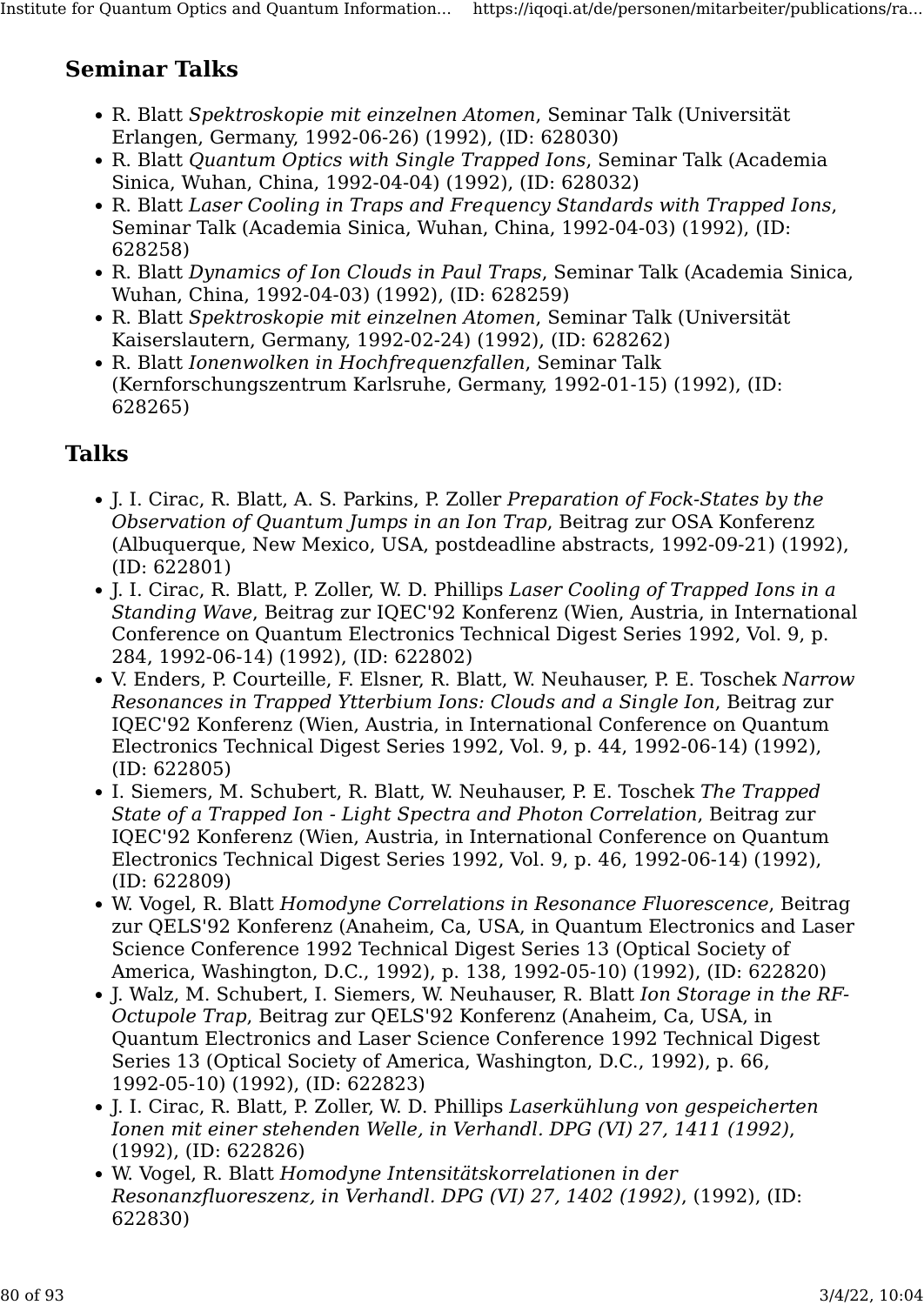- V. Enders, P. Courteille, F. Elsner, R. Blatt, W. Neuhauser, P. E. Toschek Fluoreszenz-Spektroskopie an einem einzelnen Yb+-Ion, in Verhandl. DPG (VI) 27, 1396 (1992), (1992), (ID: 622831)
- J. Walz, M. Schubert, I. Siemers, W. Neuhauser, R. Blatt Stabilitätsuntersuchungen und räumliche Verteilung von gespeicherten Ba+- Ionen in einer Achtpol-Falle, in Verhandl. DPG (VI) 27, 1205 (1992), (1992), (ID: 622833)

# 1991

# Articles

- H. Harde, J. Hattendorf-Ledwoch, H. Lehmitz, R. Blatt Self-induced Zeeman coherences in trapped  $Yb$ + ions, 53 131 (1991), (ID: 619635)
- R. Casdorff, V. Enders, R. Blatt, W. Neuhauser, P. E. Toschek A 12-GHz Standard Clock on Trapped Ytterbium Ions, Ann. Physik (Leipzig) 48 41 (1991), (ID: 619637)

# Colloquia

- R. Blatt Spektroskopie mit einzelnen Atomen, Colloquium (Universität Konstanz, Germany, 1991-05-03) (1991), (ID: 628281)
- R. Blatt Spektroskopie mit einzelnen Atomen, Colloquium (Universität Göttingen, Germany, 1991-04-22) (1991), (ID: 628282)

# Invited Talks

- I. Siemers, M. Schubert, R. Blatt, W. Neuhauser, P. E. Toschek Zeeman Effect of a Single Three-Level Ion and the Anti Bunching property of Ionic Fluorescence, Beitrag zur III. European Quantum Electronics Conference, EQEC (Edinburgh, UK, 1991-08-22) (1991), (ID: 620383)
- M. Schubert, I. Siemers, R. Blatt, W. Neuhauser, P. E. Toschek Zeeman Effect of a Single Three-Level Ion and the Anti-Bunching property of Ionic Fluorescence, European Research Conference (Davos, Schweiz, 1991-09-00) (1991), (ID: 620418)
- R. Blatt Frontiers in Spectroscopy with Single Trapped Ba+ Ions, eingeladener Vortrag auf der Gordon-Conference on Atomic Physics (Wolfeborough, New Hampshire, USA, 1991-05-01) (1991), (ID: 620419)
- R. Blatt Spektroskopie mit einzelnen Atomen, eingeladener Vortrag auf dem Lähnwitz-Seminar der Hochschule Güstrow (Lähnwitz, Mecklenburg, Germany, 1991-06-11) (1991), (ID: 620420)

# Seminar Talks

- R. Blatt Spectroscopy with single ions, Seminar Talk (NIST Gaithersburg, MD, USA, 1991-12-02) (1991), (ID: 628268)
- R. Blatt Squeezing of resonance fluorescence with trapped ions, Seminar Talk (JILA, University of Colorado, Boulder, Co., USA, 1991-11-25) (1991), (ID: 628270)
- R. Blatt Spectroscopy with single trapped ions, Seminar Talk (JILA, University of Colorado, Boulder, Co., USA, 1991-11-14) (1991), (ID: 628271)
- R. Blatt Spektroskopie von Dunkelresonanzen in einzelnen Atomen, Seminar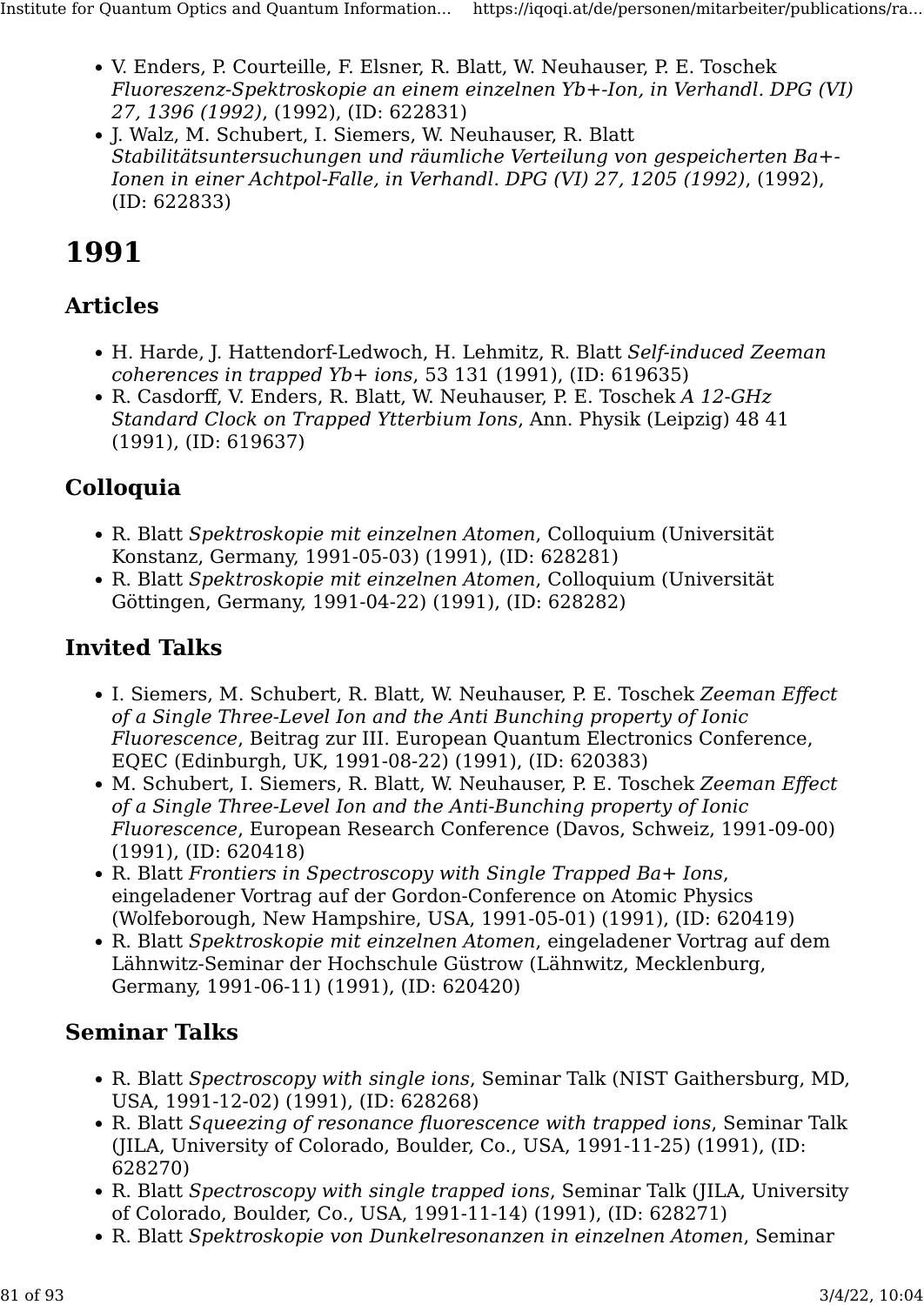Talk (Max-Planck-Institut für Kernphysik, Heidelberg, Germany, 1991-09-13) (1991), (ID: 628272)

- R. Blatt Frequency Standards with Trapped Yb+ions, Seminar Talk (NASA Jet Propulsion Laboratory, Pasadena, Ca., USA, 1991-07-09) (1991), (ID: 628273)
- R. Blatt Spectroscopy and Quantum Optics with Single Trapped Ba+ ions, Seminar Talk (Caltech, Pasadena, Ca., USA, 1991-07-08) (1991), (ID: 628274)
- R. Blatt Spectroscopy with trapped Ba+ ions, Seminar Talk (Imperial College, London, UK, 1991-06-17) (1991), (ID: 628275)
- R. Blatt Spectroscopy with trapped Ba+ ions, Seminar Talk (NIST Boulder, Co., USA, 1991-05-09) (1991), (ID: 628276)
- R. Blatt Spectroscopy with trapped Ba+ and Yb+ ions, Seminar Talk (NRC, Ottawa, Kanada, 1991-05-06) (1991), (ID: 628279)

### Talks

- W. Vogel, R. Blatt Atomic coherences in three-level atoms, Beitrag zur QELS'91 Konferenz (Baltimore, Md., USA, in Quantum Electronics and Laser Science 1991 Technical Digest Series 11, (Optical Society of America, Washington, D.C. 1991), p. 58, 1991-05-12) (1991), (ID: 622834)
- M. Schubert, I. Siemers, R. Blatt, W. Neuhauser, P. E. Toschek Photon antibunching in the resonance fluorescence of a three-level ion, Beitrag zur QELS'91 Konferenz (Baltimore, Md., USA, in Quantum Electronics and Laser Science 1991 Technical Digest Series 11, (Optical Society of America, Washington, D.C. 1991), p. 56, 1991-05-12) (1991), (ID: 622836)
- B. Coordt, I. Siemers, M. Schubert, R. Blatt Dynamics of Ion Clouds in Paul Traps: Influence of Buffer Gases, Vortrag zur QELS'91 Konferenz (Baltimore, Md., USA, in Quantum Electronics and Laser Science 1991 Technical Digest Series 11, (Optical Society of America, Washington, D.C. 1991), p. 170, 1991-05-12) (1991), (ID: 622839)
- W. Vogel, R. Blatt Kohärenzeffekte in 3-Niveau-Atomen, in Verhandl. DPG (VI) 26, 848 (1991), (1991), (ID: 622840)
- M. Schubert, I. Siemers, R. Blatt, W. Neuhauser, P. E. Toschek 'Photonantibunching' in der Resonanzfluoreszenz eines einzelnen 3-Niveau-Atoms, in Verhandl. DPG (VI) 26, 848 (1991), (1991), (ID: 622841)
- B. Coordt, I. Siemers, M. Schubert, R. Blatt Einfluss von Stößen auf die Dynamik gespeicherter Ionen, in Verhandl. DPG (VI) 26, 680 (1991), (1991), (ID: 622842)
- I. Siemers, M. Schubert, R. Blatt, W. Neuhauser, P. E. Toschek Hochauflösende Messung des Zeeman-Effekts der Dunkelresonanz eines einzelnen Ba+ Ions, in Verhandl. DPG (VI) 26, 679 (1991), (1991), (ID: 622843)
- J. Walz, I. Siemers, M. Schubert, W. Neuhauser, R. Blatt Ionenspeicherung in einer Achtpol-Hochfrequenzfalle, in Verhandl. DPG (VI) 26, 679 (1991), (1991), (ID: 622844)
- V. Enders, P. Courteille, H. Gerdau, B. Moritz, R. Blatt, W. Neuhauser, P. E. Toschek Einfluss der Magnetfeldorientierung auf Mikrowellenspektren gespeicherter Ionen, in Verhandl. DPG (VI) 26, 679 (1991), (1991), (ID: 622845)
- K. Cord-Ruwisch, V. Enders, R. Casdorff, W. Neuhauser, R. Blatt Seitenbandspektren gespeicherter YB+ Ionen, in Verhandl. DPG (VI) 26, 679 (1991), (1991), (ID: 622846)

# 1990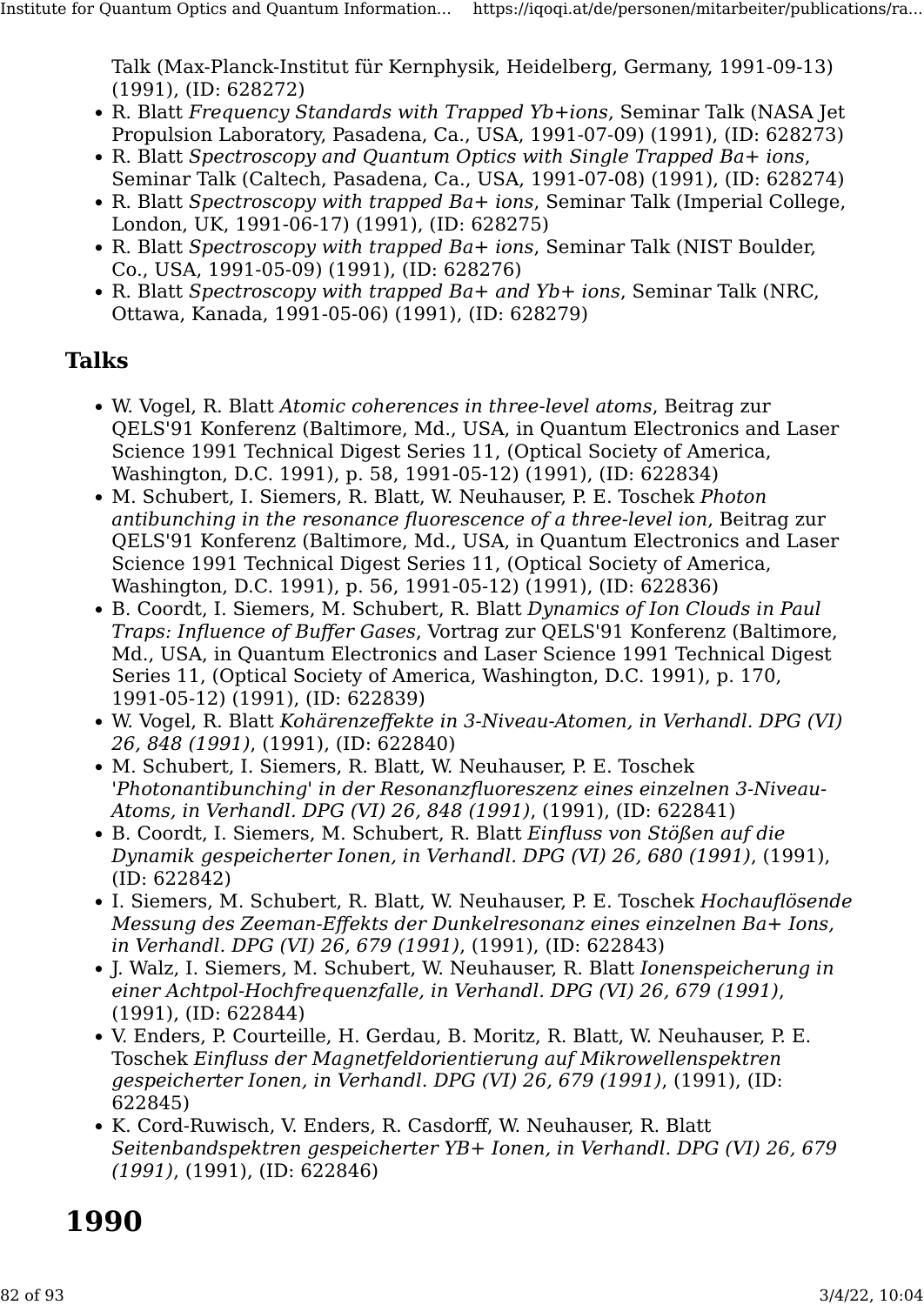# Article

• M. Schubert, I. Siemers, R. Blatt Kinetic energy and spatial width of ion clouds in Paul traps, Appl. Phys. B51 414 (1990), (ID: 628489)

# Colloquia

- R. Blatt Quantensprünge in Atomen kann man sie beobachten?, Colloquium (PH Güstrow, 1990-06-20) (1990), (ID: 628283)
- R. Blatt Spektroskopie mit einzelnen Atomen, Colloquium (Universität Bielefeld, Germany, 1990-05-21) (1990), (ID: 628287)

# Invited Talks

- R. Blatt, R. Casdorff, V. Enders, W. Neuhauser, P. E. Toschek Frequenznormale mit gespeicherten Yb+ Ionen, DFG Kolloquium (Rüper, Wendeburg, Germany, 1990-06-13) (1990), (ID: 620421)
- R. Blatt Fundamental Systems in Quantum Optics, Summer School (Les Houches, France, 1990-06-25) (1990), (ID: 628345) [Toggle Abstract](https://iqoqi.at/de/personen/mitarbeiter/publications/rainer-blatt?format=raw#)

## Seminar Talk

• R. Blatt Spectroscopy with trapped Ba+ and Yb+ ions, Seminar Talk (Imperial College, London, UK, 1990-06-11) (1990), (ID: 628284)

# Talks

- R. Casdorff, V. Enders, W. Neuhauser, P. E. Toschek, R. Blatt Frequency Standards Based on Trapped Yb Ions, Beitrag zur XVII IQEC Konferenz (Anaheim, Ca, USA, in Digest of Technical Papers, p. 218, 1990-05-21) (1990), (ID: 622847)
- I. Siemers, M. Schubert, W. Neuhauser, R. Blatt, P. E. Toschek Zur Realisierung eines Frequenznormals mit gespeicherten Ba+-Ionen, in Verhandl. DPG (VI) 25 (1990), (1990), (ID: 622848)
- R. Casdorff, V. Enders, R. Blatt, W. Neuhauser, P. E. Toschek Frequenznormal mit gespeicherten Yb+-Ionen, in Verhandl. DPG (VI) 25 (1990), (1990), (ID: 622849)
- I. Steiner, V. Enders, F. Elsner, W. Neuhauser, P. E. Toschek, R. Blatt, J. Helmcke Ein Farbstoff-Ringlaser bei 649 nm mit Kurzzeitstabilität im Hz-Bereich, in Verhandl. DPG (VI) 25 (1990), (1990), (ID: 622850)

# 1989

- I. Steiner, V. Enders, F. Elsner, W. Neuhauser, P. E. Toschek, R. Blatt, J. Helmcke A Dye Ring Laser Spectrometer for Precision Spectroscopy, 49 251 (1989), (ID: 619639)
- M. Schubert, I. Siemers, R. Blatt Spatially Localized Optical Pumping in Paul Traps, J. Opt. Soc. Am. B 6 2159 (1989), (ID: 619640)
- M. Schubert, I. Siemers, R. Blatt Line Shape of Three-Level Ions in Paul Traps,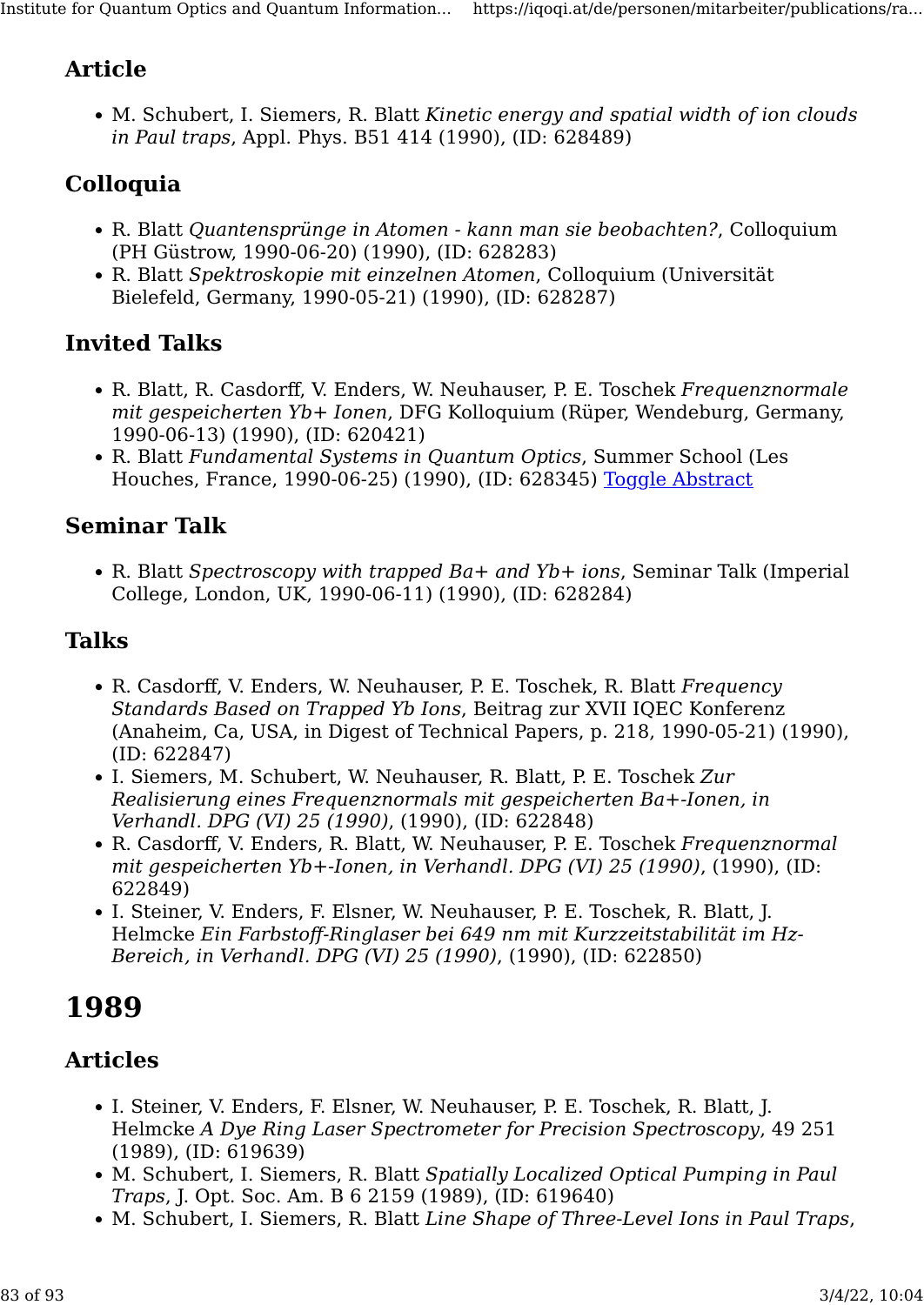Phys. Rev. A 39 5098 (1989), (ID: 619641)

• H. Lehmitz, J. Hattendorf-Ledwoch, R. Blatt, H. Harde Population Trapping in Excited Yb+ Ions, Phys. Rev. Lett. 62 2108 (1989), (ID: 619642)

# Colloquia

- R. Blatt Spektroskopie mit einzelnen Ionen und Elektronen, Colloquium (DESY Hamburg, Germany, 1989-12-00) (1989), (ID: 628289)
- R. Blatt Spektroskopie mit einzelnen Atomen, Colloquium (Universität Göttingen, Germany, 1989-11-00) (1989), (ID: 628290)

# Invited Talk

• M. Schubert, I. Siemers, R. Blatt Dynamics and Line Shapes of Three-Level Ions in Paul Traps, Proceedings of the Int. Symp. on Electromagn. Metrology, ISEM '89 (Peking, 1989-00-00) (1989), (ID: 620384)

## Proceedings

- R. Casdorff, V. Enders, R. Blatt, W. Neuhauser, P. E. Toschek Progress Towards a Frequency Standard Based on Trapped Yb+ Ions, Proc. Int. Symp. on Electromagn. Metrology (1989), (ID: 628476)
- T. Sauter, H. Gilhaus, W. Neuhauser, R. Blatt, P. E. Toschek Nonlinear Effects in Trapped Three-Level Ions, Frequency Standards and Metrology 300 (1989), (ID: 628477)
- R. Blatt, R. Casdorff, V. Enders, W. Neuhauser, P. E. Toschek New Frequency Standards Based on Yb+, Frequency Standards and Metrology 306 (1989), (ID: 628478)

## Seminar Talks

- R. Blatt Spektroskopie mit einzelnen Atomen, Seminar Talk (Universität Bonn, Germany, 1989-10-00) (1989), (ID: 628291)
- R. Blatt Spectroscopy with trapped Yb+ and Ba+ ions, Seminar Talk (NIST Boulder, Co., USA, 1989-09-00) (1989), (ID: 628292)
- R. Blatt Spectroscopy on laser cooled trapped ions, Seminar Talk (NIST Gaithersburg, MD, USA, 1989-09-00) (1989), (ID: 628293)
- R. Blatt Frequenznormale mit gespeicherten Yb+-Ionen, Tankum-Seminar (Isenbüttel, 1989-06-00) (1989), (ID: 628294)
- R. Blatt Spectroscopy on laser cooled trapped ions, Seminar Talk (The Imperial College, University of London, 1989-05-00) (1989), (ID: 628295)
- R. Blatt A Hz Linewidth Dye Laser for Probing Trapped Ba Ions, Seminar Talk (NPL Teddington, UK, 1989-05-00) (1989), (ID: 628296)
- R. Blatt Frequenznormale mit gespeicherten Ionen, Seminar Talk (MPO) Garching, Germany, 1989-02-00) (1989), (ID: 628298)

# Talks

- H. Gilhaus, T. Sauter, W. Neuhauser, R. Blatt, P. E. Toschek Induzierter Licht-Rückstoss, Beitrag zur Frühjahrstagung der DPG (Bonn, Germany, in Verhandl. DPG (VI) 24 (1989), 1988-00-00) (1989), (ID: 622851)
- R. Casdorff, V. Enders, R. Blatt, W. Neuhauser, P. E. Toschek Optisches Pumpen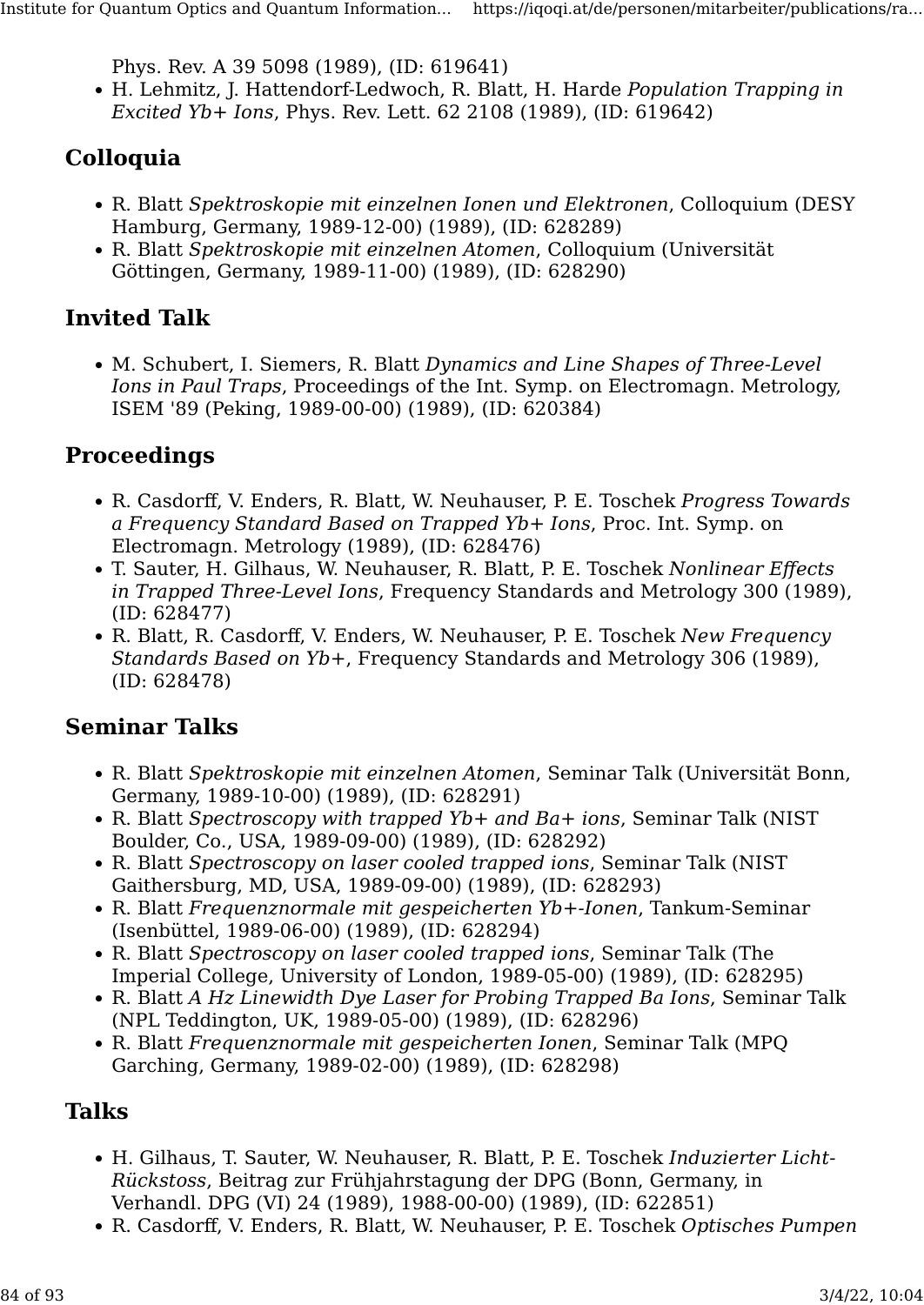von Yb+ in einer RF-Ionenfalle, Beitrag zur Frühjahrstagung der DPG (Essen, Germany, Bonn, Germany, in Verhandl. DPG (VI) 24 (1989), 1989-00-00) (1989), (ID: 622852)

# 1988

# Articles

- R. Blatt, P. Zoller Quantum jumps in atomic systems, European Journal of Physics 9 250-256 (1988-10-04), http://dx.doi.org/10.1088/0143-0807/9/4/002 [doi:10.1088/0143-0807/9/4/002](http://dx.doi.org/10.1088/0143-0807/9/4/002) (ID: 376844) [Toggle Abstract](https://iqoqi.at/de/personen/mitarbeiter/publications/rainer-blatt?format=raw#)
- H. Gilhaus, T. Sauter, W. Neuhauser, R. Blatt, P. E. Toschek On the Light Force upon a Single Trapped Three-Level Ion, 69 25 (1988), (ID: 619652)
- T. Sauter, H. Gilhaus, I. Siemers, R. Blatt, W. Neuhauser, P. E. Toschek On the Photo-Dynamics of Single Ions in a Trap, Z. Physik D 10 153 (1988), (ID: 619658)
- I. Siebers, R. Blatt, T. Sauter, W. Neuhauser Dynamics of Ion Clouds in Paul Traps, Phys. Rev. A 38 5121 (1988), (ID: 619659)
- T. Sauter, H. Gilhaus, W. Neuhauser, R. Blatt, P. E. Toschek Kinetics of a Single Trapped Ion: Multistability and Stimulated Two-Photon Light Force, 7 317 (1988), (ID: 619661)
- R. Casdorff, R. Blatt Ordered Structures and Statistical Properties of Ion Clouds in Paul Traps, 45 175 (1988), (ID: 619662)
- T. Sauter, R. Blatt, W. Neuhauser, P. E. Toschek Quantum Jumps in a Single Ion, Physica Scripta T22 128 (1988), (ID: 619663)
- I. Siemers, R. Blatt, T. Sauter, W. Neuhauser The kinetic energy of ion clouds in Paul traps, Physica Scripta T22 240 (1988), (ID: 619664)
- R. Blatt, G. Lafyatis, W. D. Phillips, S. Stenholm, D. Wineland Cooling in traps, Physica Scripta T22 216 (1988), (ID: 619666)

# Colloquium

• R. Blatt Die Hochfrequenz-Falle und ihre Anwendung in der Atom-Spektroskopie, Colloquium (Universität Münster, Germany, 1988-12-00) (1988), (ID: 628300)

# Invited Talks

- H. Lehmitz, J. Hattendorf-Ledwoch, R. Blatt, H. Harde Spectroscopic Studies on Trapped Yb Ions, eingeladener Vortrag auf der 1. European Quantum Electronics Conference, EQEC (Hannover, Germany, 1988-10-12) (1988), (ID: 620385)
- R. Blatt, I. Siemers, M. Schubert, T. Sauter, W. Neuhauser The Dynamics of Ion Clouds in Paul Traps: Implications for Frequency Standard Applications, in Proceedings Topical Meeting on Laser Materials and Laser Spectroscopy, p. 384, World Scientific, Singapore 1989 (Shanghai, China, 1988-07-25) (1988), (ID: 620386)
- H. Lehmitz, J. Hattendorf-Ledwoch, R. Blatt, H. Harde Observation of Complete Population Trapping in an Excited State of Yb ions, eingeladener Vortrag auf der IQEC-Konferenz, XVI. IQEC Digest of Technical Papers, p. 592, Tokio 1988 (Tokyo, Japan, 1988-07-18) (1988), (ID: 620387)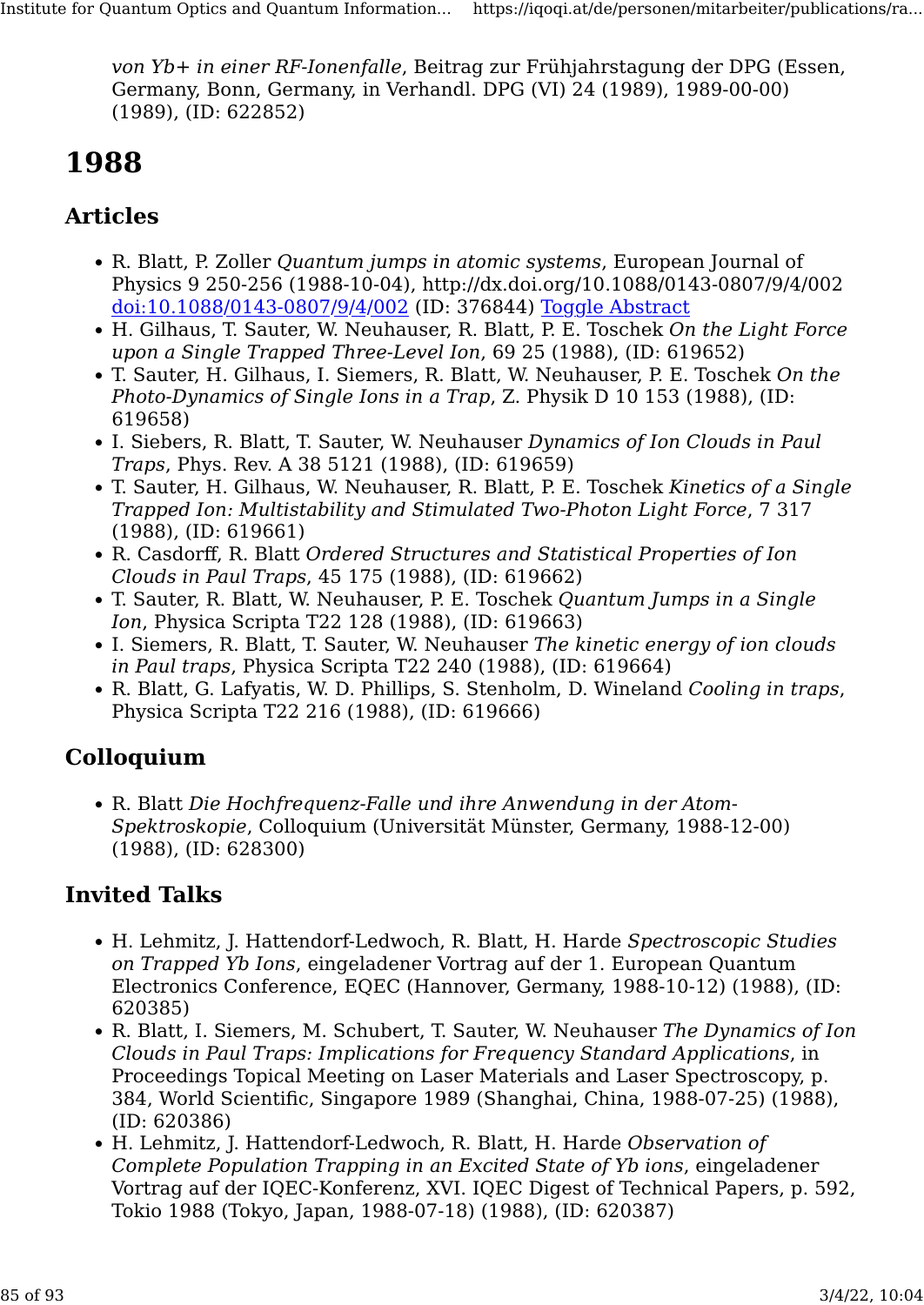### Posters

- H. Lehmitz, J. Hattendorf-Ledwoch, R. Blatt, H. Harde Self Induced Zeeman Coherences in Trapped Ions, Beitrag zur EGAS Konferenz (Graz, Austria, 1988-06-11) (1988), (ID: 622858)
- T. Sauter, H. Gilhaus, W. Neuhauser, R. Blatt, P. E. Toschek Kinetic Multi-Stability of a Single Trapped Ion, Beitrag zur 11. International Conference on Atomic Physics (ELICAP) (Paris, France, 1988-08-04) (1988), (ID: 622859)

### Seminar Talk

• R. Blatt Spektroskopie mit einzelnen gespeicherten Ionen, Seminar Talk (Inst.f. Angewandte Physik, Universität Hamburg, Germany, 1988-12-00) (1988), (ID: 628302)

### Talks

- R. Blatt, I. Siemers, M. Schubert, T. Sauter, W. Neuhauser Kinetic Energy and Spatial Distribution of Ion Clouds in Paul Traps, in Proceedings of the 4th Symp. on Freq. Standards and Metrology, p. 453, Springer-Verlag, Berlin Heidelberg, 1989 (Ancona, Italy, 1988-09-00) (1988), (ID: 622853)
- H. Gilhaus, R. Blatt, W. Neuhauser, P. E. Toschek Photo Dynamics of a Single Trapped Three-Level Ion, Beitrag zur VI. Conference on Coherence and Quantum Optics (Rochester, New York, USA, 1988-06-26) (1988), (ID: 622855)
- H. Lehmitz, J. Hattendorf-Ledwoch, R. Blatt, H. Harde Observation of an Extremely Long Living Metastable State in YbII, Beitrag zur EGAS Konferenz (Graz, Austria, 1988-06-11) (1988), (ID: 622856)
- J. Hattendorf-Ledwoch, H. Lehmitz, R. Blatt, H. Harde Nachweis der Mikround Makrobewegung von Ionen in einer RF-Ionenfalle über selbstinduzierte Zeeman-Kohärenzen, Beitrag zur Frühjahrstagung der DPG (Bonn, Germany, in Verhandl. DPG (VI) 23, A-16.4, (1988), 1988-00-00) (1988), (ID: 622860)
- H. Lehmitz, J. Hattendorf-Ledwoch, R. Blatt, H. Harde Beobachtung des shelving in Yb-Ionen, Beitrag zur Frühjahrstagung (Bonn, Germany, in Verhandl. DPG (VI) 23, A-26.1, (1988), 1988-00-00) (1988), (ID: 622861)
- M. Schubert, I. Siemers, R. Blatt, W. Neuhauser Zur Linienform des Anregungsspektrums gespeicherter Ionen, Beitrag zur Frühjahrstagung der DPG (Bonn, Germany, in Verhandl. DPG (VI) 23, A-16.6, (1988), 1988-00-00) (1988), (ID: 622862)
- H. Gilhaus, T. Sauter, I. Siemers, W. Neuhauser, R. Blatt, P. E. Toschek Bistabilität der Bahn eines einzelnen gespeicherten und gekühlten Ions, Beitrag zur Frühjahrstagung der DPG (Bonn, Germany, in Verhandl. DPG (VI) 23, A-16.5, (1988), 1988-00-00) (1988), (ID: 622863)
- I. Siemers, M. Schubert, R. Blatt, W. Neuhauser Lokalisierte 4-Wellen-Mischung in einer Ionenwolke, Beitrag zur Frühjahrstagung der DPG (Bonn, Germany, in Verhandl. DPG (VI) 23, A-16.7, (1988), 1988-00-00) (1988), (ID: 622864)

# 1987

# Colloquia

• R. Blatt Quantensprünge in gespeicherten Ionen, Colloquium (ETH Zürich,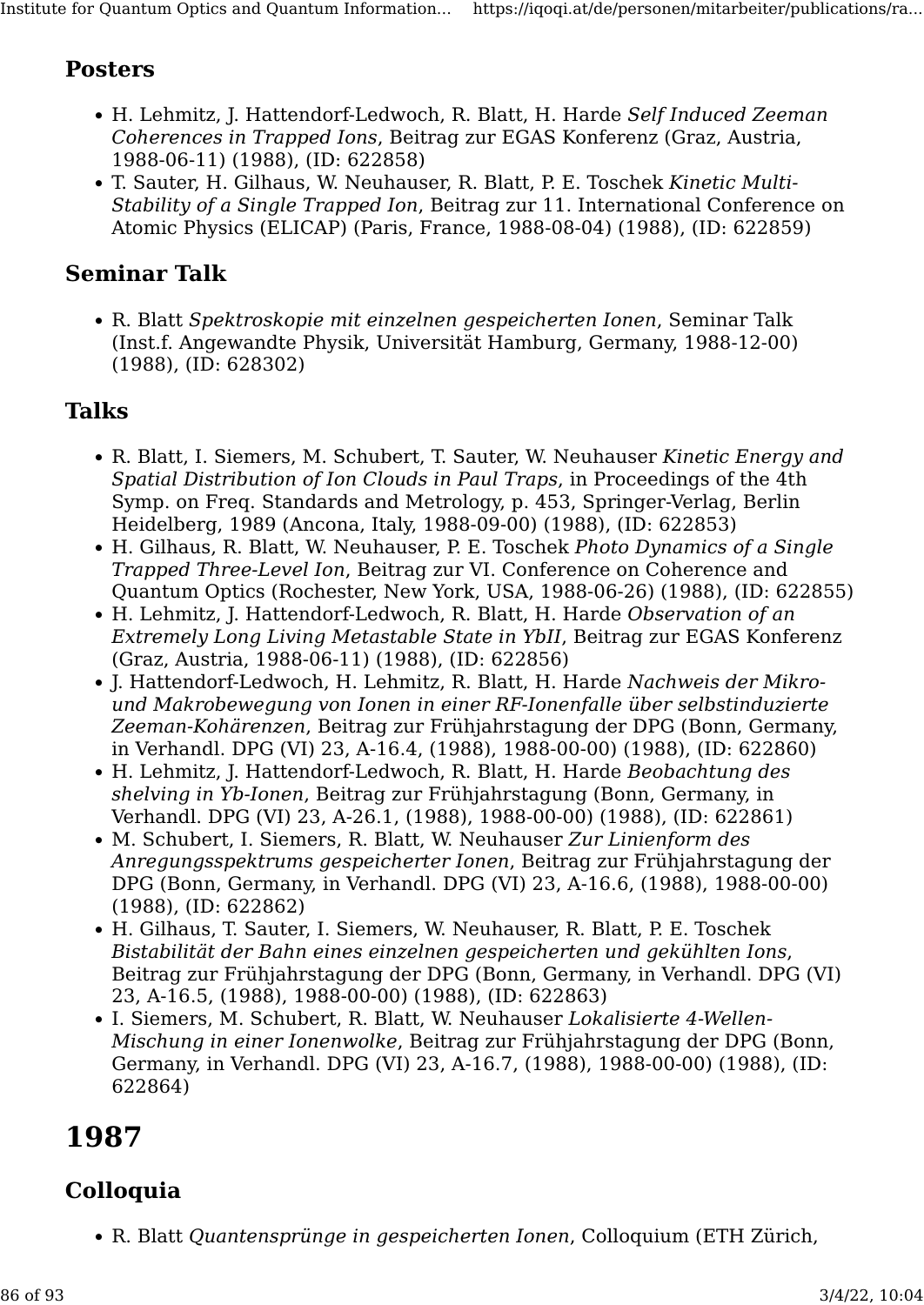Schweiz, 1987-06-00) (1987), (ID: 628306)

• R. Blatt Sauts Quantiques - Observation des périodes d'obscurité en fluorescence atomique, Colloquium (Collége de France et École Normale Superieur, Paris, France, 1987-03-00) (1987), (ID: 628314)

# Invited Talks

- R. Casdorff, R. Blatt, P. E. Toschek Ordered Structures of Ions Stored in a RF-Trap, Beitrag zum Seminar "Fundamentals in Quantum Optics II", Lecture Notes in Physics 282, p. 278, Springer-Verlag, Berlin 1987 (Obergurgl, Ötztal, Austria, 1987-00-00) (1987), (ID: 620388)
- R. Casdorff, R. Blatt, P. E. Toschek Ordered Structures of Ion Clouds in Paul Traps, Beitrag zum Symposium "Physics of Stored and Trapped Particles", PSTP-87 (Stockholm, Sweden, 1987-06-15) (1987), (ID: 620422)
- R. Blatt Perspektiven für mögliche zukünftige Frequenznormale mit gespeicherten Yb+-Ionen, Beitrag zur PTB Tankumsee-Seminar (Isenbüttel, 1987-00-00) (1987), (ID: 620423)

### Posters

- R. Casdorff, R. Blatt, P. E. Toschek Ordered Structures of Ions Stored in an RF Trap, Beitrag zur Eighth International Conference on Laser Spectroscopy (EICOLS) (Are, Schweden, in Laser Spectroscopy VIII, S. Svanberg and W. Persson, Springer Series in Optical Sciences, Springer Verlag, Berlin 1987, p. 73, 1987-06-22) (1987), (ID: 622866)
- R. Casdorff, R. Blatt, P. E. Toschek Ordered Structures of Ions Clouds in Paul Traps, Beitrag zur Gordon-Conference on Atomic Physics (Wolfeborough, New Hampshire, USA, 1987-00-00) (1987), (ID: 627428)
- I. Siemers, R. Blatt, T. Sauter, W. Neuhauser, P. E. Toschek The Dynamics of Ion Clouds in Paul Traps, Beitrag zur Gordon-Conference on Atomic Physics (Wolfeborough, New Hampshire, USA, 1987-00-00) (1987), (ID: 627429)

## Proceedings

- T. Sauter, W. Neuhauser, R. Blatt, P. E. Toschek Quantum Jumps and Related Phenomena of Single Ions and Small Ion Clouds, Laser Spectroscopy VIII 121 (1987), (ID: 628479)
- T. Sauter, R. Blatt, W. Neuhauser, P. E. Toschek Quantum Jumps Observed in Single-Ion Fluorescence, Fundamentals of Quantum Optics II,Lecture Notes in Physics 282 111 (1987), (ID: 628480)
- T. Sauter, R. Blatt, W. Neuhauser, P. E. Toschek 'Quantum Jumps' Observed in the Fluorescence of a Single Ion, AIP Optical Science and Engineering Series 6: Advances in Laser Science II 337 (1987), (ID: 628481)

# Seminar Talks

- R. Blatt Die Hochfrequenz-Ionenfalle und ihr Einsatz zur Beobachtung von Quantensprüngen, Seminar Talk (Universität der Bundeswehr Hamburg, Germany, 1987-11-00) (1987), (ID: 628303)
- R. Blatt Die Hochfrequenz-Ionenfalle und ihre Anwendungen, Seminar Talk (Universität Innsbruck, Austria, 1987-10-00) (1987), (ID: 628304)
- R. Blatt The RF (Paul) Trap and its Application, Seminar Talk (LANL, Los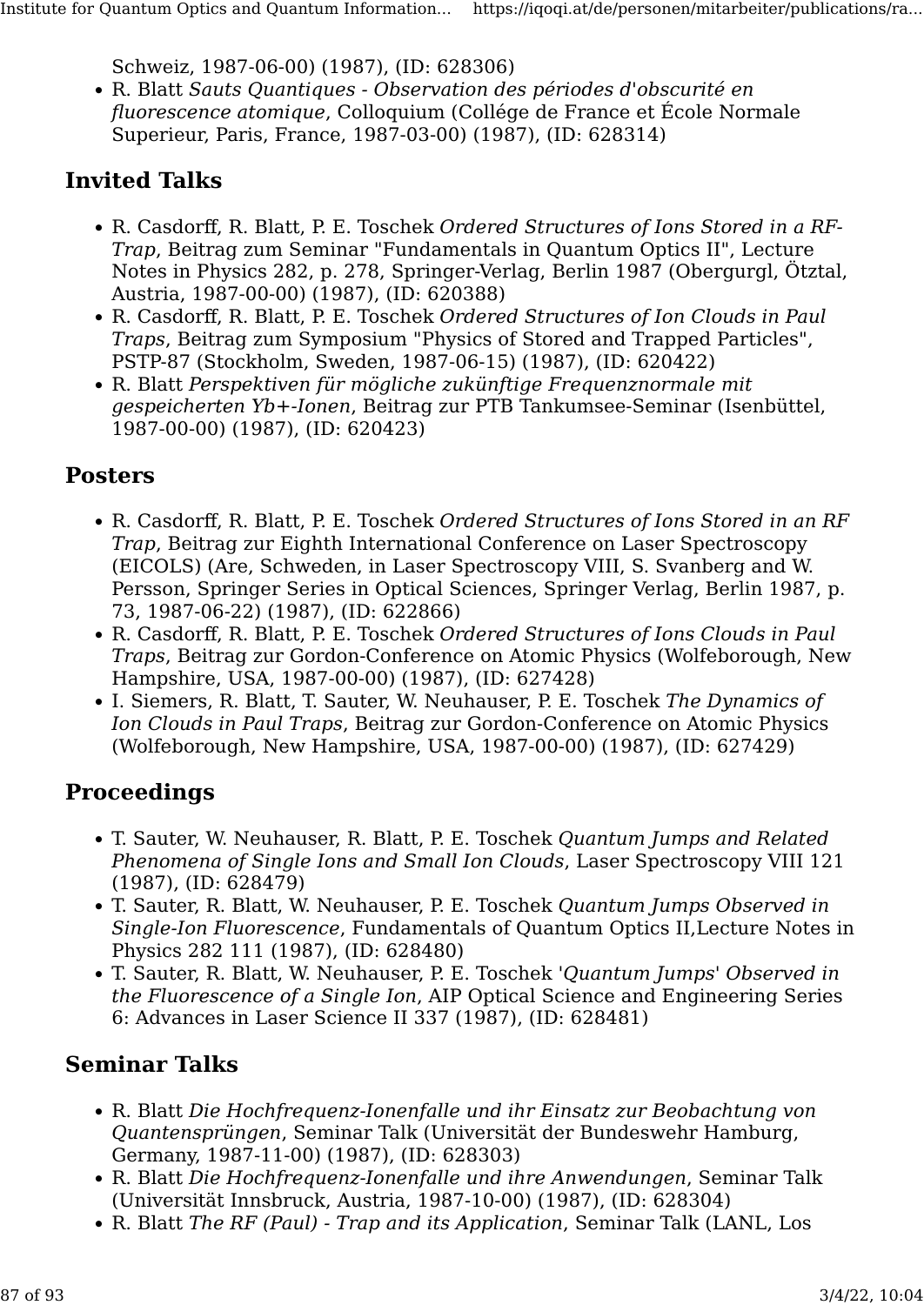Alamos, New Mexico, USA, 1987-07-00) (1987), (ID: 628305)

- R. Blatt *Energy distribution functions in RF Traps*, Seminar Talk (NBS,
- Boulder, Co., USA, 1987-05-00) (1987), (ID: 628307)
- R. Blatt Dynamics of Ion Clouds in RF Traps, Seminar Talk (University of Washington, Seattle, USA, 1987-05-00) (1987), (ID: 628310)
- R. Blatt Visuelle Beobachtung von Quantensprüngen, Seminar Talk (Universität Hamburg, Germany, 1987-04-00) (1987), (ID: 628312)
- R. Blatt Visuelle Beobachtung von Quantensprüngen, Seminar Talk (Universität Hamburg, Germany, 1987-04-00) (1987), (ID: 628313)

### Talks

- T. Sauter, R. Blatt, W. Neuhauser, P. E. Toschek Quantum Jumps of a Single Ion, Beitrag zur IQEC-Konferenz (Baltimore, Md., USA, in XV. IQEC Technical Digest, p. 136, 1987-04-27) (1987), (ID: 622867)
- J. Bialas, R. Blatt, W. Neuhauser, P. E. Toschek Modulation Transfer Spectroscopy: Limits of Sensitivity, Beitrag zur IQEC-Konferenz (Baltimore, Md., USA, in XV. IQEC Technical Digest, p. 198, 1987-04-27) (1987), (ID: 622868)
- R. Casdorff, R. Blatt, A. Lindner, P. E. Toschek Räumliche Struktur von gespeicherten Ionen, Beitrag zur Frühjahrstagung der DPG (Göttingen, Germany, in Verhandl. DPG (VI) 22, III, A-13.3, 1987-00-00) (1987), (ID: 622869)
- I. Siemers, R. Blatt, T. Sauter, W. Neuhauser, P. E. Toschek Experimente zur Dynamik gespeicherter Ionen im Paul-Käfig, Beitrag zur Frühjahrstagung der DPG (Göttingen, Germany, in Verhandl. DPG (VI) 22 (1987), III, A-13.4, 1987-00-00) (1987), (ID: 622870)

# 1986

## Articles

- R. Blatt, W. Ertmer, P. Zoller, J. Hall Atomic-beam cooling: A simulation approach, Phys. Rev. A 34 3022–3033 (1986-10-04), http://dx.doi.org/10.1103 /PhysRevA.34.3022 [doi:10.1103/PhysRevA.34.3022](http://dx.doi.org/10.1103/PhysRevA.34.3022) (ID: 377060) [Toggle](https://iqoqi.at/de/personen/mitarbeiter/publications/rainer-blatt?format=raw#) [Abstract](https://iqoqi.at/de/personen/mitarbeiter/publications/rainer-blatt?format=raw#)
- R. Blatt, P. Zoller, G. Holzmüller, I. Siemers Brownian motion of a parametric oscillator: A model for ion confinement in radio frequency traps, Zeitschrift für Physik D; Atoms, Molecules and Clusters 4 121 - 126 (1986-06-01), http://dx.doi.org/10.1007/BF01437349 [doi:10.1007/BF01437349](http://dx.doi.org/10.1007/BF01437349) (ID: 376916) [Toggle Abstract](https://iqoqi.at/de/personen/mitarbeiter/publications/rainer-blatt?format=raw#)
- T. Sauter, R. Blatt, W. Neuhauser, P. E. Toschek Quantum Jumps Observed in the Fluorescence of a Single Ion, 60 287 (1986), (ID: 619668)
- T. Sauter, W. Neuhauser, R. Blatt, P. E. Toschek Observation of Quantum Jumps, Phys. Rev. Lett. 57 1696 (1986), (ID: 619670)
- J. Bialas, R. Blatt, W. Neuhauser, P. E. Toschek Ultrasensitive Detection of Light Absorption by Few Ions, 59 27 (1986), (ID: 619671)

# Invited Talks

• T. Sauter, W. Neuhauser, R. Blatt, P. E. Toschek Observation of 'Quantum Jumps', eingeladener Vortrag auf der IQEC-Konferenz, post-deadline abstracts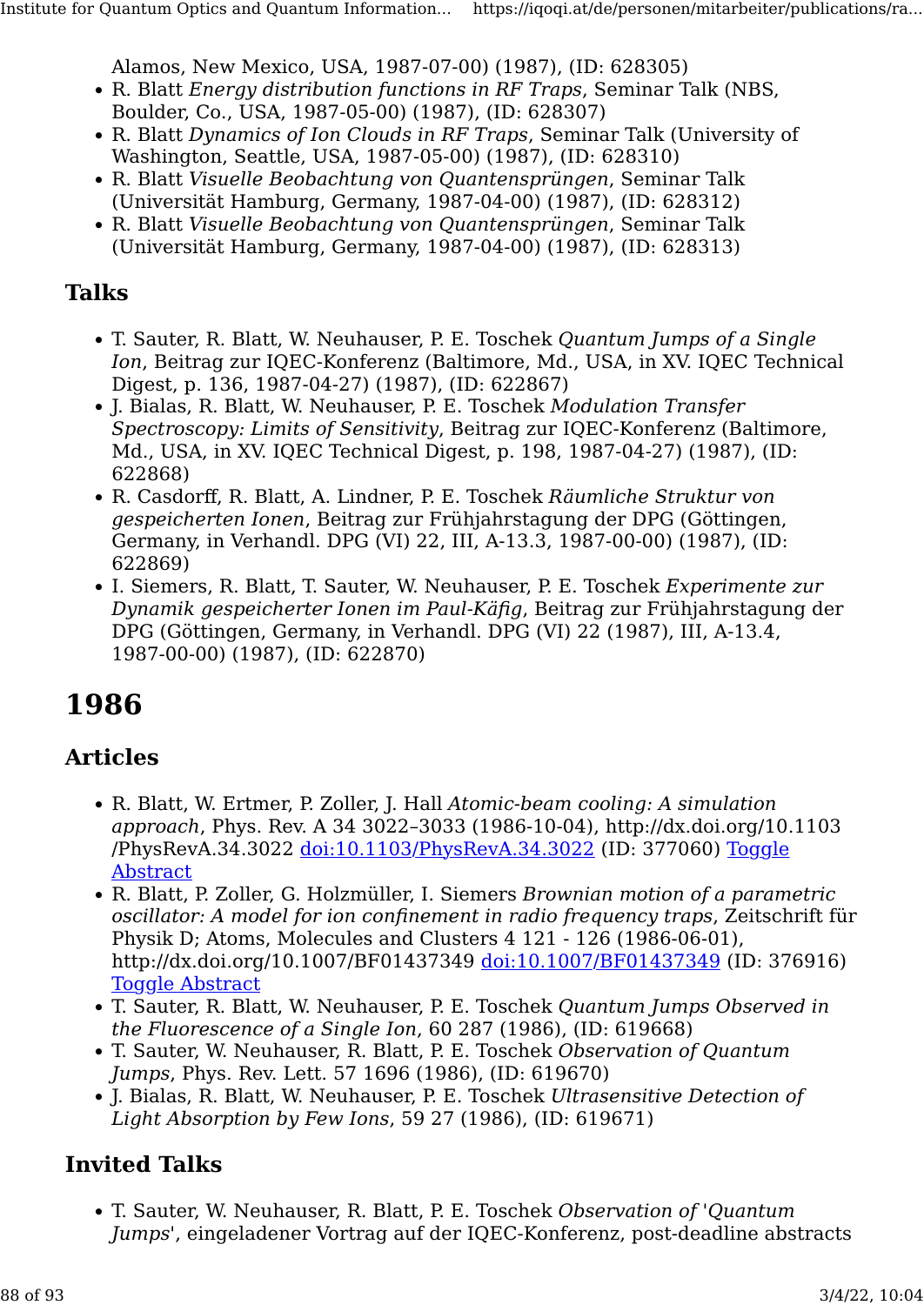(San Francisco, Calif., USA, post-deadline abstracts, 1986-06-09) (1986), (ID: 620389)

- T. Sauter, R. Blatt, W. Neuhauser, P. E. Toschek 'Quantum Jumps' Observed in the Fluorescence of a Single Ion, eingeladener Vortrag auf dem Deutsch-Sowjetischen Laser-Seminar (Mainz, Germany, 1986-10-06) (1986), (ID: 620424)
- J. Bialas, R. Blatt, W. Neuhauser, P. E. Toschek Modulation Transfer Spectroscopy: Limits of Sensitivity, eingeladener Vortrag auf dem Deutsch-Sowjetischen Laser-Seminar (Mainz, Germany, 1986-10-06) (1986), (ID: 620426)
- R. Blatt Laser Cooling and Trapping, Summer School (Helsinki, Finnland, 1986-07-00) (1986), (ID: 628346) [Toggle Abstract](https://iqoqi.at/de/personen/mitarbeiter/publications/rainer-blatt?format=raw#)

## Proceeding

• J. Bialas, R. Blatt, W. Neuhauser, P. E. Toschek Cross Saturated Side-Band Absorption: The Limits of Detectivity, Proceedings of the 1. ILS-Conference, Dallas 1985 in AIP Optical Science and Engineering Series 6: Advances in Laser Science I (1986), (ID: 629367)

## Seminar Talks

- R. Blatt Quantensprünge an einzelnen Ionen, Seminar Talk (Universität Mainz, Germany, 1986-10-00) (1986), (ID: 628315)
- R. Blatt Ionenspeicherung: Grundlagen und Anwendung, Seminar Talk (Universität Hannover, Germany, 1986-05-00) (1986), (ID: 628316)
- R. Blatt Optischer Überlagerungsnachweis für gespeicherte Ionen, Seminar Talk (Universität Mainz, Germany, 1986-04-00) (1986), (ID: 628317)

## Talks

- I. Siemers, T. Sauter, J. Bialas, W. Neuhauser, R. Blatt Die mittlere kinetische Energie von gespeicherten Ionenwolken im Paul-Käfig, Beitrag zur Frühjahrstagung der DPG (Heidelberg, Germany, in Verhandl. d. DPG (VI) 21, 289 (1986), 1986-00-00) (1986), (ID: 622876)
- R. Blatt, P. Zoller, G. Holzmüller Ein Modell zur Dynamik gespeicherter Ionen im Paul-Käfig, Beitrag zur Frühjahrstagung der DPG (Heidelberg, Germany, in Verhandl. d. DPG (VI) 21, 288 (1986), 1986-00-00) (1986), (ID: 622879)
- J. Bialas, R. Blatt, W. Neuhauser, P. E. Toschek Kreuzsättigende Seitenband-Absorption: Die Grenzen der Nachweisbarkeit, Beitrag zur Frühjahrstagung der DPG (Heidelberg, Germany, in Verhandl. d. DPG (VI) 21, 420 (1986), 1986-00-00) (1986), (ID: 622880)

# 1985

- W. Ertmer, R. Blatt, J. Hall, M. Zhu Laser Manipulation of Atomic Beam Velocities: Demonstration of Stopped Atoms and Velocity Reversal, Phys. Rev. Lett. 54 996 (1985), (ID: 619672)
- R. Blatt, W. Ertmer, J. Hall Atomic Beam Cooling by Counterpropagating Laser Radiation, Acta Physica Austriaca 57 151 (1985), (ID: 619695)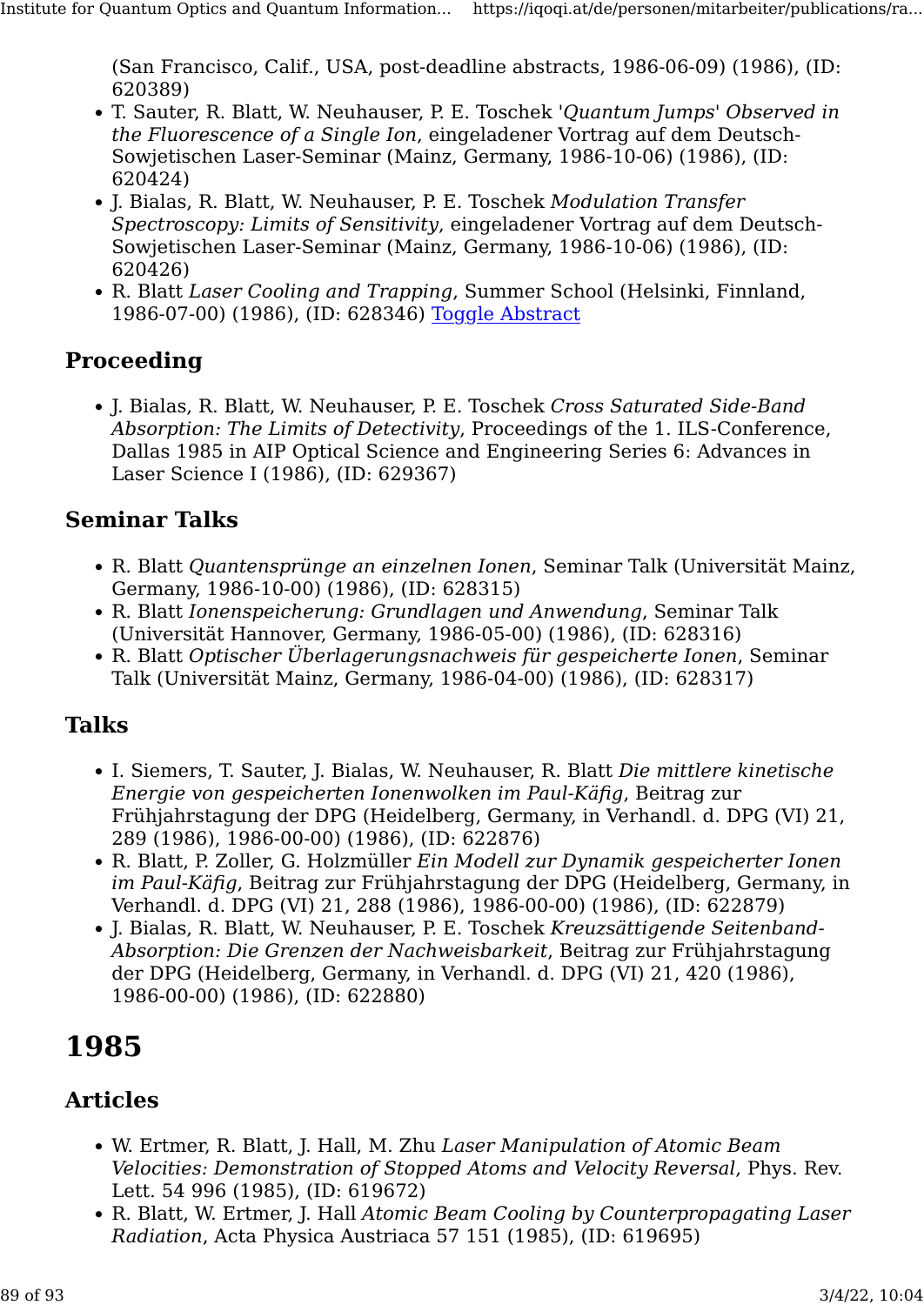# Invited Talks

- R. Blatt, W. Ertmer, J. Hall, M. Zhu Laser Cooling of an Atomic Beam, Beitrag zur Gordon-Conference on Atomic Physics (Wolfeborough, New Hampshire, USA, 1985-00-00) (1985), (ID: 620427)
- W. Ertmer, R. Blatt, J. Hall, M. Zhu Laser Cooling of an Atomic Beam: Demonstration of Stopped Atoms and Velocity Reversal, eingeladener Vortrag auf dem Deutsch-Sowjetischen Laser-Seminar (Moskau, UdSSR, 1985-00-00) (1985), (ID: 620428)

#### Posters

- R. Blatt, E. Matthias State Selection and Trapping of High-n Neutral Rydberg Atoms By Inhomogeneous Magnetic Fields, Beitrag zur 2. ECAMP-Konferenz (Amsterdam, 2nd ECAMP, Book of Abstracts, Eds. A.E. de Vries and M.J. van der Wiel, p. 248, 1985-00-00) (1985), (ID: 622881)
- R. Blatt, W. Ertmer, J. Hall, M. Zhu Laser Cooling of an Atomic Beam, Beitrag zur 2. ECAMP-Konferenz (Amsterdam, 2nd ECAMP, Book of Abstracts, Eds. A.E. de Vries and M.J. van der Wiel, p. 31, 1985-00-00) (1985), (ID: 622882)
- R. Blatt, E. Matthias State Selection and Trapping of High-n Neutral Rydberg Atoms by Inhomogeneous Magnetic Fields, Beitrag zur Gordon-Conference on Atomic Physics (Wolfeborough, New Hampshire, USA, 1985-00-00) (1985), (ID: 627430)

# Proceeding

• W. Ertmer, R. Blatt, J. Hall, M. Zhu "Laser Manipulation of Atomic Beam Velocities:Demonstration of Stopped Atoms and Velocity Reversal", Beitrag zum Seminar "Fundamentals of Laser Interactions", Obergurgl, Ötztal, Austria, Lecture Notes in Physics 229, 309 (1985), (ID: 629369)

## Seminar Talks

- R. Blatt Kinetic Energy and 4-Wave-Mixing Results in Ba+, Seminar Talk (NBS, Boulder, Co., USA, 1985-07-00) (1985), (ID: 628318)
- R. Blatt Laserkühlung von Atomstrahlen und gespeicherten Ionen als Grundlage für mögliche Frequenznormale, Seminar Talk (PTB, Braunschweig, Germany, 1985-06-00) (1985), (ID: 628319)

# 1984

- W. Ertmer, R. Blatt, J. Hall Candidate Atoms and Ions for Frequency Standards Research Using Laser Radiative Cooling Techniques, Progr. Quant. Electr. 8 249 (1984), (ID: 619674)
- R. Blatt, W. Ertmer, J. Hall Cooling of an Atomic Beam with Frequency Sweep Techniques Progr., Quant. Electr. 8 237 (1984), (ID: 619675)
- W. Becker, R. Blatt, G. Werth High Resolution Microwave Spectroscopy on Trapped Ba+ Ions PMFCII, NBS Spec. Publ. 617 99 (1984), (ID: 619680)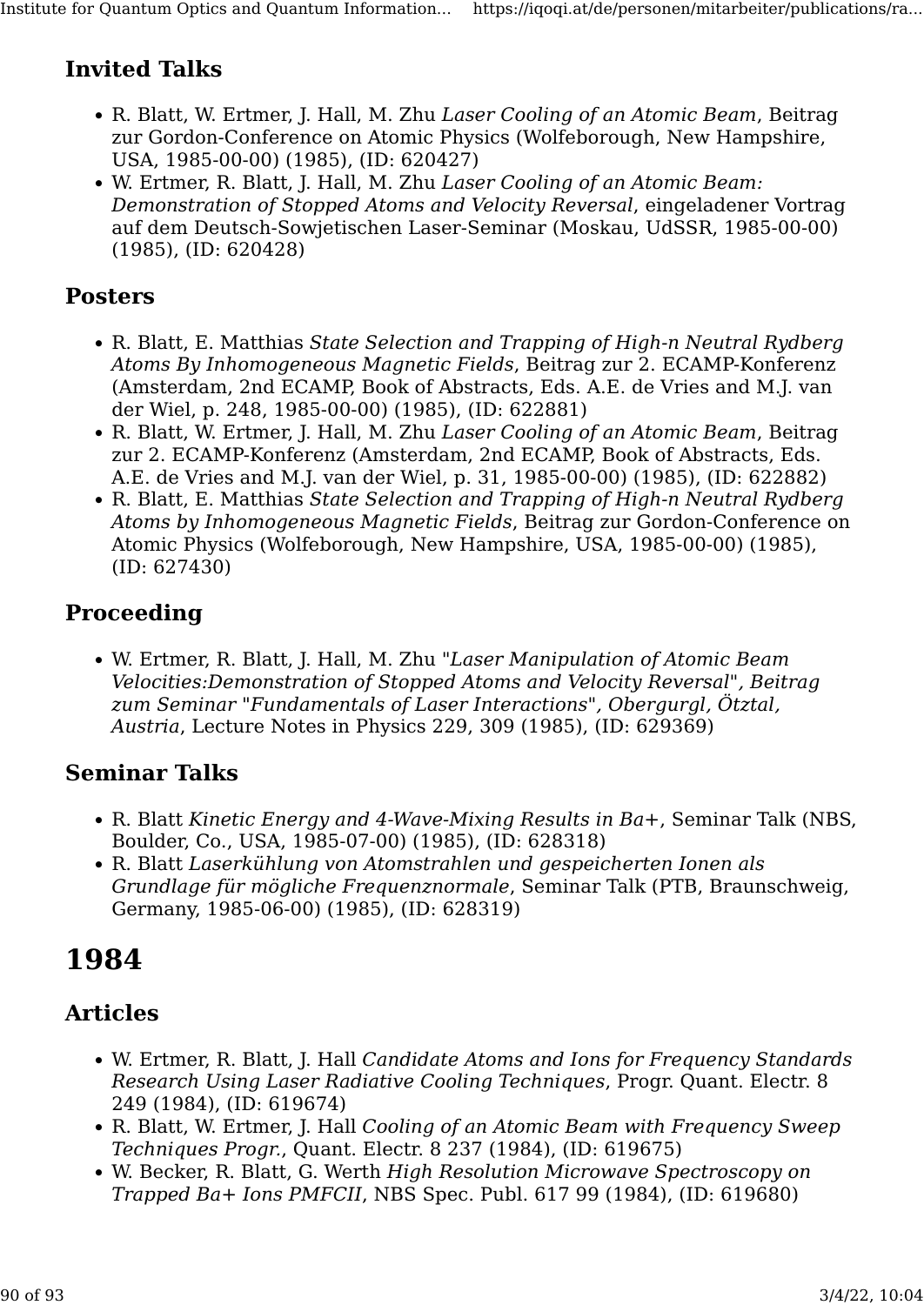# Seminar Talks

- R. Blatt Laserkühlen von Atomstrahlen, Seminar Talk (Max-Planck-Institut für Quantenoptik, Garching, Germany, 1984-05-00) (1984), (ID: 628320)
- R. Blatt Laserkühlen von Atomstrahlen, Seminar Talk (Universität Hamburg, Germany, 1984-03-00) (1984), (ID: 628321)

# Talks

- R. Blatt, W. Ertmer, J. Hall Kühlung eines Atomstrahls durch einen gegenläufigen Laserstrahl: Experiment, Beitrag zur Frühjahrstagung der DPG (Giessen, Germany, in Verhandl. d. DPG (VI) 19, 725 (1984), 1984-00-00) (1984), (ID: 627351)
- R. Blatt, W. Ertmer, J. Hall Kühlung eines Atomstrahls durch einen gegenläufigen Laserstrahl: Monte-Carlo-Simulation, Beitrag zur Frühjahrstagung der DPG (Giessen, Germany, in Verhandl. d. DPG (VI) 19, 726 (1984), 1984-00-00) (1984), (ID: 627352)

# 1983

### Article

• R. Blatt, H. Schnatz, G. Werth Determination of the 171Yb+ Ground-State Hyperfine Separation, Z. Phys. A 312 143 (1983), (ID: 619676)

# Invited Talks

- R. Blatt, W. Ertmer, J. Hall Atomic Beam Cooling by Frequency Sweeping, Symposium on Atomic Spectroscopy (Berkeley, Ca., USA, 1983-00-00) (1983), (ID: 620429)
- R. Blatt, W. Ertmer, J. Hall Laser Cooling of Atomic Beams by Frequency Chirping, eingeladener Vortrag auf der Gordon-Conference on Atomic Physics, Colby Sawyer College (New Hampshire, USA, 1983-00-00) (1983), (ID: 620430)

## Seminar Talks

- R. Blatt Laserkühlen von Atomstrahlen, Seminar Talk (Universität Mainz, Germany, 1983-11-00) (1983), (ID: 628322)
- R. Blatt Trapped Ions and Laser Cooled Atoms Prospects for Frequency Standard Applications, Seminar Talk (NRC, Ottawa, Kanada, 1983-09-00) (1983), (ID: 628323)
- R. Blatt Highresolution Hyperfine Spectra of Trapped Ba+ and Yb+ Ions, Seminar Talk (Harvard University, Cambridge, Ma., USA, 1983-04-00) (1983), (ID: 628324)

## Talk

• R. Blatt, H. Schnatz, G. Werth Höchstauflösende Mikrowellenspektroskopie an gespeicherten Yb+ Ionen, Beitrag zur Frühjahrstagung der DPG (Regensburg, Germany, in Verhandl. d. DPG (VI) 18, 226 (1983), 1983-00-00) (1983), (ID: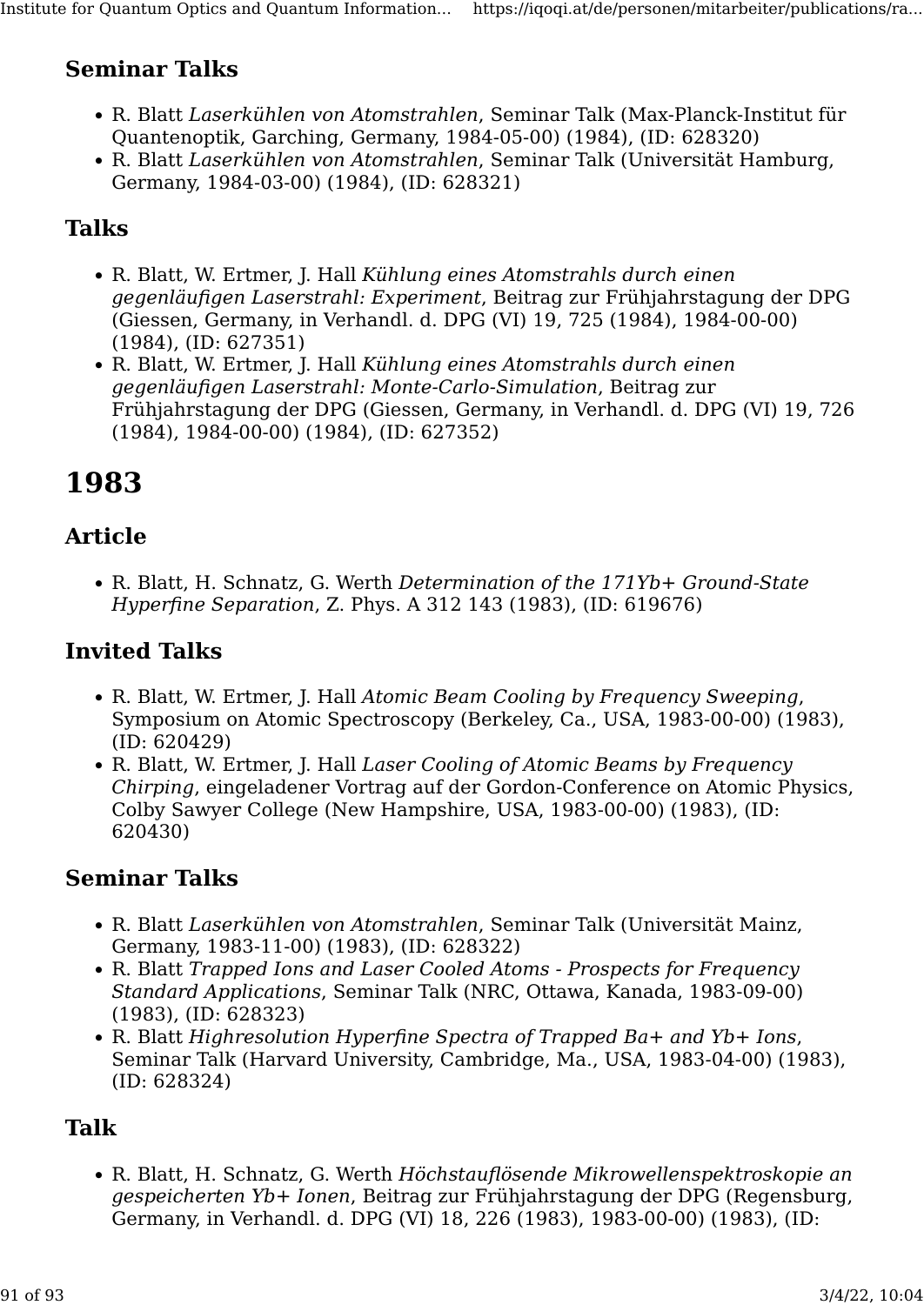627353)

# 1982

#### Articles

- R. Blatt, H. Schnatz, G. Werth Ultrahigh Resolution Microwave Spectroscopy on Trapped 171Yb+ Ions, Phys. Rev. Lett. 48 1601 (1982), (ID: 619679)
- R. Blatt, G. Werth Precision Determination of the Ground-State Hyperfine Splitting in 137Ba+ Using the Ion Storage Technique, Phys. Rev. A 25 1476 (1982), (ID: 619684)

### Invited Talk

• R. Blatt, H. Schnatz, G. Werth Ultrahigh Resolution Microwave Spectroscopy on Trapped 171YB+ Ions, Beitrag zur 14. EGAS-Conference (Liege, Belgium, 1982-00-00) (1982), (ID: 620431)

#### Poster

• R. Blatt, H. Schnatz, G. Werth Ultrahigh Resolution Hyperfine Spectra from Trapped 171Yb+ Ions, Beitrag zur 8. ICAP-Conference (Götheborg, Sweden, 1982-00-00) (1982), (ID: 627431)

#### Seminar Talk

• R. Blatt Ultrahigh Resolution Hyperfine Spectra from Trapped Ba+ and Yb+ Ions, Seminar Talk (NBS, Boulder, Co., USA, 1982-10-00) (1982), (ID: 628325)

#### Talk

• W. Becker, R. Blatt, G. Werth Hochauflösende Mikrowellenspektroskopie an 135Ba+ Ionen, Beitrag zur Frühjahrstagung der DPG (Würzburg, Germany, in Verhandl. d. DPG (VI) 17, 300 (1982), 1982-00-00) (1982), (ID: 627354)

# 1981

#### Articles

- R. Blatt, G. Werth Precision Ground State Hfs Separation of 137Ba+, Zeitschrift für Physik A 299 93 (1981), (ID: 597210)
- W. Becker, R. Blatt, G. Werth Precise Determination of 135Ba+ and 137Ba+ Hyperfine Structure, Journ. de Physique Colloque C8 339 (1981), (ID: 619682)

#### Poster

• W. Becker, R. Blatt, G. Werth High Resolution Optical Double Resonance Spectroscopy on Trapped 135Ba+ and 137Ba+ Ions, Beitrag zur ECAP (Heidelberg, Germany, in Book of Abstracts, eds. J. Kowalski, G. zu Putlitz, H.G. Weber, Vol. 5 A, Part I, p. 208 (1981), 1981-00-00) (1981), (ID: 627355)